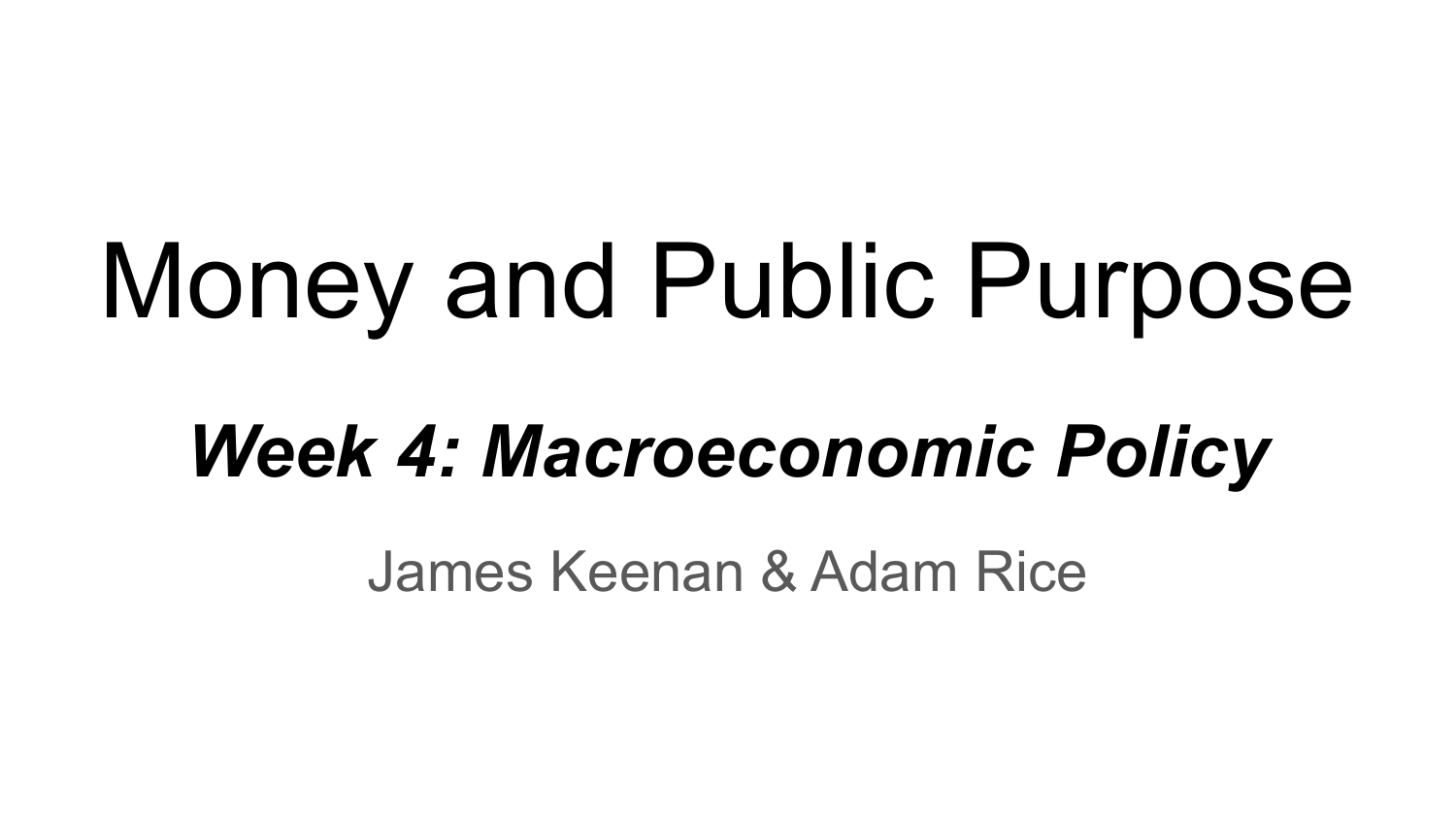# **Macroeconomic Policy**

Study of how government should address problems which affect economy as a whole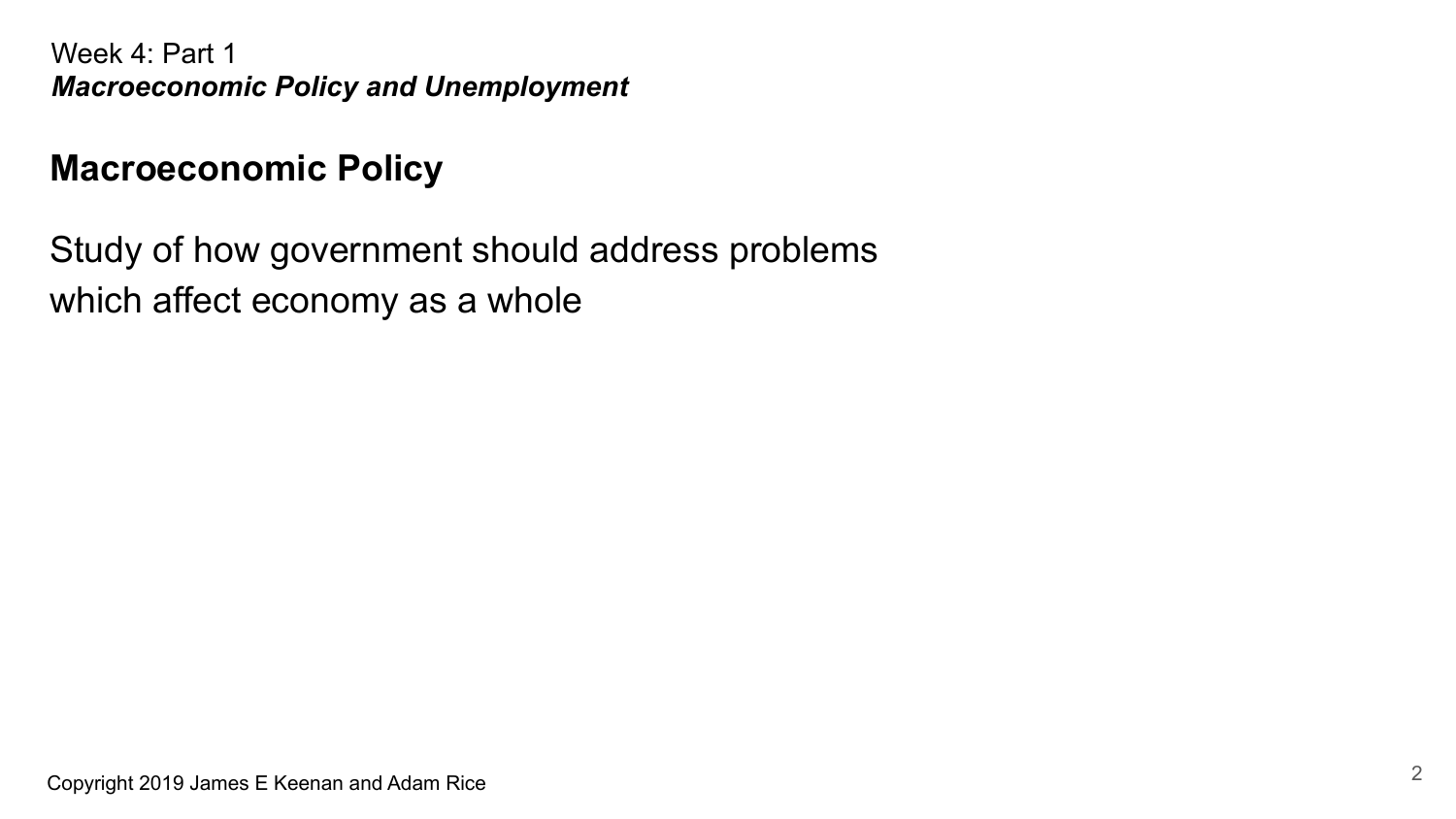# **Importance of "should"**

Macro policy is inherently prescriptive

Starts with our understanding of how overall economy works

• Description provided by macroeconomic theory

When the word "should" appears we are bringing our values into the discussion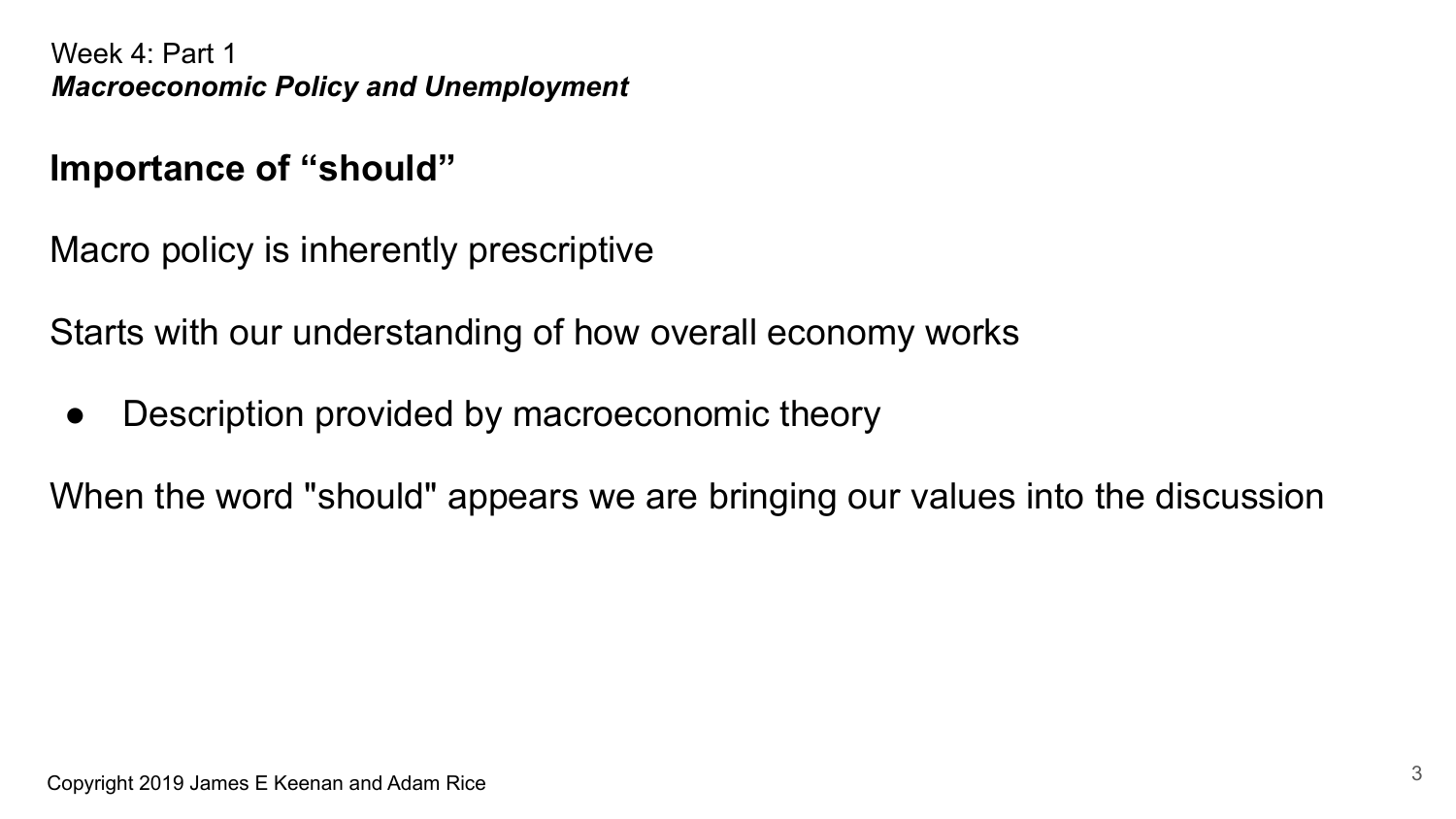# **Values in macroeconomic policy**

Values include:

- Our individual economic interests
- Our class interests

Different people hold different values

- Even if two people share same macroeconomic theory, they can favor different macro policies if they have different values or economic interests
- Macroeconomic policy is inherently political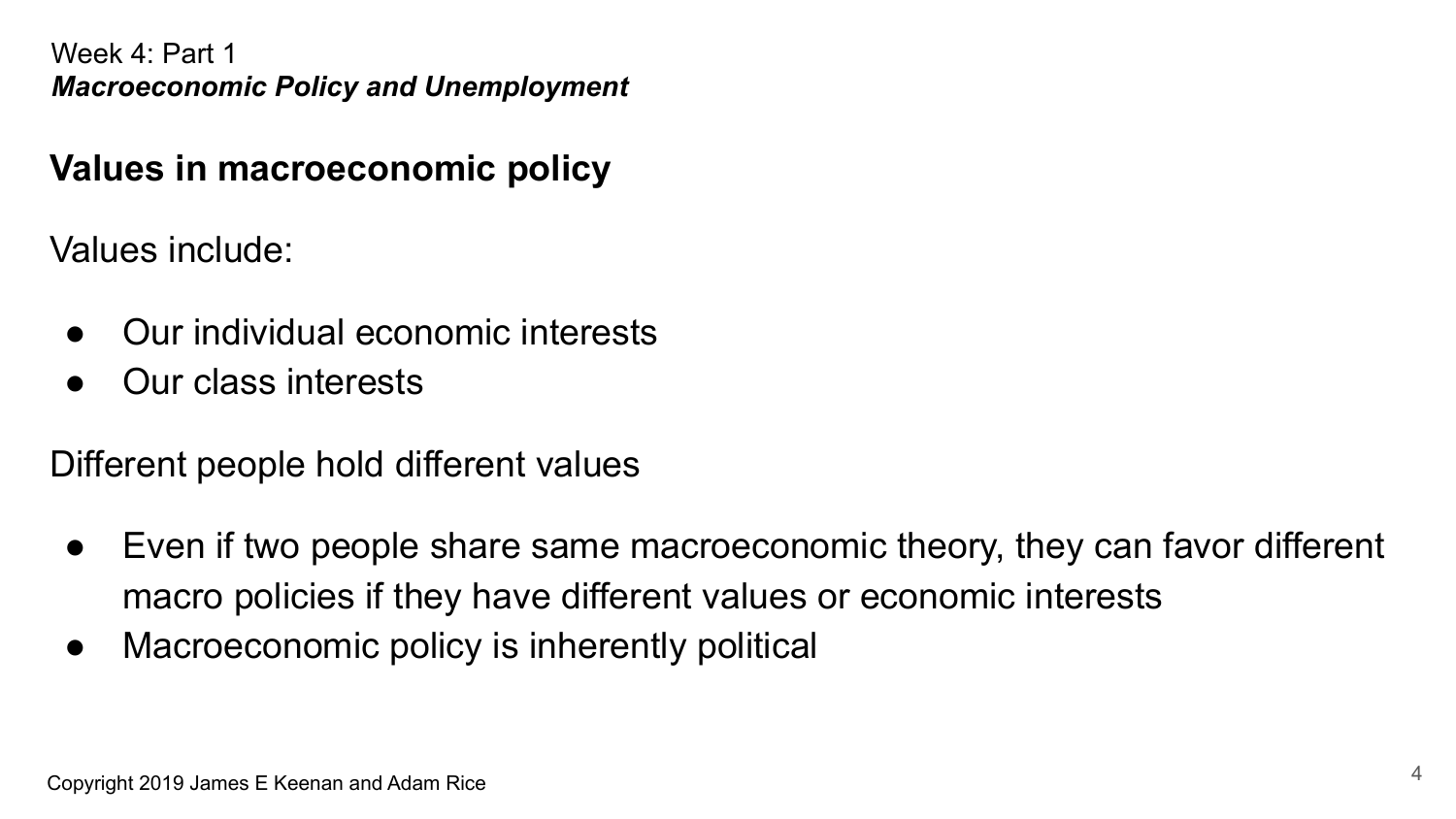# **Three Macroeconomic Policy Problems**

- 1. Unemployment
- 2. Composition of output
- 3. Inflation

We'll close with an example from this year of an MMT-inspired macroeconomic policy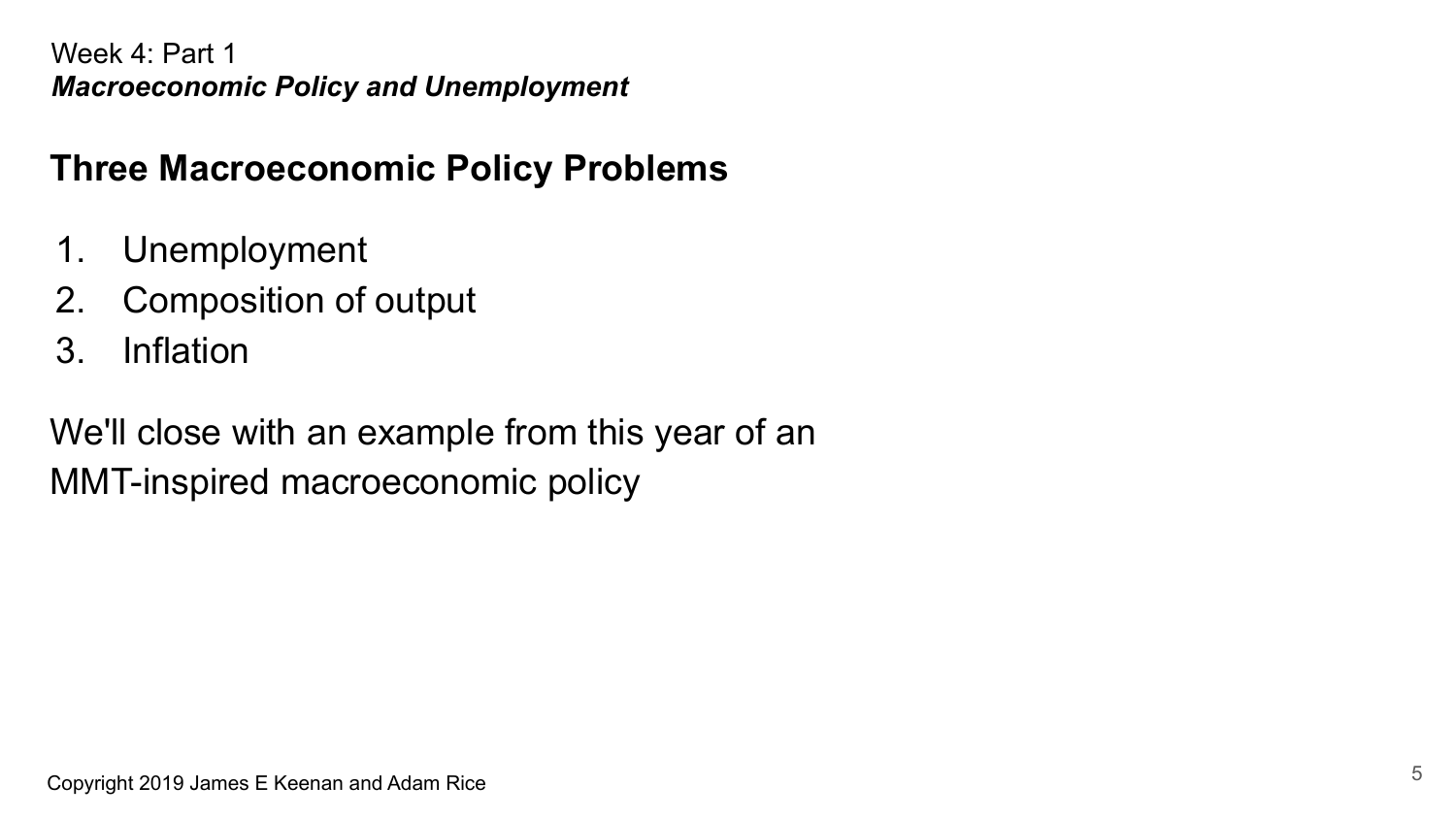## **Unemployment**

Macroeconomics *per se* did not exist prior to Great Depression

Fall in aggregate output and rise in unemployment to double-digit levels spurred development of discipline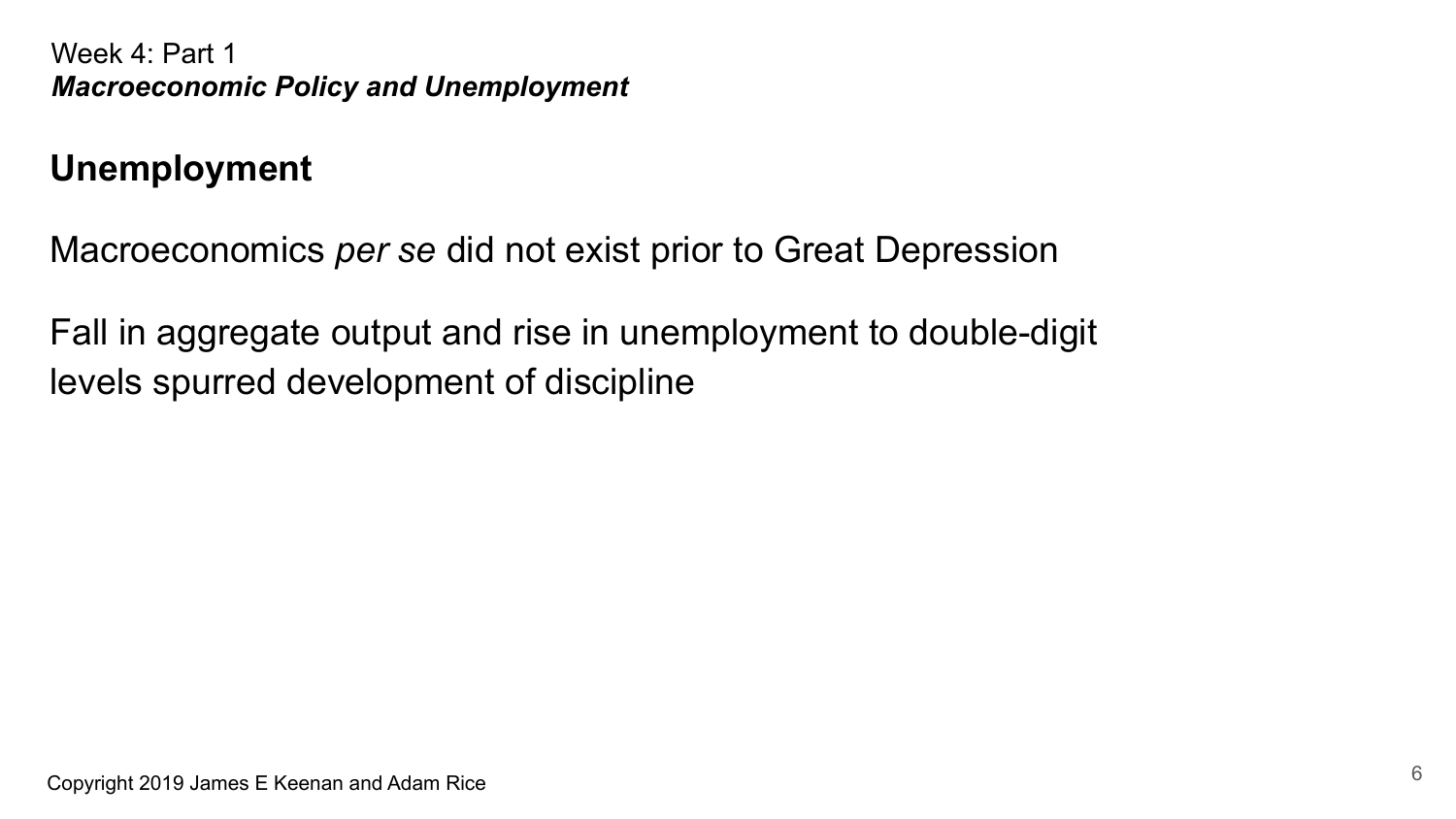# **How Neoclassical Economics Tried to Explain Mass Unemployment**

Neoclassical economic theory had no adequate explanation for mass unemployment

Argued that mass unemployment was merely an imbalance between supply of, and demand for, labor

- An imbalance that could be resolved by workers' accepting lower real wages
- That decline in the "price" of labor would eventually induce employers to hire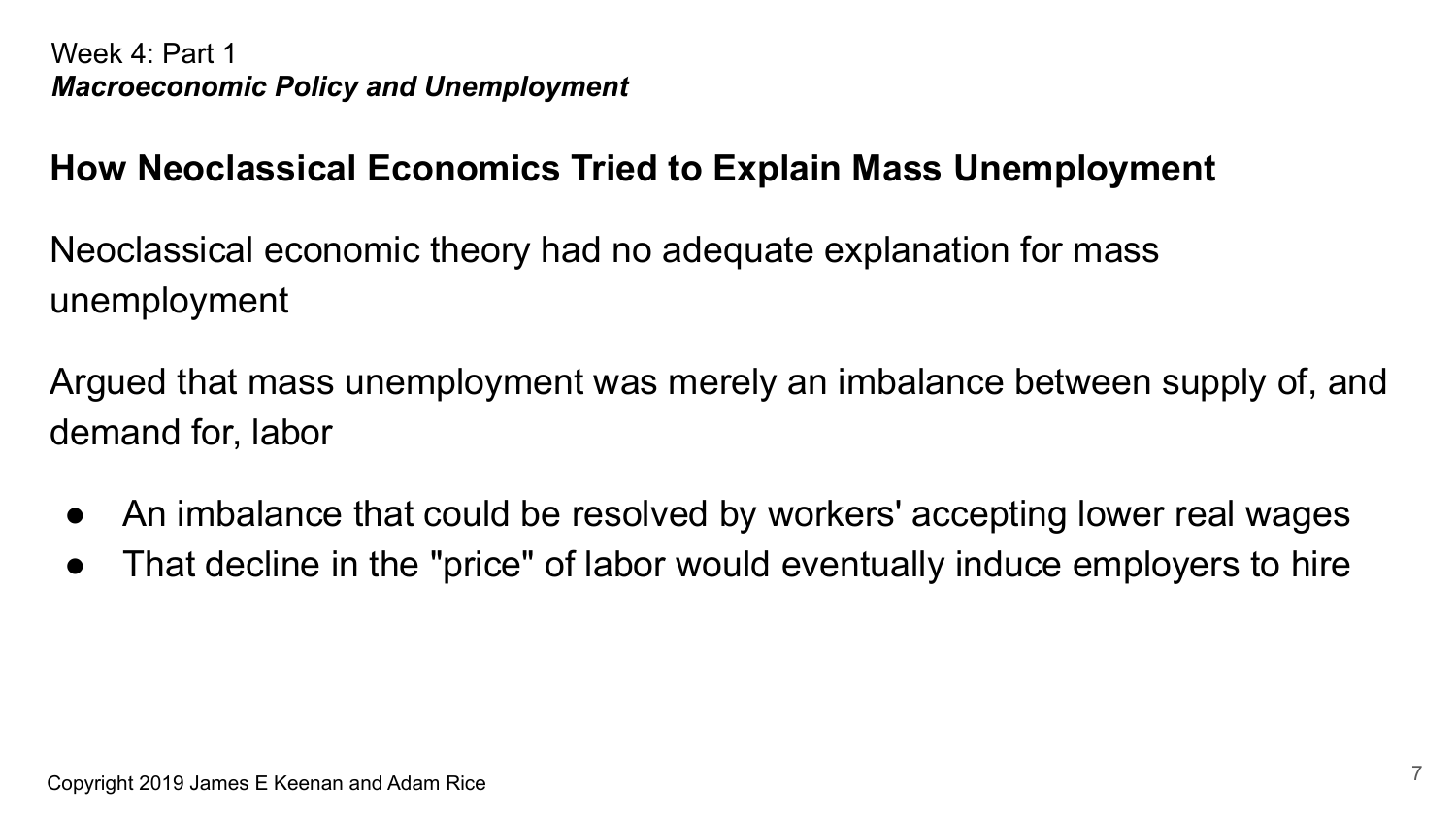Keynes didn't buy this explanation

See textbook for a thorough description of his refutation of neoclassical position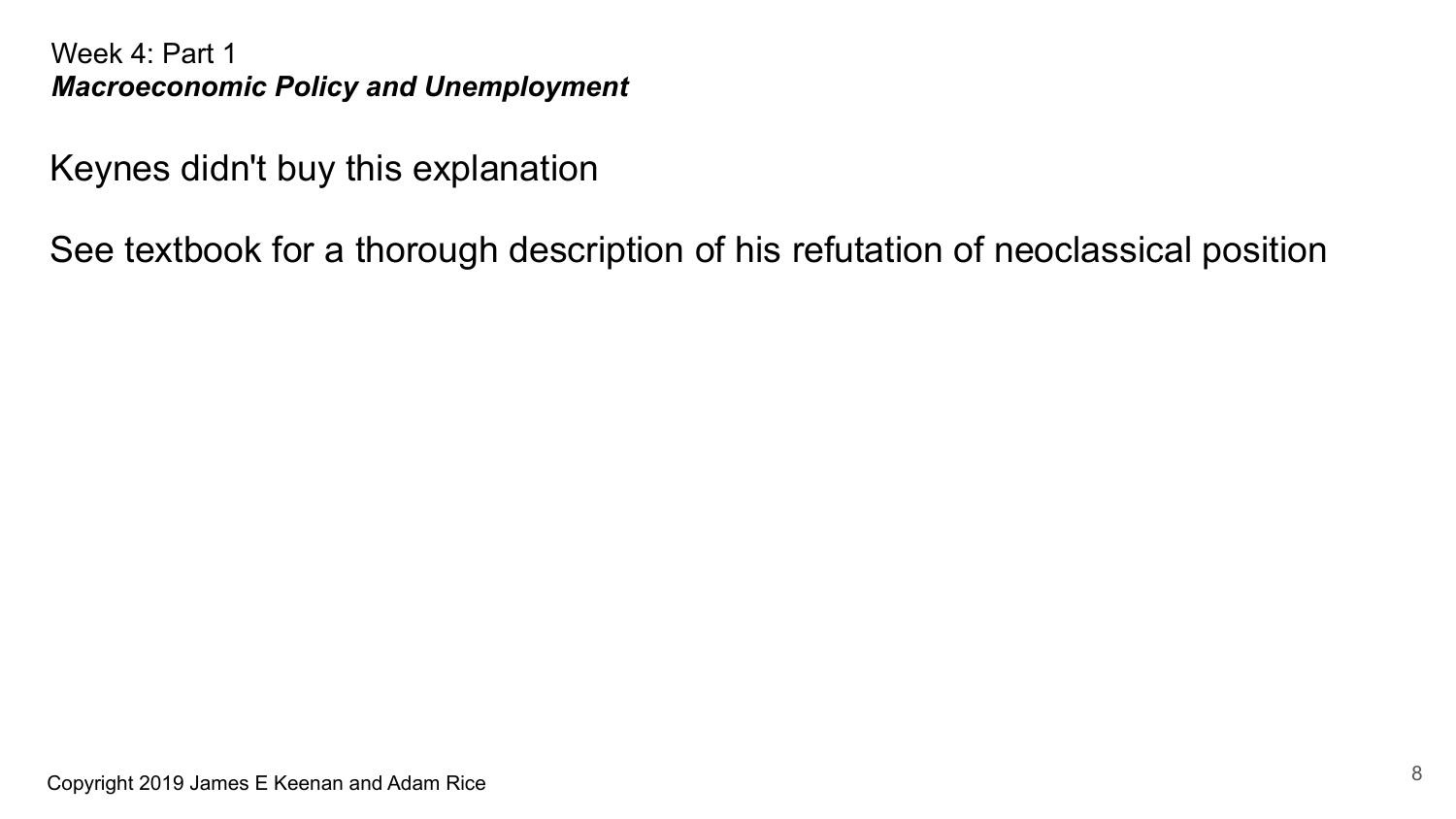# **Fallacies of Composition** (1)

Keynes exposed fallacies of composition in neoclassical economics

Wage cuts and aggregate demand

- Workers' wages are largest source of consumption spending
- Consumption spending is largest component of overall spending -- GDP
- If any given employer cuts his workers' wages, his profits will go up
- But if all employers try to cut wages, consumption spending will decline -- as will GDP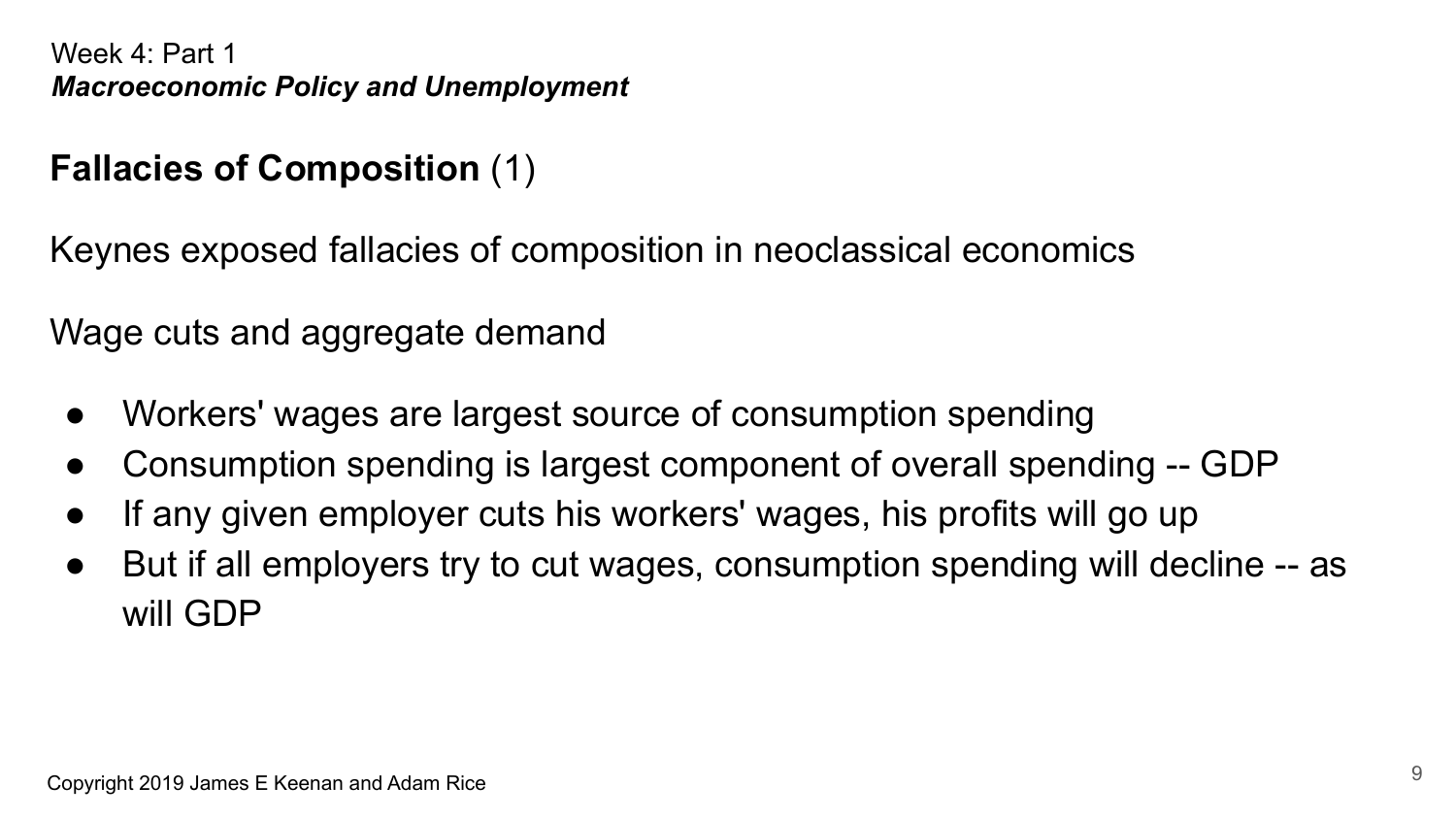Fallacies of Composition (2)

Savings and Investment

It may be virtuous for any one household to not spend all of its income

• That is, to save

But if all households try to save, overall consumption spending will fall

And since nothing guarantees that every dollar saved is automatically reinvested, overall GDP will fall as well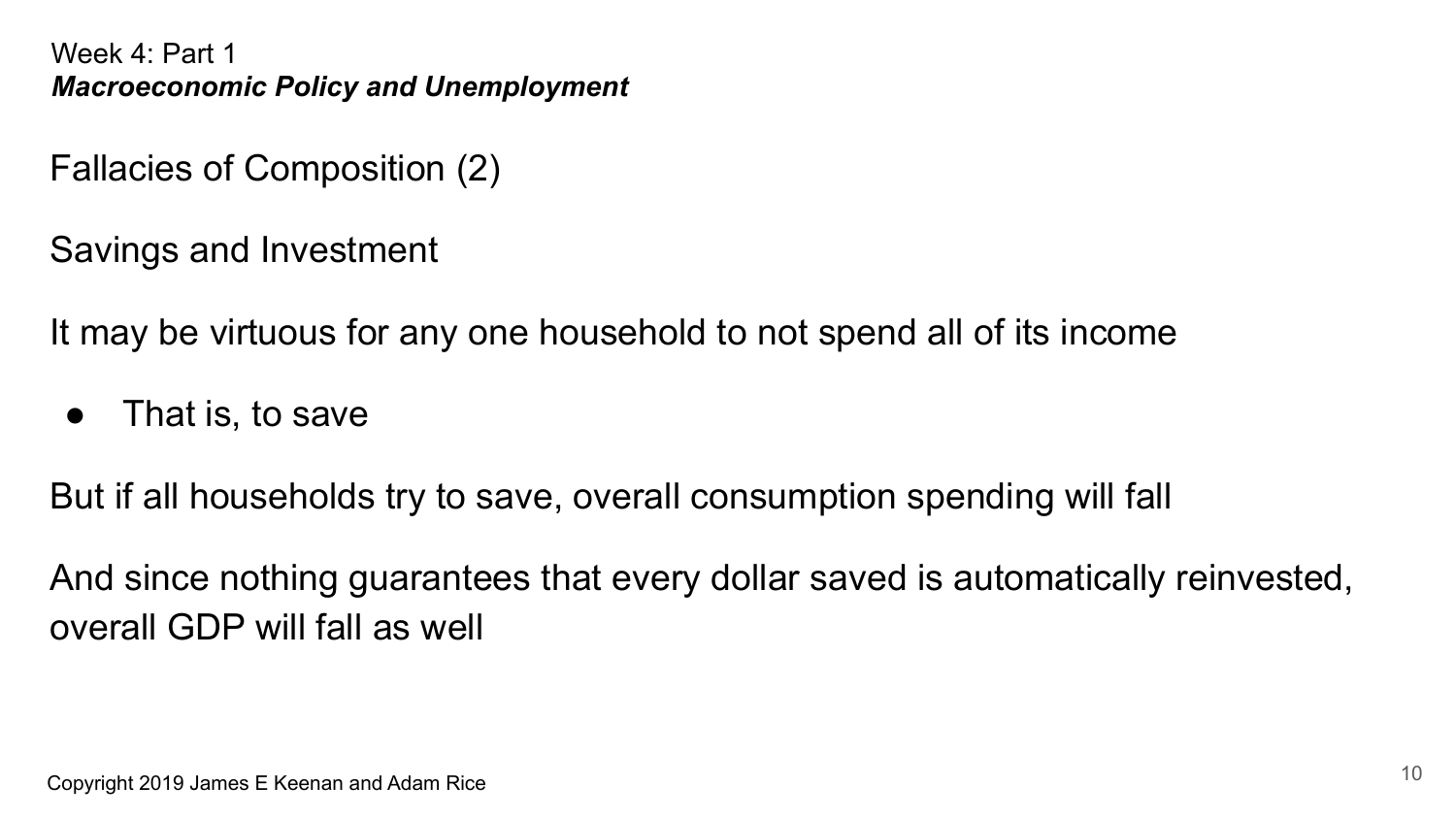# **Investment Spending: Most Volatile Component in Aggregate Demand**

A shortfall in investment spending could be counterbalanced by government spending in excess of taxes

In sectoral balances terms:

- Surplus in the private domestic sector
- Could be counterbalanced by a deficit in the government sector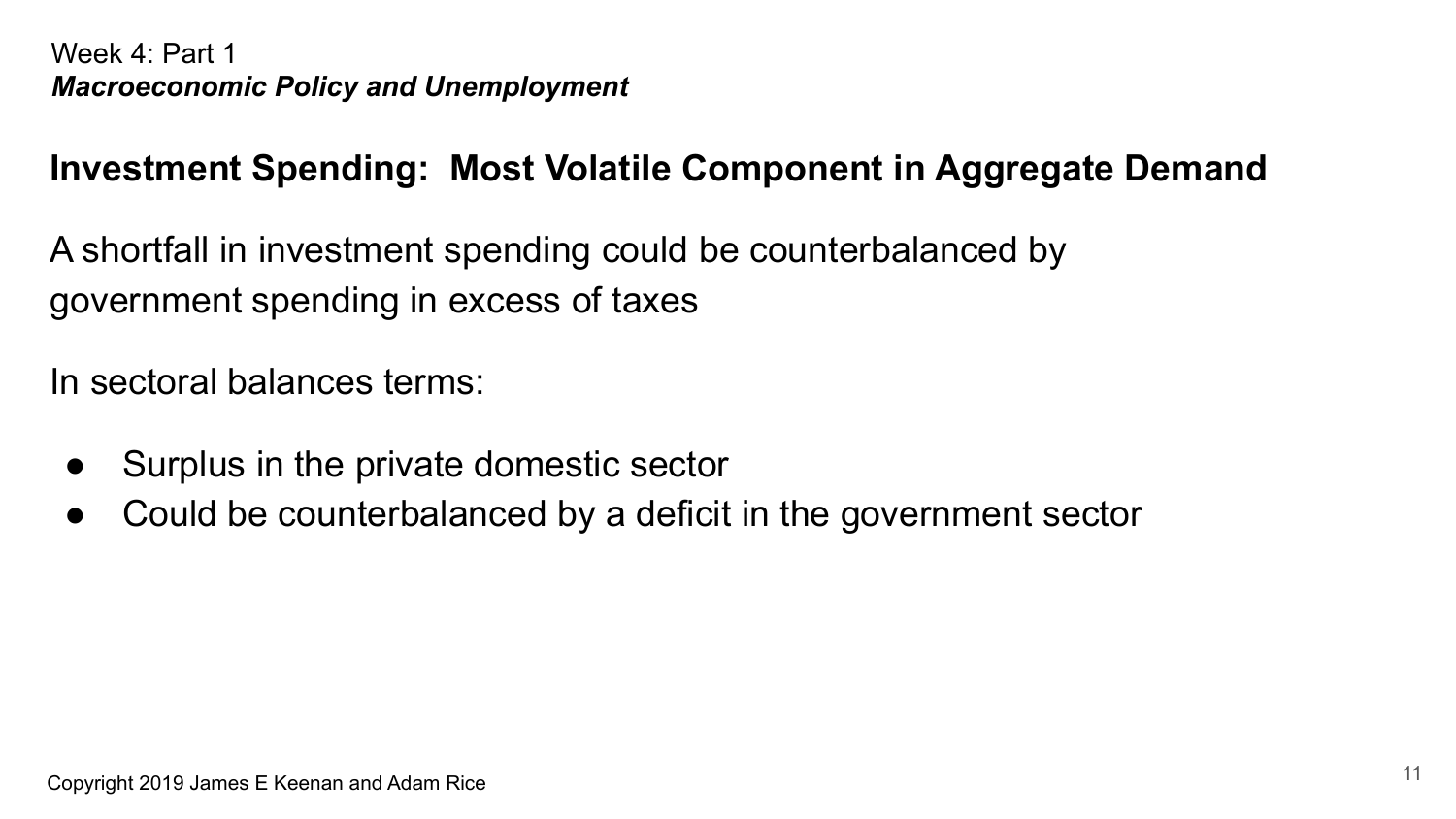# *The General Theory of Employment, Interest and Money* **(1936)**

Did not really gain wide acceptance during remaining years of the Great Depression

- In 1937 U.S. government attempted to bring its budget back into "balance"
- But that only sparked a recession

Up through 1939, as Edward Nell (HGSSS advisor) once remarked:

*"Capitalism didn't end the Great Depression. Instead, it had a war."*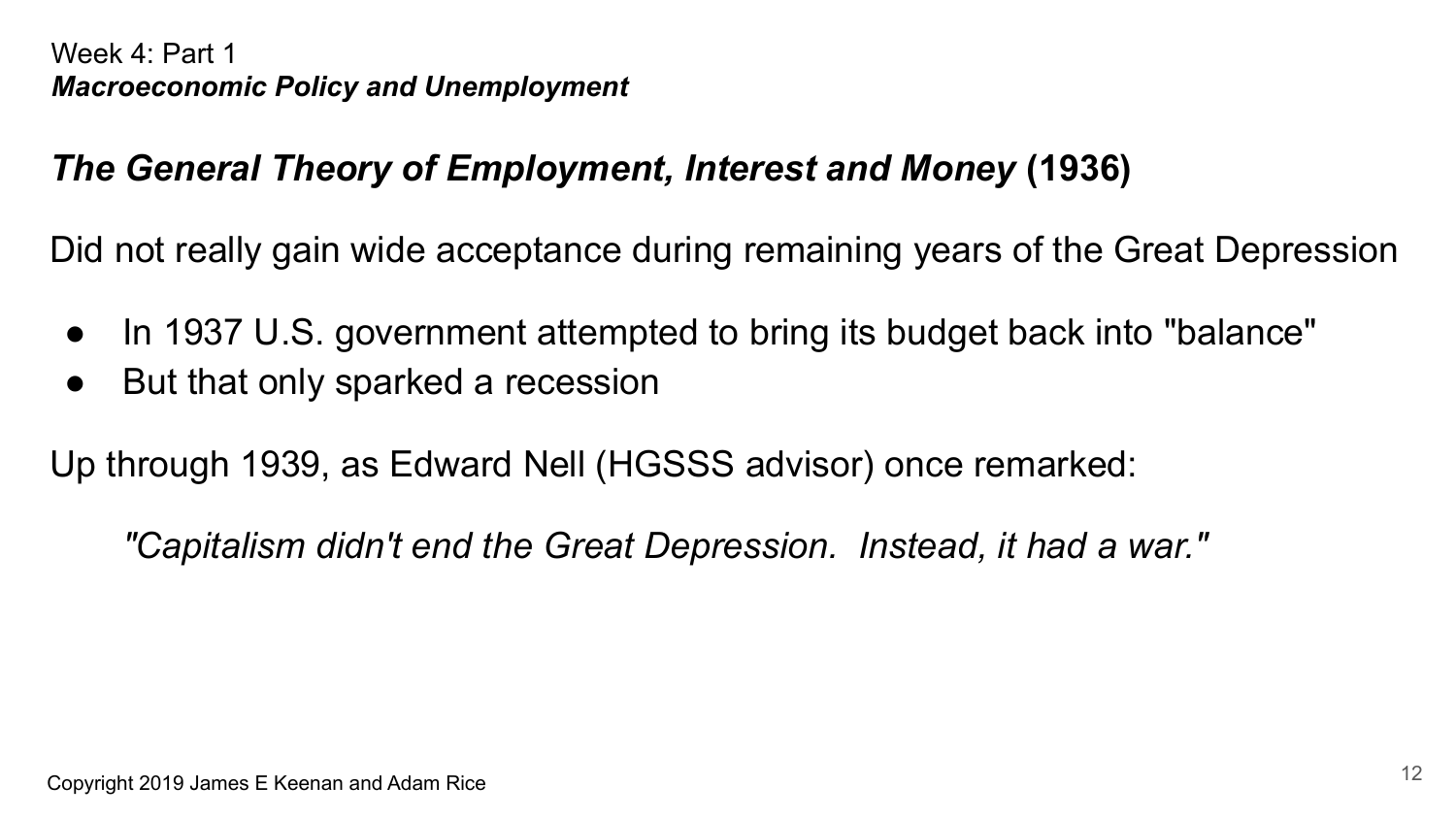# **Post-war Attitude toward Unemployment** (1)

World War II demonstrated that government spending could stimulate the economy and prevent mass unemployment

- "Maximal" employment enshrined as a government macroeconomic policy objective in the Employment Act of 1946
- Though not "full" employment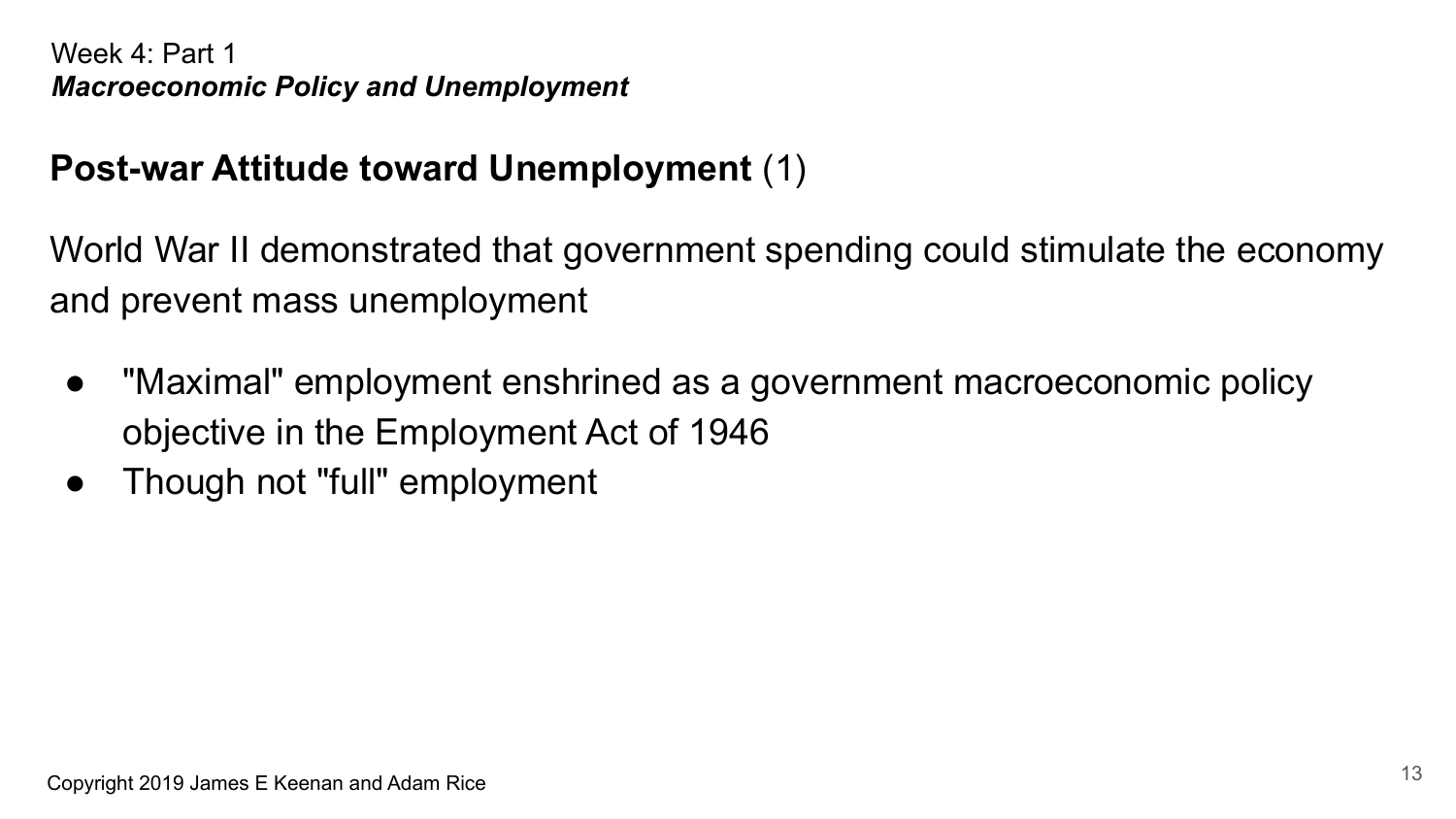Post-war Attitude toward Unemployment (2)

For next twenty-five years, consensus within the economics profession and within government was:

- Mass unemployment must be avoided
- Unemployment was a highly treatable problem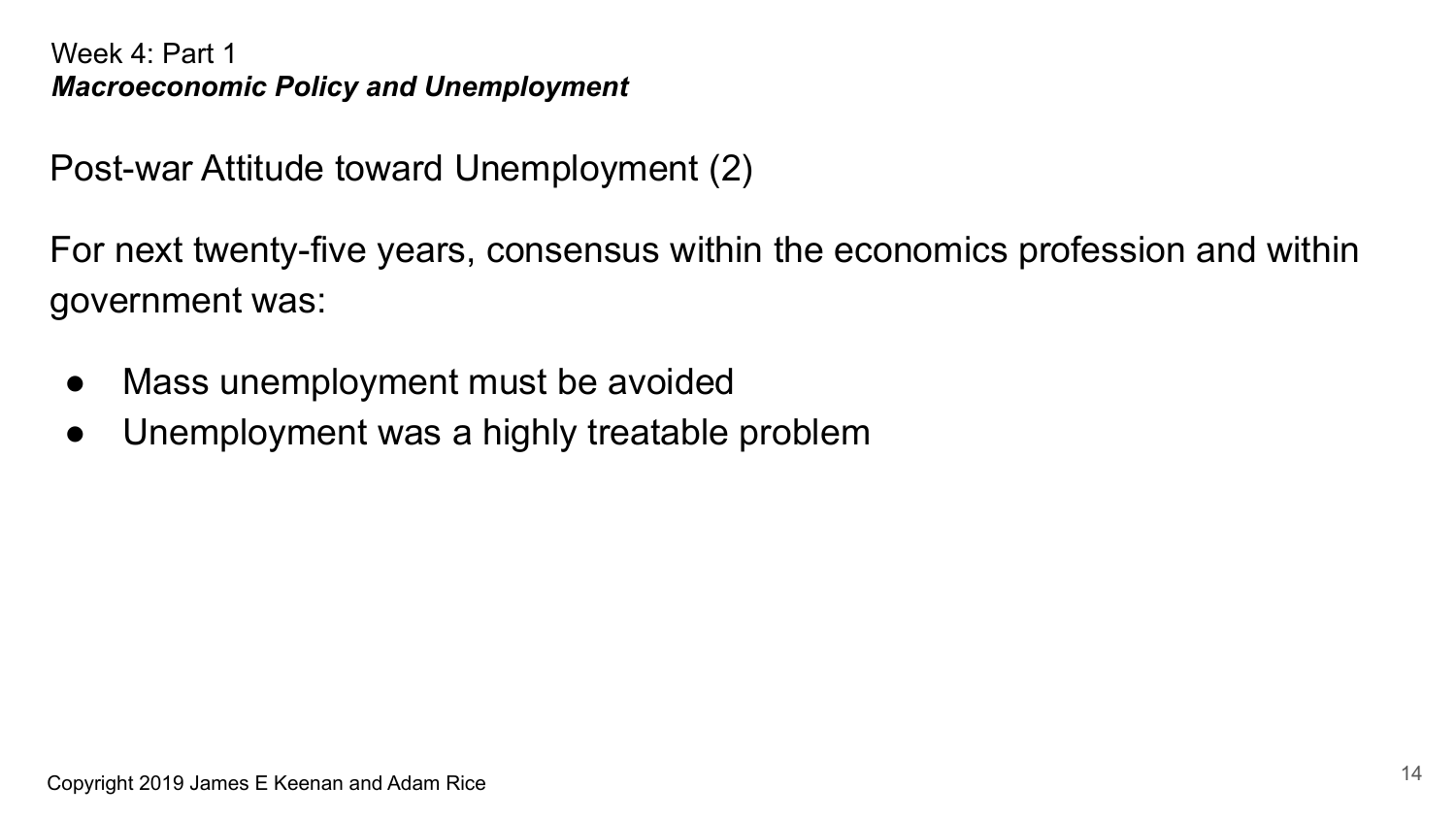We have to cite some problems with the post-war consensus on unemployment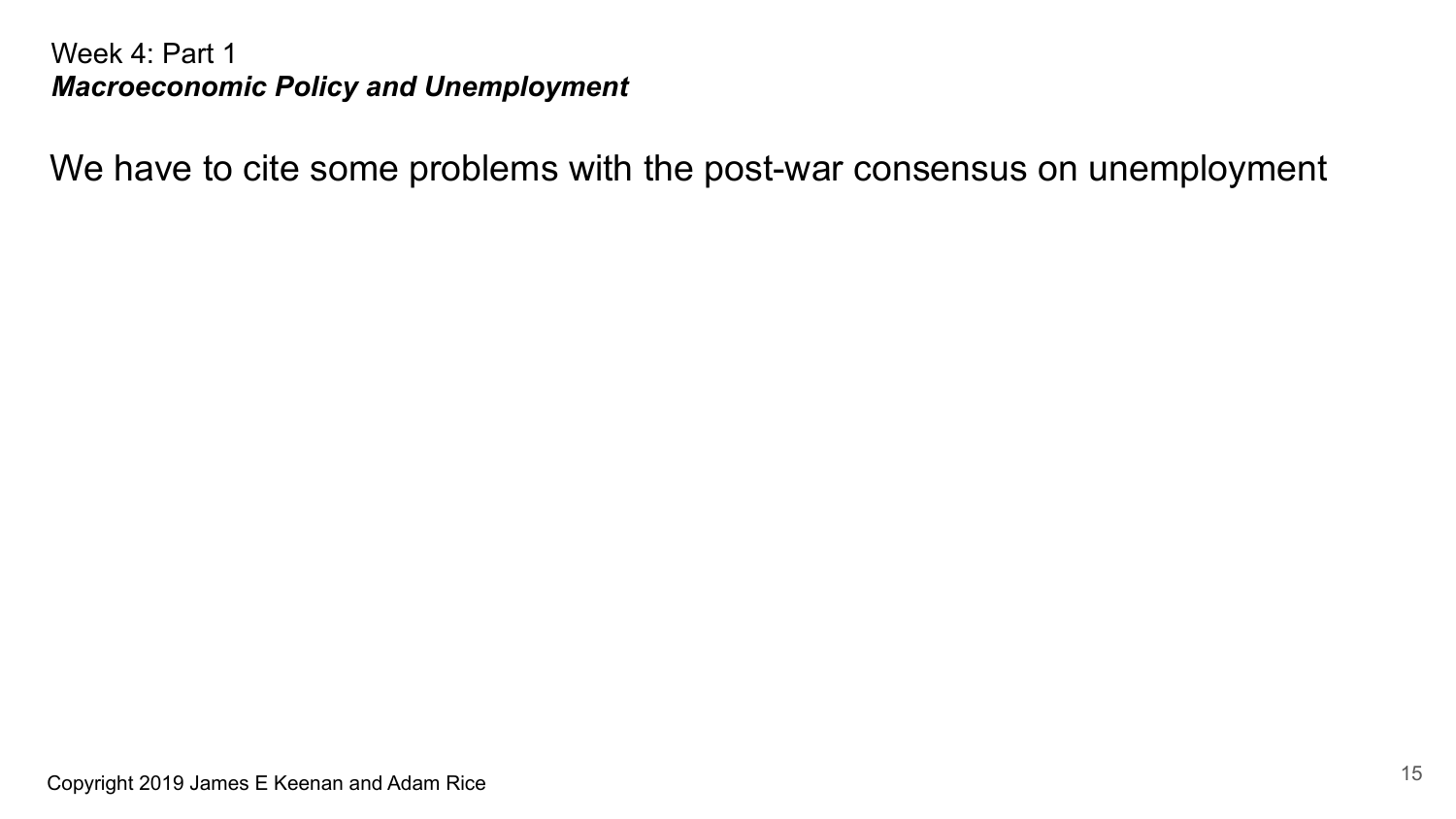**Military Keynesianism:** massive, Cold War-era defense spending

- Spikes during Korean and Indochina wars
- When government spends for defense, most of that spending goes to military contractors
- Large corporations working under "cost-plus" contracts
- Paying comparatively high salaries and wages
- Does not benefit people in the lower half of labor market
- People most at risk for unemployment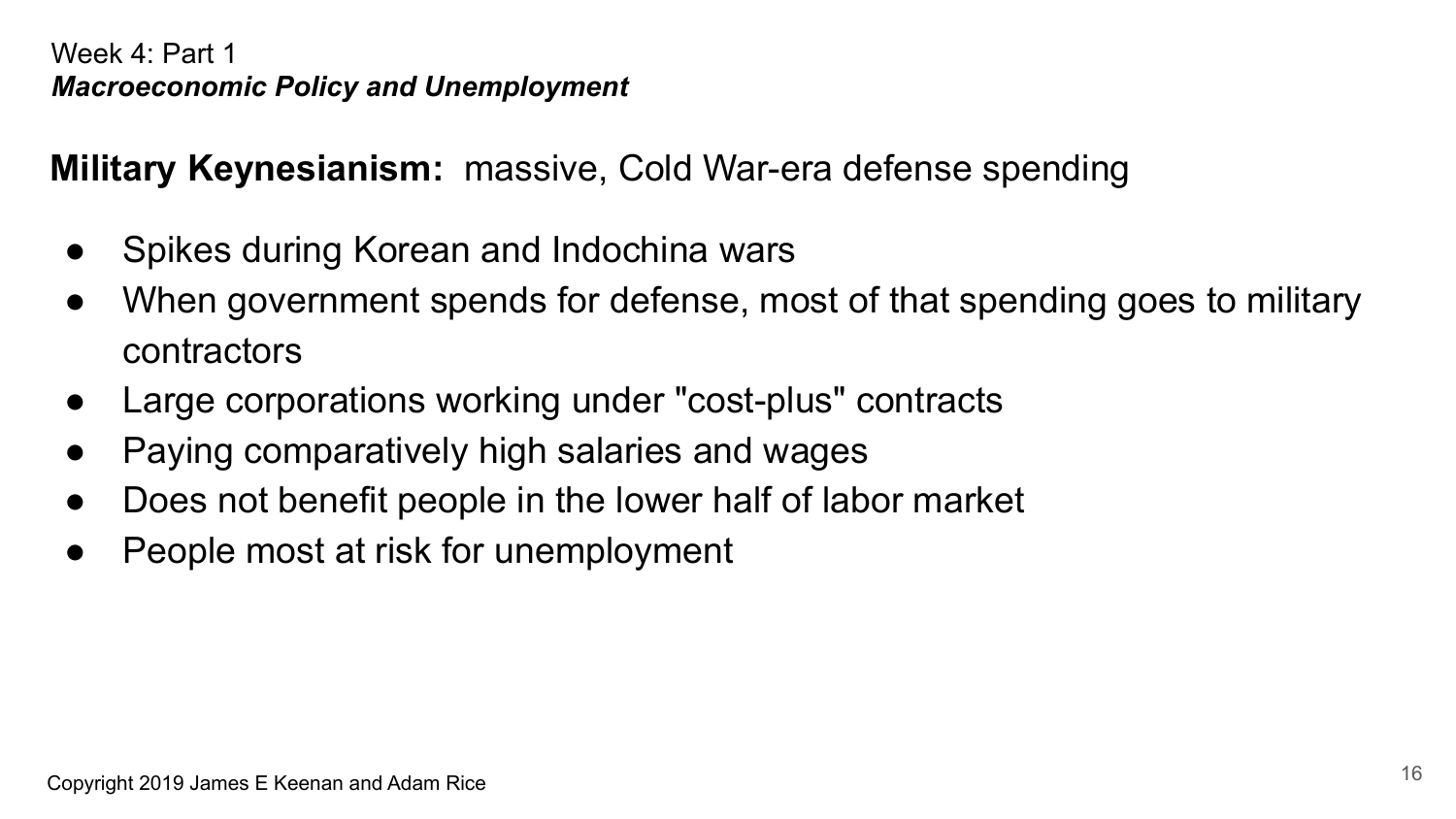**Types of unemployment** (per economics profession)

- **Cyclical unemployment**: variations in unemployment over course of business cycle
	- Impact could be mitigated by automatic stabilizers such as unemployment insurance
- **Behavioral and structural unemployment** attributed mostly to characteristics of unemployed themselves
	- Ill suited for employment
	- Lacked job skills
	- Victims of racial discrimination
	- Forms of unemployment said not to be amenable to macro-level solutions
	- Targeted interventions necessary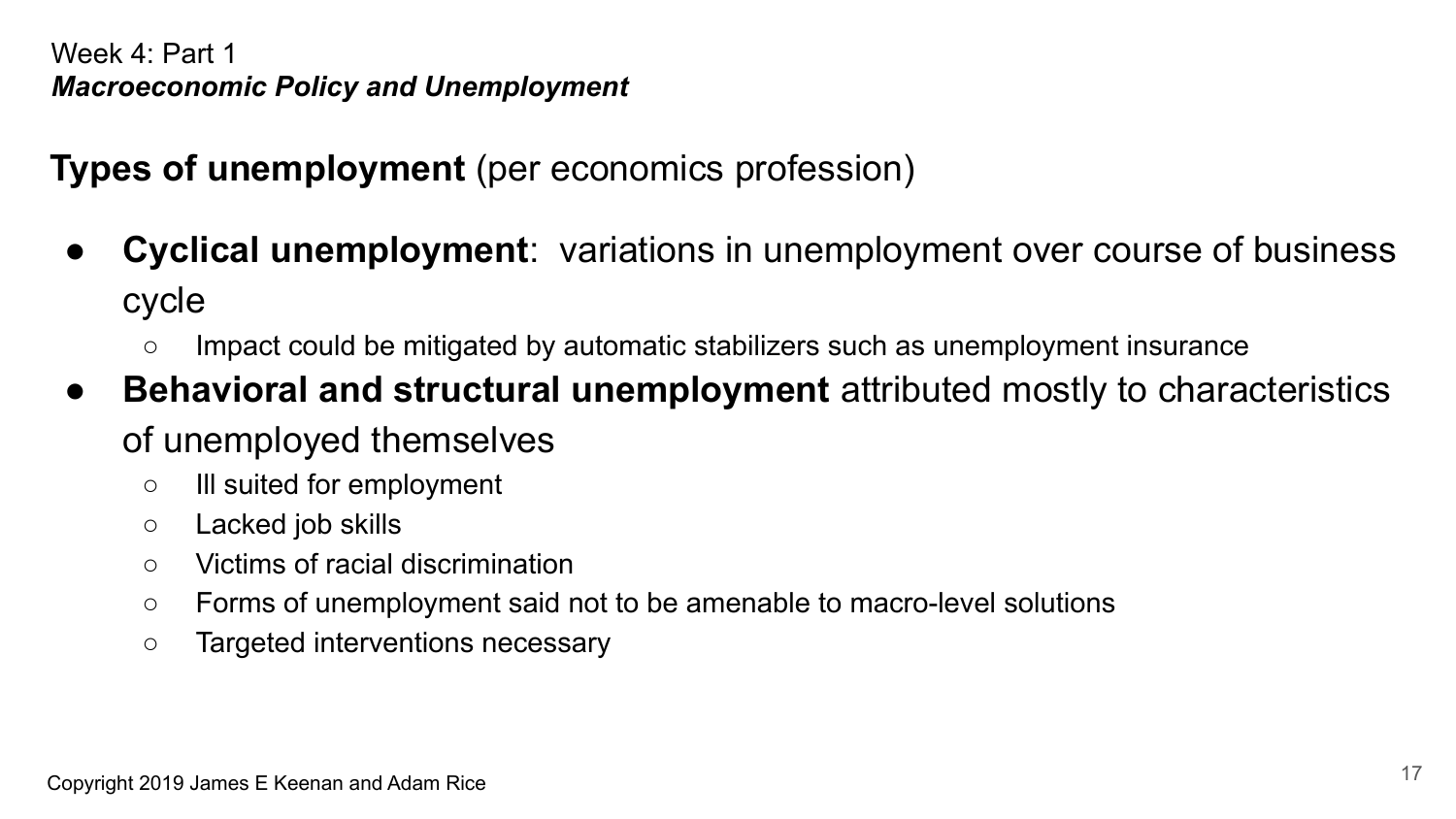# **War on Poverty**

During Johnson Administration War on Poverty in the mid-1960s, great emphasis placed on "job training"

First train the chronically unemployed, then they'll be able to get the jobs

Not a big success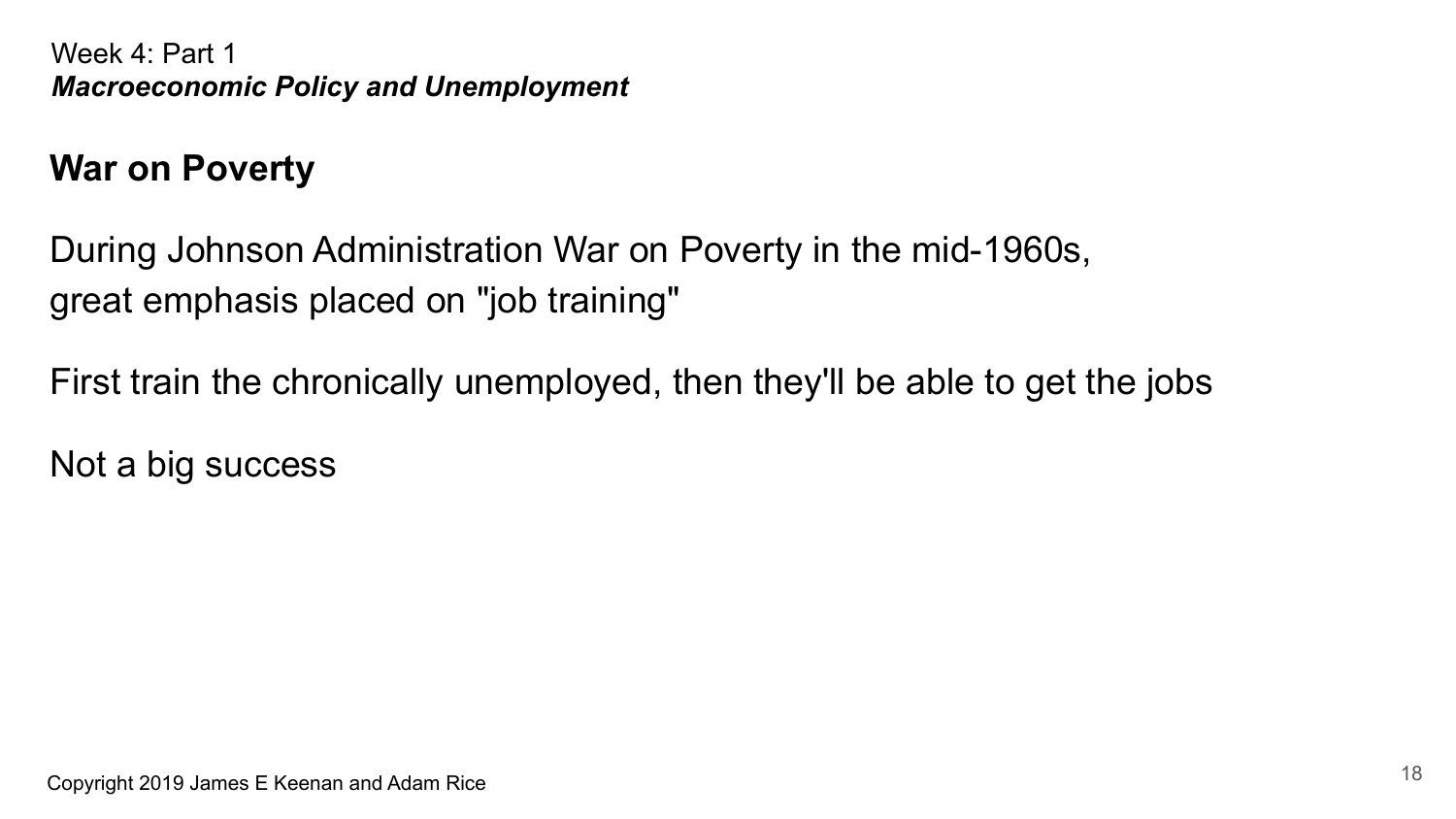# **War on Poverty Criticized by Minsky**

Economist Hyman Minsky

• Later to be one of the grandfathers of modern monetary theory

Criticized this approach as putting cart before horse

- Most job skills acquired on the job, not in training
- Called for the government to serve as employer of last resort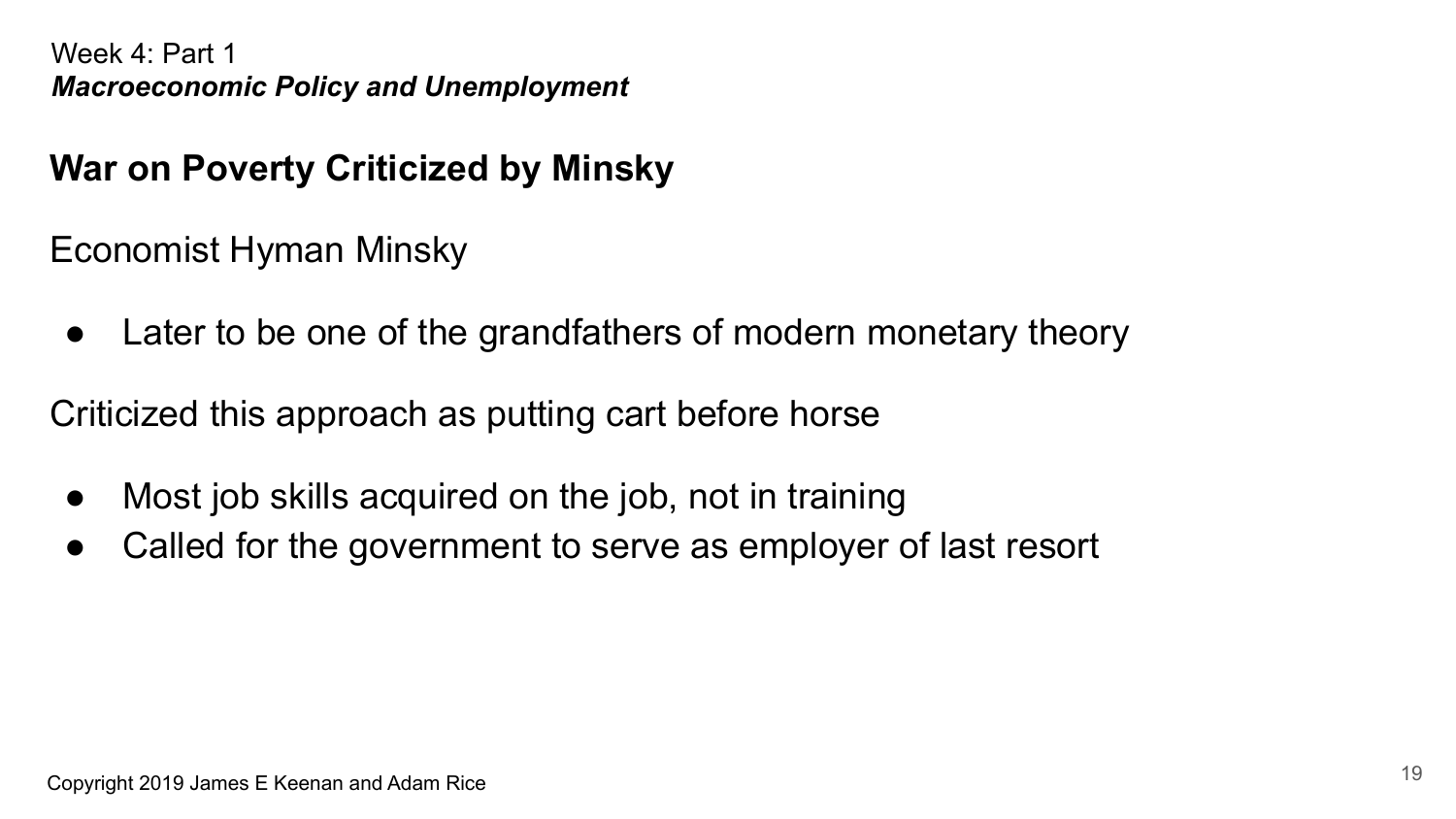# **The Composition of Output**

During Great Depression, balance among different sectors of the economy as to what was being produced was not a major economic problem

- Problem was **how much** was being produced (or not produced)
- Not **what** was being produced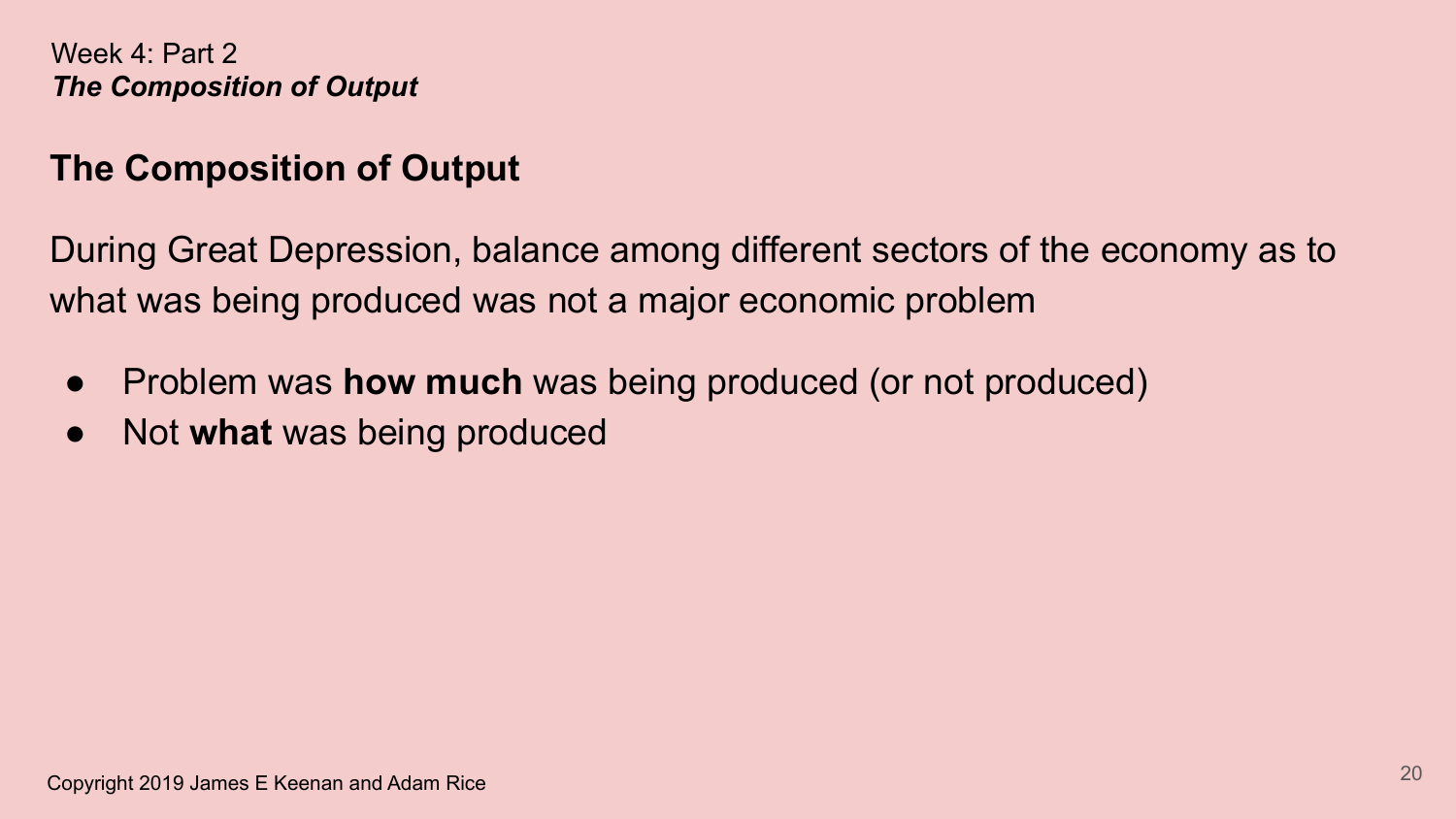## **Europe, 1939**

Onset of war meant composition of output became an immediate problem for governments

- Suddenly, a hugh portion of national output had to be devoted to war production
- Unemployed workers and underutilized industrial capacity had to be brought back into production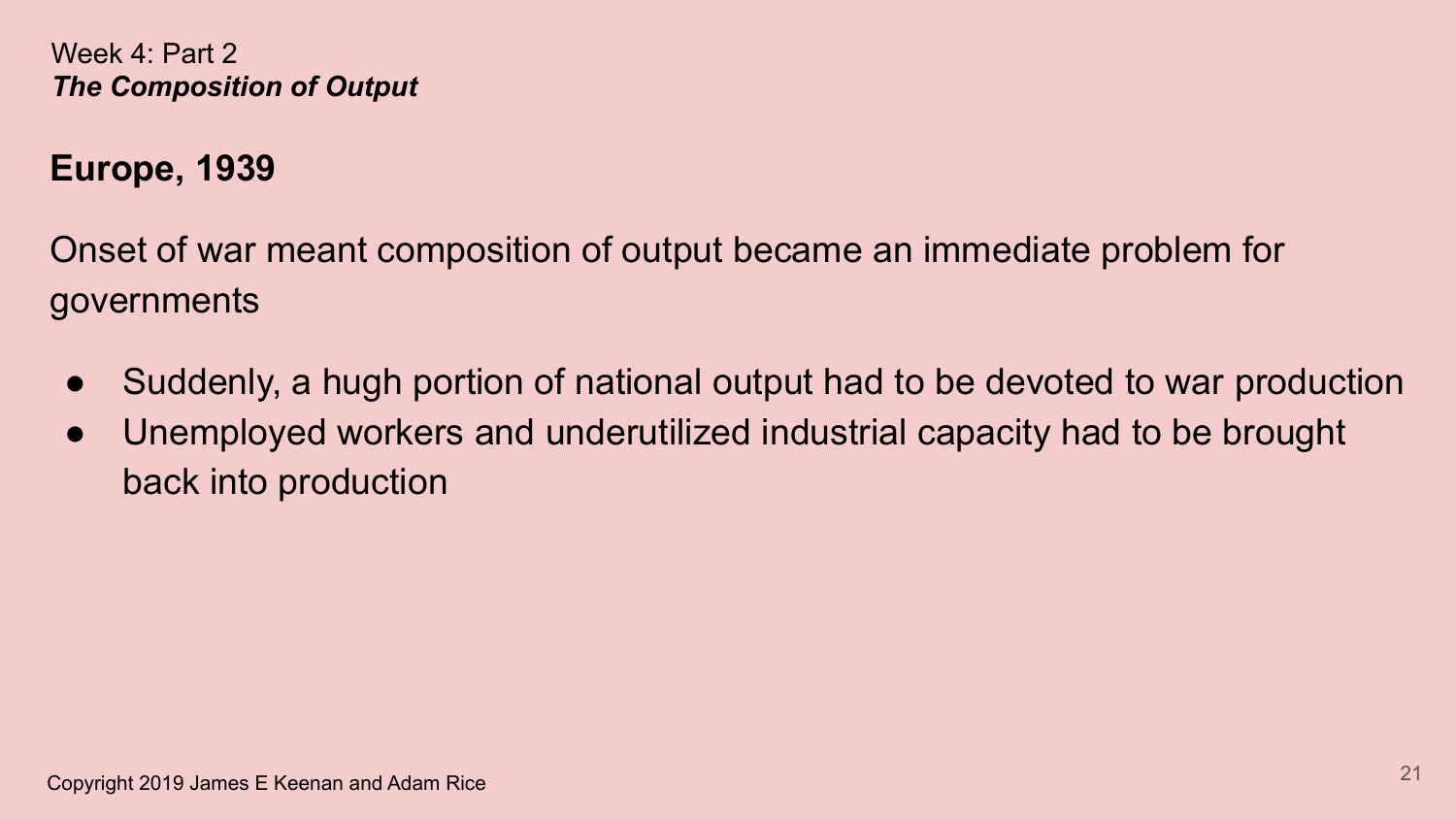# **Conversion to Wartime Production**

- Much non-defense production had to be suspended for duration in favor of war production
- Assembly lines had to be converted from producing autos to producing tanks
- Labor force had to expand by incorporating people previously not in the labor force, such as women
- The labor force had to be provided with good wages as an incentive for maximum effort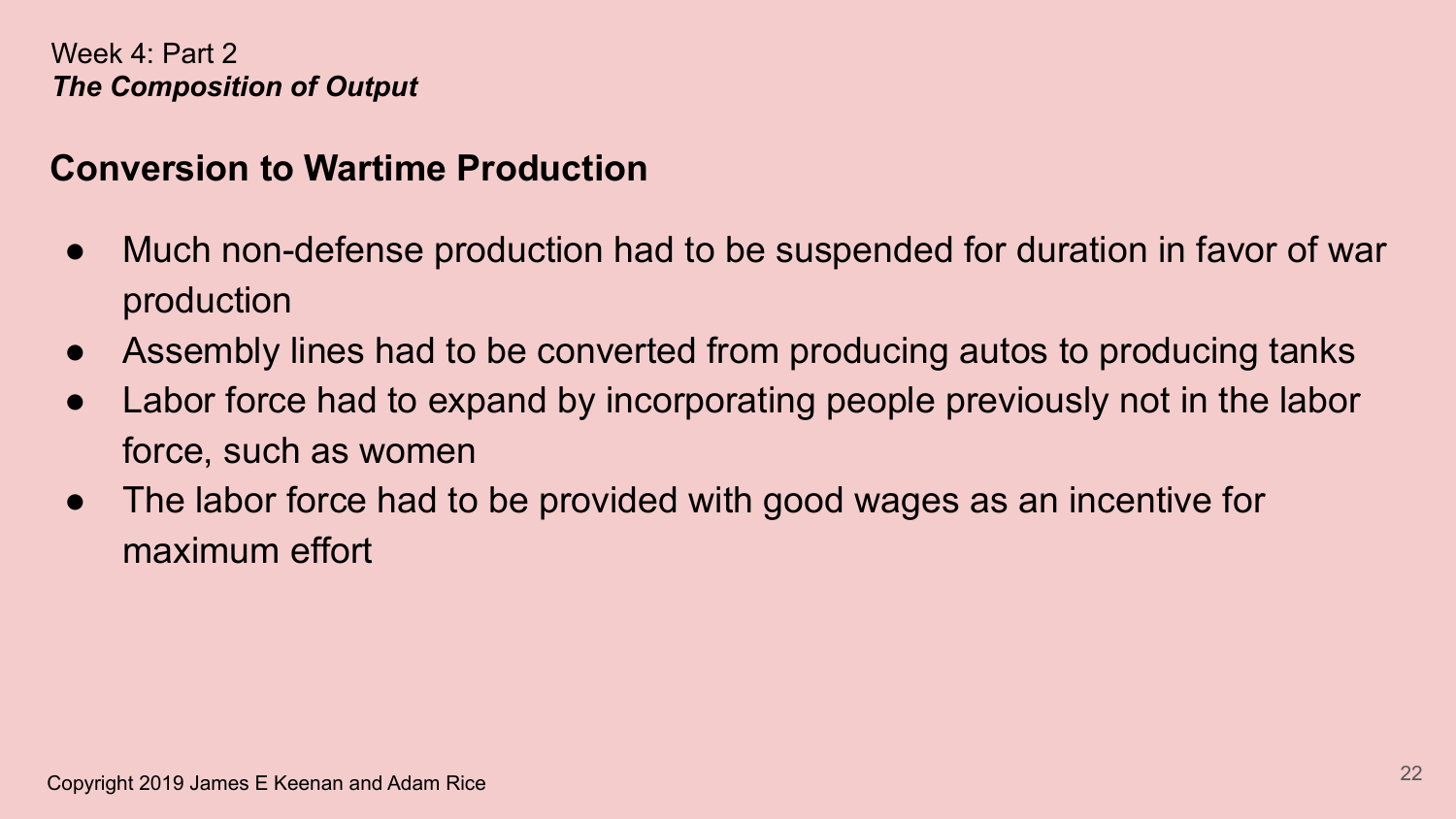## **Implications for Consumption Spending**

Larger, better paid labor force would want to spend its income on consumer goods

But wait! We had to limit the production of consumer goods in order to shift resources to defense sector

Where was that spending power going to go?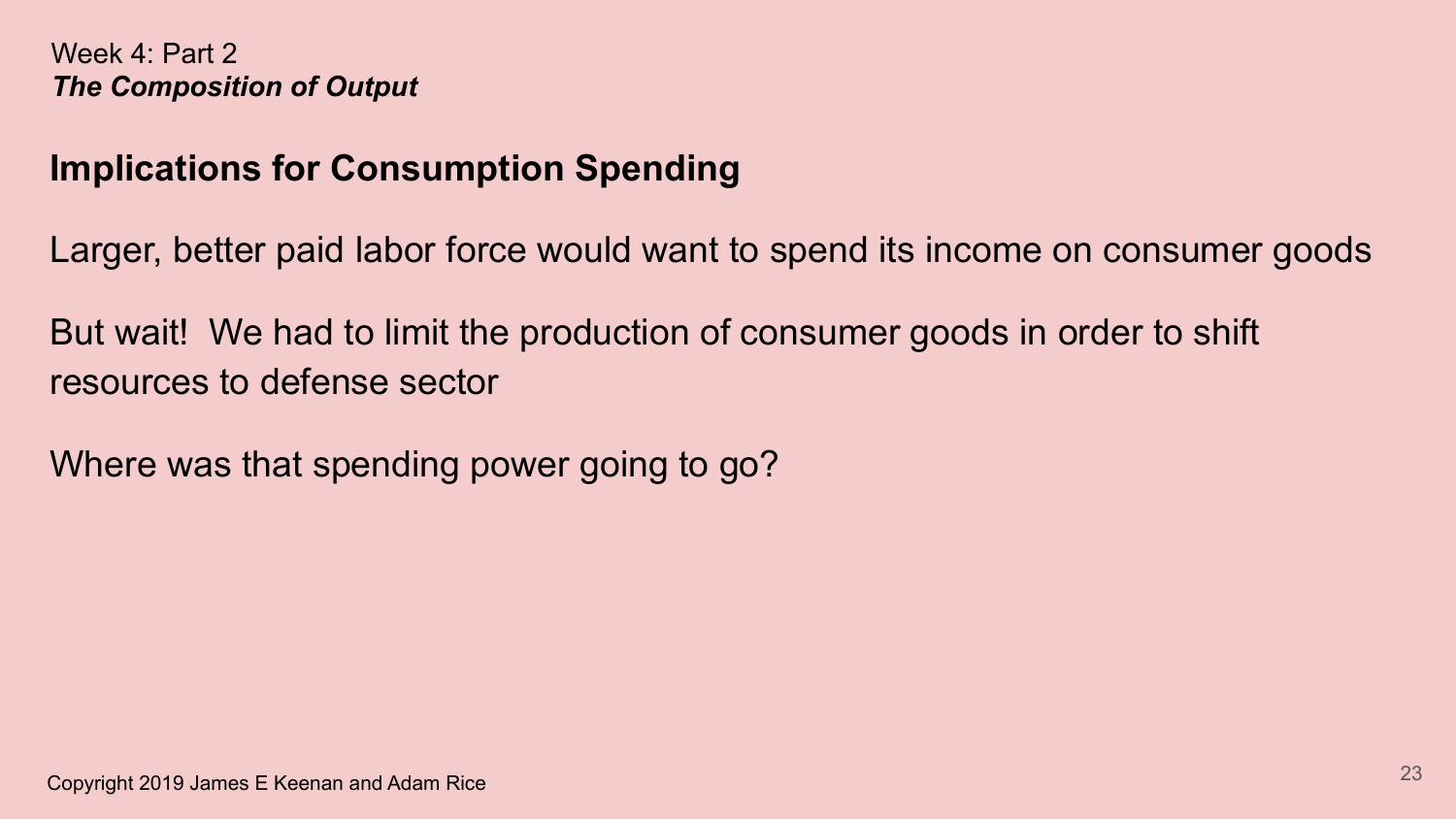## **Default to Price Increases for Consumer Goods**

Thereby using **price as rationing mechanism**

- Companies' profits would increase and, during wartime, they might be accused of being "war profiteers"
- Government could impose an excess profits tax
- Thereby bringing the money the government had spent into the economy back to the government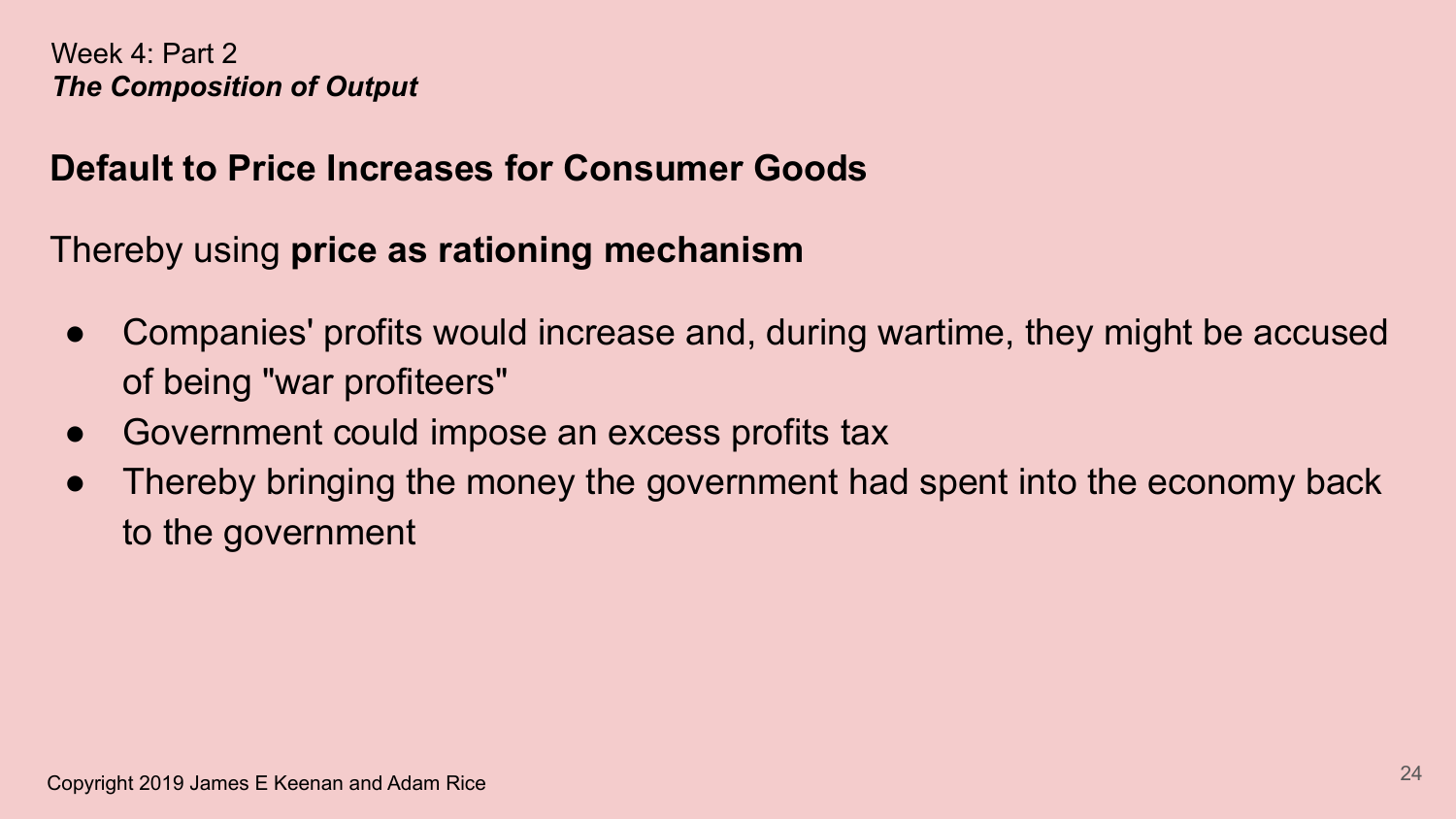## **Potential Inflationary Spiral**

Workers would demand higher money wages to compensate for higher prices of consumer goods

- Particularly workers in unions or those in defense plants
- Would take a year or so for workers to get those higher wages
- But even if they did, a wage-price spiral would be set off and workers as a whole might not get any increase in consumer goods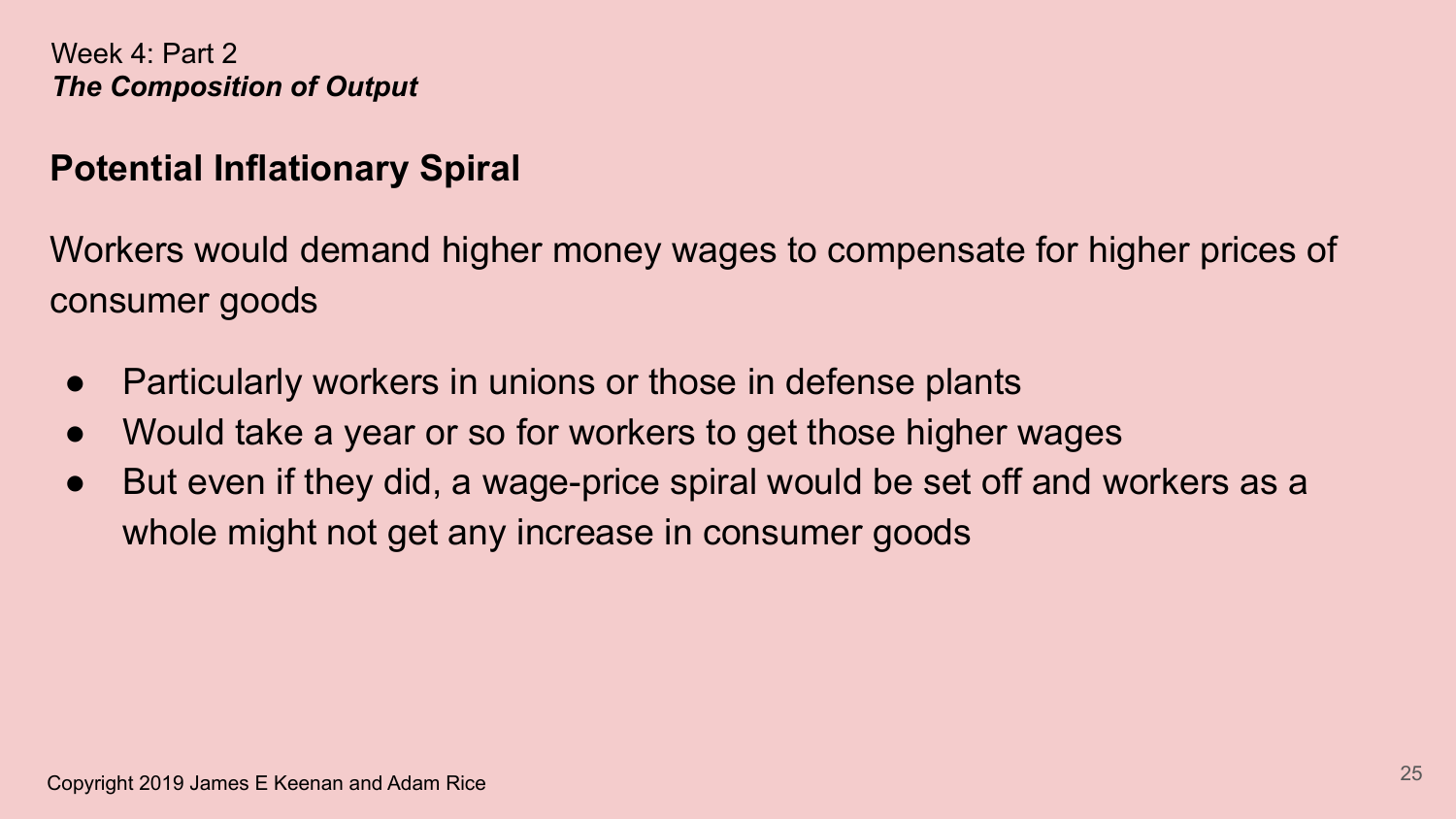# **Another Approach: Quantity Rationing**

Government could decide how much of a given consumer good would be produced

• Then give everyone ration tickets to a certain quantity of that good

Rationing is never very popular

- Hard to get right: Can't deal with the heterogeneity of demand for consumer goods
- An administrative nightmare
- Best it used sparingly, for the bare necessities
- Provide consumption floor for poorest part of the population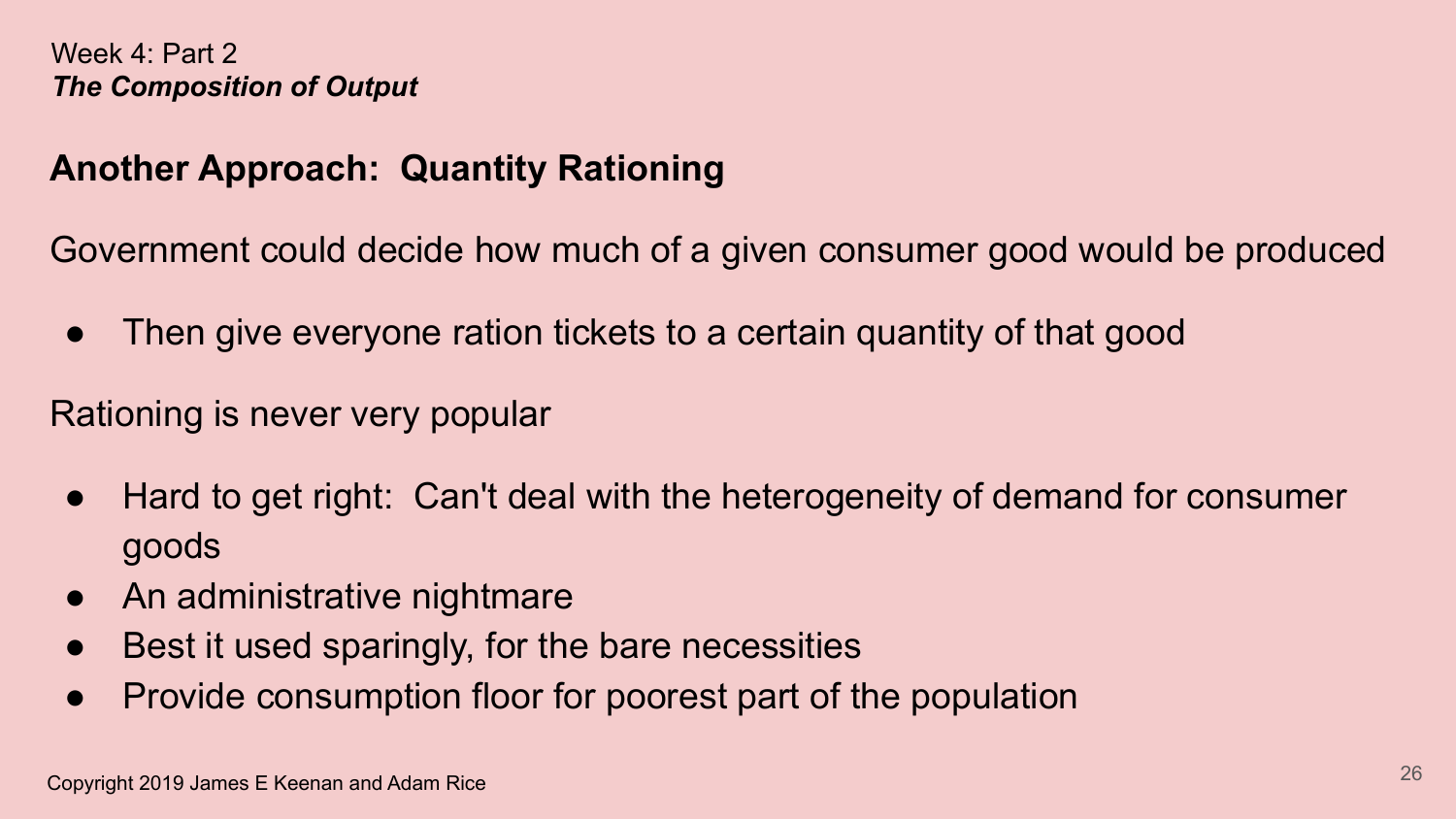# **Yet Another Approach: Direct Wage and Price Controls**

Problem: Employers would be all too willing to impose wage controls but would evade price controls

- Workers would get angry
- Not good for social cohesion when your nation is facing an existential threat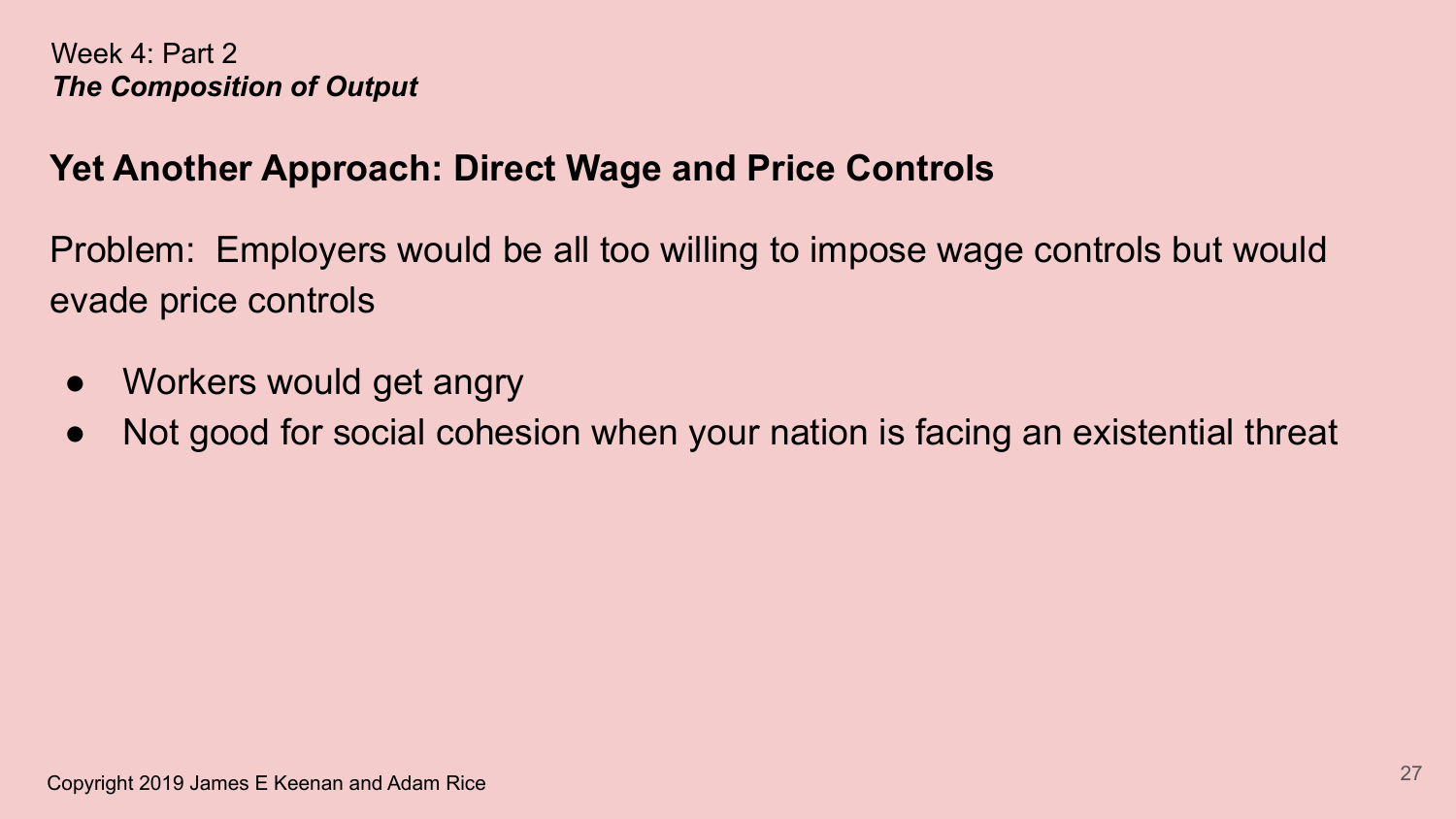# **Still Another Approach: "Voluntary" Saving**

Have people buy war bonds payable after the war is over

- Money used to purchase those bonds would be diverted from consumption spending during the war
- Thereby freeing up resources for defense production

Tried on massive scale in both Britain and the U.S. during World War II

• But would it be enough?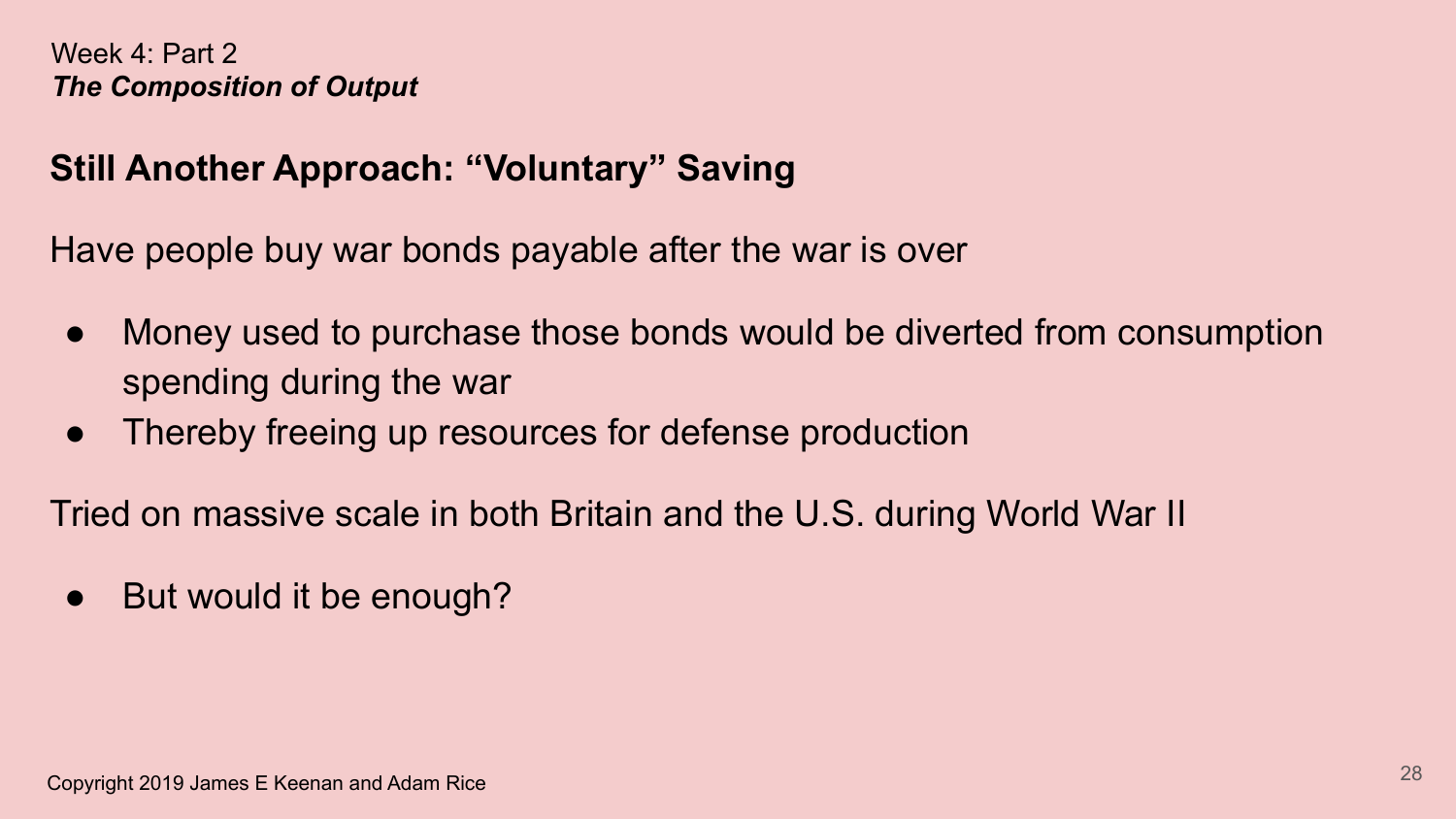#### **Composition of Output as Macroeconomic Problem**

#### **What is to be produced?**

Problem is most serious when the nation is facing a severe challenge

● A challenge which requires government to cause diversion of resources from one part of economy to another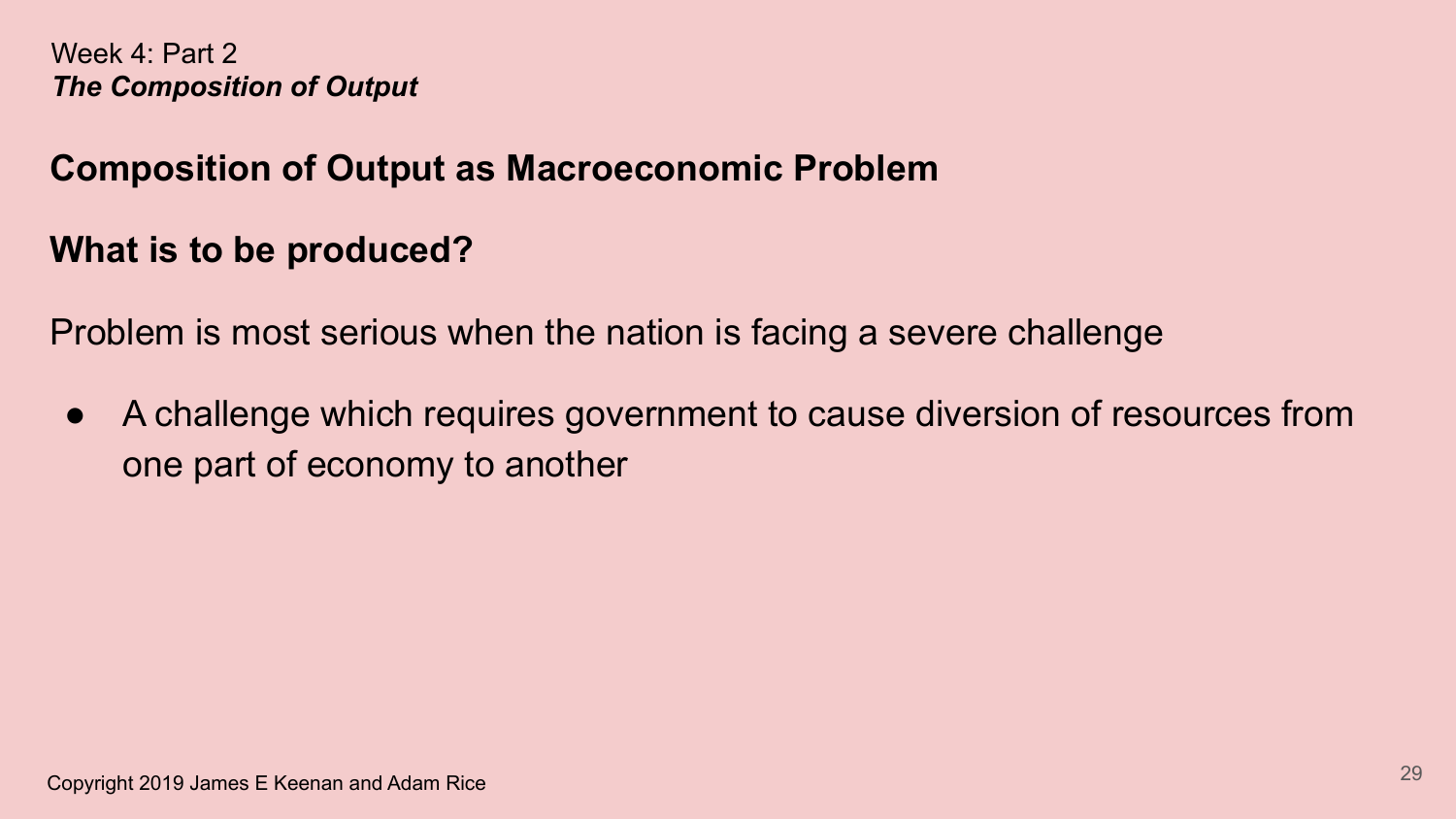**J.M. Keynes,** *How to Pay for the War* **(1940)**

The line of analysis I just presented

Book's title is a bit misleading

Concerned with more than just budgeting and public finance

https://creativecommons.org/licenses/by-sa/4.0

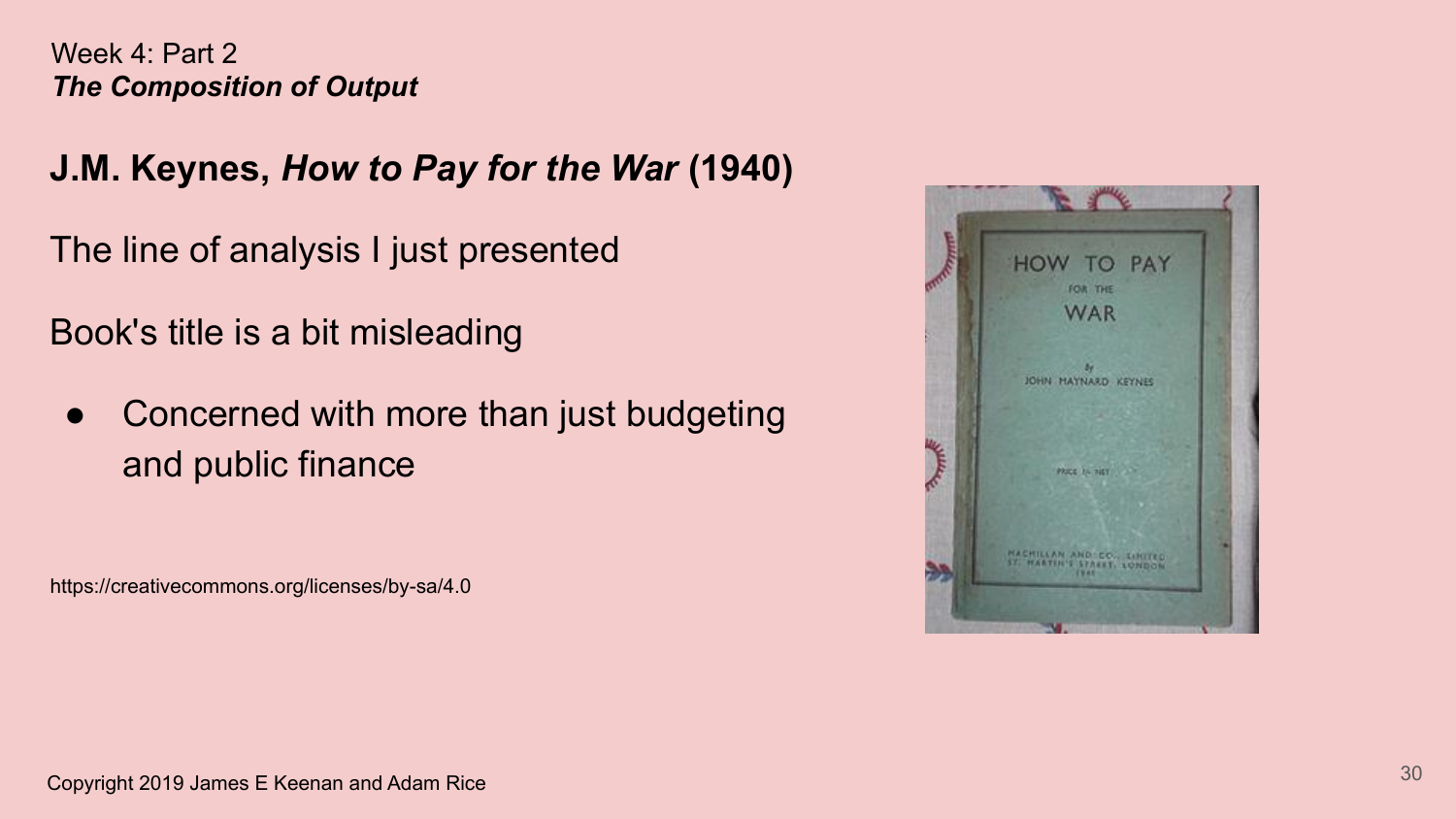#### **Keynes' Recommendations**

Keynes drew upon his personal experience in British Treasury during World War I

Argued that best tool to deal with economic disruption caused by necessary changes in composition of output would be **deferred compensation**

- Yes, allow individual and trades unions to negotiate wages with employers
- But then, require a certain portion of those wages to be deposited in a "blocked," interest-bearing account
	- Somewhat like a mandatory version of IRAs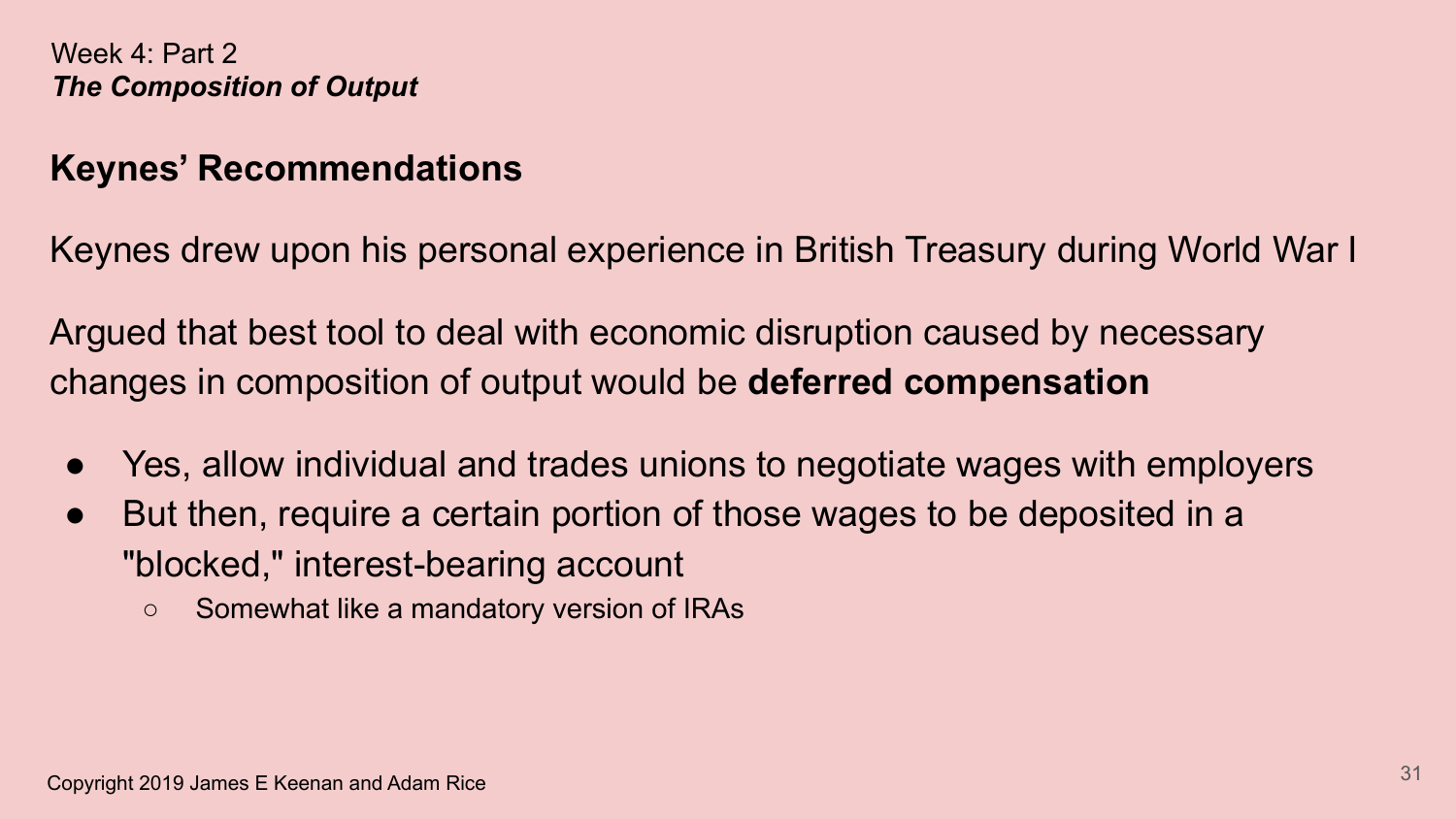# **Deferred Compensation**

Involuntary Savings

- After the war, government would authorize payments out of those accounts in installments
	- Particularly installments paid out at onset of economic recessions
- Consumption spending deferred until a point real resources could be diverted from war production back to consumer production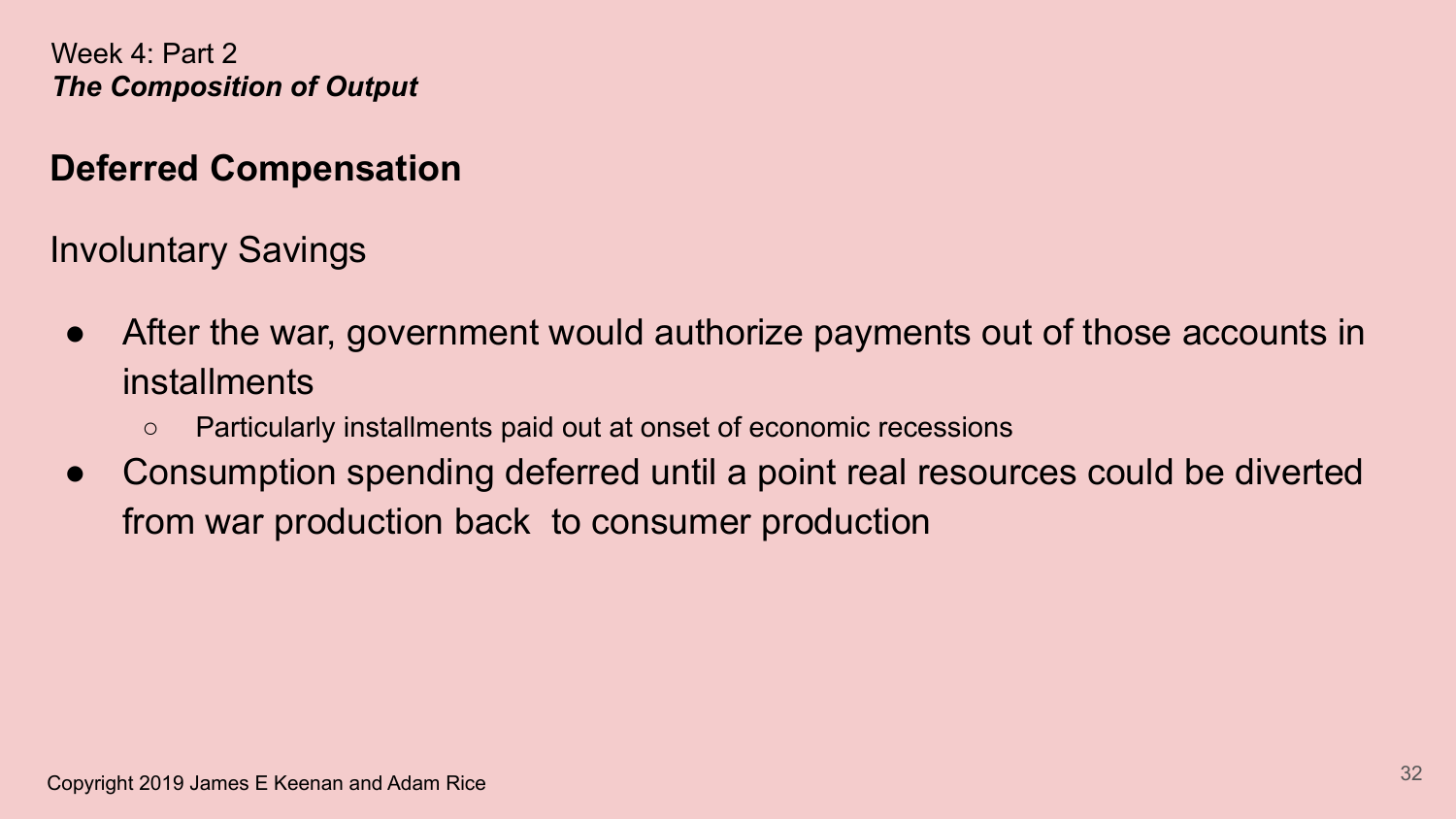#### **How I've Framed the Argument**

Framed this discussion as being about **composition of output** as a macroeconomic policy problem

● Though I've talked about wage increases and price increases, I have not framed this discussion as being about … *the I-word*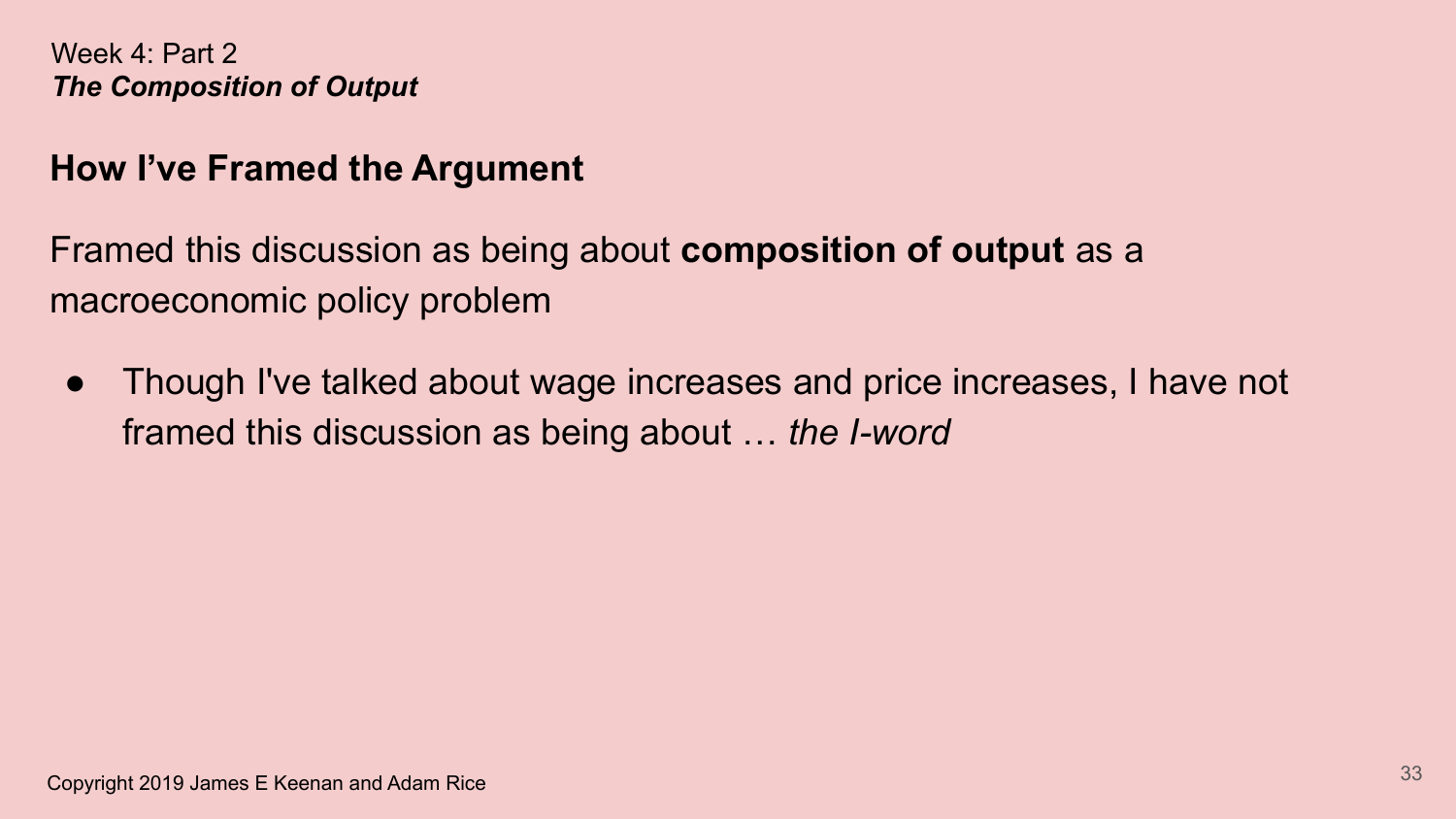Week 4: Part 3 *Inflation*

#### **Inflation**

When I was a lad

In mid-1950s and the 1960s, most people would **not** have said "Inflation is #1 economic problem"

- Conservative business columnists would have
- Adults remembered inflation during World War II and Korean War
- Few would have said, "We're in the grip of inflation"
- **Inflationary psychology** did not dominate economic decisions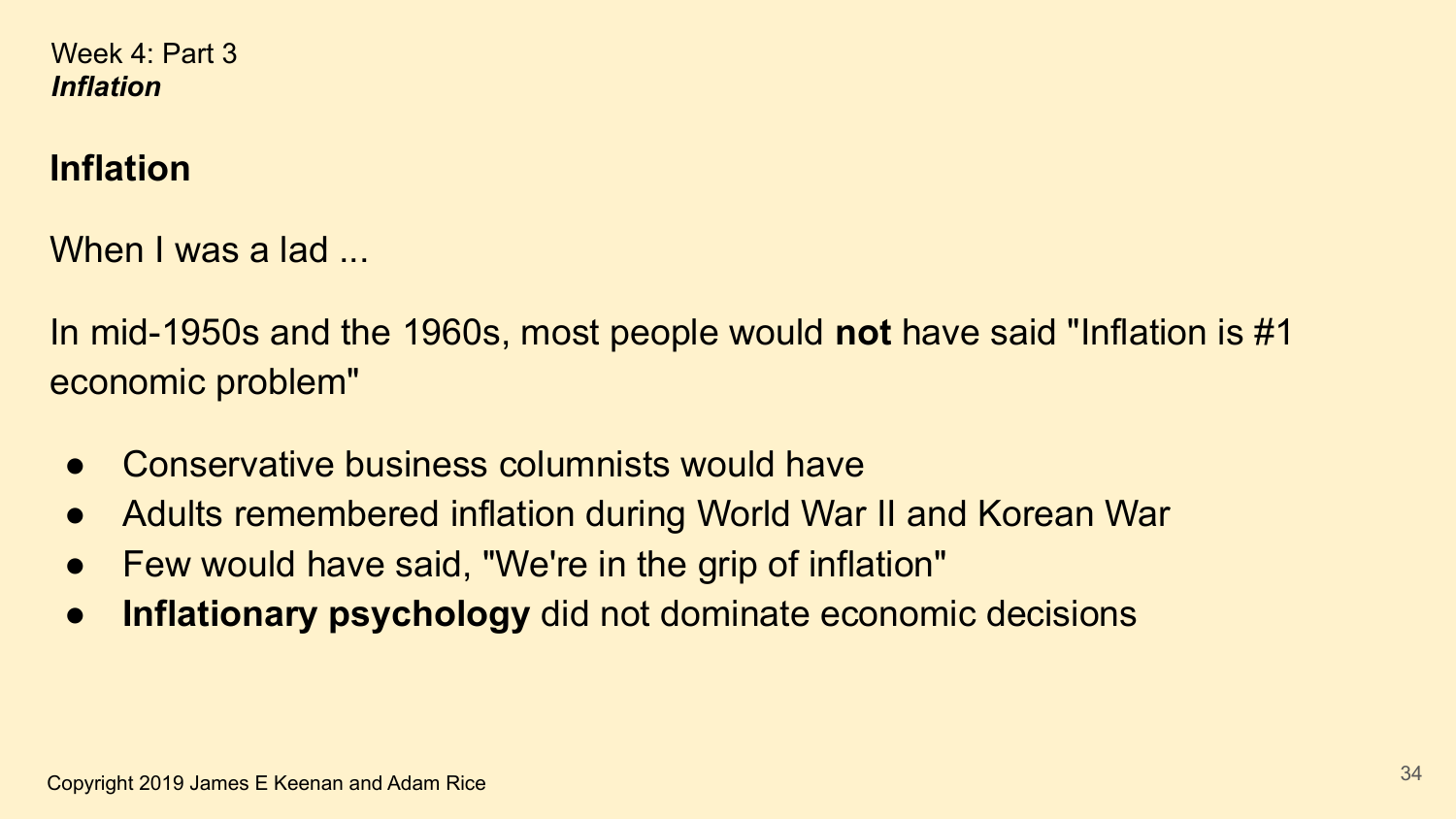#### Week 4: Part 3 *Inflation*

# **Changes in Late 1960s**

But toward the end of 1960s

- Vietnam War dragged on
- Consumer prices started to rise

People started to expect them to continue to rise: **inflationary expectations**

- 1971: Nixon administration decreed wage and price controls
- In order to "break" expectations that prices were continuously rising
- Wage and price controls did not achieve that effect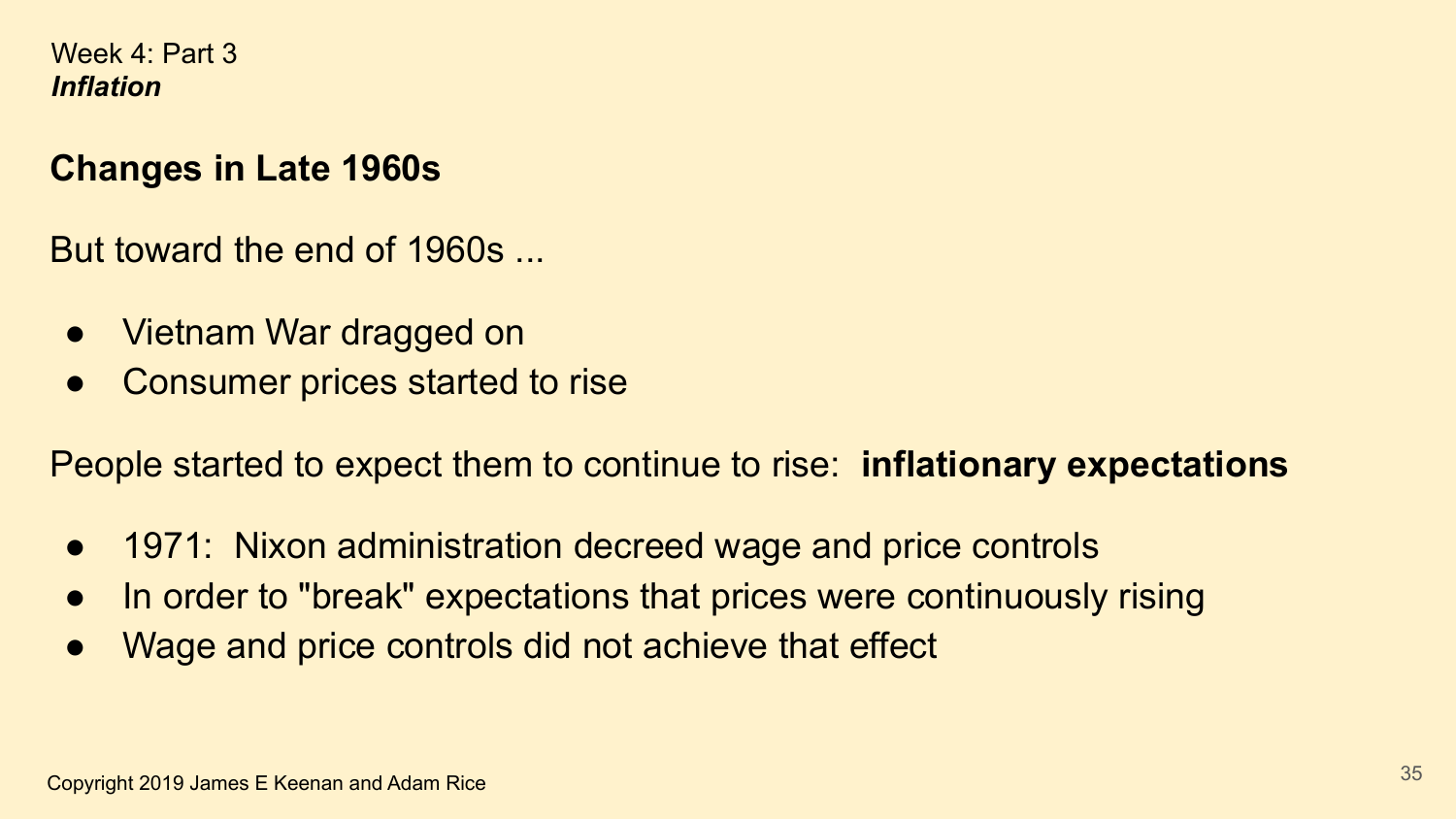#### Week 4: Part 3 *Inflation*

# **Inflationary Psychology in 1970s**

**Inflationary psychology**: notion that we had to factor in expectations of continuously rising prices into everyday decisions

- **Prevailed throughout 1970s**
- Aided and abetted by two rounds of increases in price of gasoline after oil embargoes of 1973 and 1979
- Did not subside until mid-1990s
- In large segments of economics profession and business press, they have not subsided to this day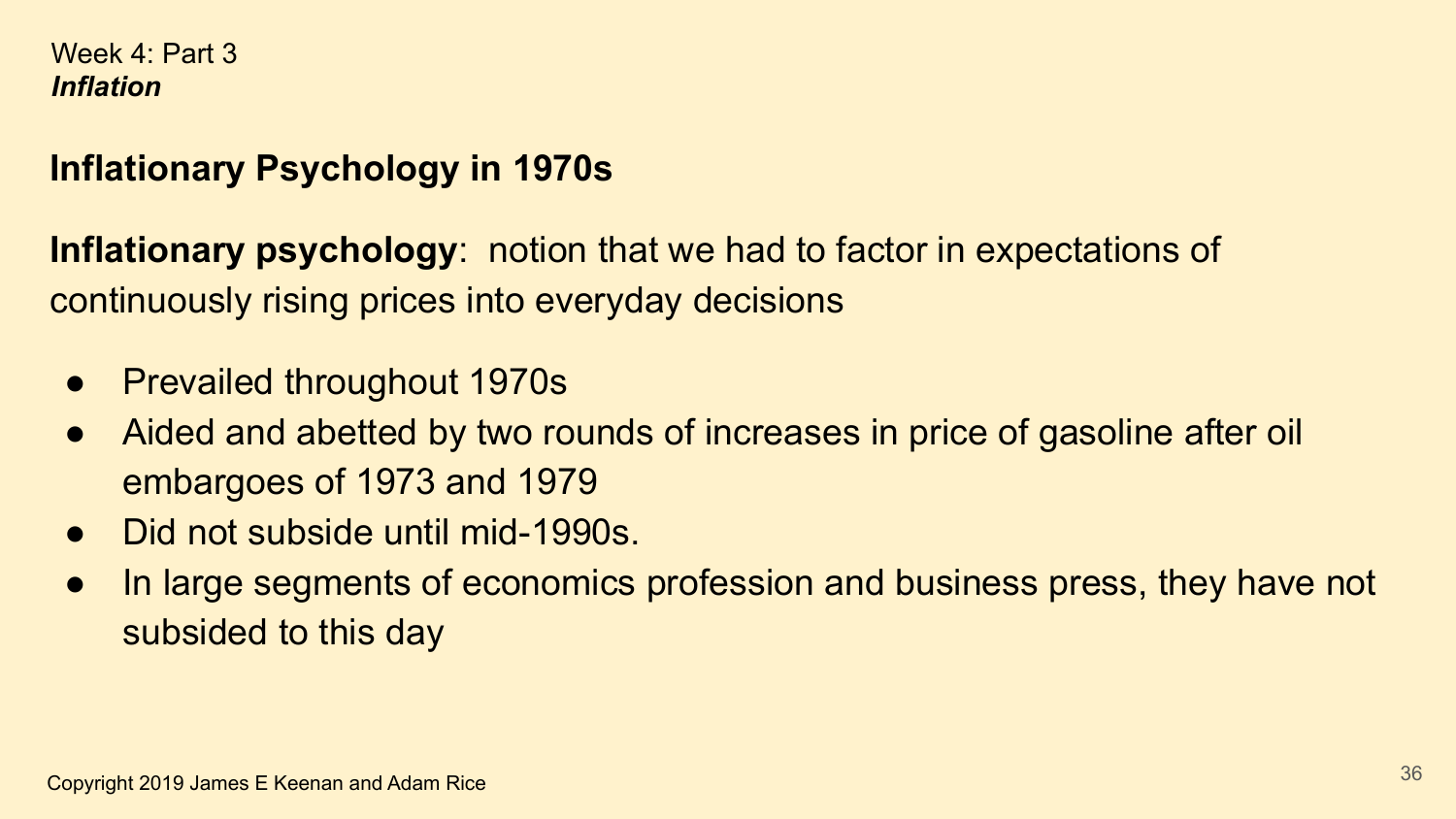### **Inflation as Macroeconomic Problem**

In our textbook, Mitchell *et al.* define inflation as a **"continuous rise in the price level" over a number of time periods**

A "one-off price rise is not an inflationary episode." (Macro 255)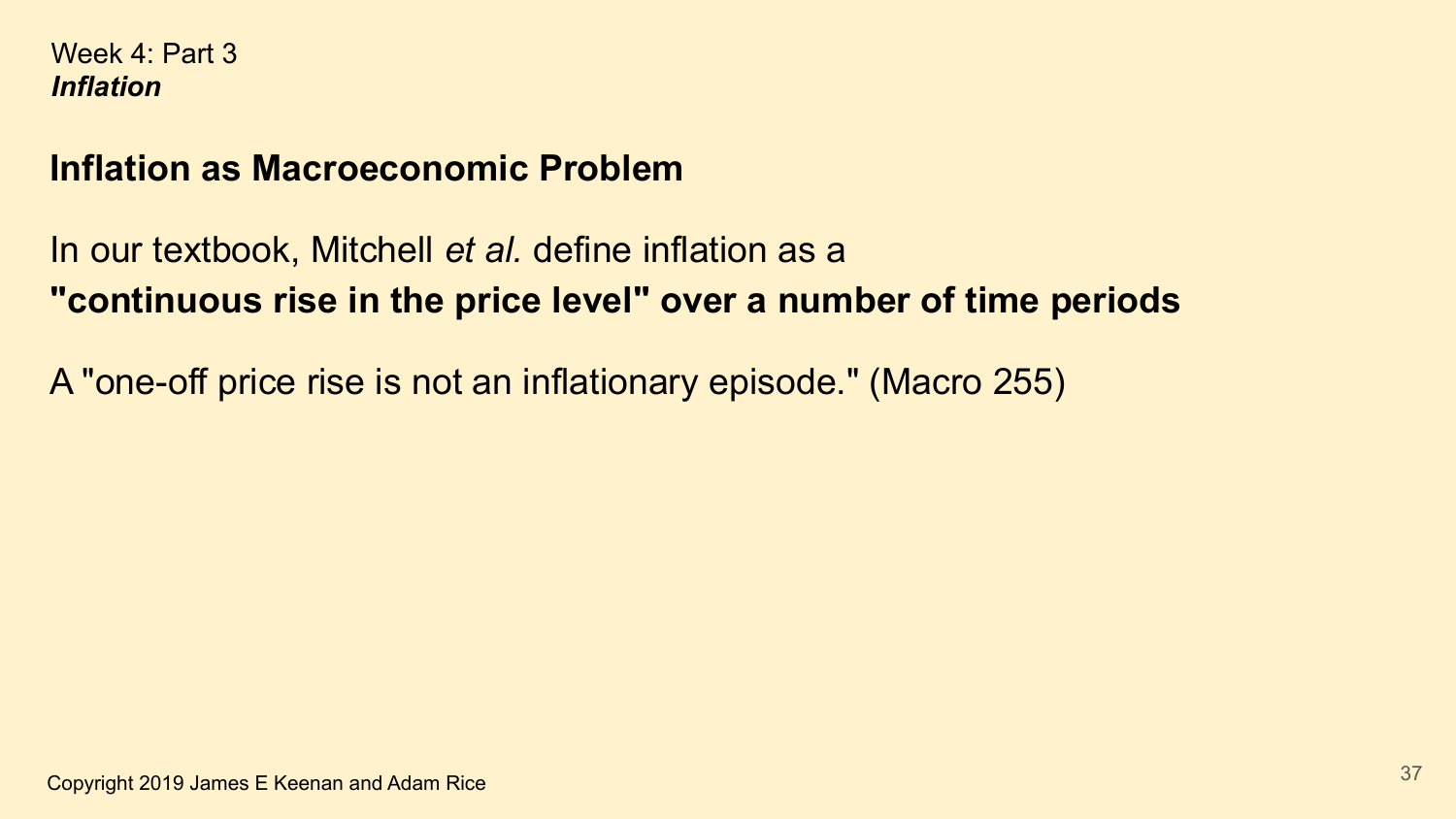### **"Too much money chasing too few goods"**

Everybody has heard that short-hand description of inflation

Emphasis will almost always be on "too much money"

• An excess of aggregate demand

Why do people have "too much money"?

- Big government, in order to pay for its profligate ways, has been running a deficit
- Making up for it by "running the printing presses"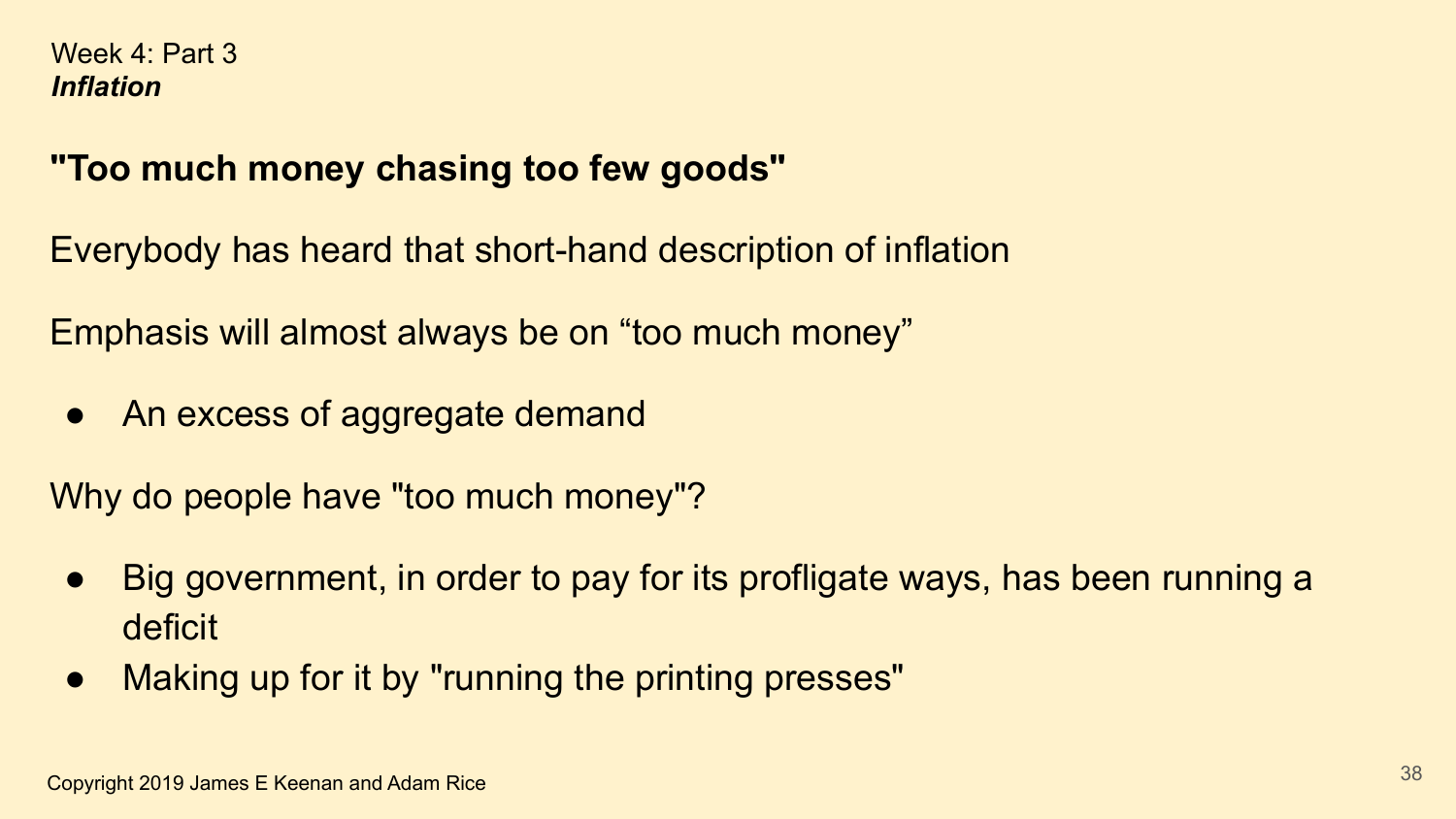### **Beware! Slippery Slope Ahead!**

When you hear "too much money", you can bet you'll soon run into a "slippery" slope" metaphor

● "If we don't stop printing money, we'll begin to slide down a slippery slope until we're paying bills with wheelbarrows of cash like in Weimar Germany or Zimbabwe."

**Hyperinflation**: an extreme case of accelerating inflation

Fear of hyperinflation stops discussion of inflation dead in its tracks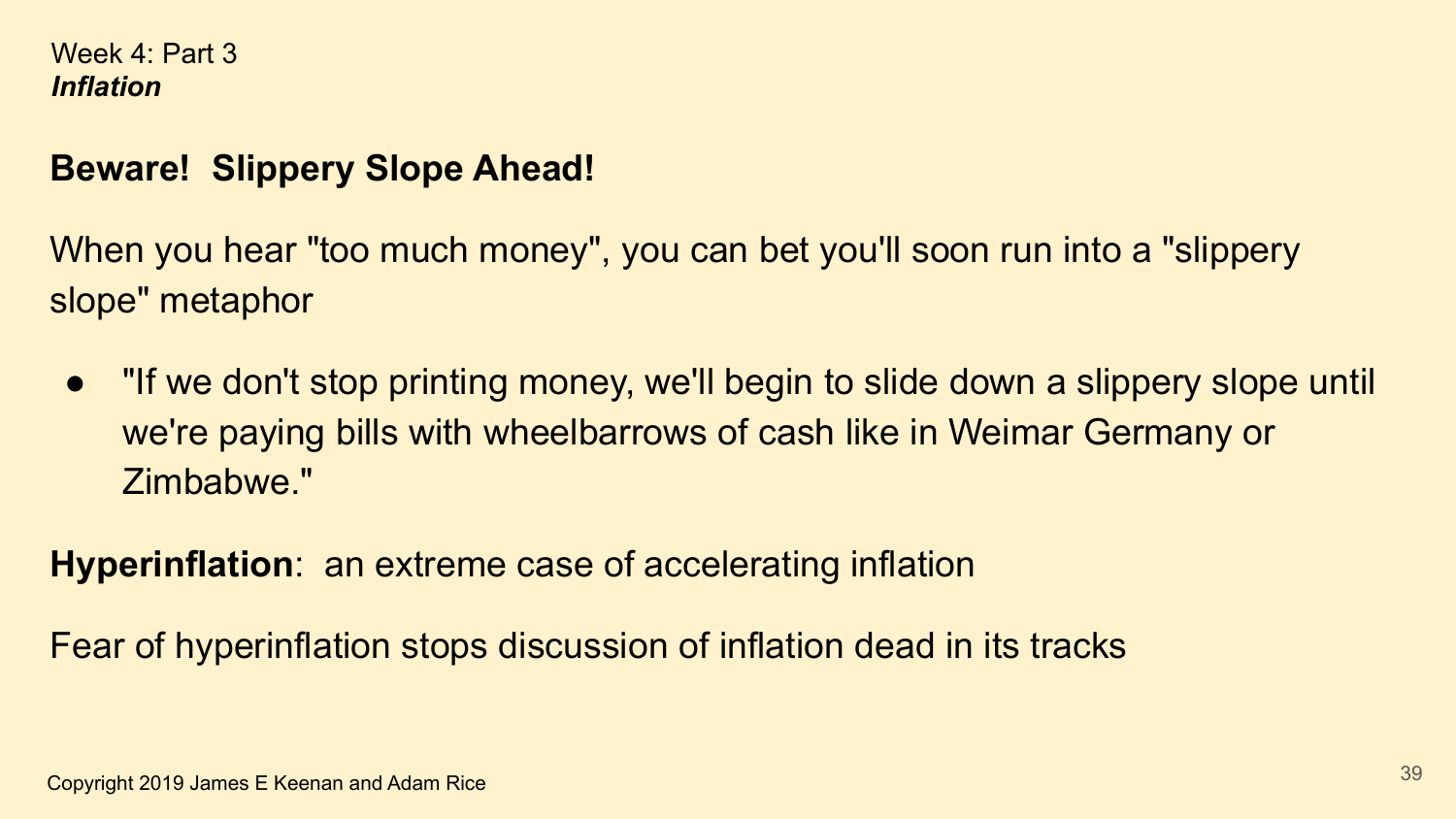# **Quantity Theory of Money** (1)

More sophisticated version of "too much money" argument

- Dates back hundreds of years
- Strongly criticized by Keynes
- Central to the monetarist school of economics which was dominant in the 1970s and 1980s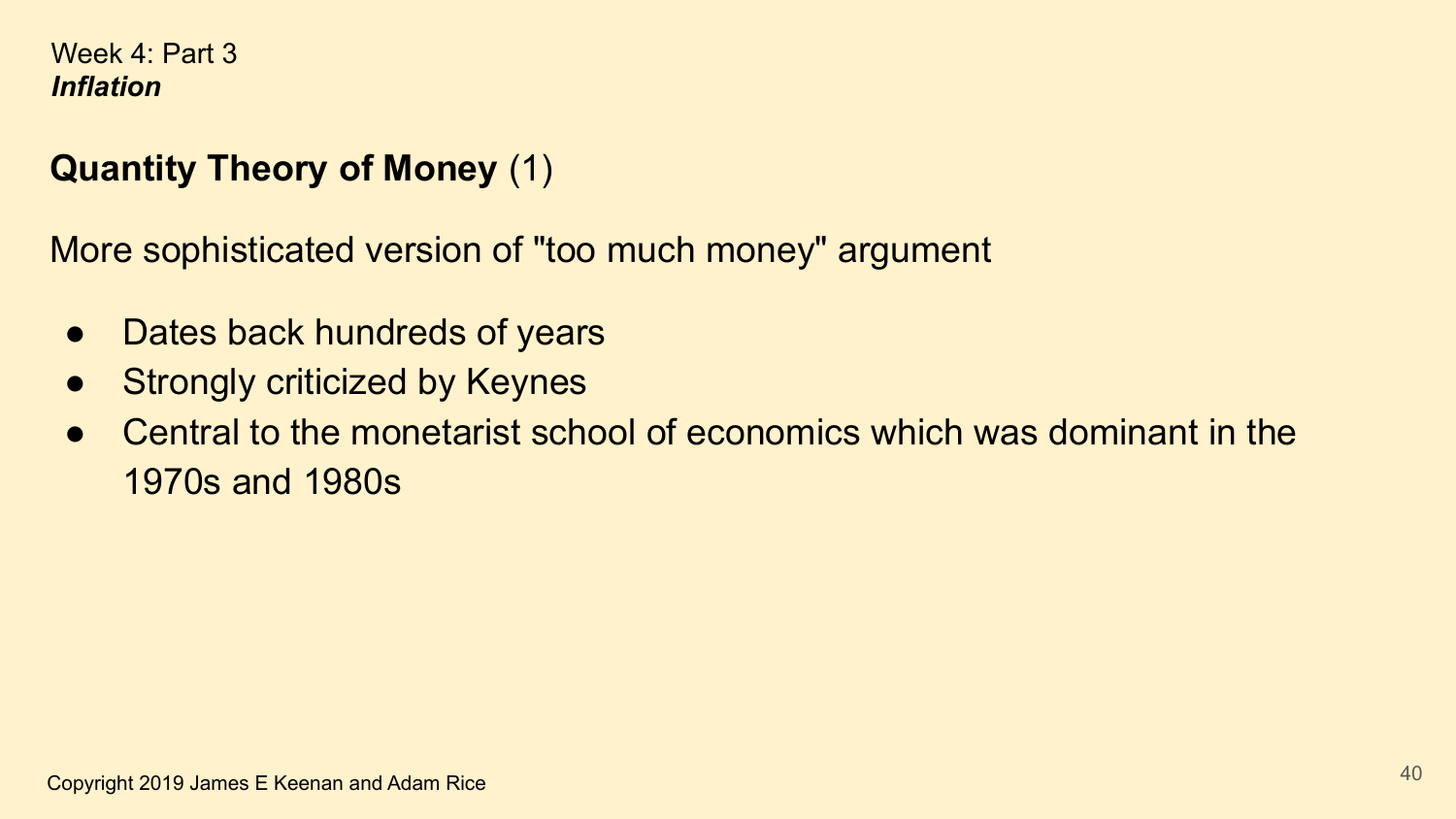Quantity Theory of Money (2)

Quantity Theory of Money argues that changes in the money supply …

- "Printing money"
- Or, these days, expansion of credit by the central bank via computer keystrokes

… are the primary cause of changes in overall price level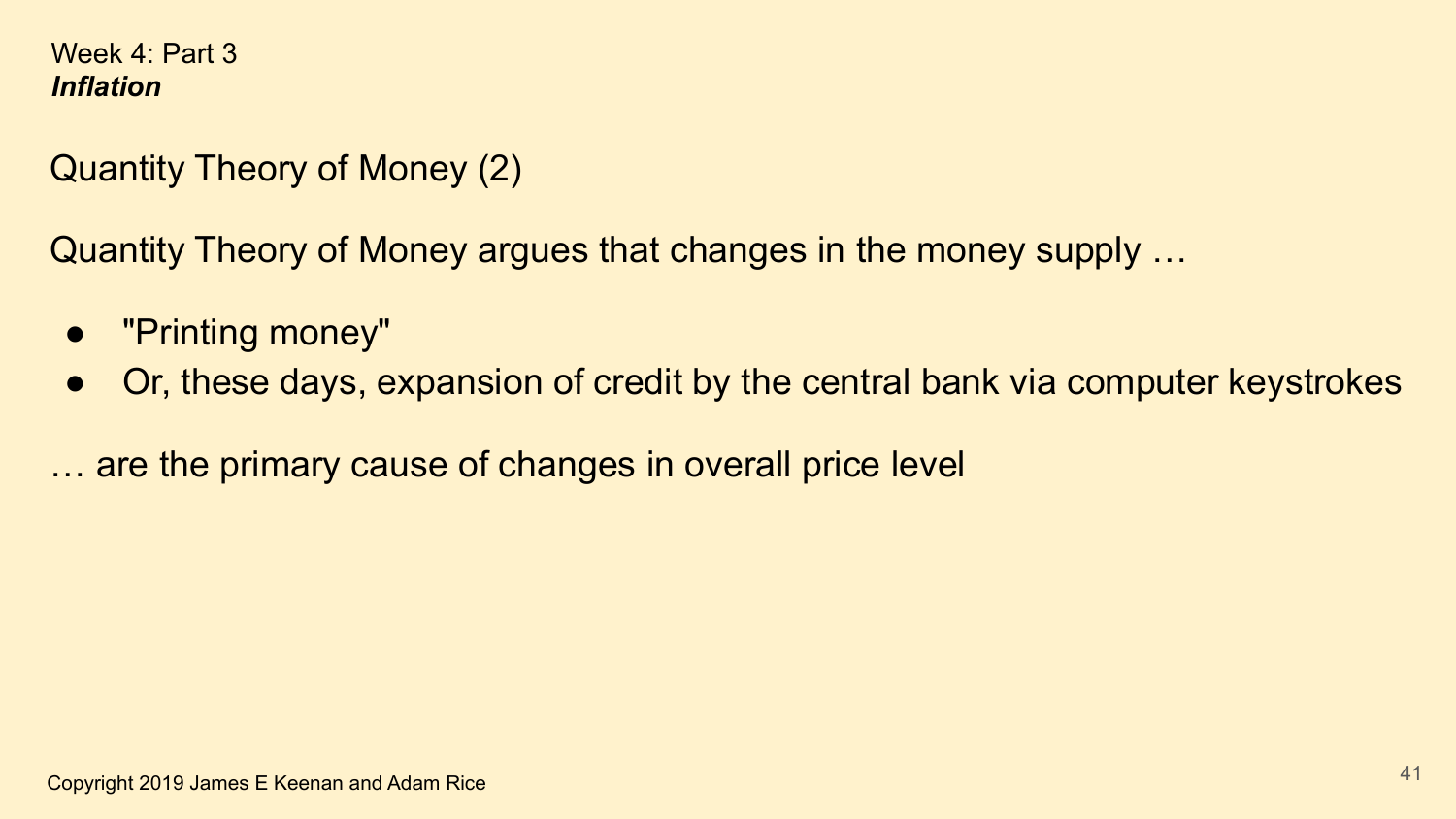### **Monetarist Macroeconomic Policy**

Monetarists argued that:

- The central bank could effectively control the growth of the money supply by setting rules for itself
- Such control of the growth of the money supply would moderate inflation and lay a basis for steady economic growth
- Fiscal policy was ineffective and undesirable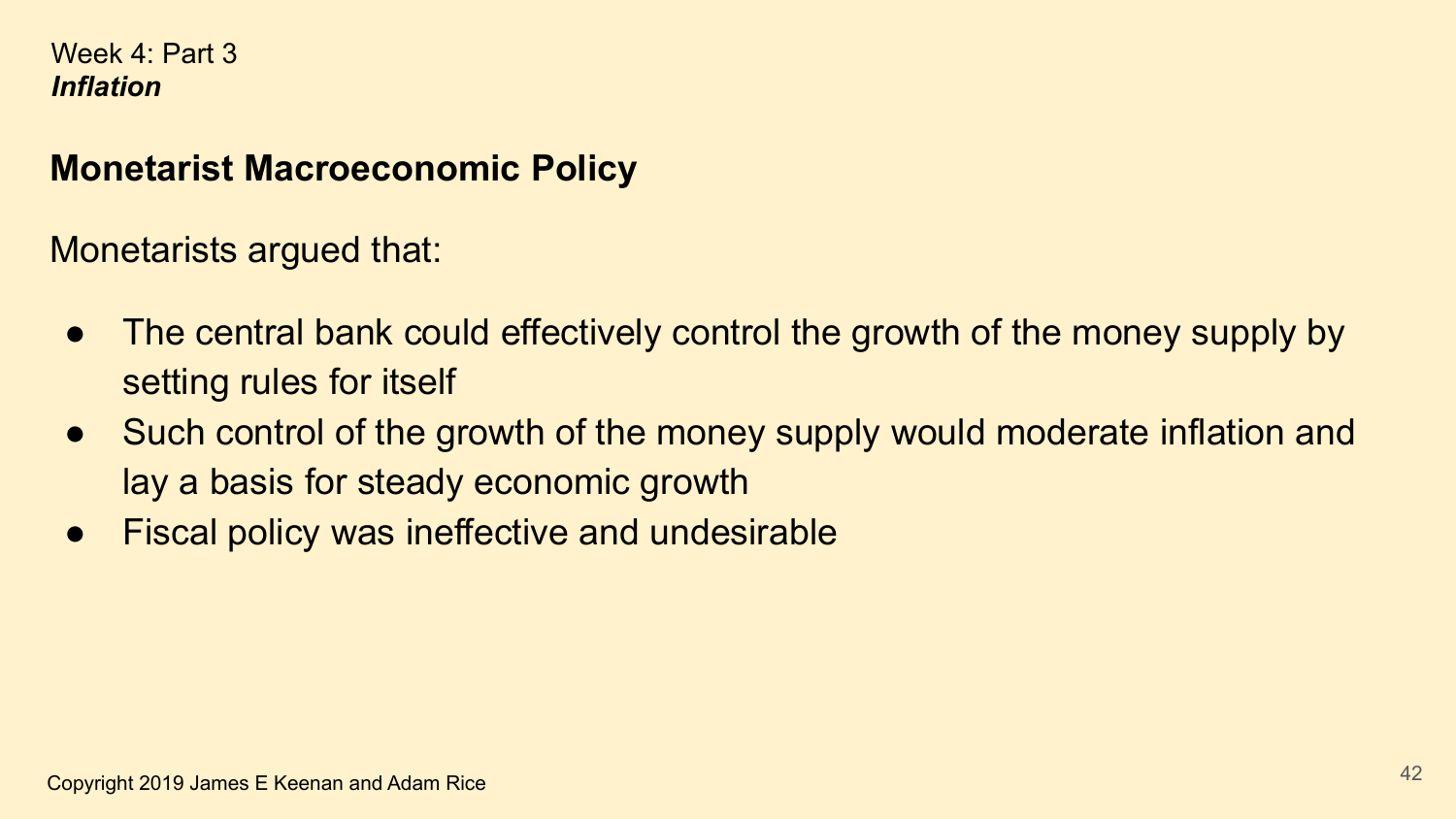## **Monetarist Macroeconomic Policy in Practice** (1)

1980s experience: Central bank could **not** effectively control the growth of the money supply

● Money supply targeting was abandoned by the mid-1980s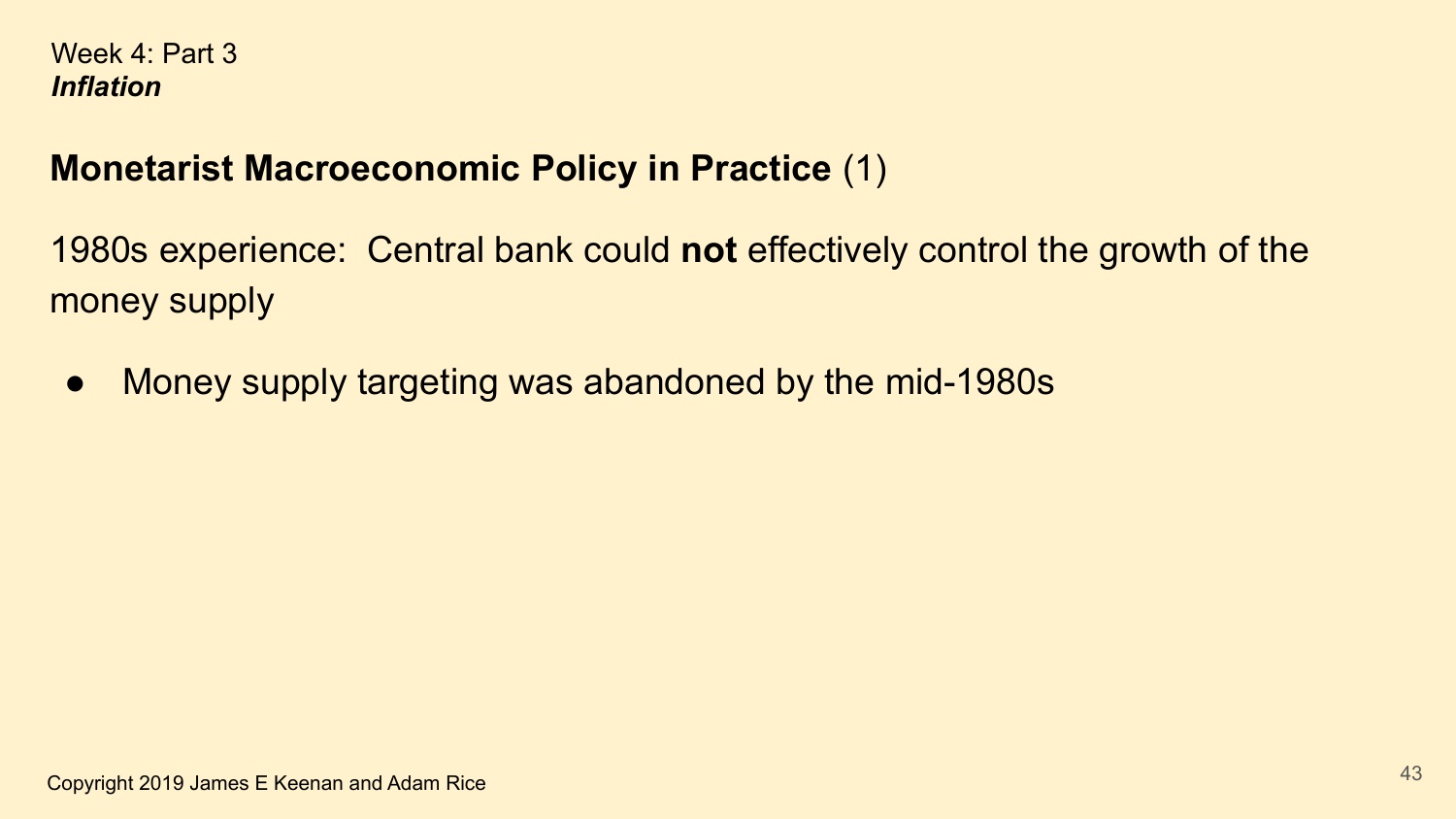Monetarist Macroeconomic Policy in Practice (2)

The central bank could, however, effectively control **interest rates**

• the price of borrowed money

So, from 1979 onward monetary policy was assumed to be most important component of macroeconomic policy

**Fiscal policy was relegated to the sidelines**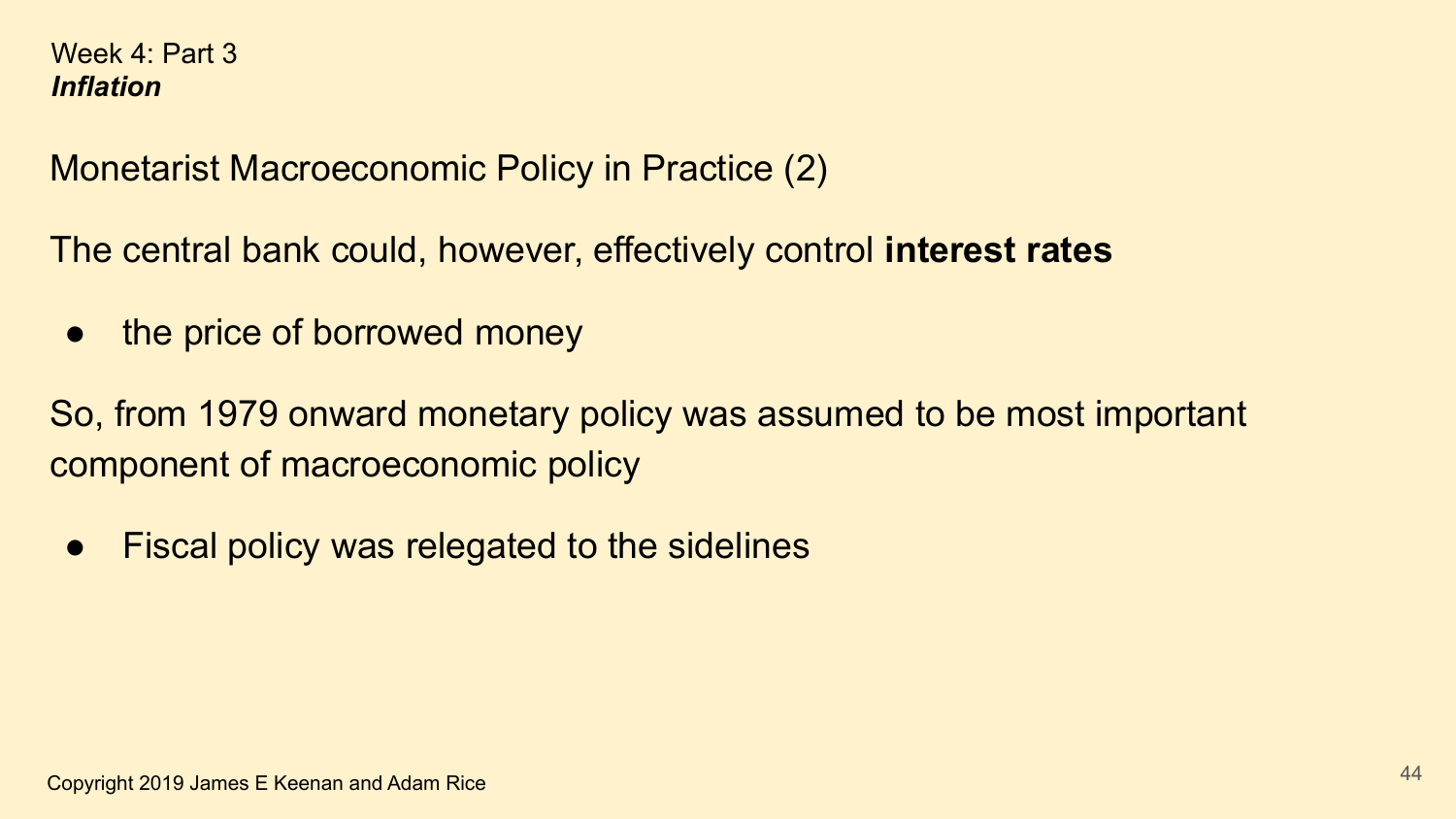# **What if problem is not so much "too much money" but "too few goods"?**

What if the problem is more on supply side rather than demand side?

We can imagine two types of this problem

First, a country in social and political upheaval whose productive capacity is collapsing

● Hyperinflations are really quite rare, but when they do occur it's almost always in a context of collapsing productive capacity. (Macro, 344-346)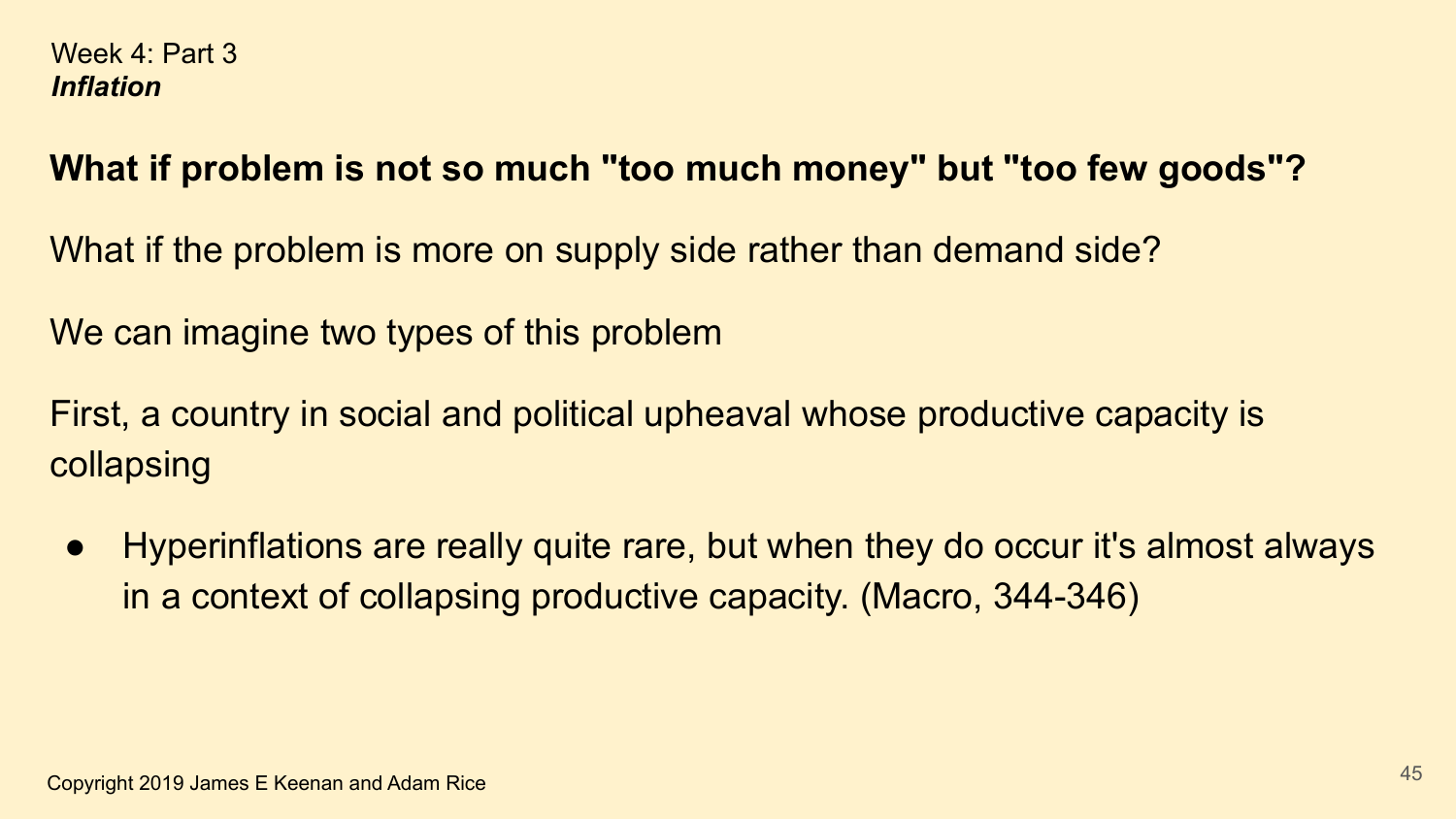### **Nation Needs to Re-Direct Productive Capacity**

Second case: a country with extensive productive capacity may be faced with an existential challenge

- A challenge which, at outset, means it has "the wrong type of goods" to meet that challenge
- At start of World War II both Britain and the United States faced the challenge of ramping up war production
- While holding production of consumer goods to level that civilians could tolerate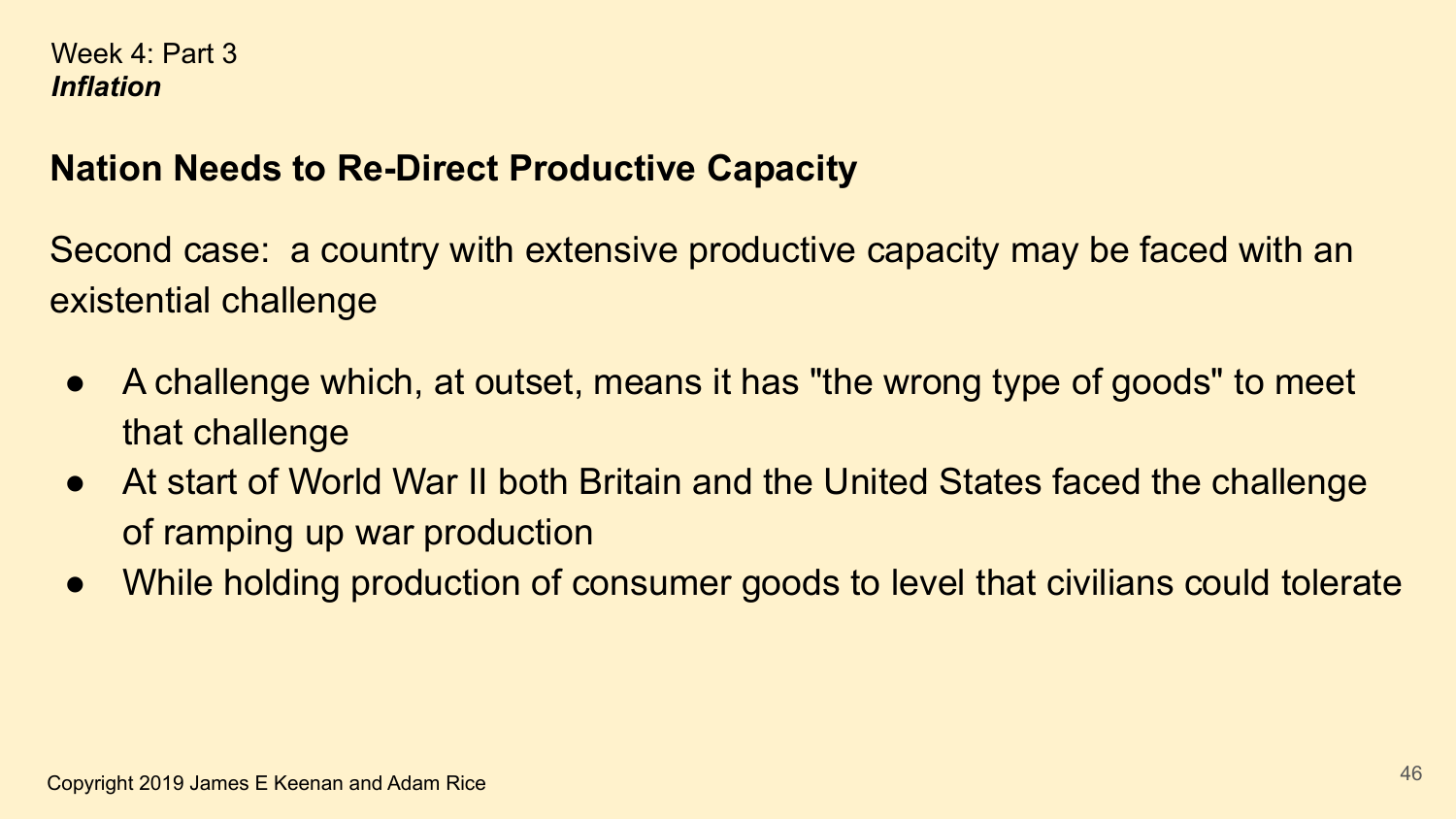## **"Too much money chasing too few goods" is too simplistic**

Must focus on supply side at least as much as demand side

### **MMT:** Focus on **real resources**

- Inflation is only possible when demand for goods and services,
- ... expressed in money terms,
- ... is greater than what can be supplied with
- … real resources available to economy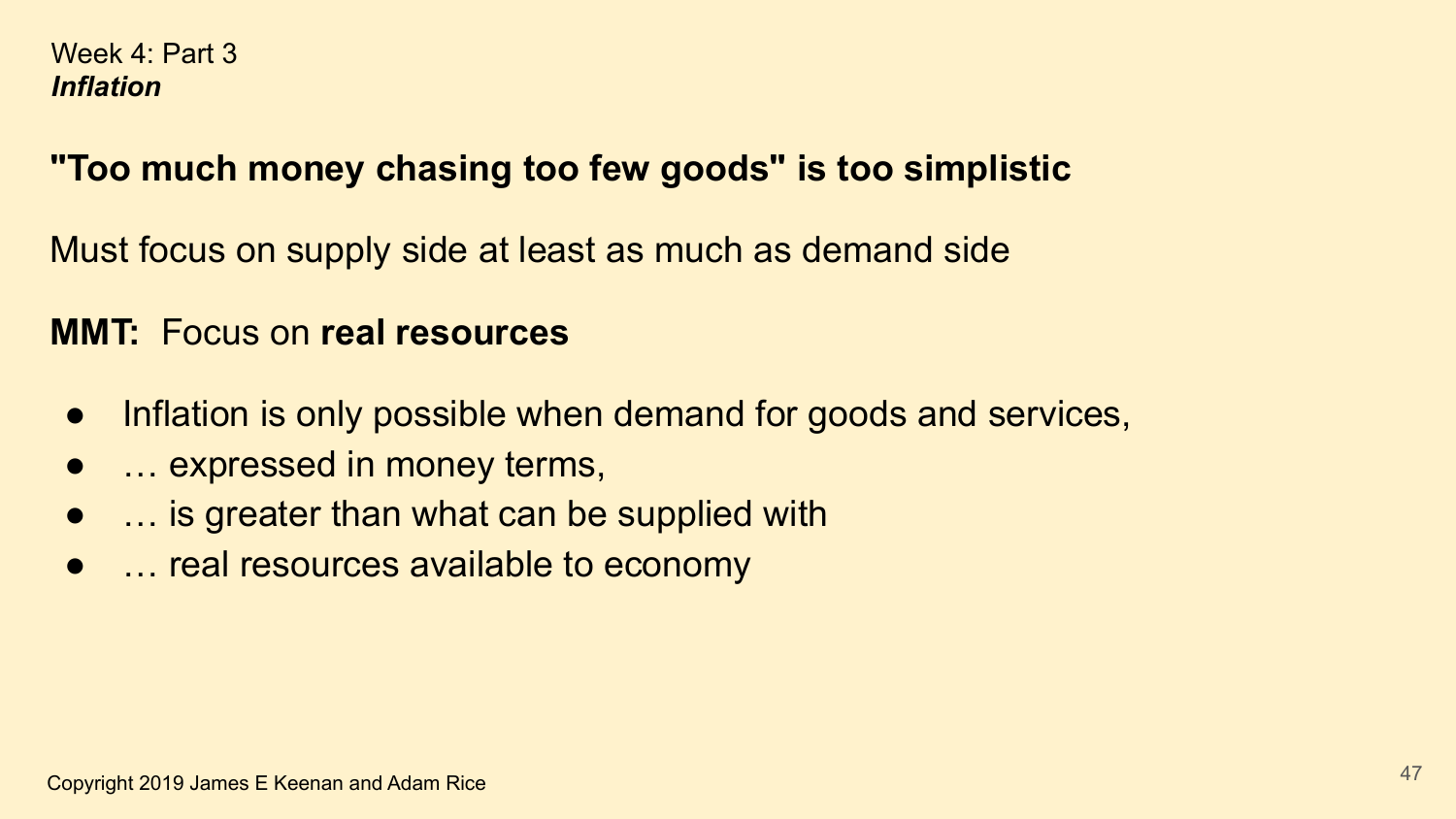### **Demand Pull Inflation**

"Situation where prices start accelerating continuously because nominal aggregate demand growth outstrips the capacity of the economy to respond by expanding real output." (Macro, 260)

*Note:* It doesn't really matter where in economy excess demand is coming from

- If all labor, raw materials and capital goods are being utilized to the max
- An additional dollar of demand for goods is going to put upward pressure on prices whether it's consumers, business or the government spending that dollar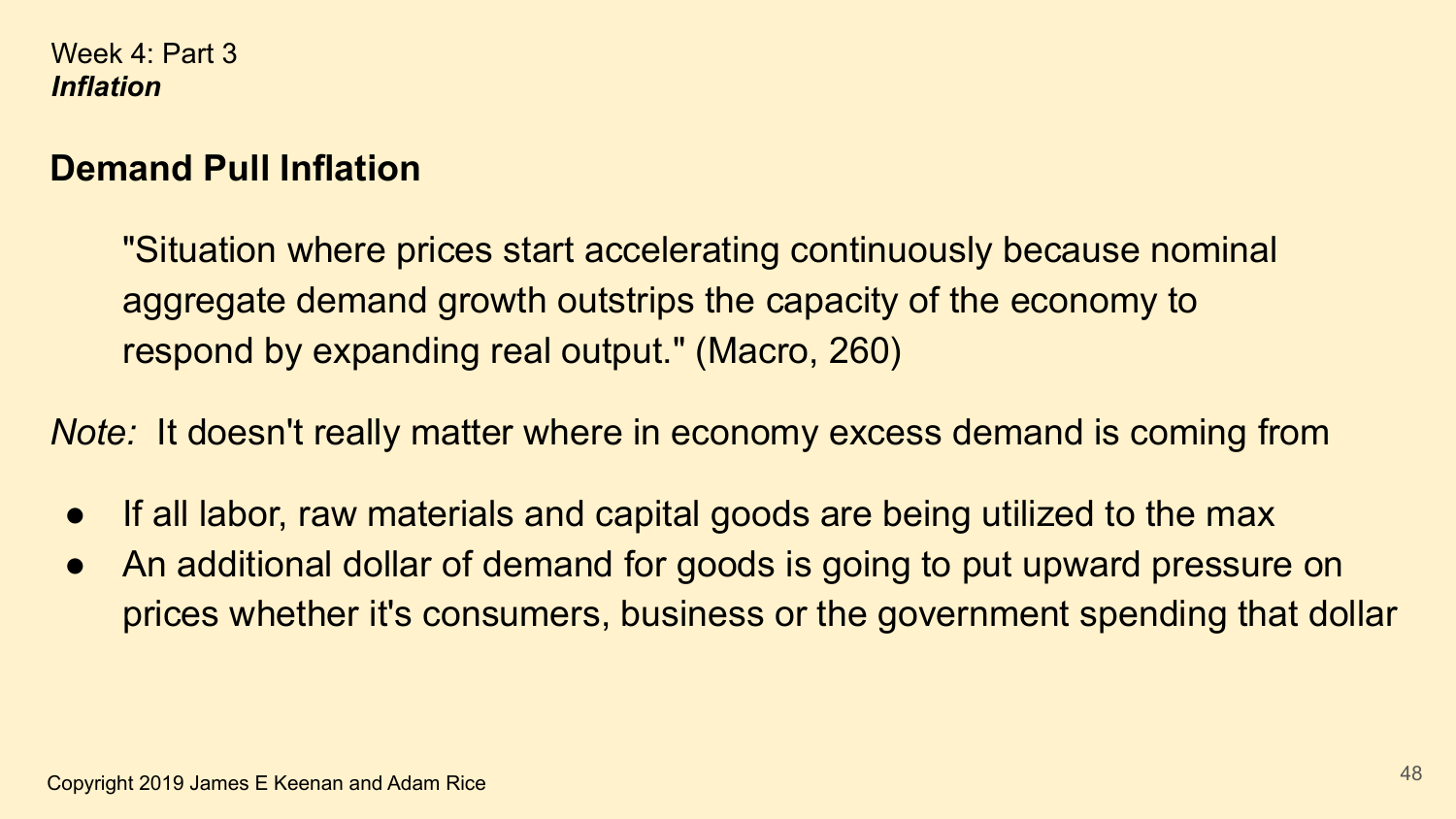# **Cost Push Inflation**

"Originates from the costs of production increasing and pushing up the price level." (Macro, 254)

Presumes firms with enough market power to be price setters, and not mere price takers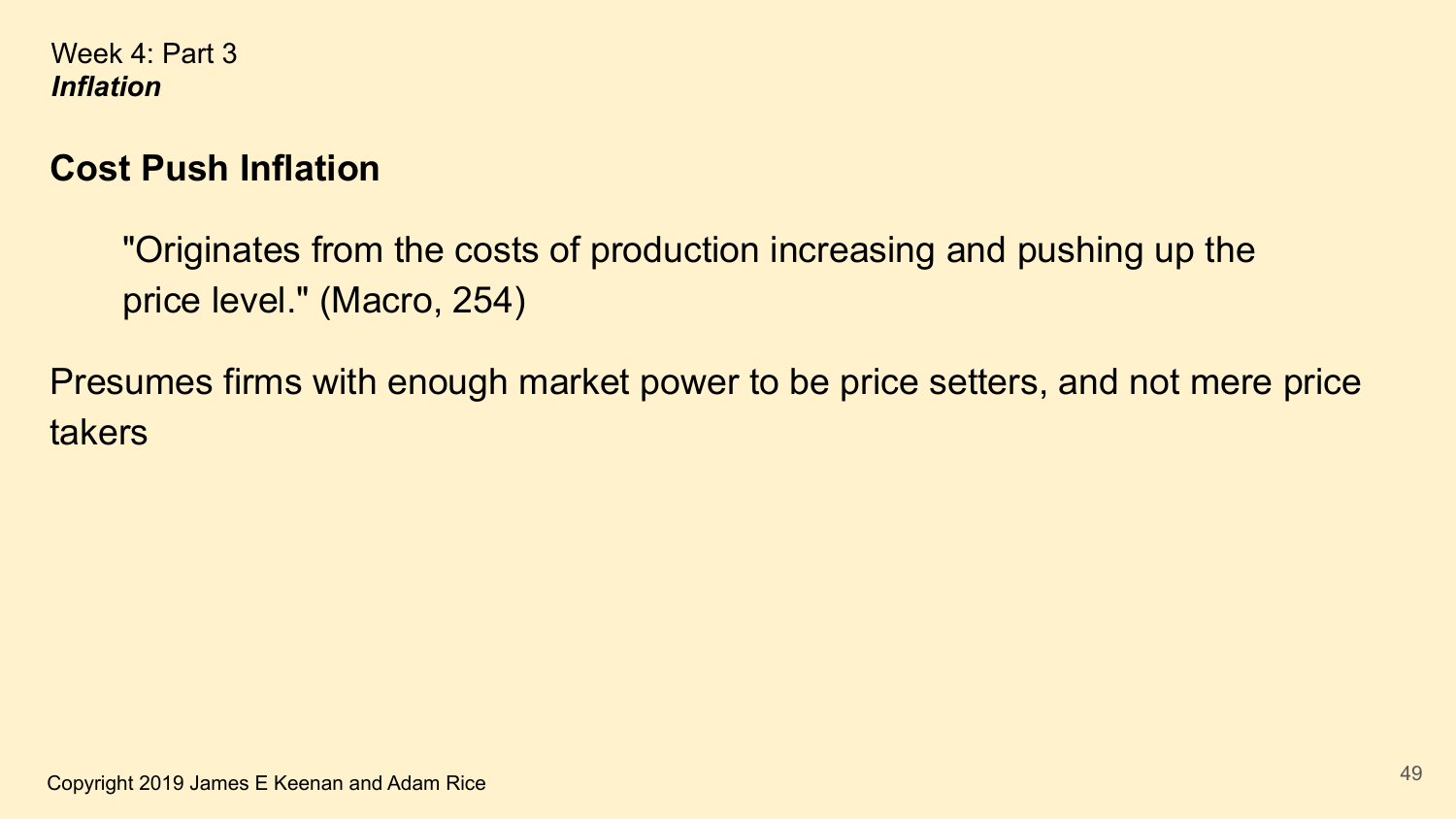# **Mark-up Pricing and Cost Push Inflation** (1)

Such firms

"... set prices by applying a mark-up to costs. Firms seek to achieve target profit rates ... expressed by the size of the mark-up on their unit costs. Unit costs are driven largely by wage costs, productivity movements and raw material prices. Shifts in any of these determinants can generate cost increases, which price setting firms may pass on by raising prices." (Macro, 256)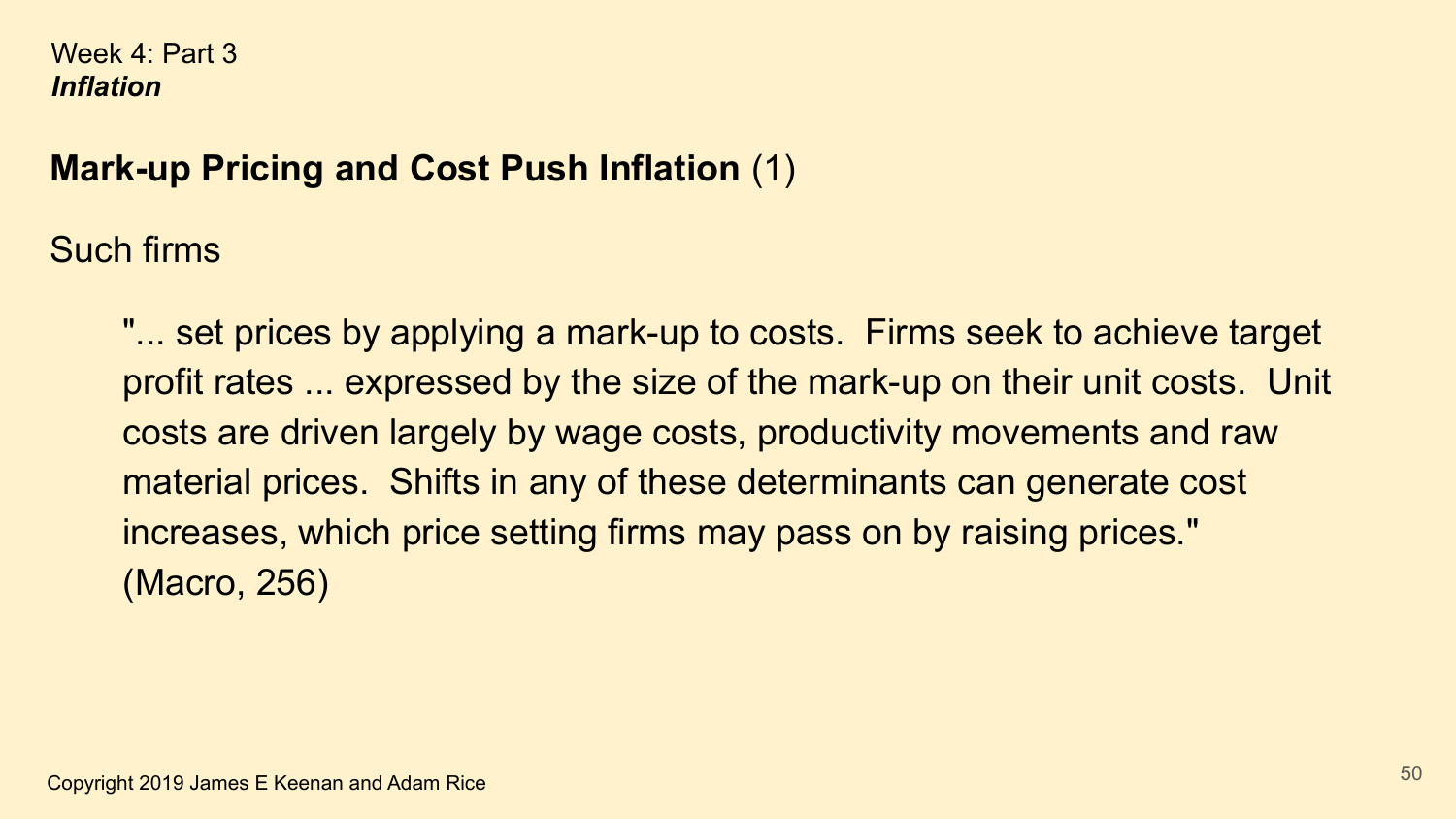Mark-up Pricing and Cost Push Inflation (2)

- Suppose workers in an industry composed of firms with enough market power to be price setters are organized into labor unions
- Suppose those unions are powerful enough to earn higher wages for their members
	- Yes, once upon a time that's the way the U.S. economy worked!
- Fact that these firms are price setters suggests that they can pass costs of higher wages on to purchasers of their products
- Across the board, potential for cost-push inflation
- Distributional conflict in which claimants to national income (capital and labor) try to maintain their relative shares of that income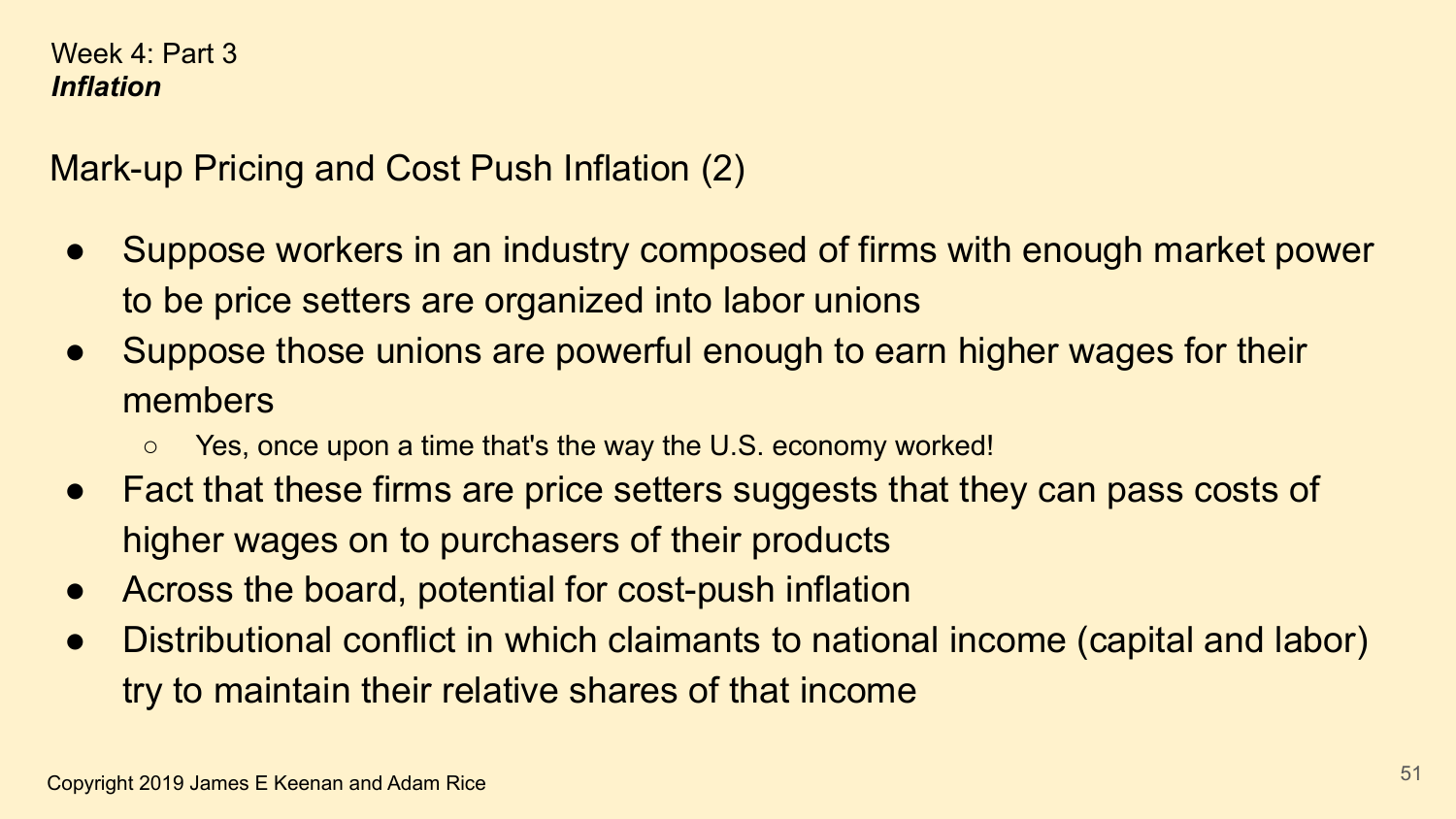### **Demand-Pull and Cost-Push Inflation**

No hard and fast line between them

Both presume economy is bumping up against its limits of real resources

- whether in particular oligopolistic economic sectors
- or in the economy as a whole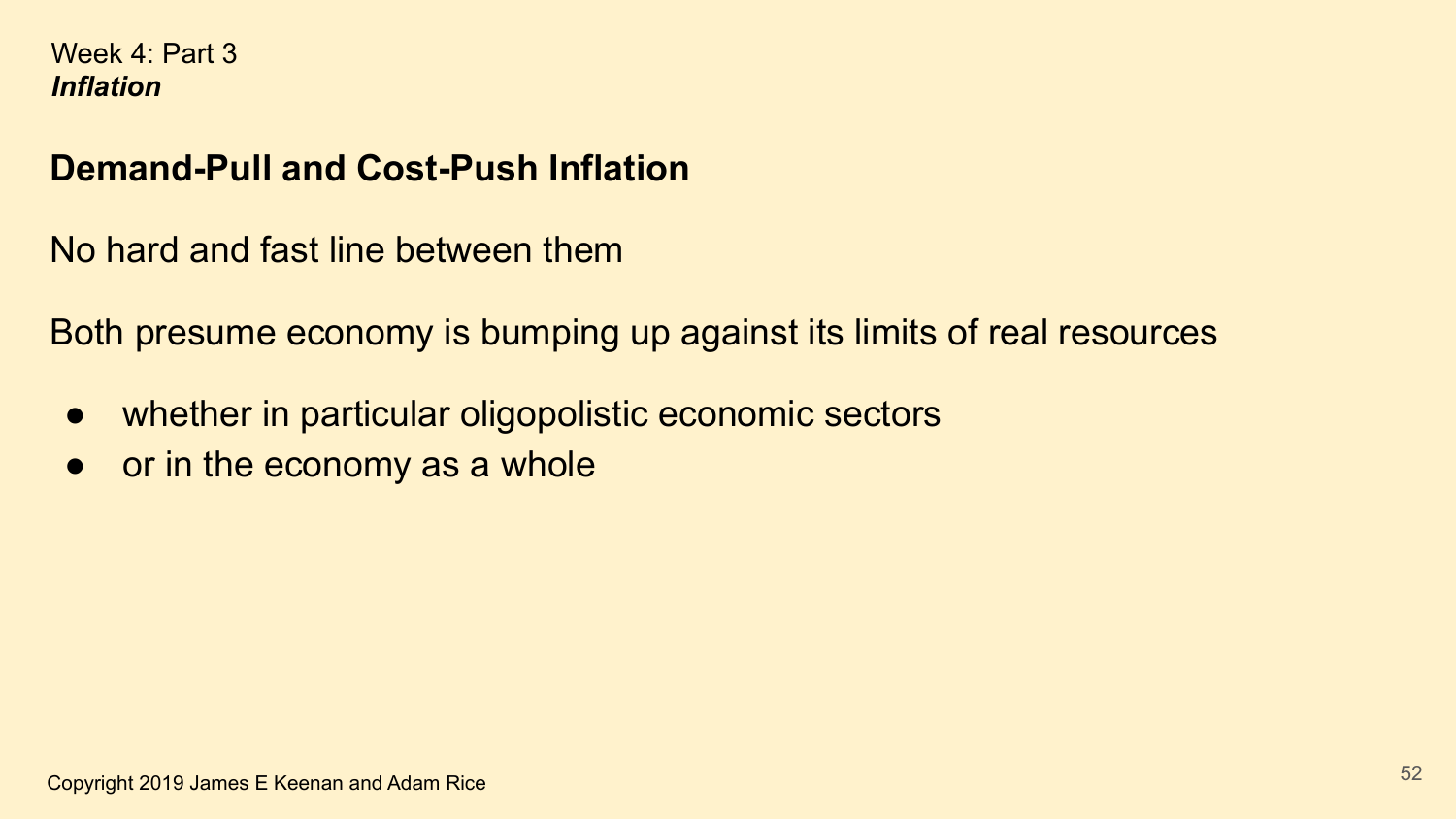# **Inflation: Summary** (1)

- Inflation is only possible when the demand for goods and services, expressed in money terms, is greater than what can be supplied with the real resources available to the economy
	- MMT focuses our attention on both the supply side and the demand side in a more balanced way than orthodox economics
- **Hyperinflation is historically rare** 
	- Only possible when an economy's ability to provide goods and services has been severely disrupted
	- Otherwise, no slippery slope to hyperinflation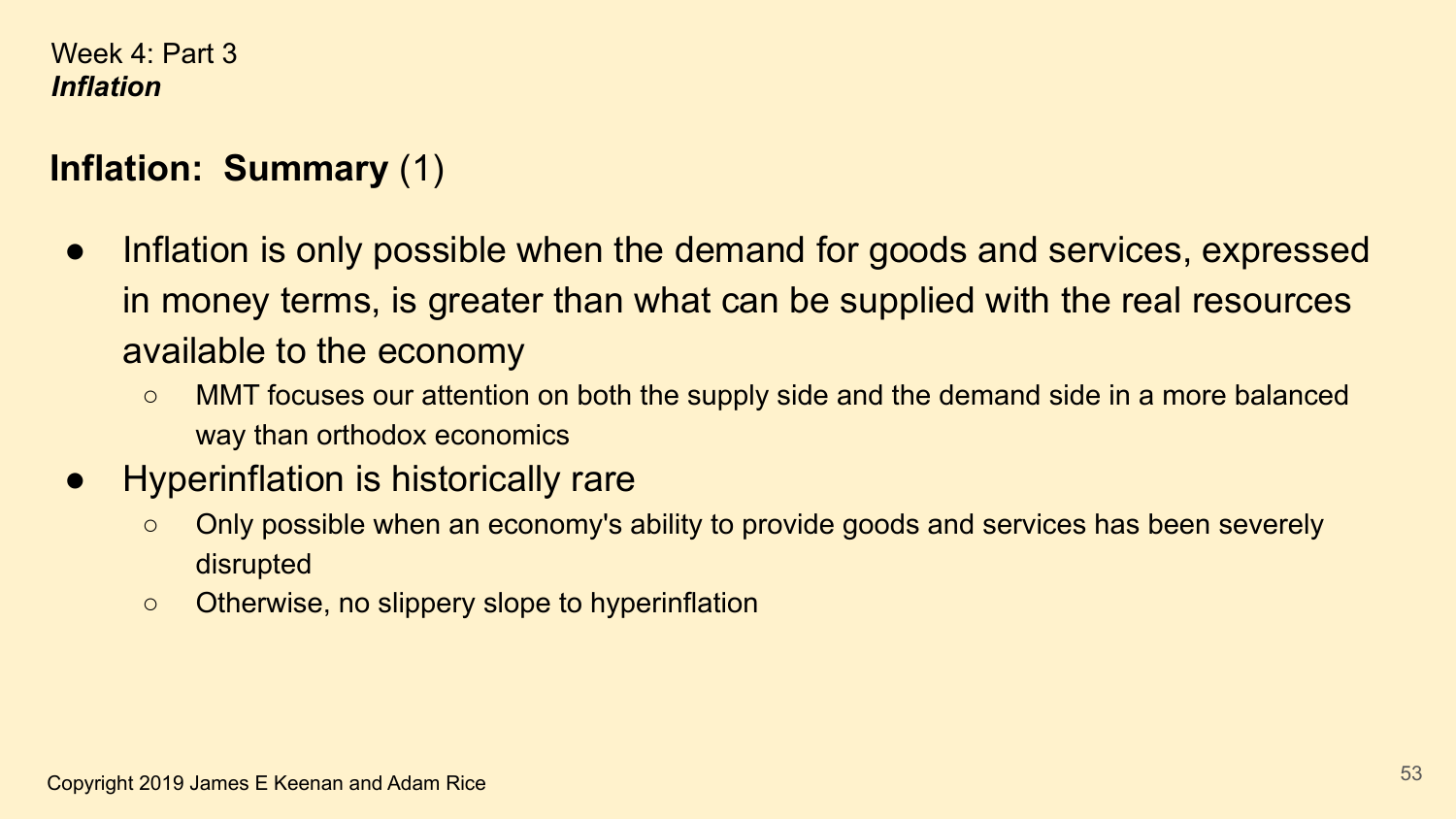# Inflation: Summary (2)

- If an economy with a sovereign currency and flexible exchange rates is not bumping up against limits of real resources, then risk of inflation is low
- If such an economy *is* bumping up against limits of real resources, then additional monetary demand will put pressure on prices regardless of which sector of economy that demand comes from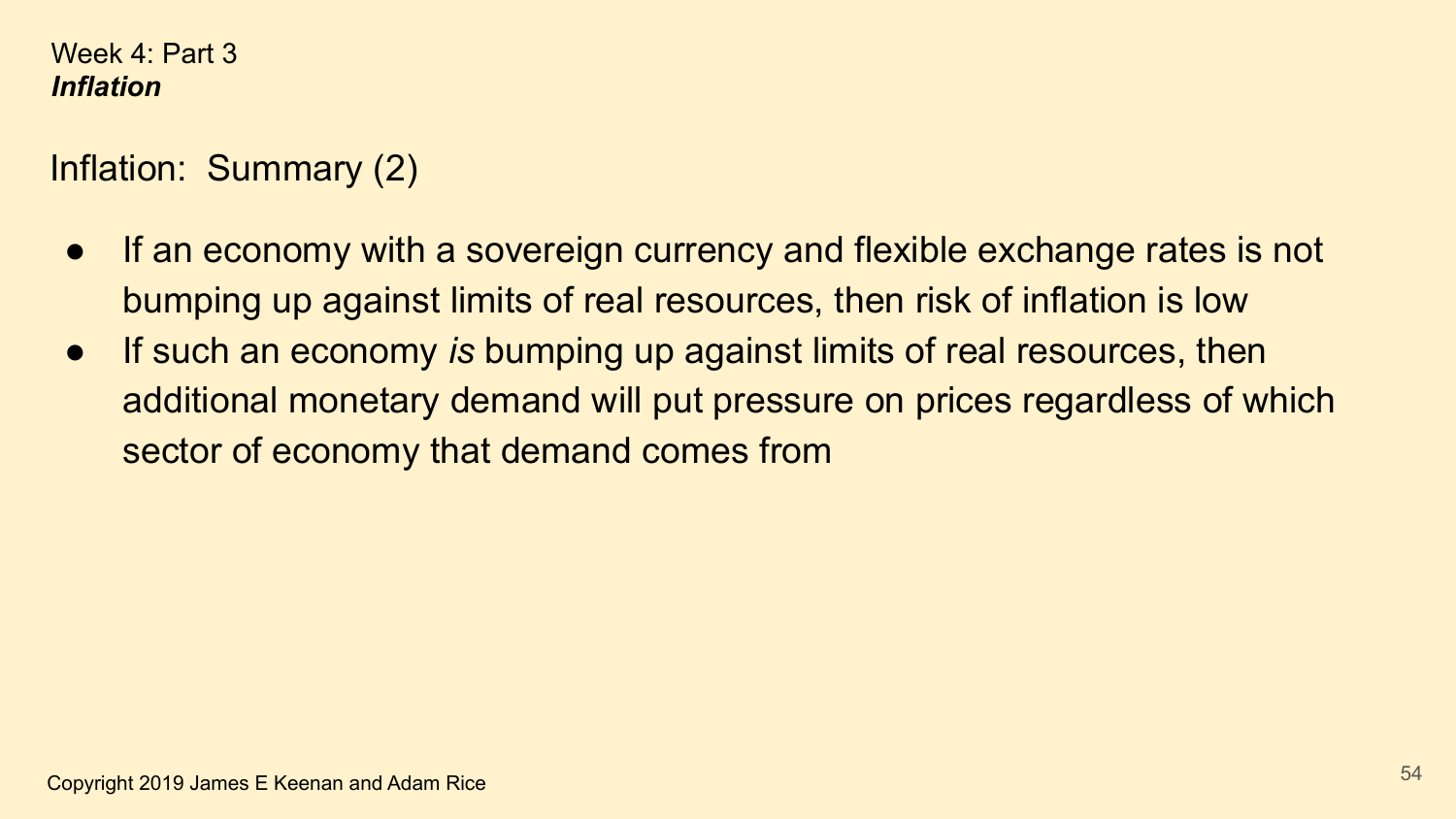# **The Alleged Relationship between Inflation and Unemployment**

A topic you're bound to encounter in economic discussions: the **Phillips Curve**

First Version of the Phillips Curve

- 1958 New Zealand economist A. W. Phillips
- Marshaled decades of economic data to argue that there was an inverse relationship between changes in money wage rates and the unemployment rate
- When graphed with the unemployment rate on the X-axis and changes in money wage rates on the Y-axis, this suggests a curve which slopes down and to the right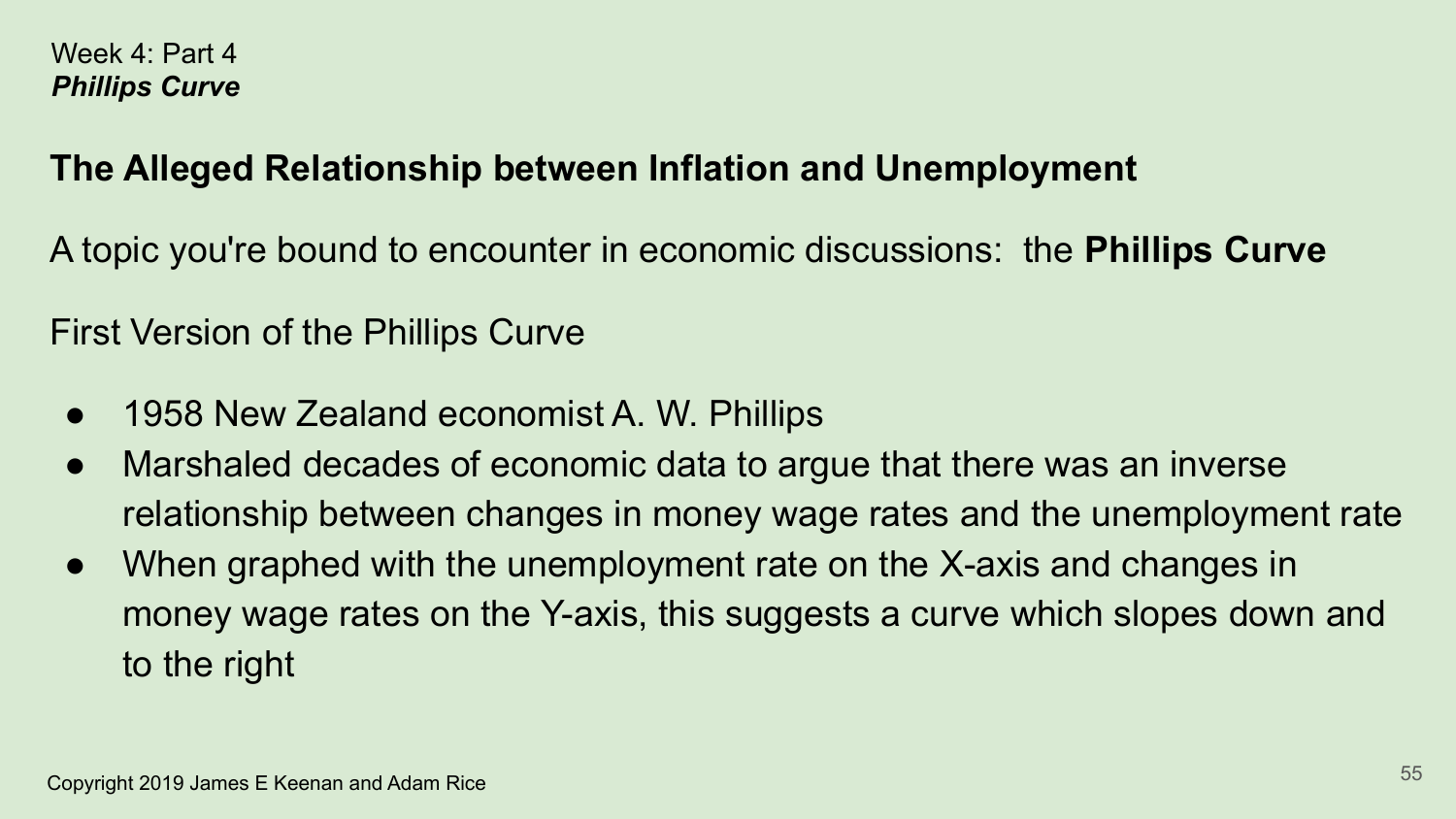## **Phillips Curve (original 1958 formulation)** (1)

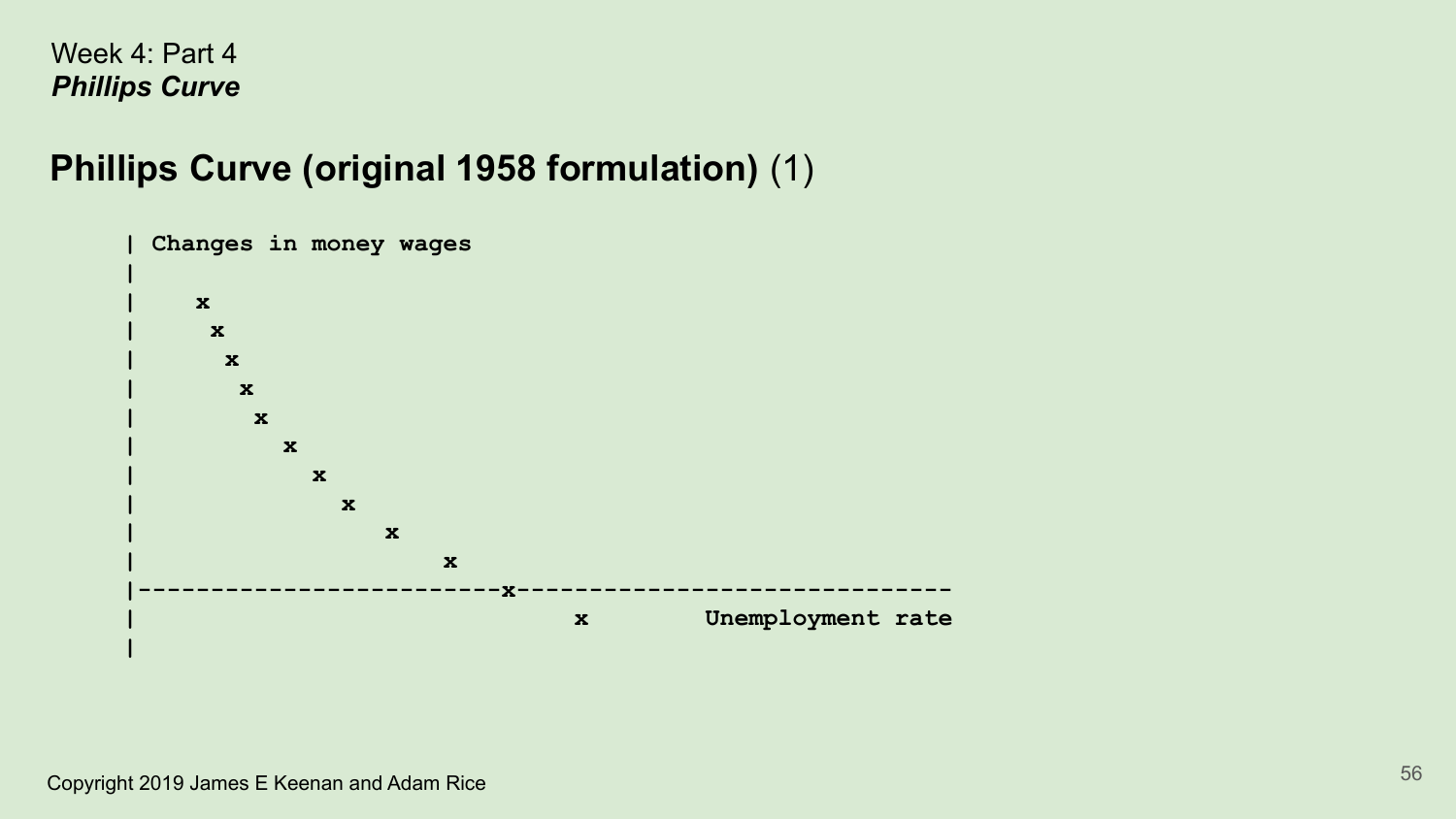Phillips Curve (original 1958 formulation) (2)

A priori plausible

When unemployment rates are high, workers' power to bargain for higher wages is low

When unemployment is low, workers are in a better position to demand better pay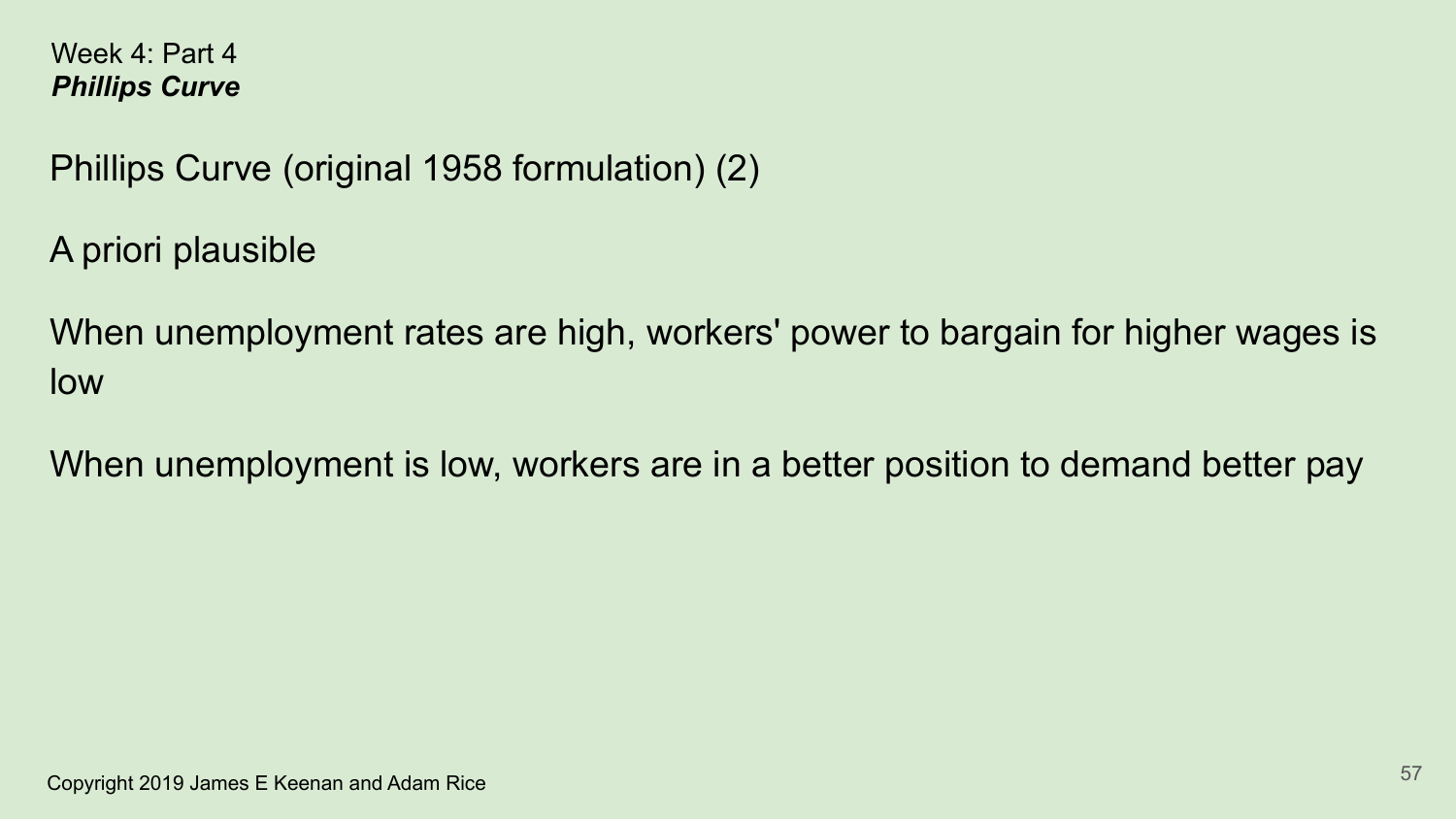## **Phillips Curve (1960 re-formulation)**

Paul Samuelson and Robert Solow (both of MIT)

Introduced the Phillips curve to American economic thinking - with an important twist

- Postulated that changes in overall prices ...
	- What we typically call "the rate of inflation" --
- ... would closely track changes in money wage rates
- We could therefore put changes in overall **prices** on the Y-axis instead of changes in **money wages**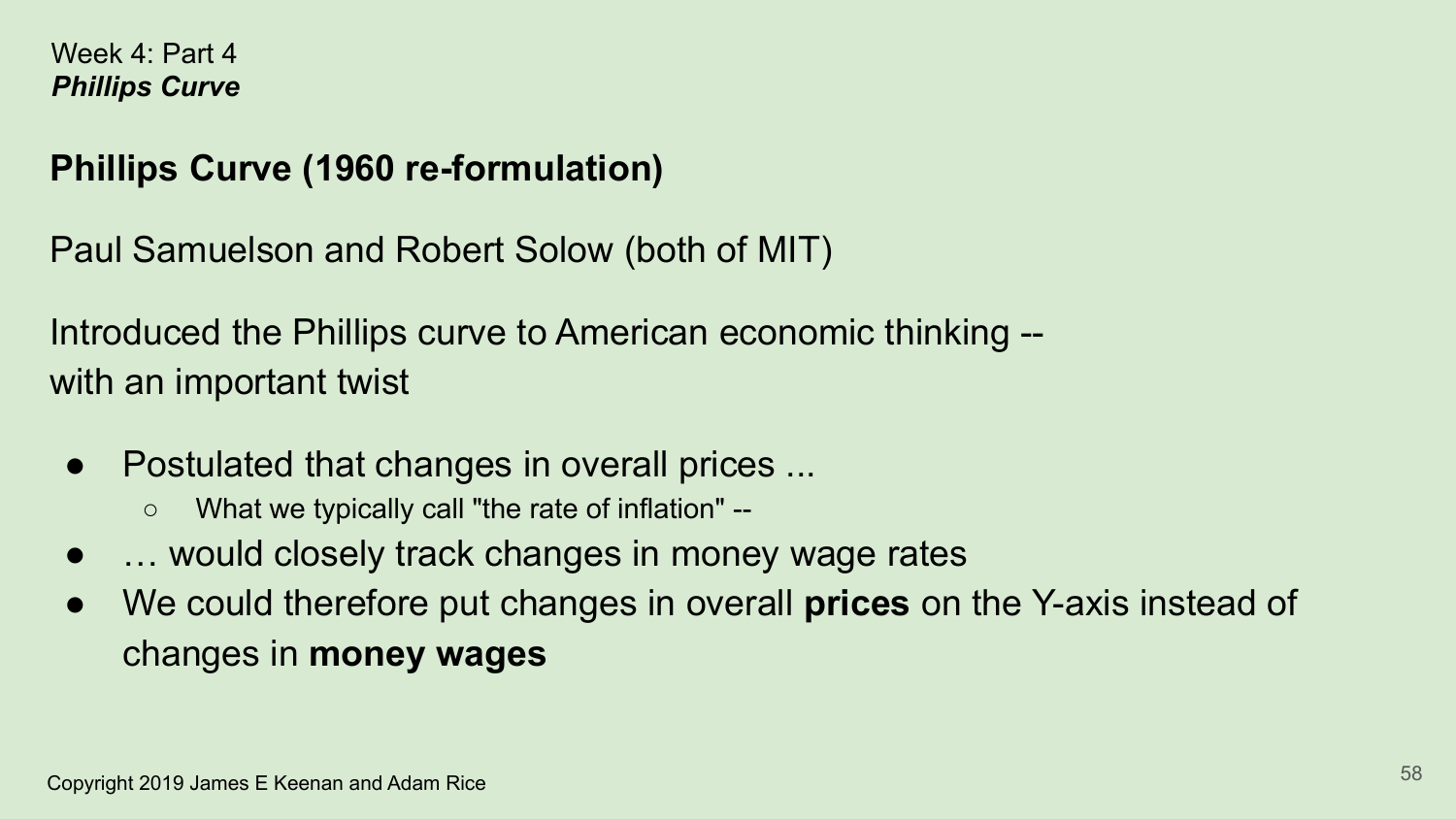## **Phillips Curve (1960 Samuelson-Solow re-formulation)** (1)

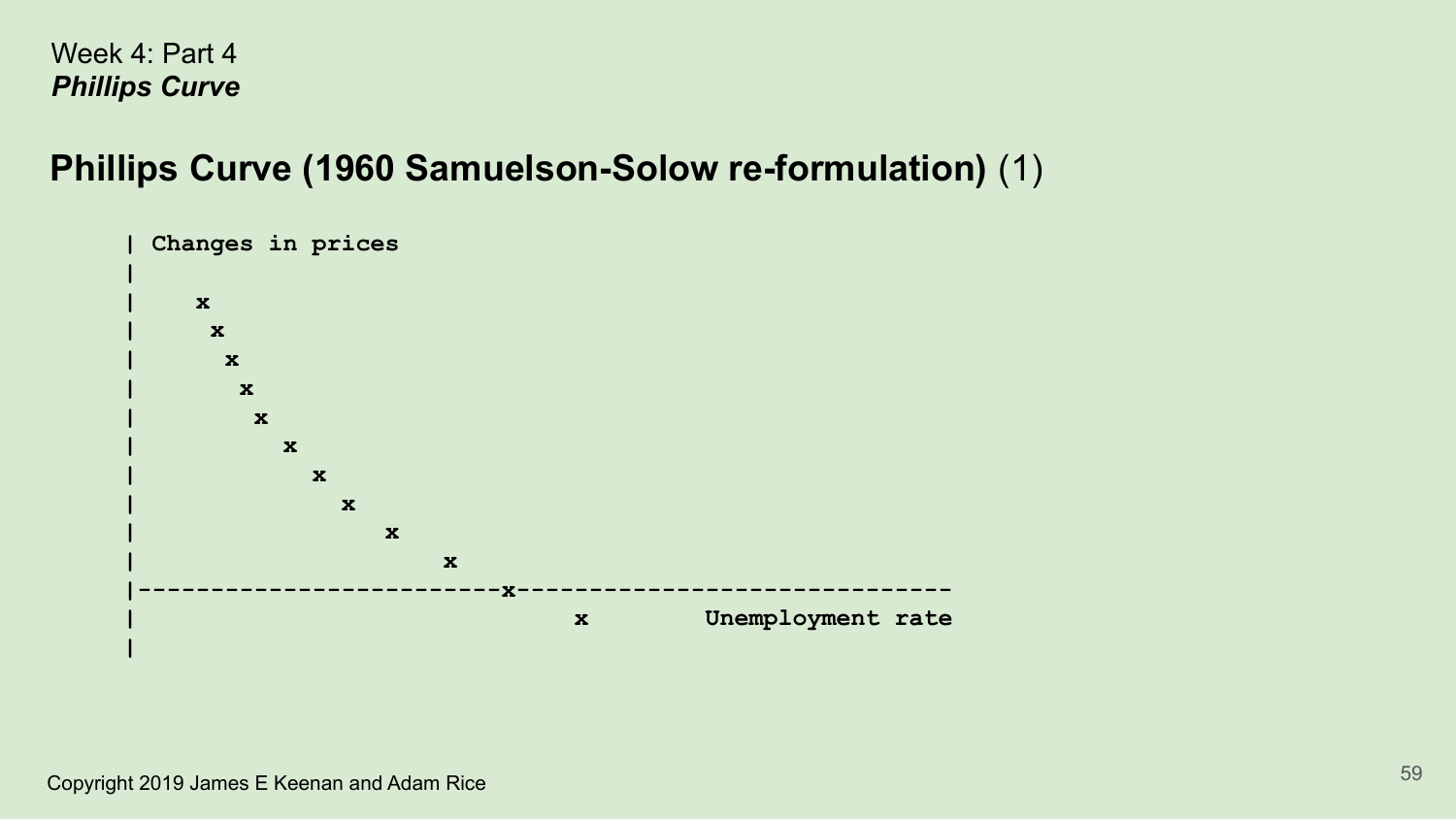Phillips Curve (1960 Samuelson-Solow re-formulation) (2)

New Phillips curve would still slope downward to the right

*But now:* Points on Phillips curve would represent a "menu of policy choices"

- From which the government could "choose" various combinations of inflation and unemployment as policy targets
- "We", they argued, could choose lower unemployment if "we" were willing to put up with higher inflation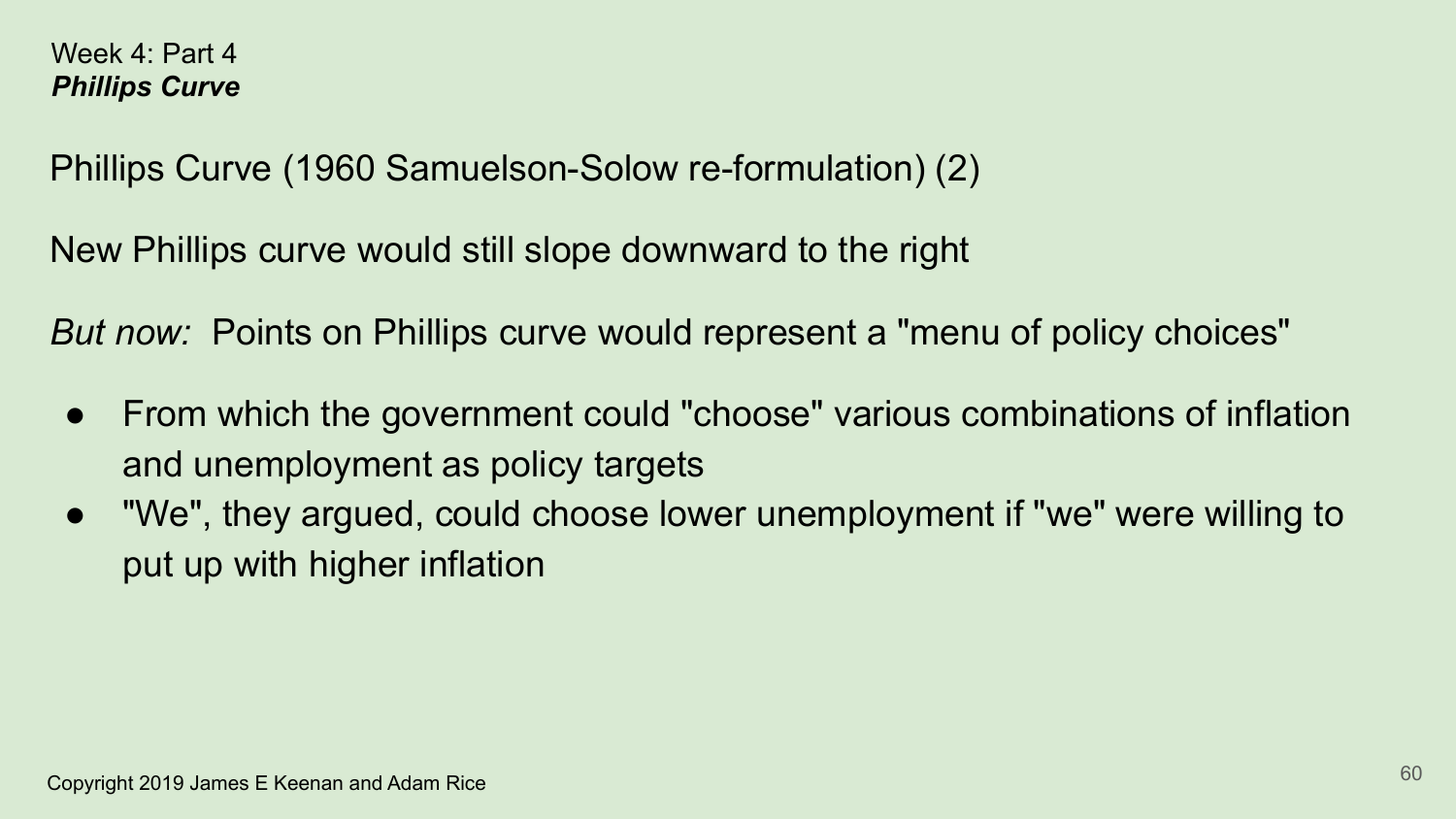Phillips Curve (1960 Samuelson-Solow re-formulation) (3)

The "menu of policy choices"

- Alternatively, if "we" felt inflation was too high, "we" could use monetary and fiscal policy to "tighten" the economy
- Consequence of which would be higher unemployment but reduced inflation

The alleged **"unemployment-inflation tradeoff"**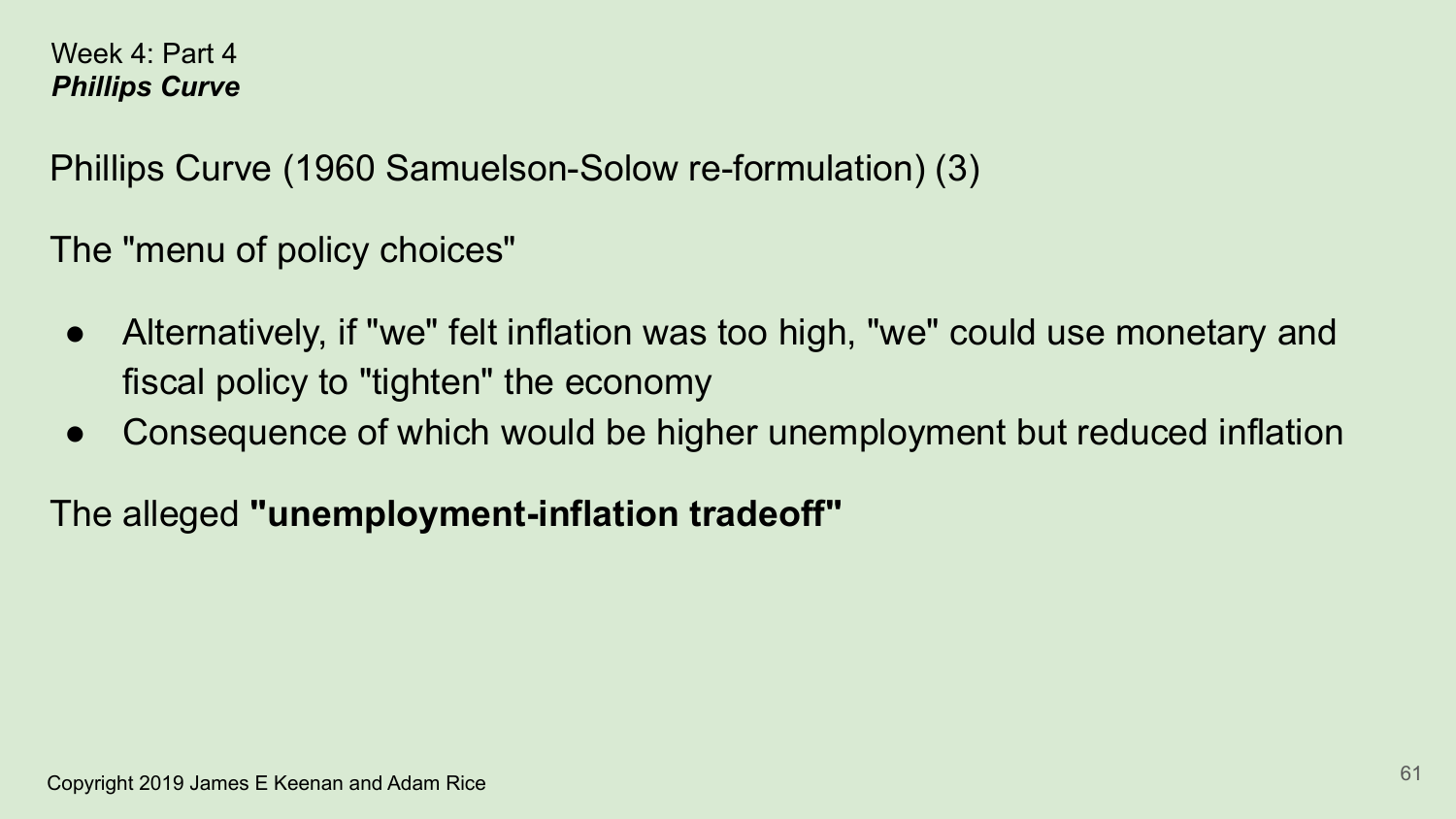Begs the question ...

Who is the **"we"** making the call as to the tradeoff between unemployment and inflation?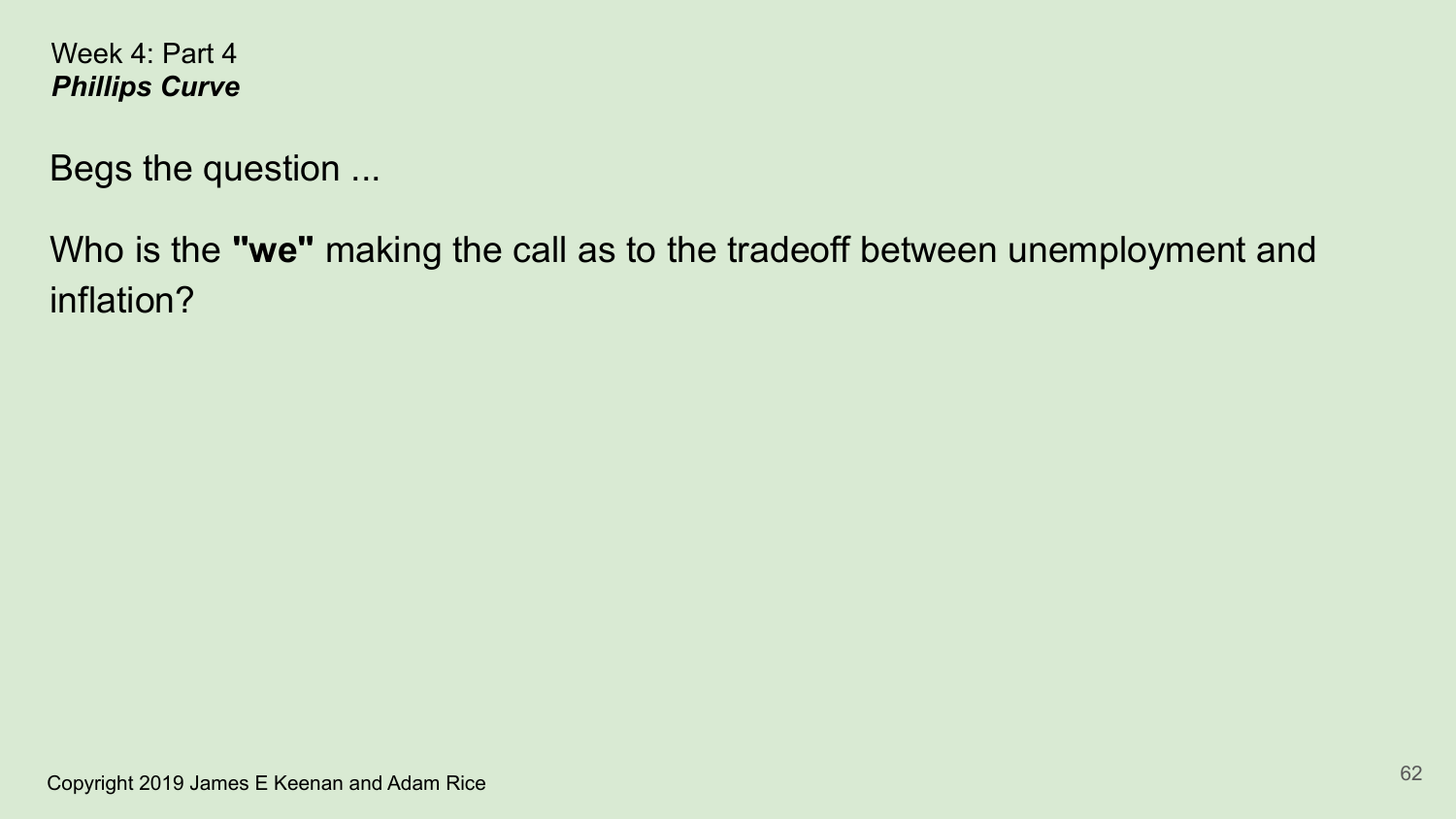### **Guns and Butter**

1964 saw Kennedy-Johnson tax cuts - but 1965 saw major escalation of Vietnam War

Johnson administration and its defenders among economists argued that

- Economy was so strong; and
- Our ability to manage the macroeconomy was so good

… that we didn't have to choose between "guns or butter"

We could have both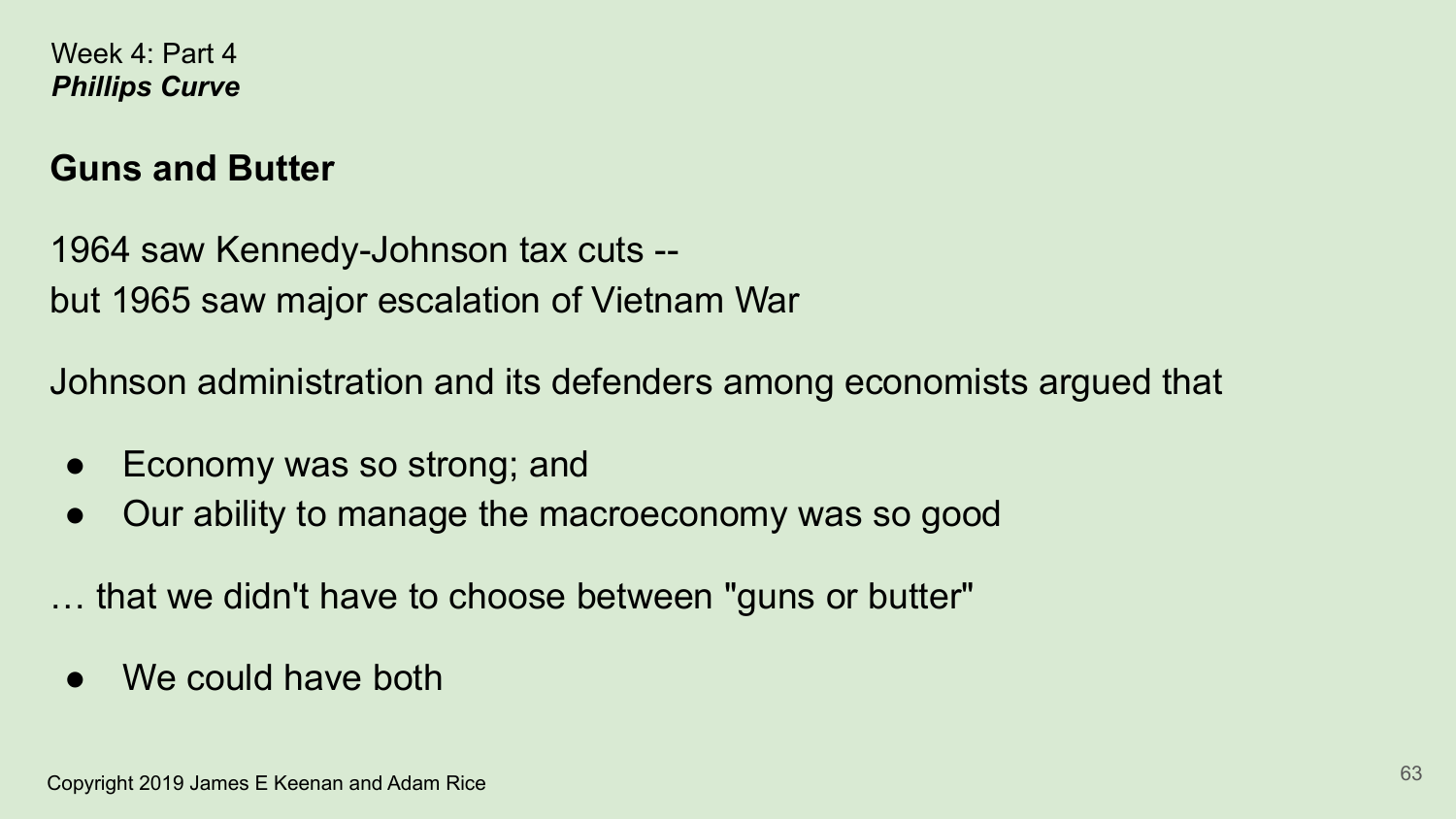### **Guns and Butter … or Guns** *or* **Butter?**

Unlike during World War II, no call for curtailing civilian consumption in order to pay for the Vietnam War

No policy change until 10% income tax surcharge in 1968

U.S. economy began to bump up against limits of real resources

Significant inflationary pressure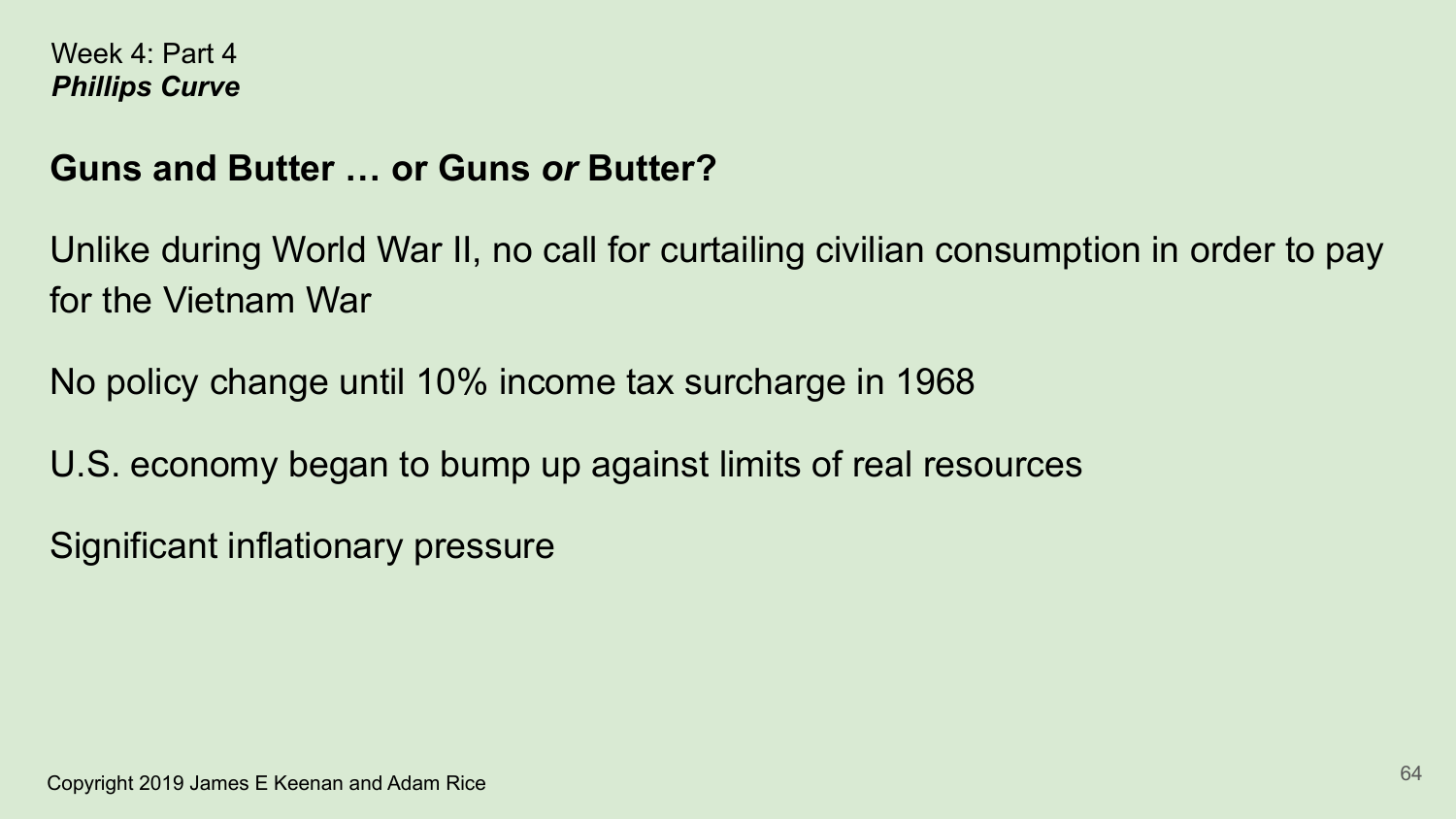## **Stagflation in the 1970s**

A stagnant economy

- Higher unemployment than seen in the previous two decades
- But with higher inflation as well

A combination **not** anticipated by the (Samuelson-Solow) Phillips Curve!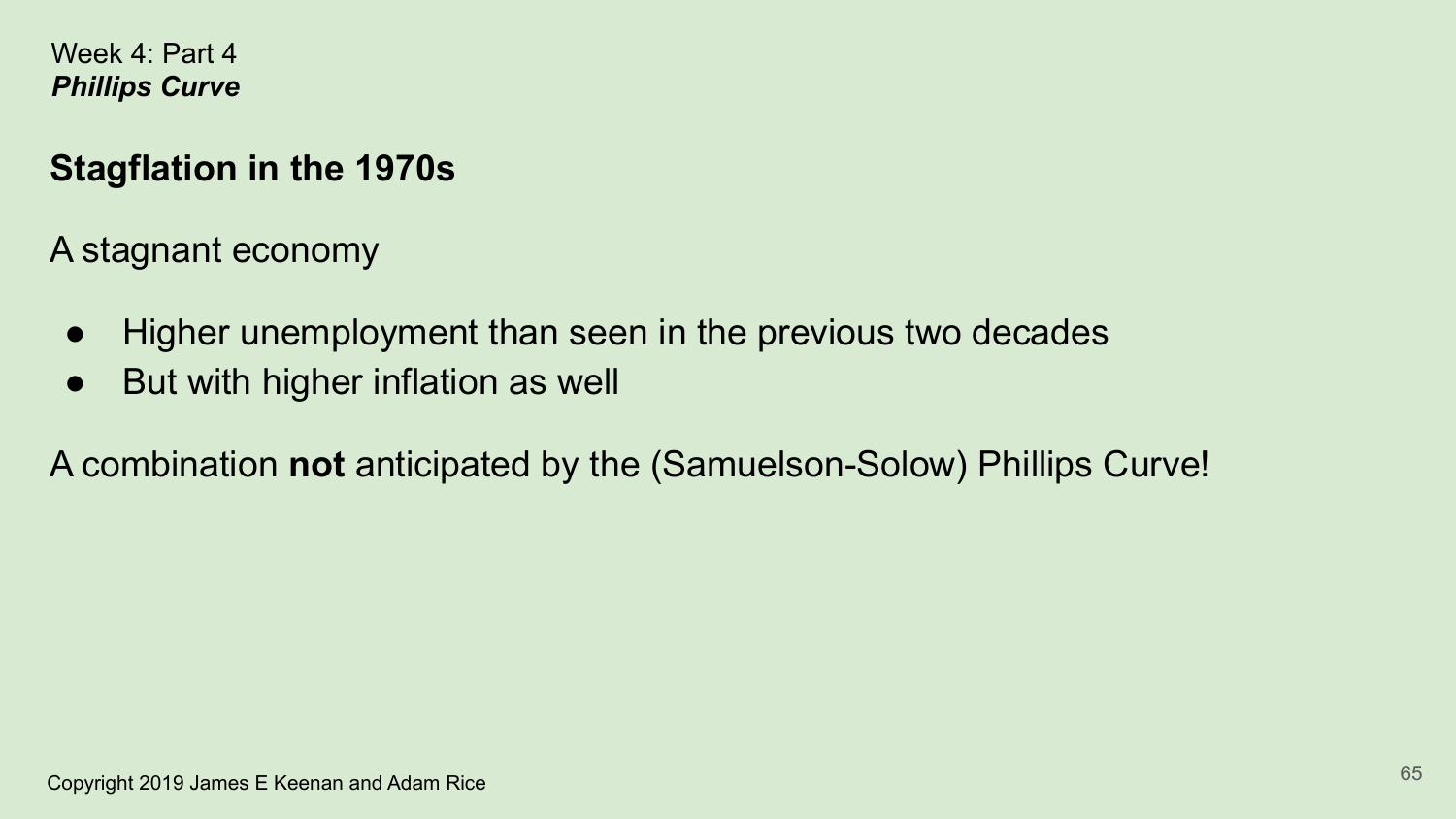## **Meanwhile, back at the Economics ranch …**

Concept of a tradeoff between inflation and unemployment was coming under fire from Milton Friedman

- University of Chicago
- **Leading monetarist**
- Long skeptical of the merits and efficacy of government "intervention" into the economy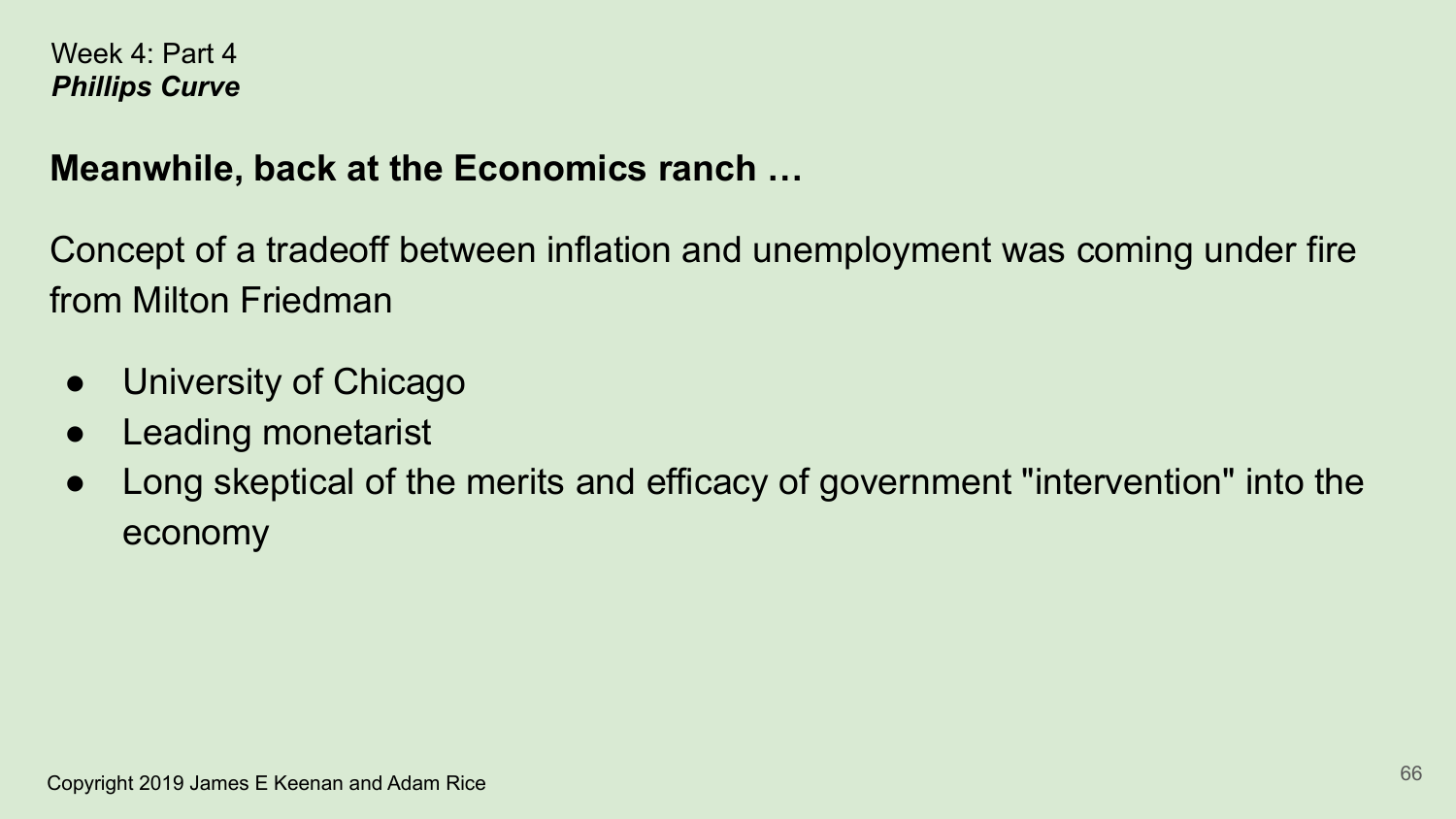# **The "Natural" Rate of Unemployment** (1)

Friedman addressed American Economics Association in 1968

- Denied any long-term possibility of a policy tradeoff between inflation and unemployment
- Argued that a modern capitalist economy had a **"natural rate of unemployment"**
- A single rate of unemployment which was only one consistent with stable prices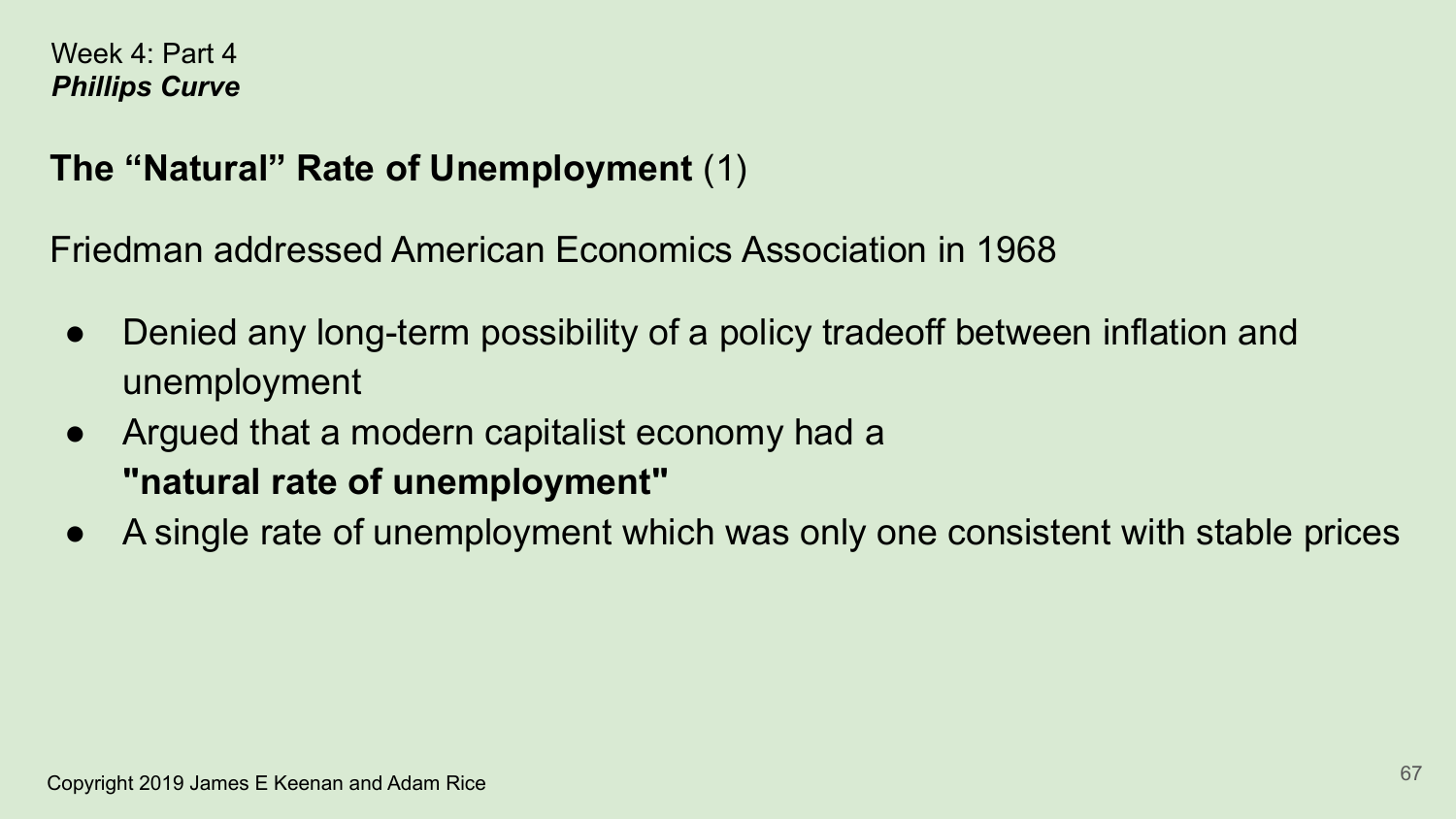The "Natural" Rate of Unemployment (2)

Friedman argued:

- If government attempted to push unemployment rate below this "natural rate," inflation would accelerate
- Once empirical level of this natural rate was determined, government should keep unemployment at that level so as to avoid inflation
- -- even if that meant leaving millions of people unemployed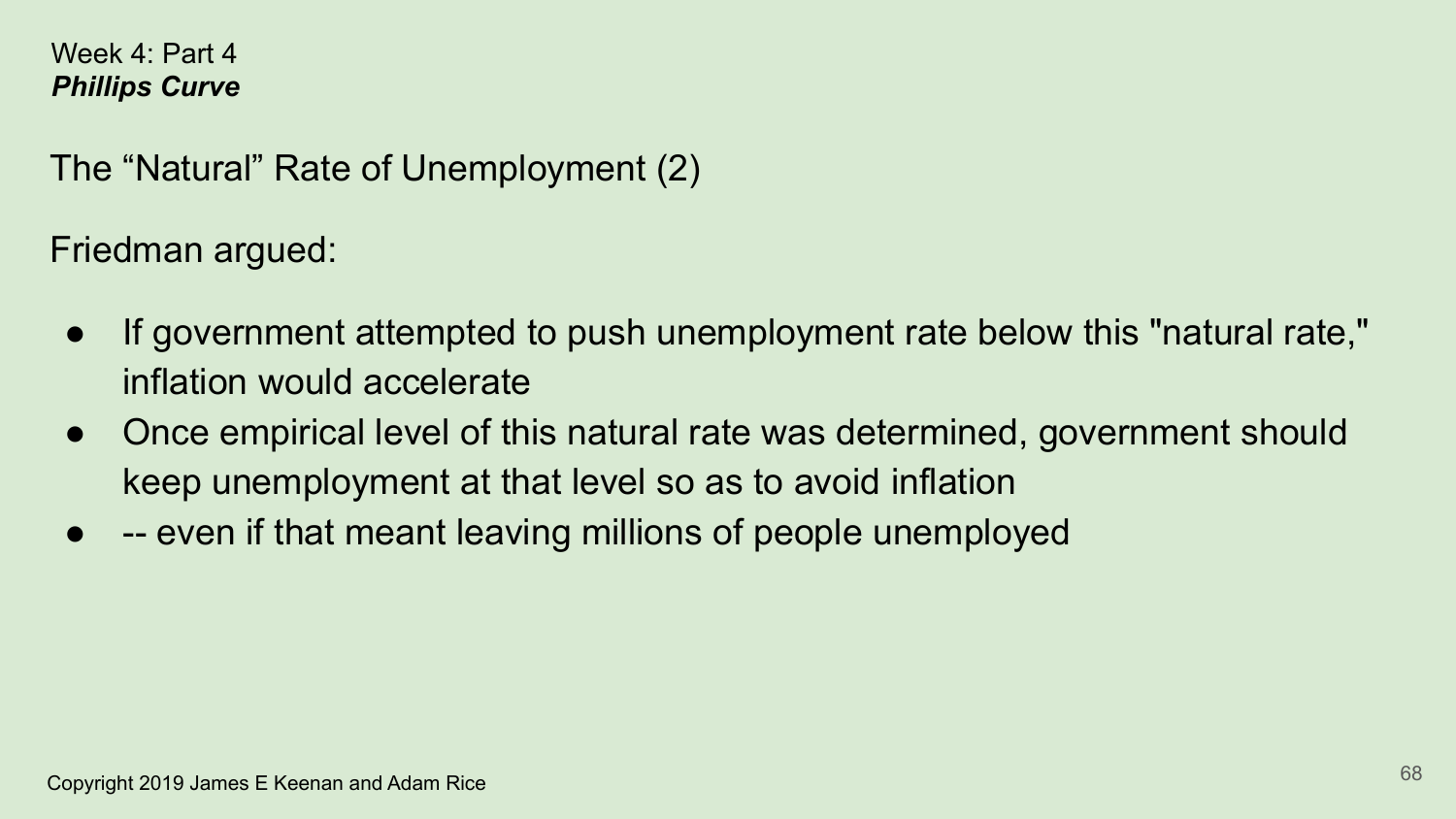### **Unsettled Questions**

- Was there a tradeoff between unemployment and inflation?
- Was there a natural rate of employment?

Econometric analysis was always inconclusive …

- ... but policy-makers continue to act as if there is a tradeoff
- Convenient for the Fed to do so, because of its "dual mandate"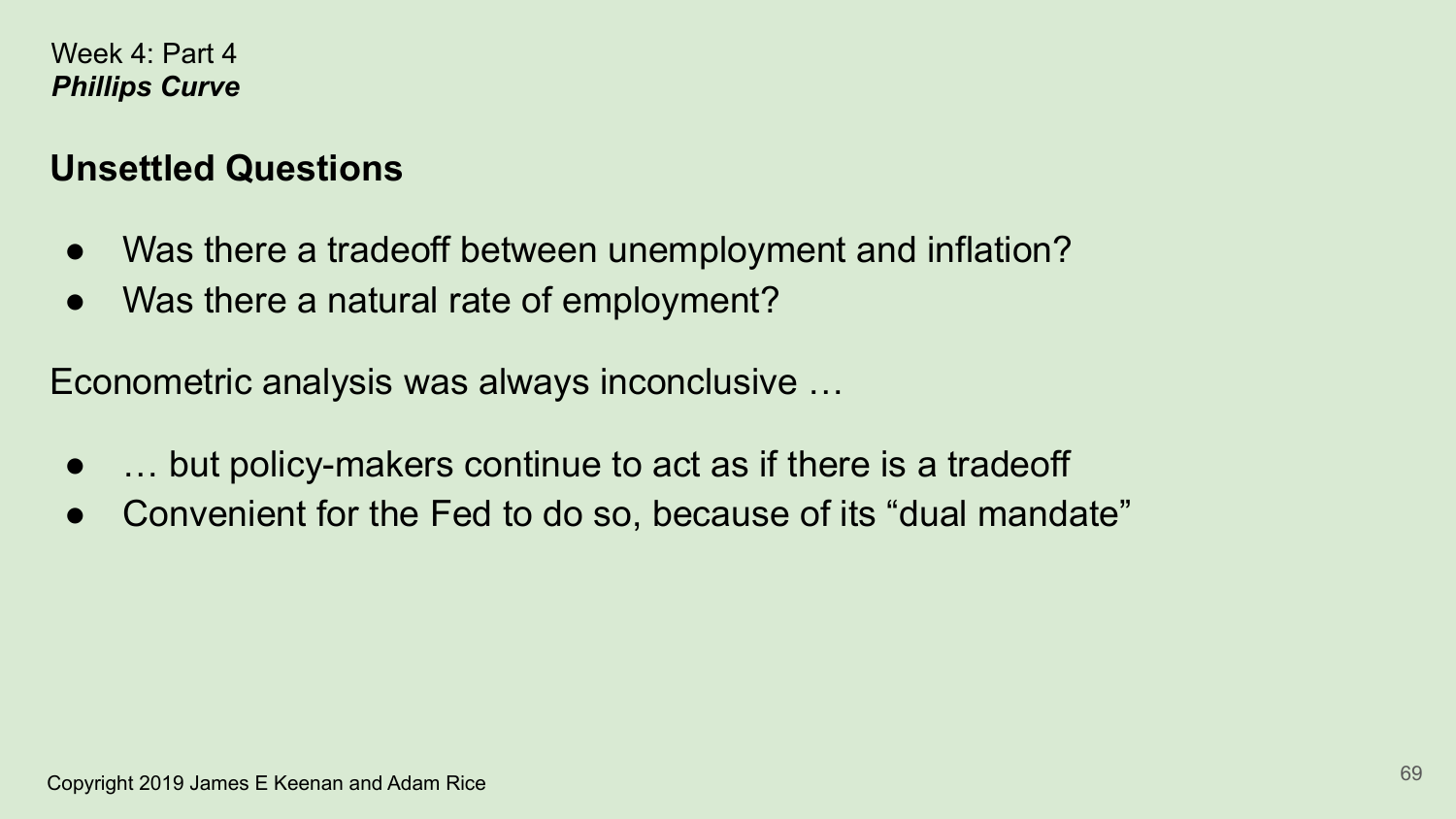## **Elite Consensus by End of 1970s**

By end of 1970s political elites believed:

- Inflation was now #1 economic problem
- Most effective way to deal with it was to keep wages from rising
- As productivity increased, gains from productivity were to go to capital and not to labor
- Share of profits in national income began to climb
- Wage share declined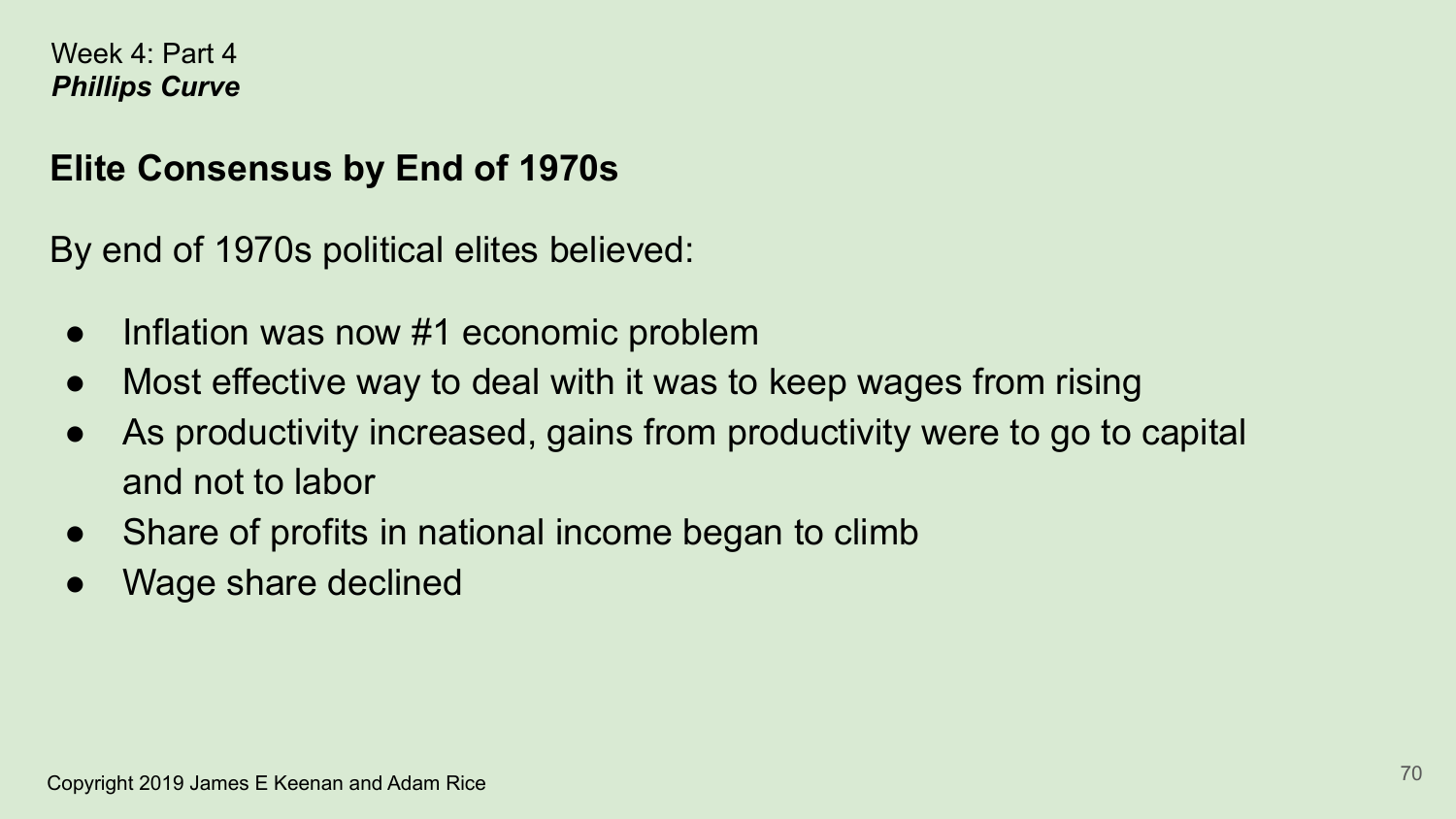## **Class Struggle over Relative Shares** (1)

How was tilt toward capital accomplished?

First, breaking the power of labor unions to secure workers' share of productivity gains

**1979**: UK Thatcher government's breaking of mineworkers strike in Britain

**1981**: US Reagan administration's breaking of air traffic controllers' strike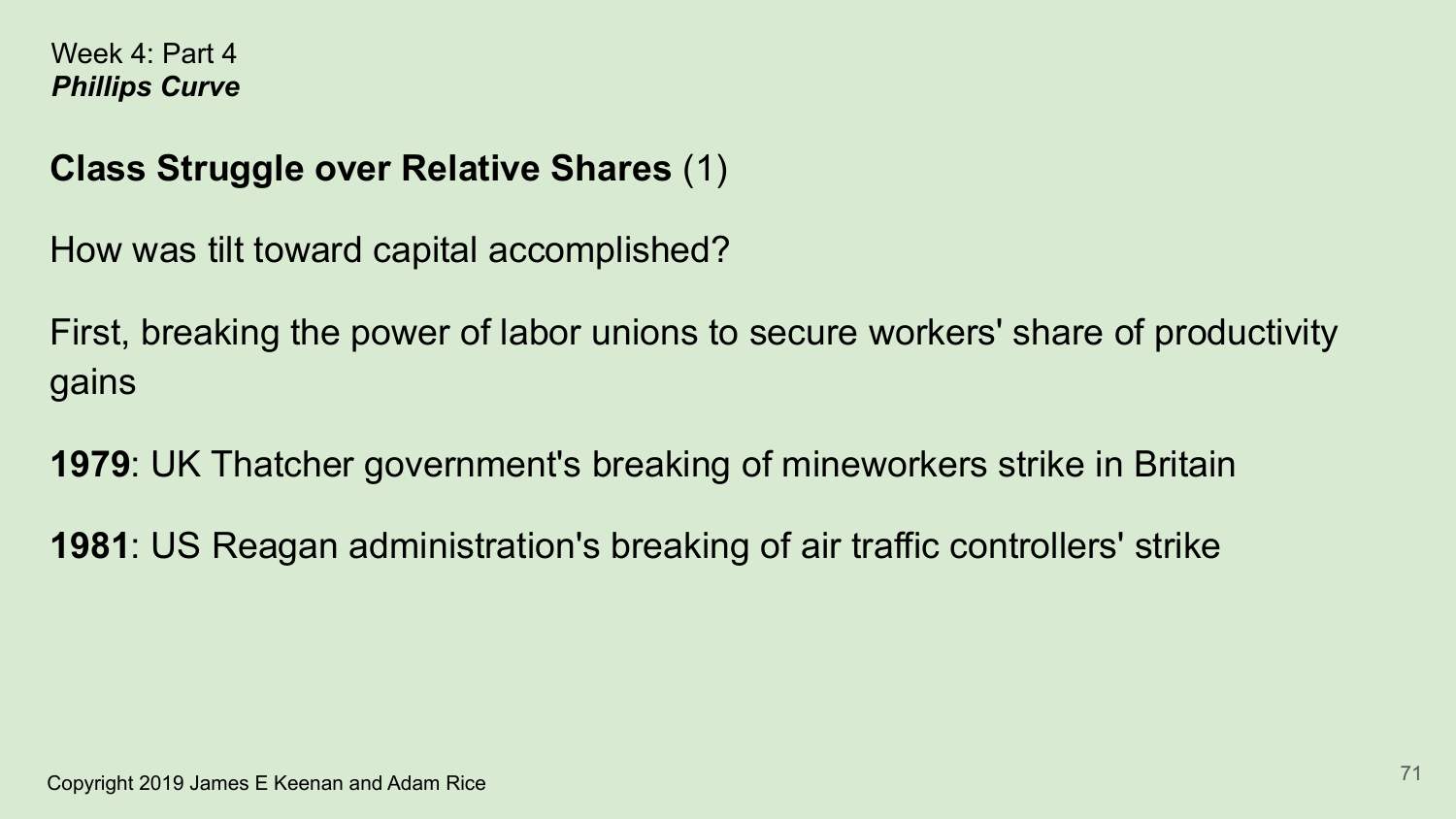Class Struggle over Relative Shares (2)

Second, create much larger pool of unemployed labor to undermine workers' bargaining power

- **President Carter appointed Paul Volcker to be Federal Reserve chairman in** 1979
- Volcker used the levers of monetary policy to raise interest rates to unprecedented levels
- Choked off business investment spending
- Set off (what was then) worst economic recession since World War II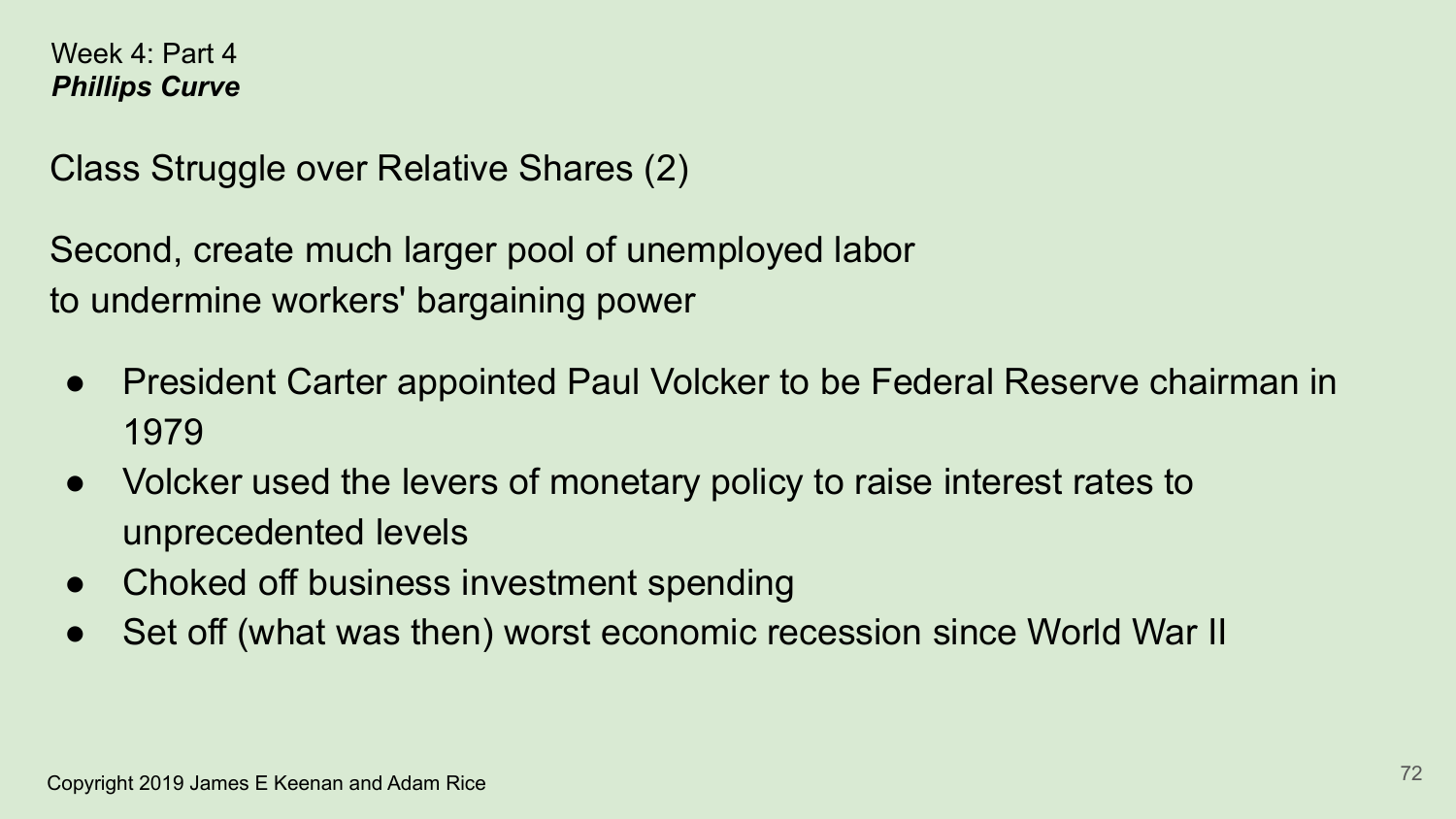#### Week 4: Part 4 *Phillips Curve*

Class Struggle over Relative Shares (3)

Over the course of the 1980s, inflation did subside, but ...

- Price was heavy unemployment
- Erosion of workers' bargaining power
- Steady tilt in distribution of income from labor to capital
- Persists to this day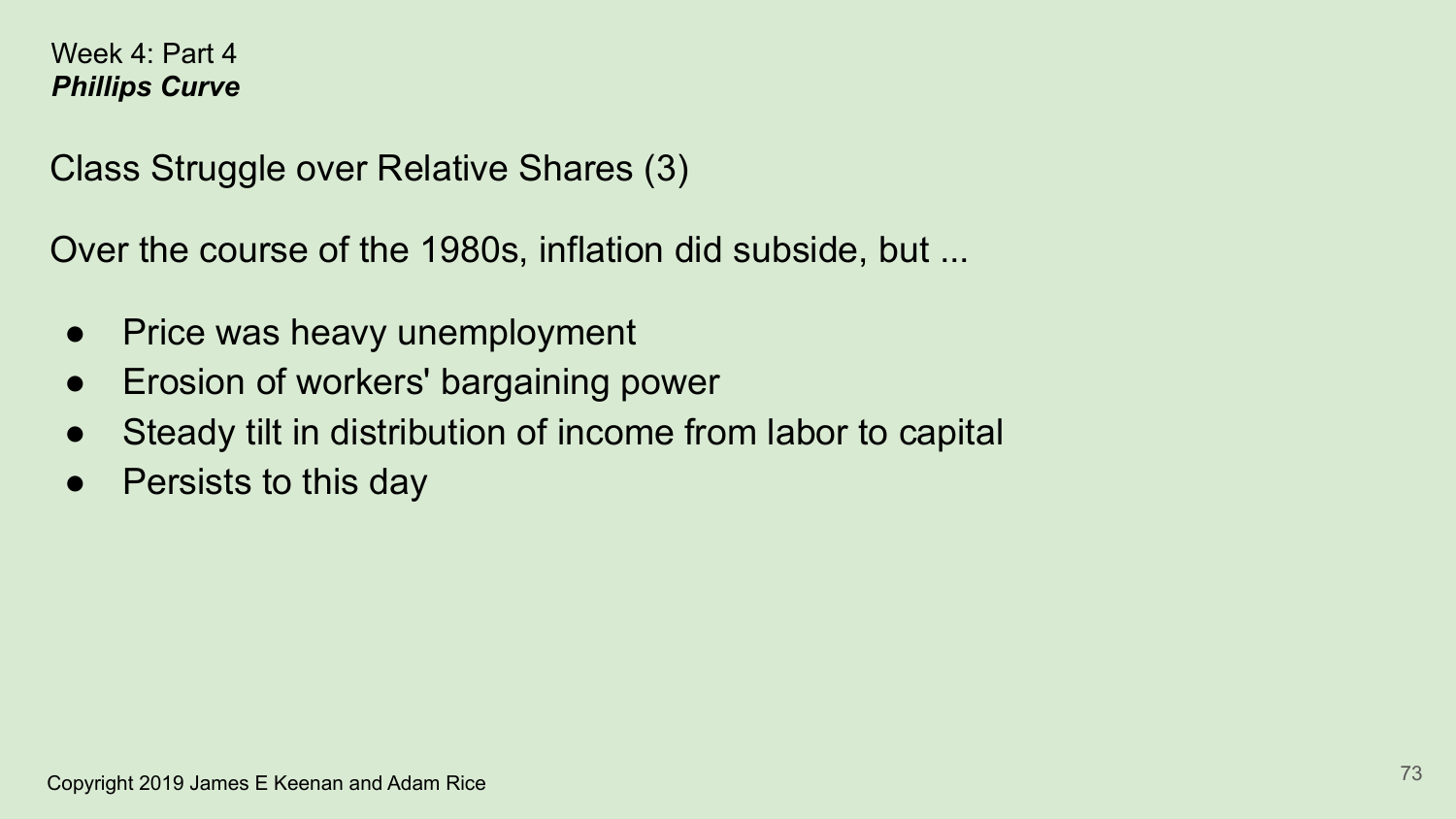## **Functional Finance vs. Sound Finance**

- Functional finance aims for socio-economic outcomes
- Sound finance aims for balanced budgets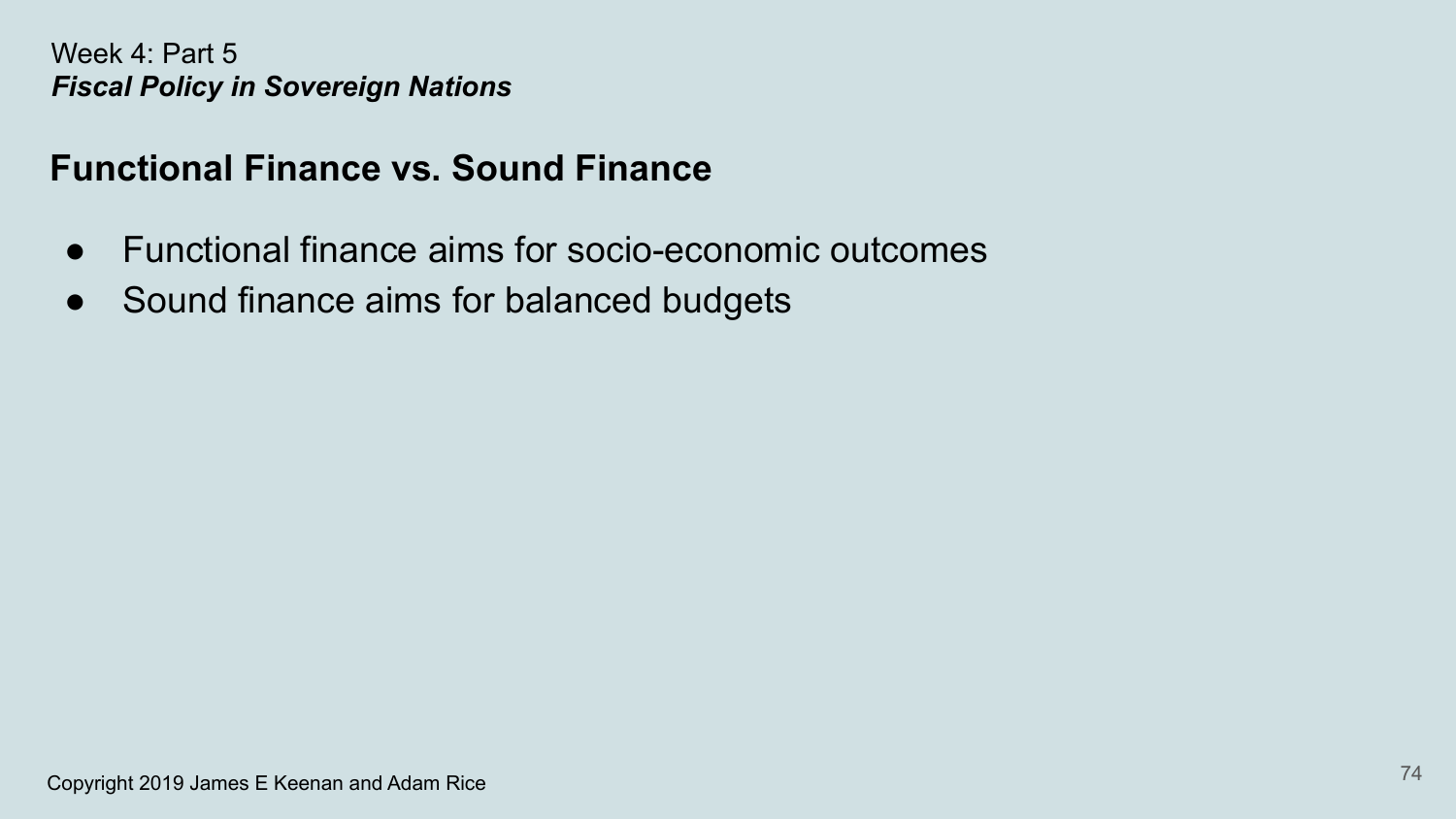# **Sound Finance**

- Aiming for some desired fiscal outcome (e.g. a fiscal surplus or balanced budget)
- Generally equates government budget to a household budget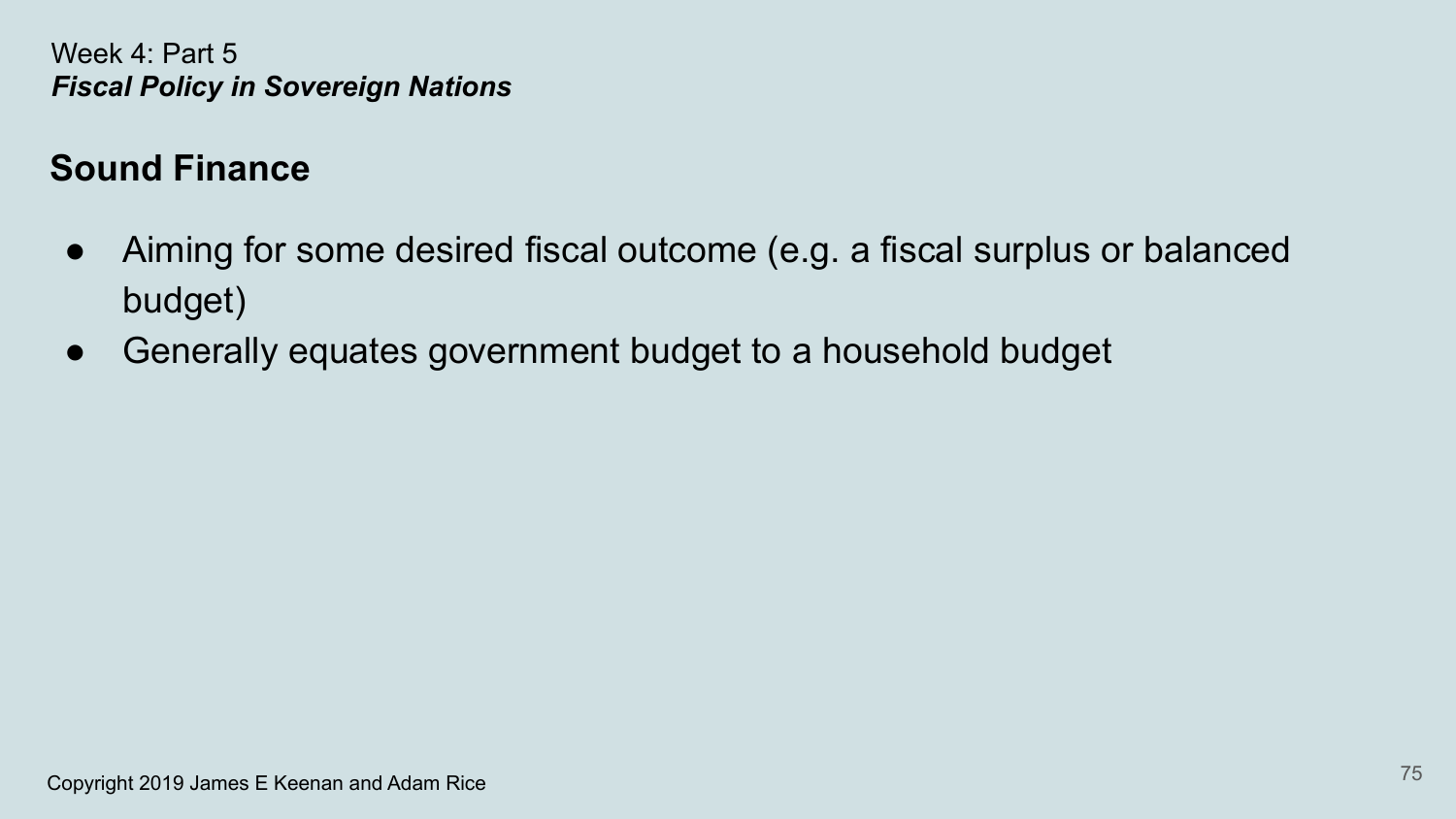## **Functional Finance**

- Term proposed by Abba Lerner in 1943
- "Any assessment of the fiscal position of a nation must be taken in the light of the usefulness of the government's spending program in achieving it's national socio-economic goals." (Macro 15)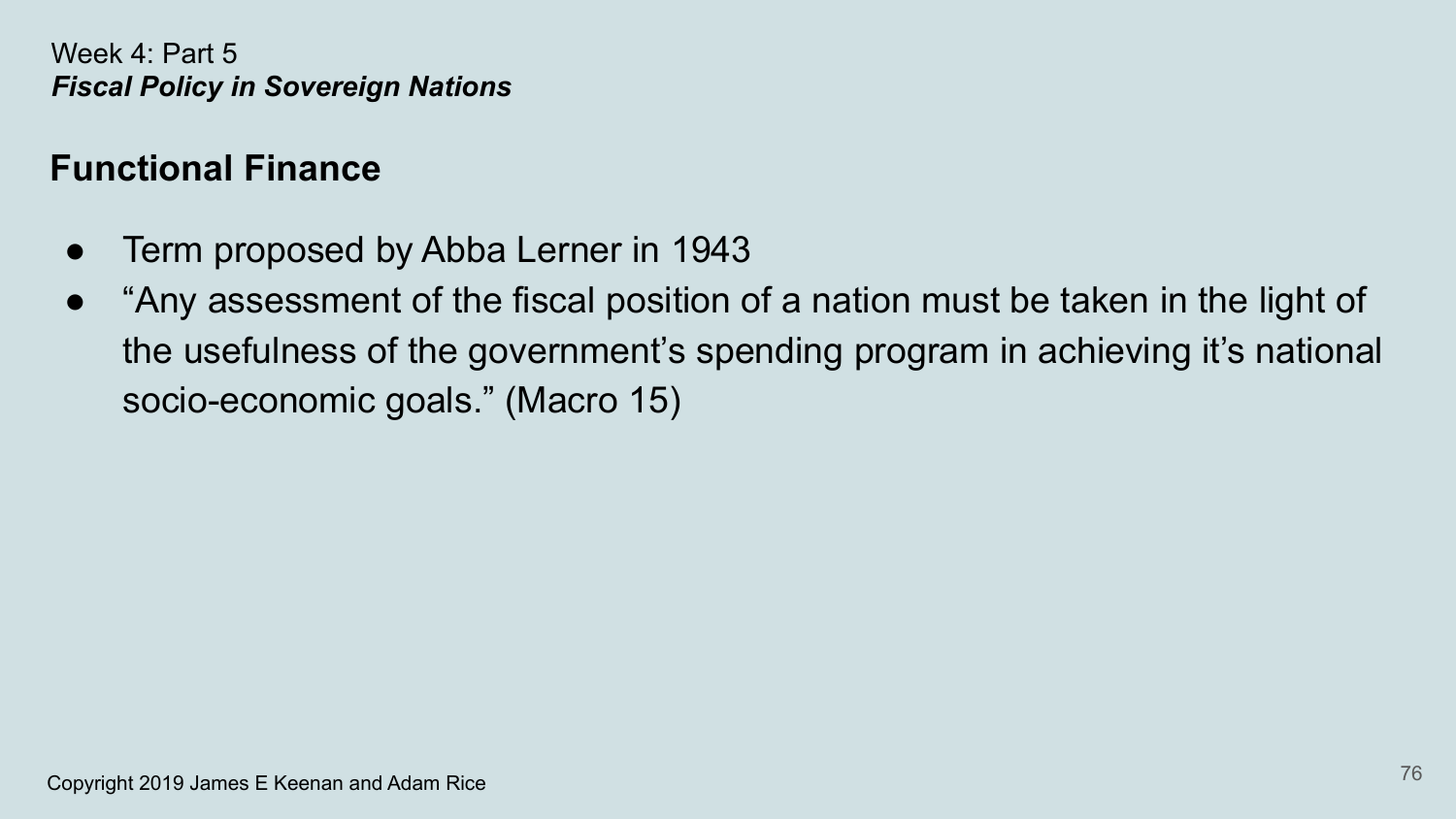Functional Finance (2)

"Functional Finance rejects completely the traditional doctrines of 'sound finance' and the principles of trying to balance the budget over a solar year or by any other arbitrary period. In their place it prescribes ... the adjustment of total spending in order to eliminate both unemployment and inflation, using government spending when total spending is too low and taxation when total spending is too high…" (Lerner 1943)

"We should balance the economy, not the budget." - Stephanie Kelton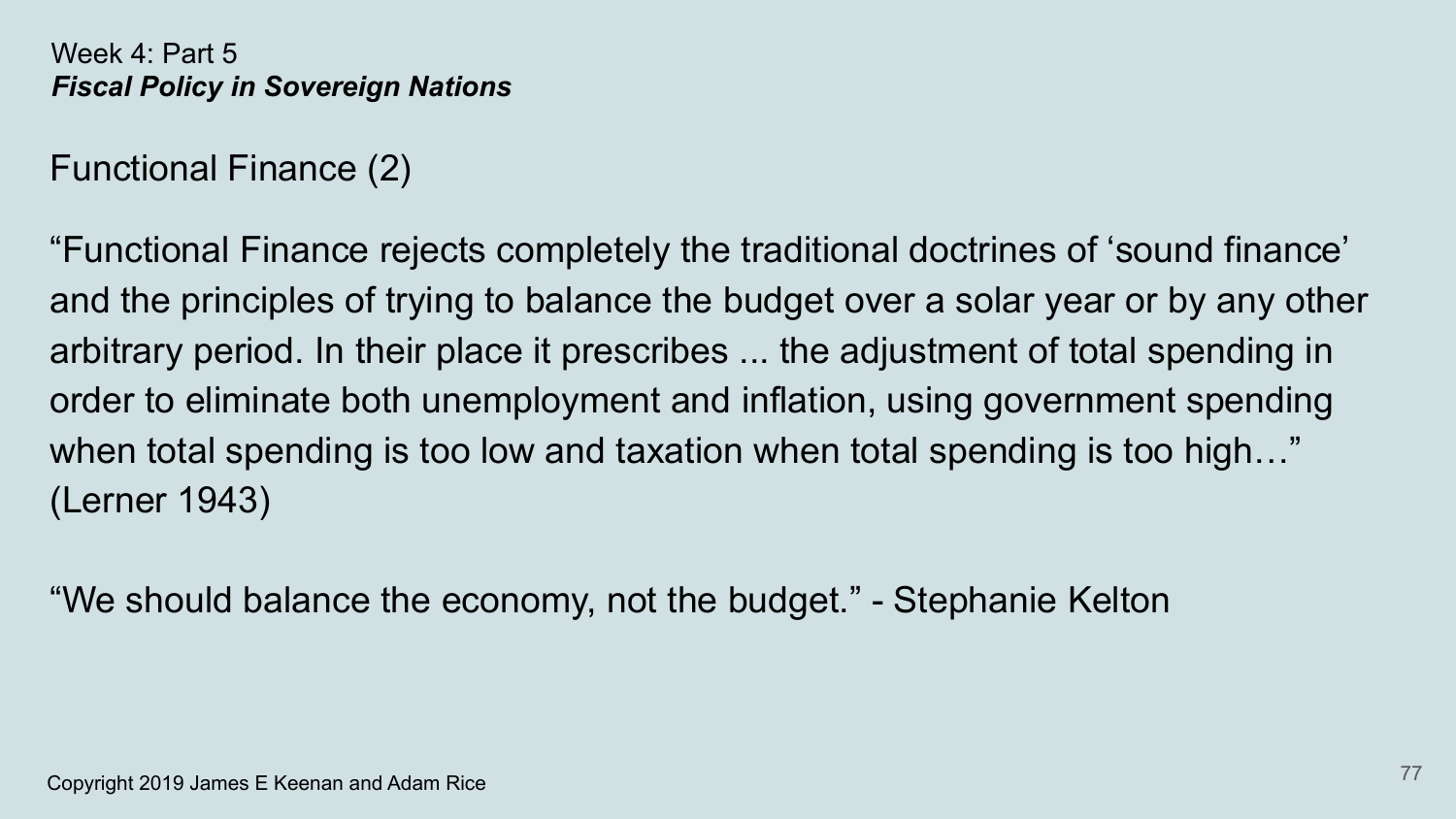# **The Deficit "Birds"**

- Deficit Hawks
	- Oppose deficits
- Deficit Doves
	- Support deficits sometimes
	- Seek to balance budget over the course of the business cycle
- Deficit Owls
	- Assign no arbitrary limit to size of deficit
	- Focuses on socio-economic outcomes rather than budget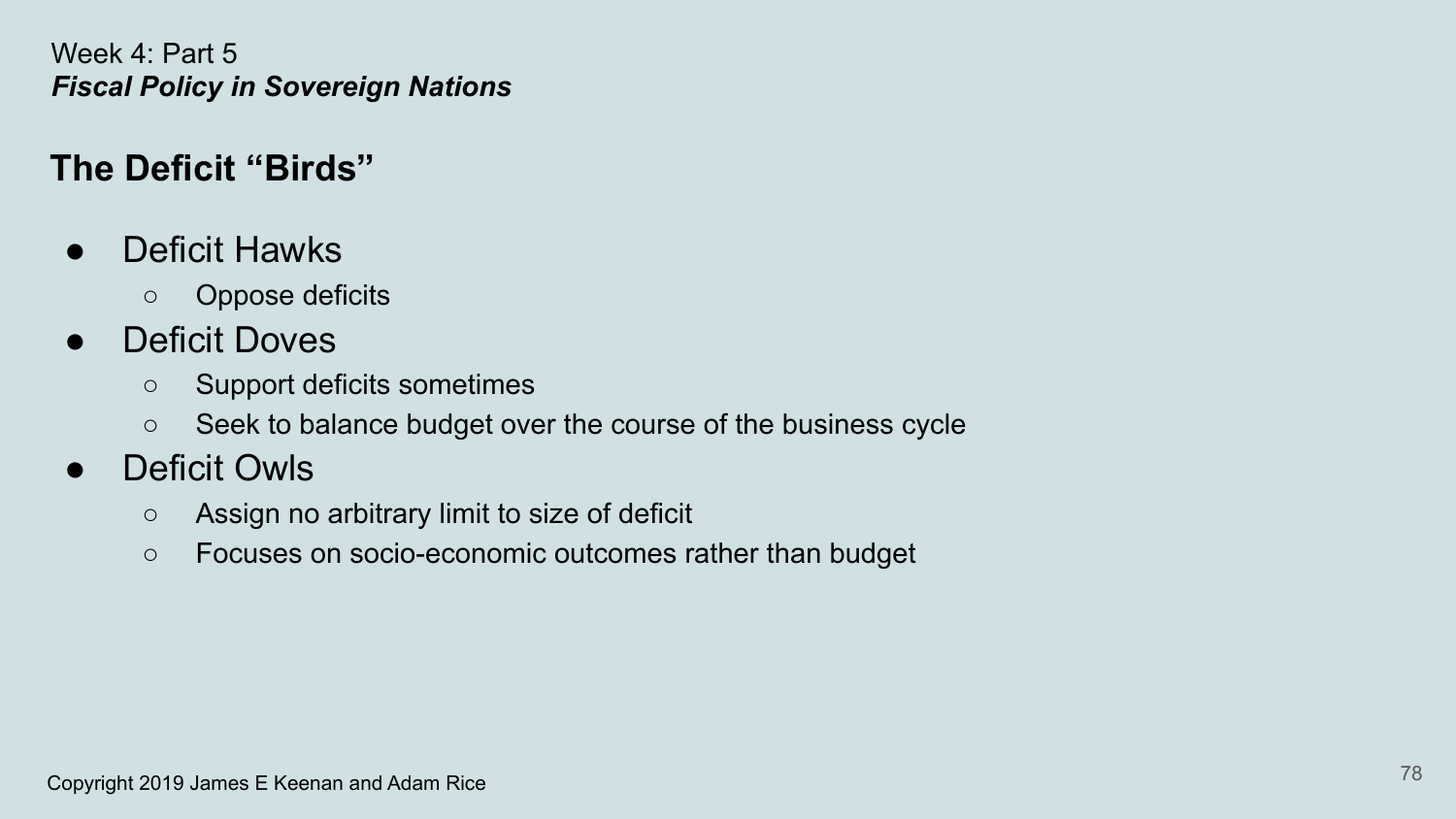# **Hyperinflation**

- Extreme cases of accelerating inflation
- Common examples: Weimar Republic, Zimbabwe, Venezuela
- Often claimed that "printing money" causes hyperinflation
- Upon closer examination, *real resource* constraints historically cause hyperinflations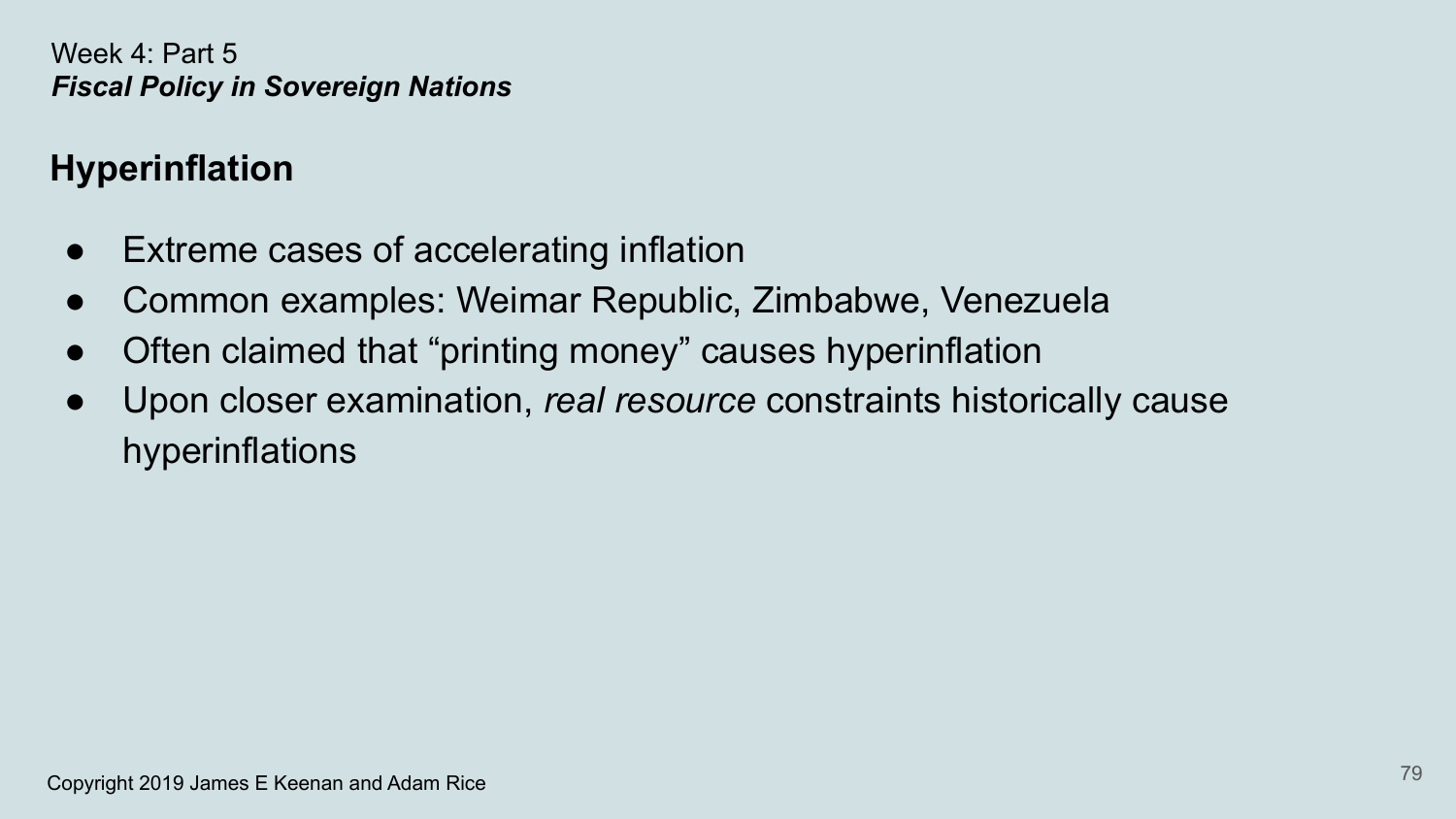# **Fiscal Space**

- "A conceptual framework used by international agencies such as the IMF to assert that there are financial limits on the capacity of currency-issuing governments…" (Macro 349)
- Sovereign governments are not revenue constrained, meaning fiscal space cannot be defined in financial terms
- Government capacity to mobilize resources depends only on real resources, not financial constraints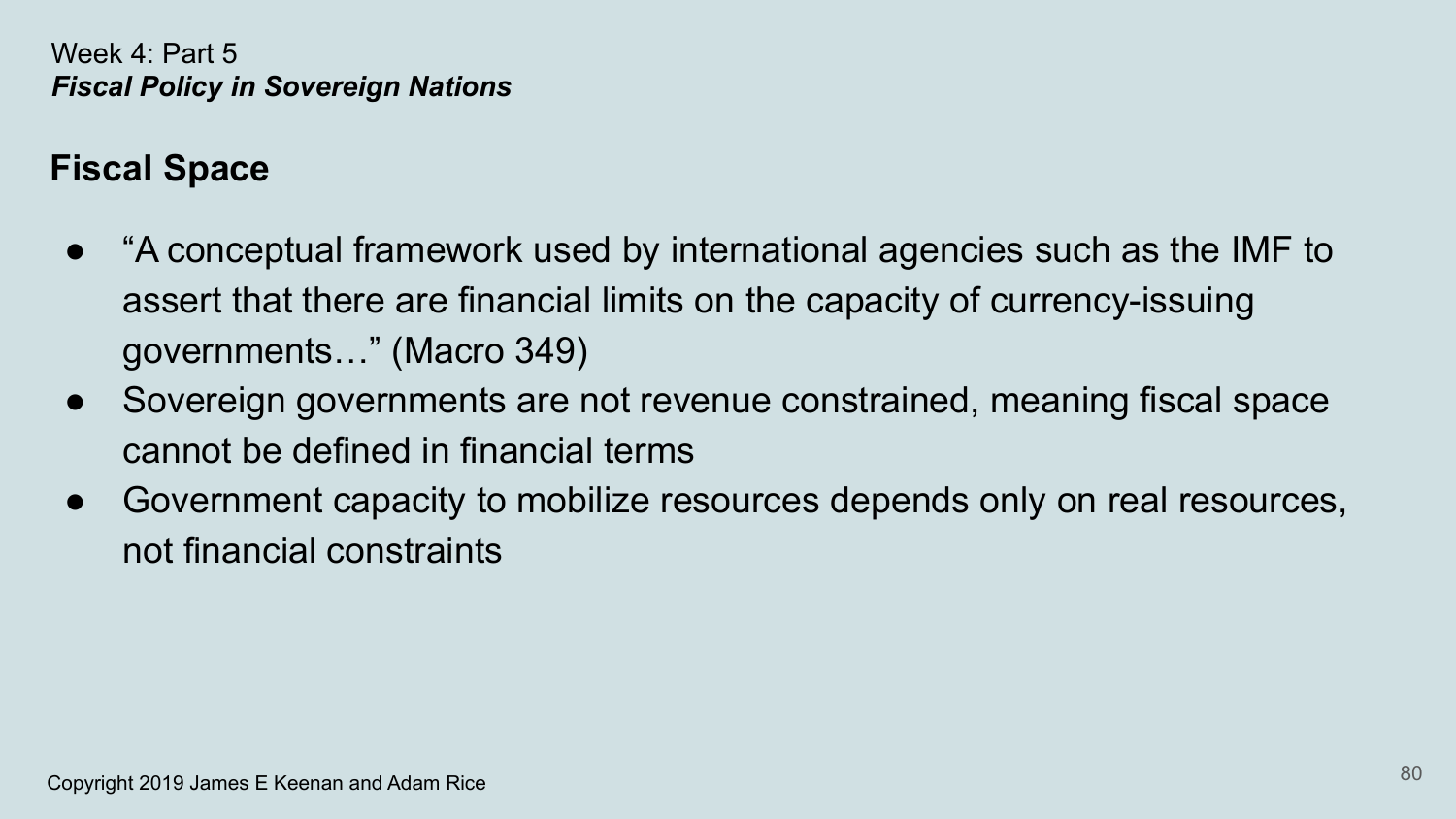## **Fiscal Sustainability**

- We often hear that deficit/debt is unsustainable, however, affordability is not an issue for sovereign government
- All financial obligations denominated in sovereign currency are "sustainable"; real resources are what we should look to in terms of sustainability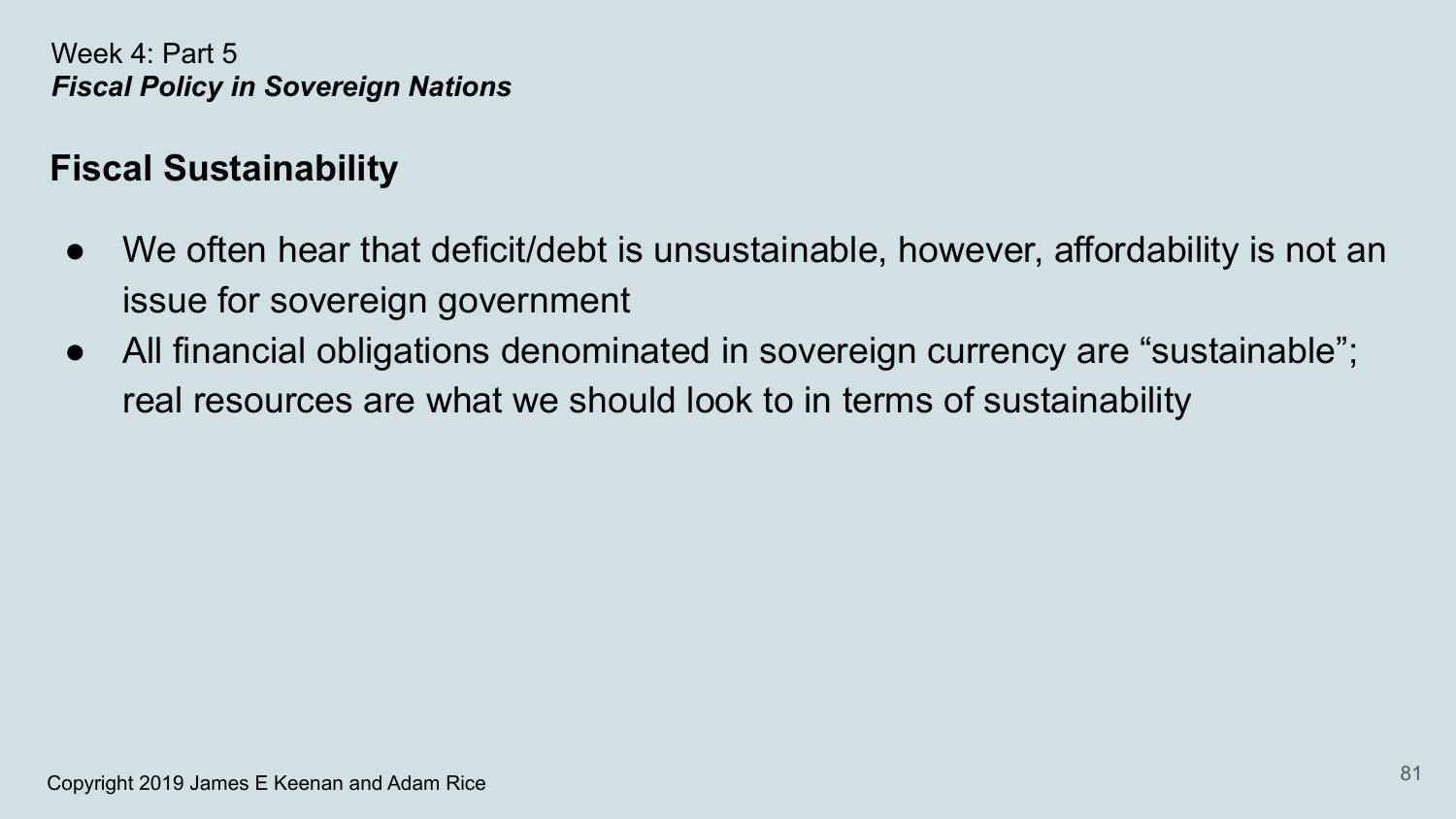**The takeaway: Monetary policy is oversold**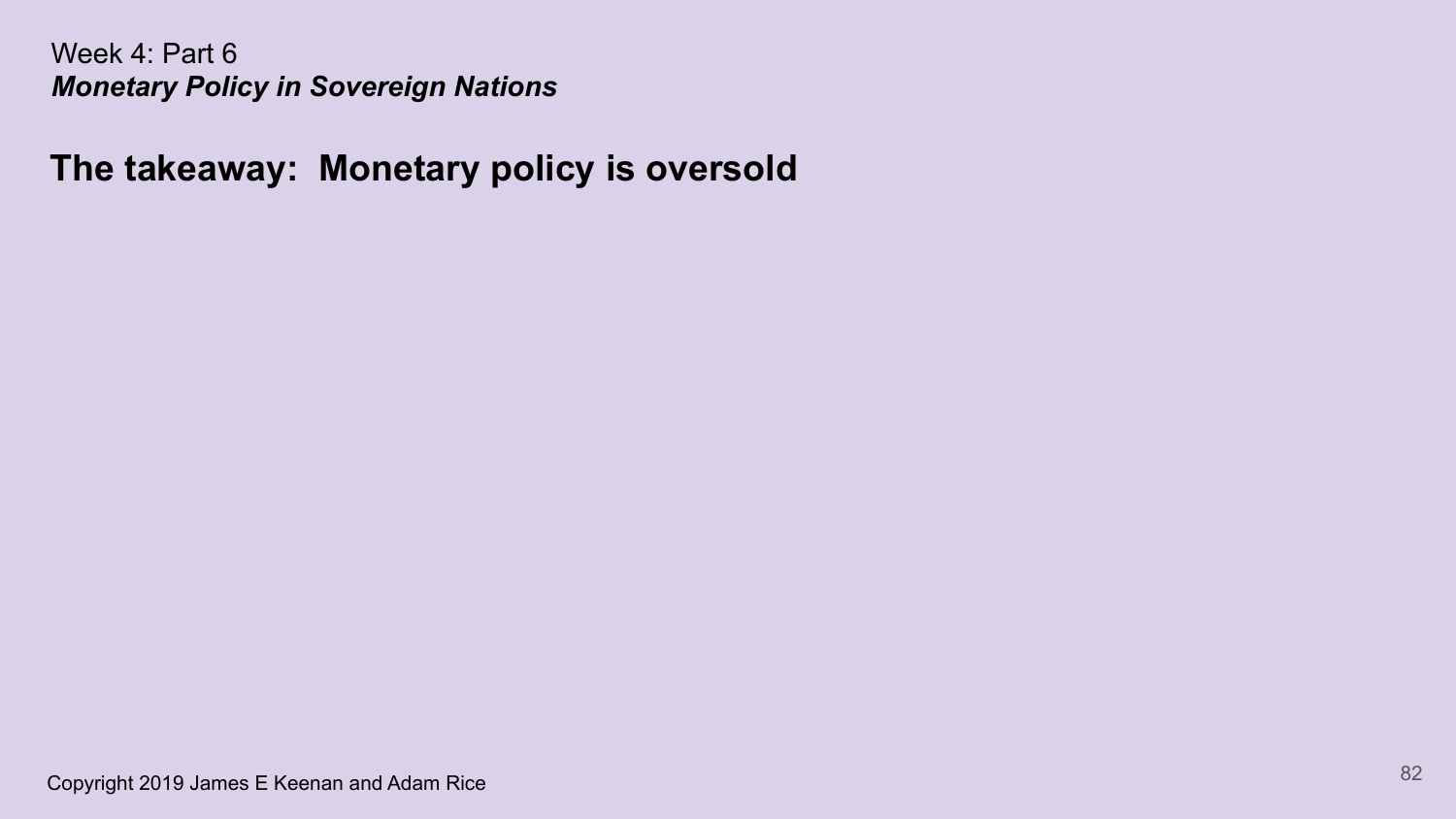### **Mainstream economics rule of thumb:**

Monetary policy is what the Federal Reserve does

Fiscal policy is what Congress and the executive branch do

- Congress approves spending and writes tax laws
- Executive branch of government spends money per congressional appropriations and collects taxes
- Within executive, Treasury Department oversees money flows in and out of government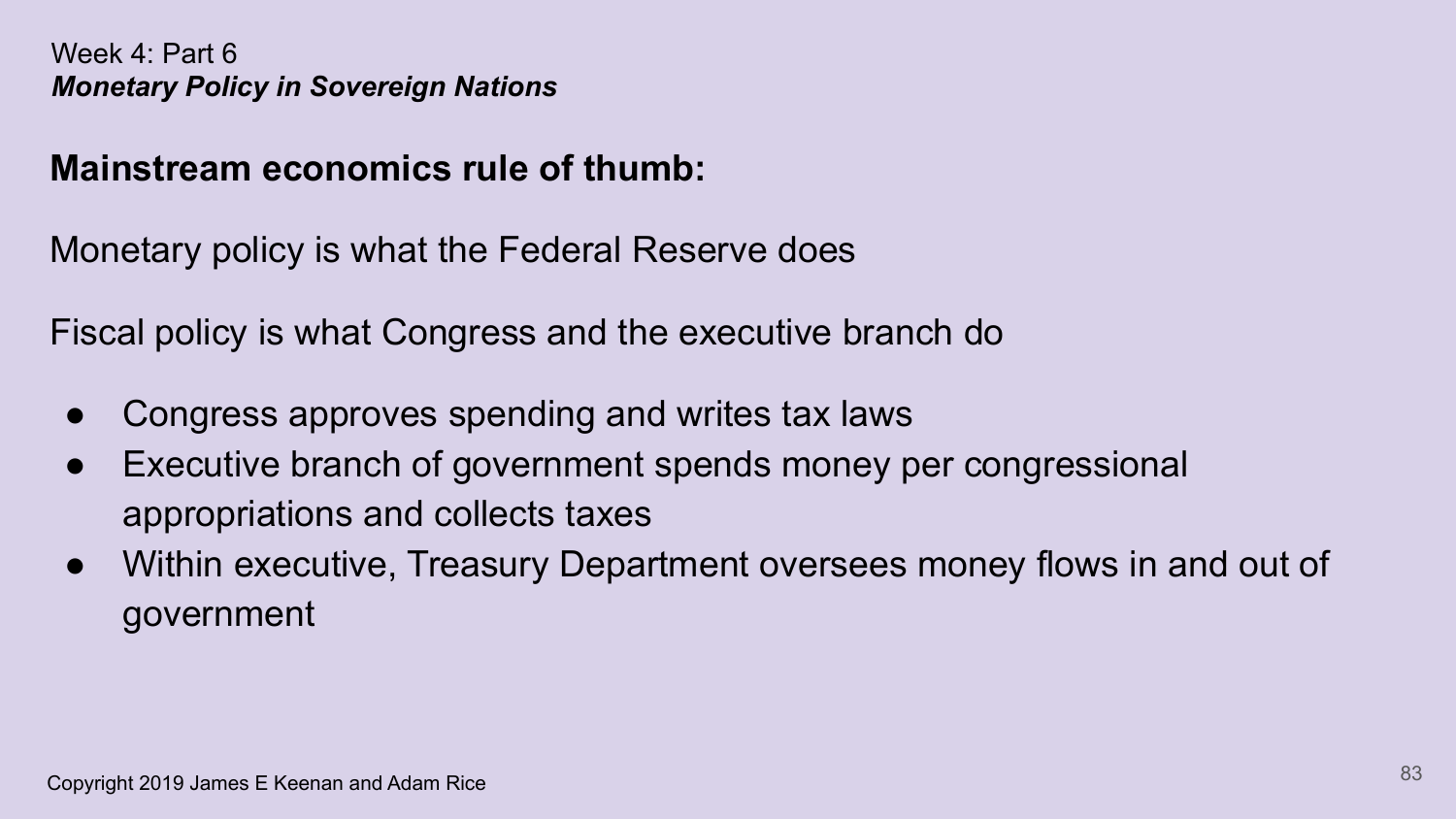# **What is the Federal Reserve concerned with?**

- Not concerned with taxation
- Not concerned with government spending either
	- Except for some coordination issues

Fed is one of several agencies charged with regulation of financial system

- Federal Deposit Insurance Corporation (FDIC)
- Office of the Comptroller of the Currency (OCC)
- others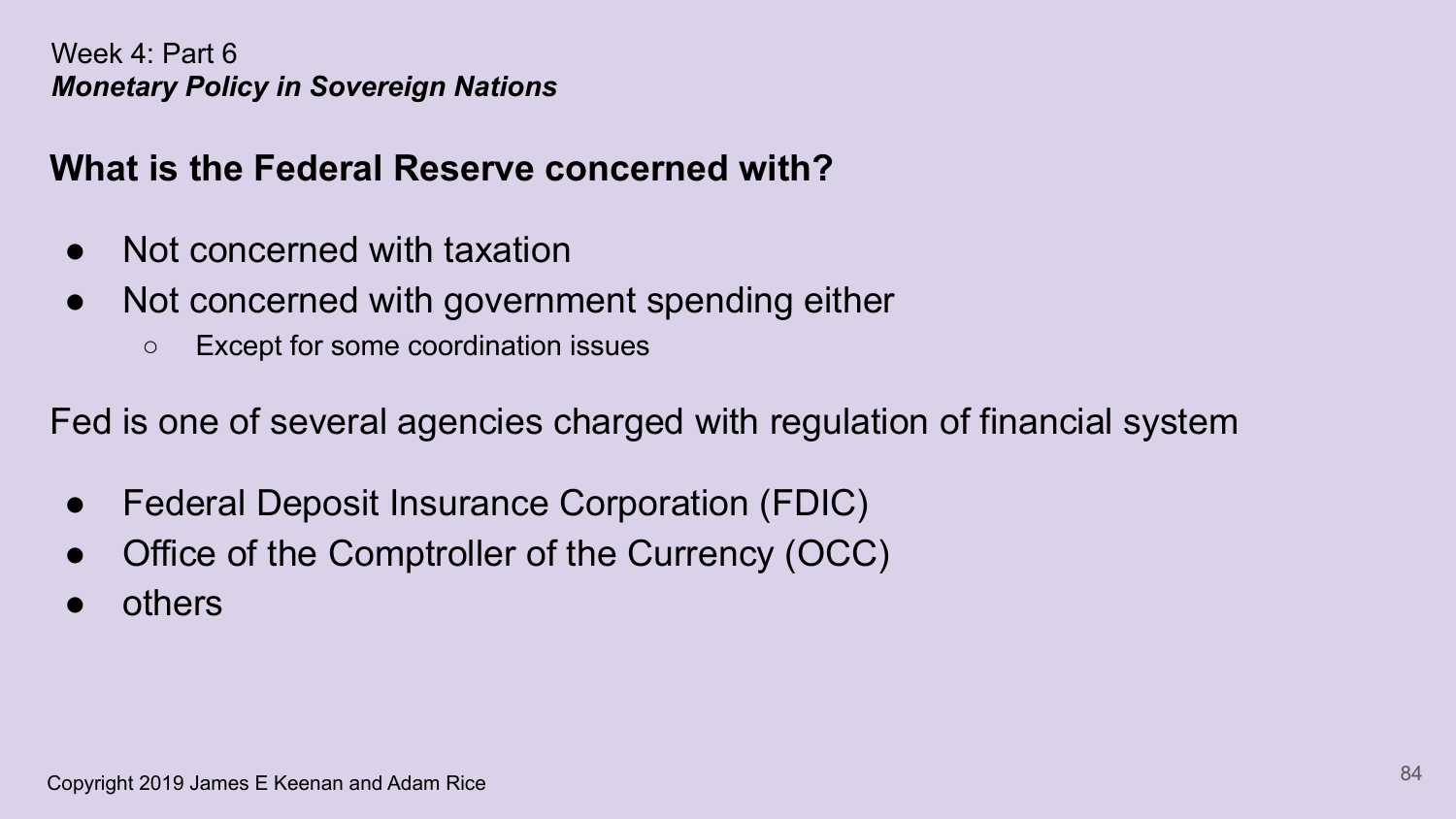## **Federal Reserve responsibilities**

Maintenance of the payments system

Providing liquidity to the banking system

Lender of last resort to banking system in event of crisis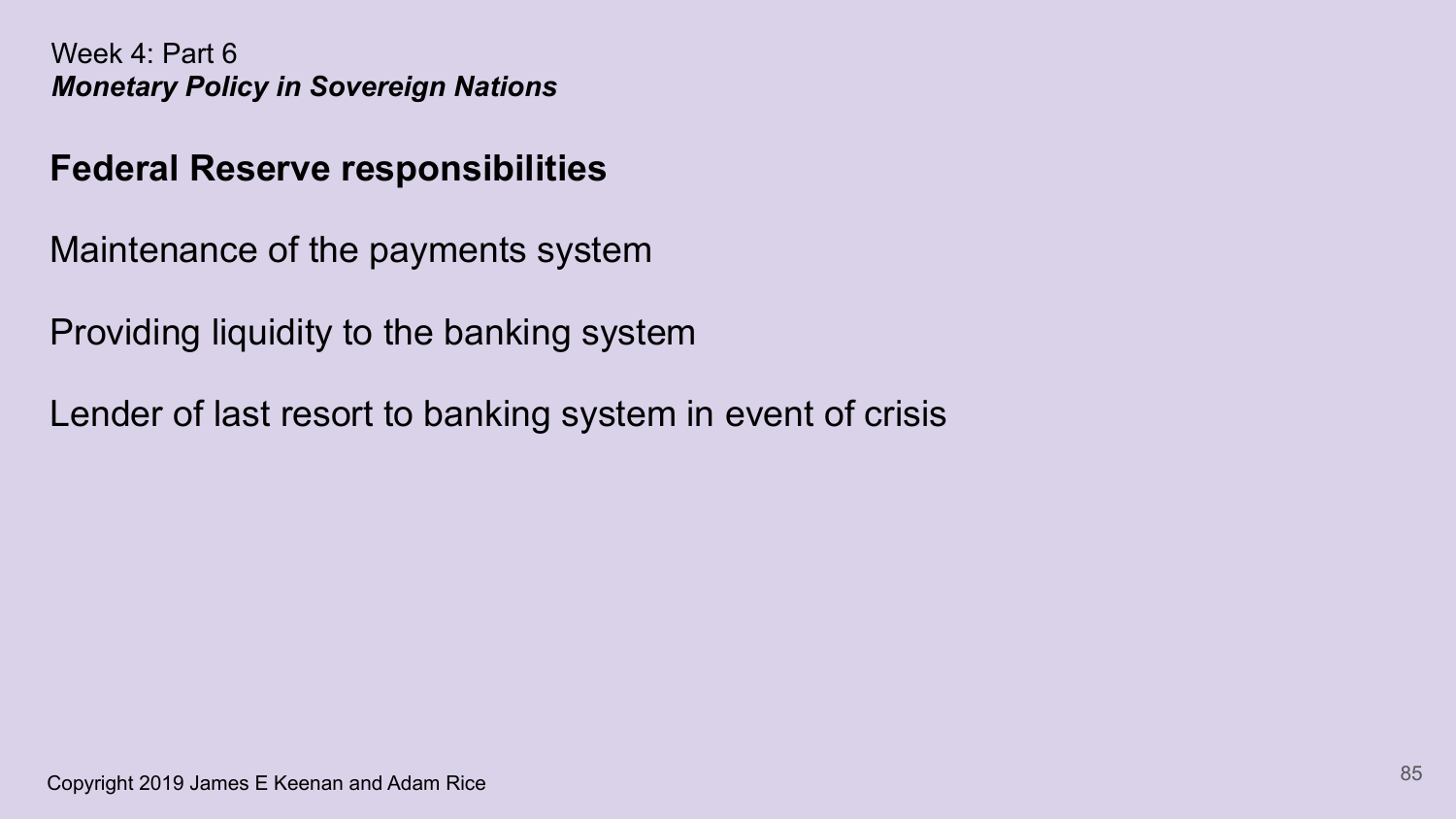## **Federal Reserve and Monetary Policy**

These responsibilities are not what we think of as as monetary policy *per se*

They are not aimed directly at affecting levels of macroeconomic variables such as

- **Output**
- Income
- **Employment**
- **Prices**
- Interest rates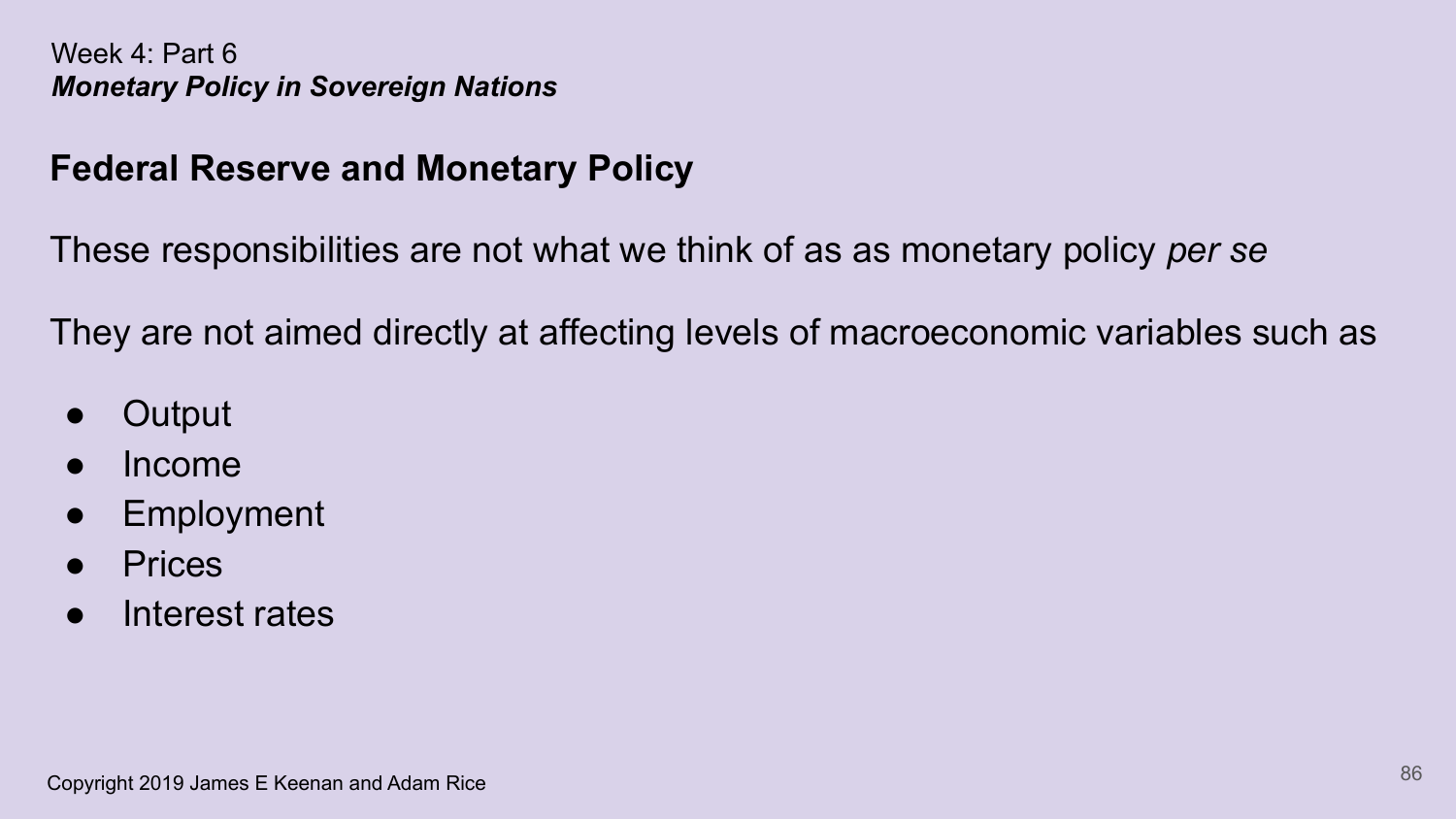### **"Dual Mandate" of Federal Reserve**

Since 1977 the Fed has been required by Congress to pursue so-called **"dual mandate"** of stable prices and employment

- **Keep inflation low**
- Keep employment high

Twice a year the chair of the Federal Reserve has to testify before both Senate and **House**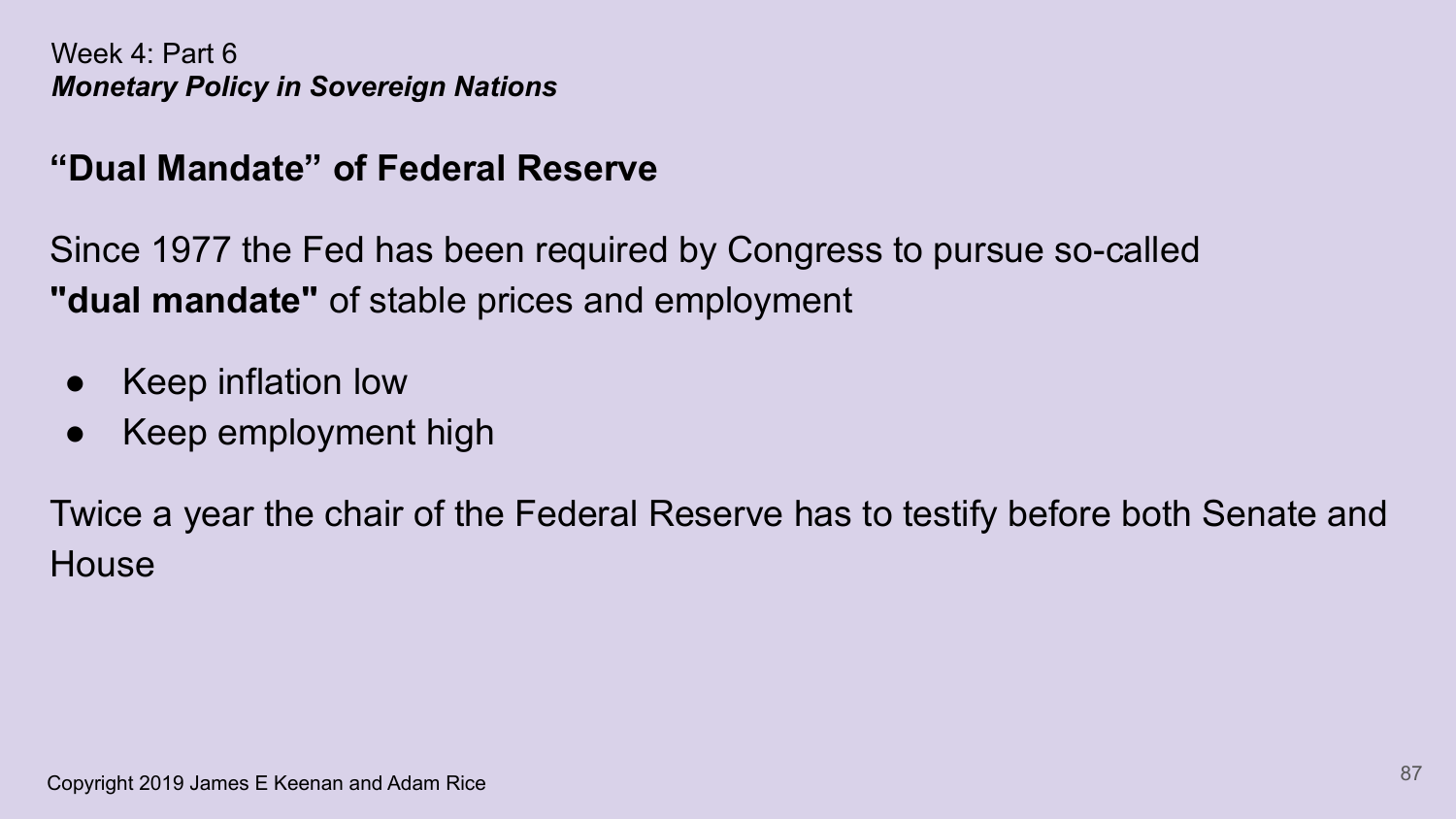### **Questions we have to ask:**

What are the tools of monetary policy which the Fed uses to pursue the dual mandate?

How well do those tools work?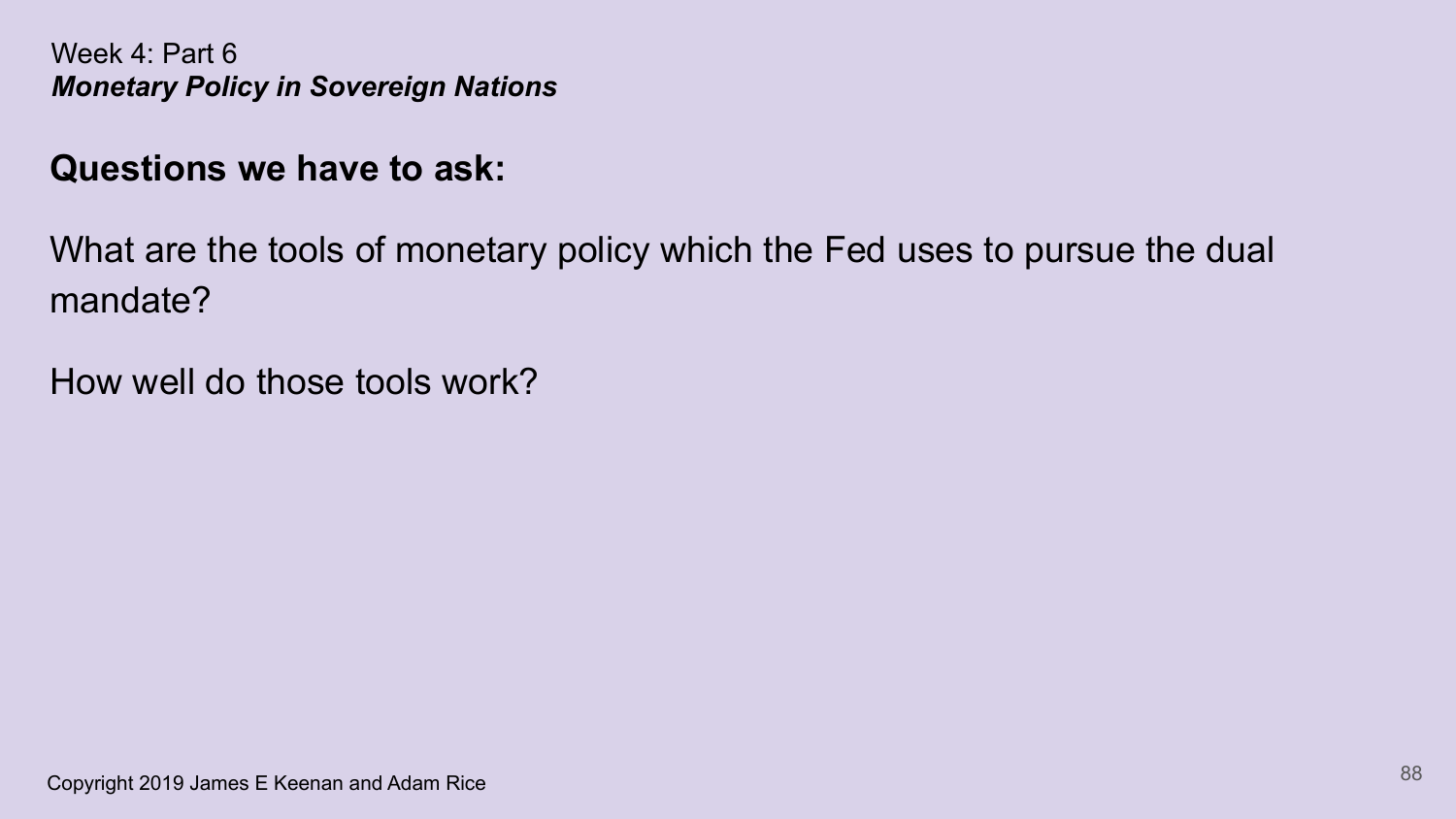# **Interest Rates as Monetary Policy Tool** (1)

Changes in interest rates: Principal tools available to Fed to affect the overall economy

Interest rates affect decisions made by individuals and businesses to borrow

Individuals borrow for:

- Housing purchases
- Purchases of durable goods, e.g., autos
- Student loans
- Consumption on credit cards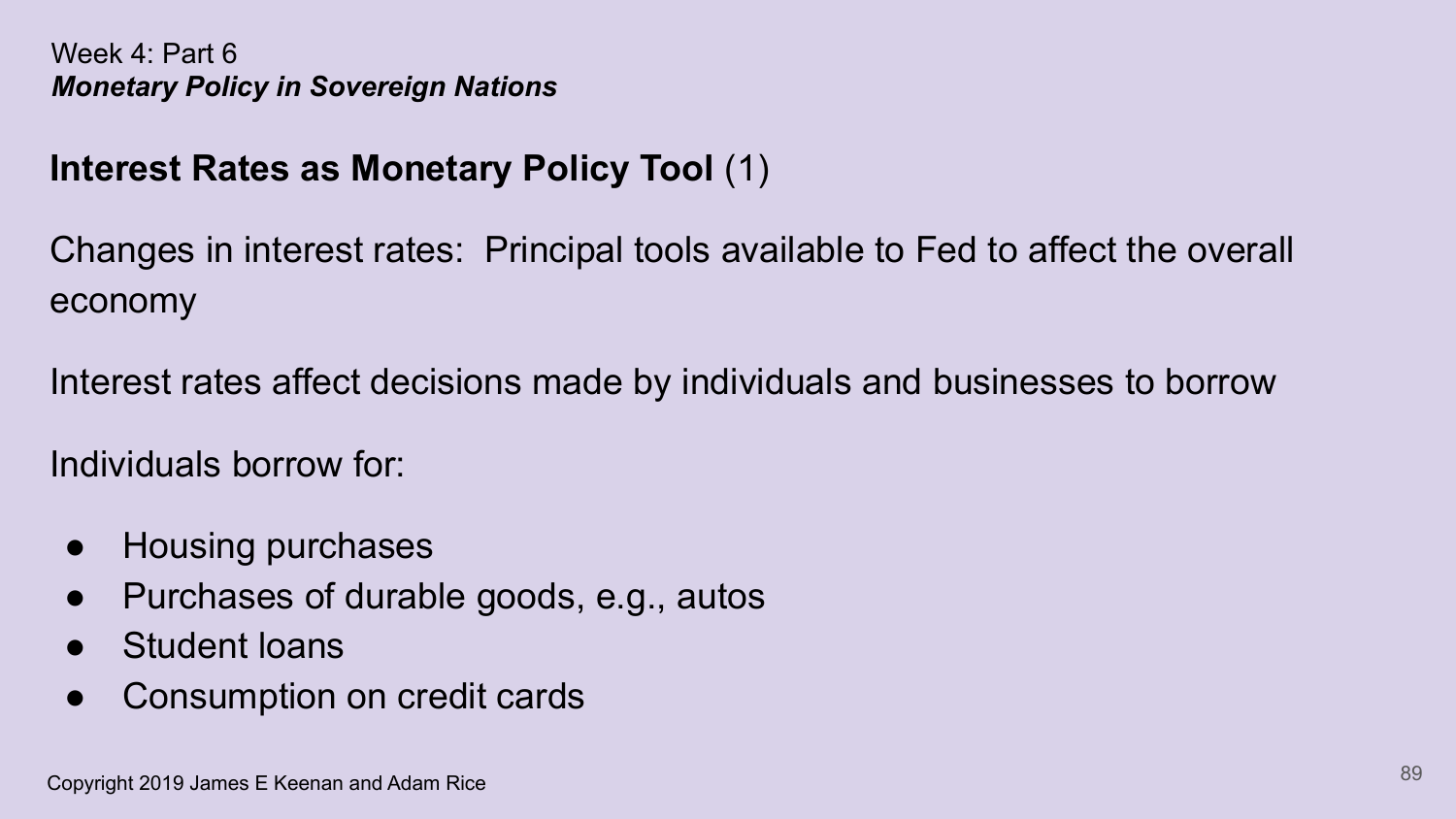Interest Rates as Monetary Policy Tool (2)

Businesses borrow for:

- Long-term investment in plant and equipment
- Financing raw materials purchases and inventories
- Covering short-term cash-flow needs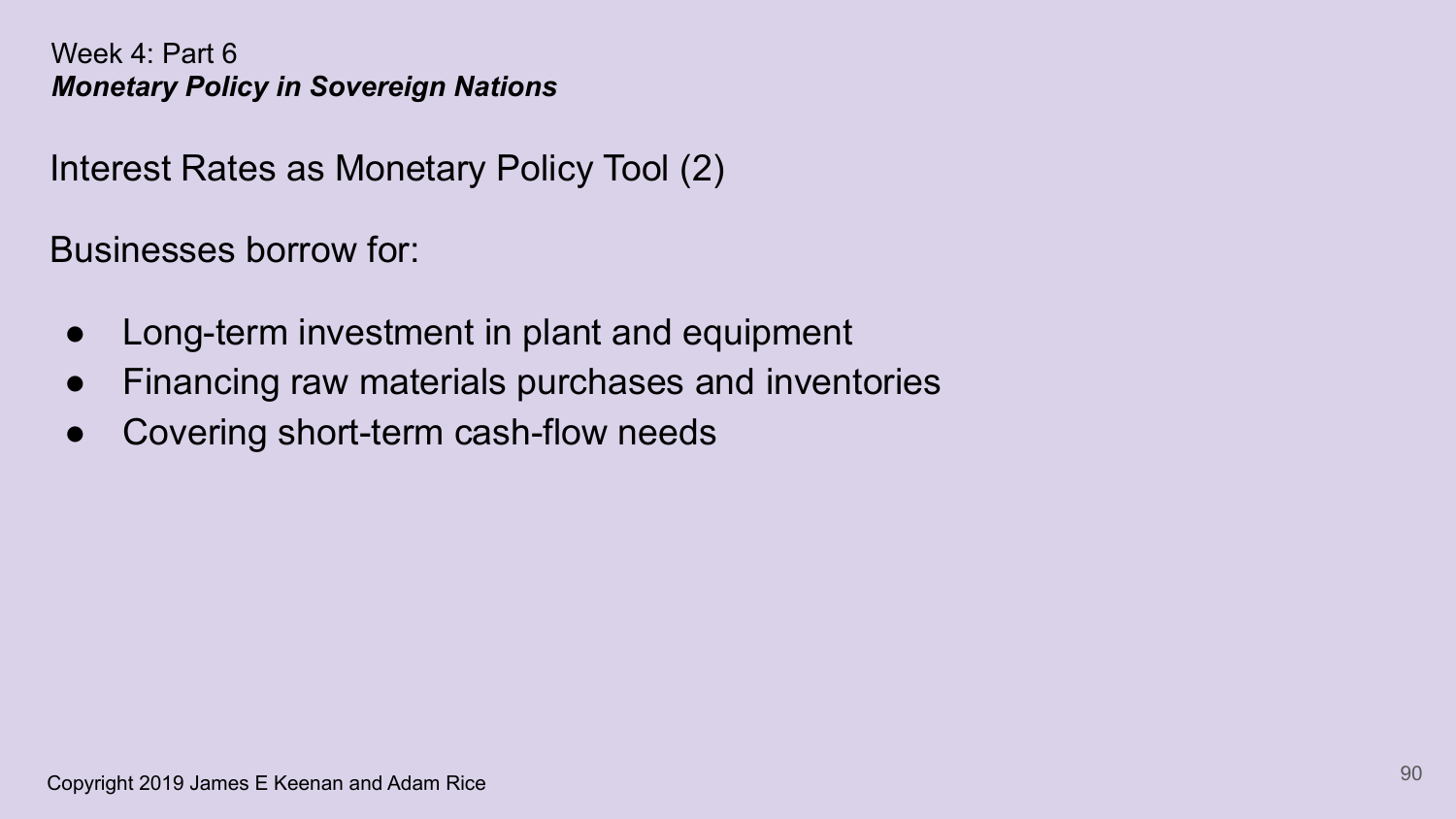Interest Rates as Monetary Policy Tool (3)

If interest rates go up, all of those activities are likely to fall

● Declines will show up in the '**C**' (consumption) and '**I**' (investment) components of GDP

If interest rates go down, all of those activities are likely to increase

● Leading to increases in '**C**' and '**I**' and therefore in GDP

Interest rates charged by lenders usually expressed as markups overnight interbank lending rate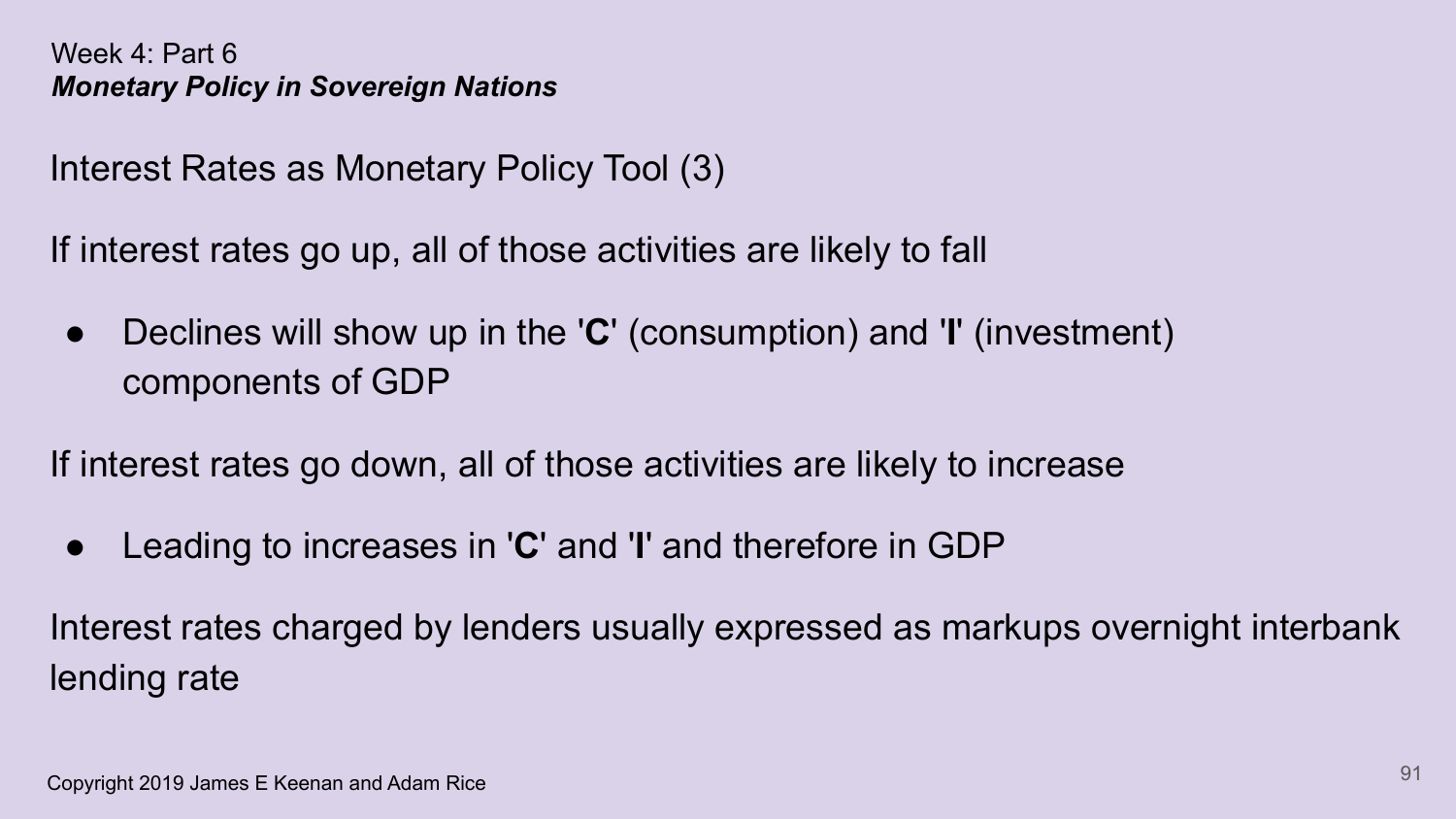### **Reserve Requirements and Market for Reserves**

Banks have to meet reserve requirements imposed by the Fed

- If banks are short reserves at end of business day ...
- Quickest way for them to obtain reserves is to borrow them overnight from banks with surplus reserves
- In the U.S., this overnight interbank interest rate is called the **"federal funds rate"** ("fed funds")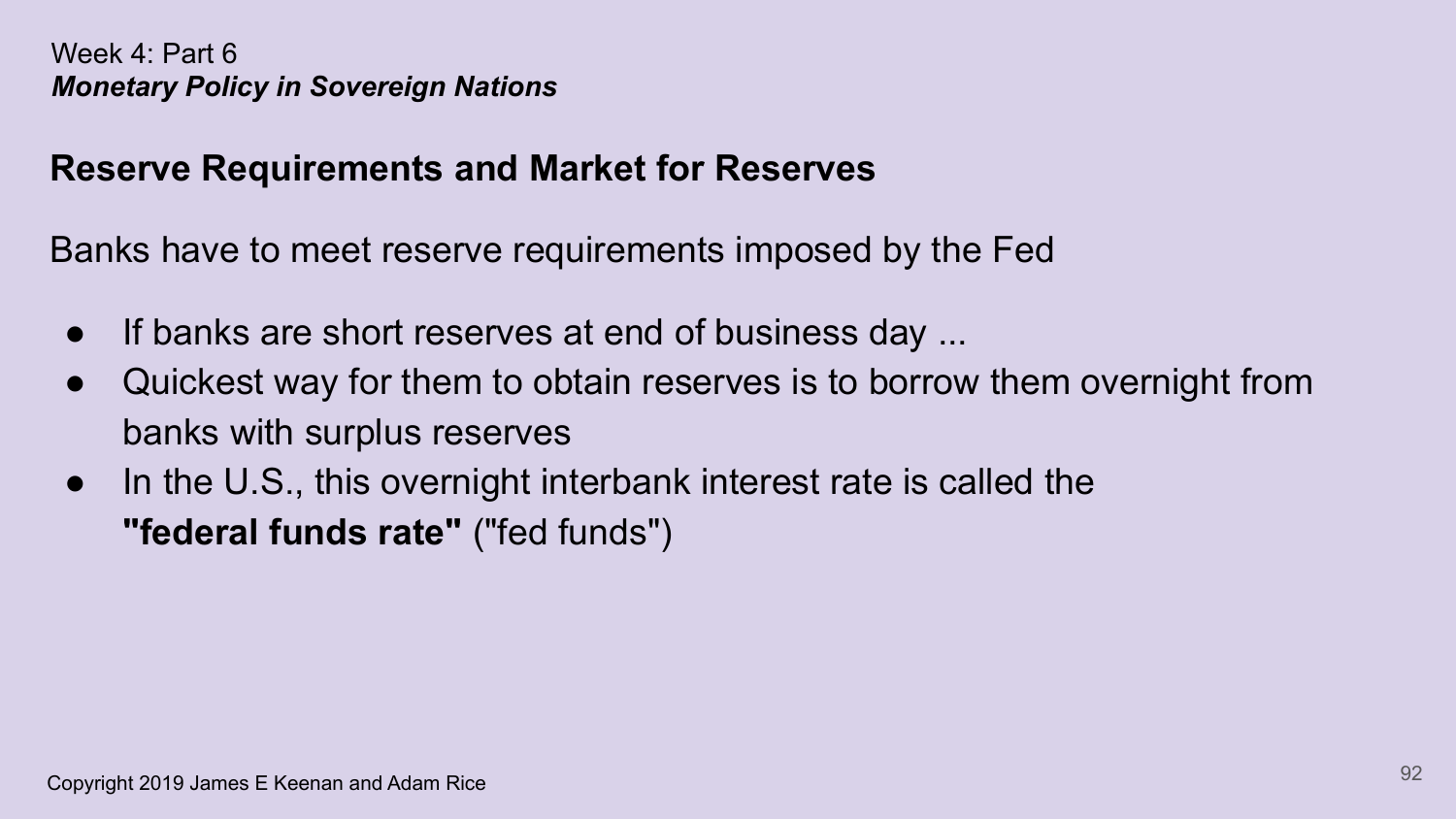## **Fed Funds Rate as Monetary Policy Target**

Fed funds rate is Federal Reserve's most important policy target

- Fed tries to keep fed funds rate within a certain narrow range
- As of Sept 19, 1.75% to 2.00% per year
- When Fed lowered its fed funds target rate by a quarter of one percent this summer, It did so in the hope that borrowing for consumption or investment spending would become more attractive to individuals and firms
- Thereby staving off anticipated declines in GDP

How does the Fed affect the fed funds rate? We'll get to that in a minute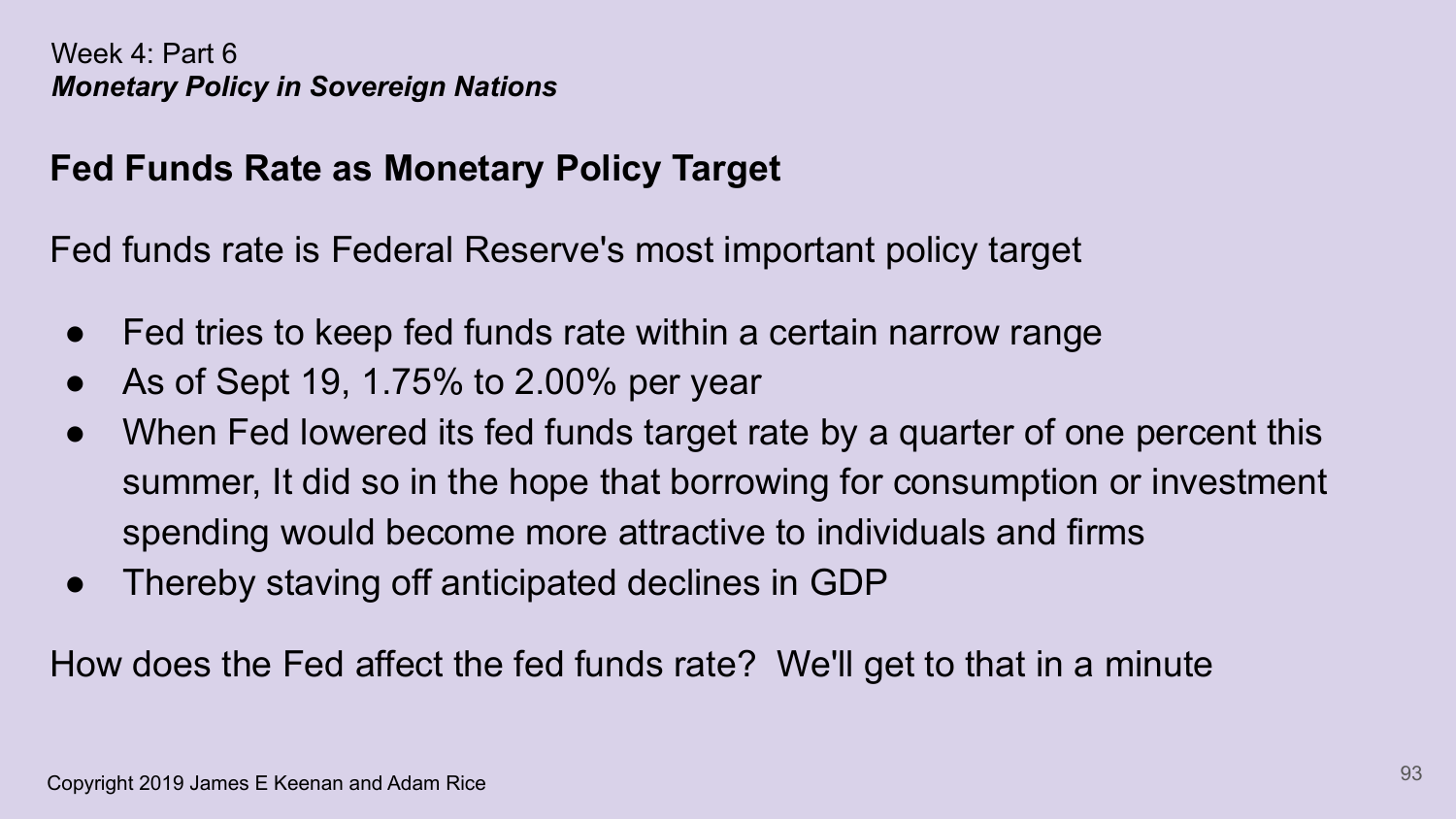### **Federal Reserve Controls Two Other Interest Rate Targets**

Each bank that is part of the Federal Reserve system has an account at the Fed

● Its reserve account

Main purpose of a bank's reserve account: settle payments with other banks

● Clear checks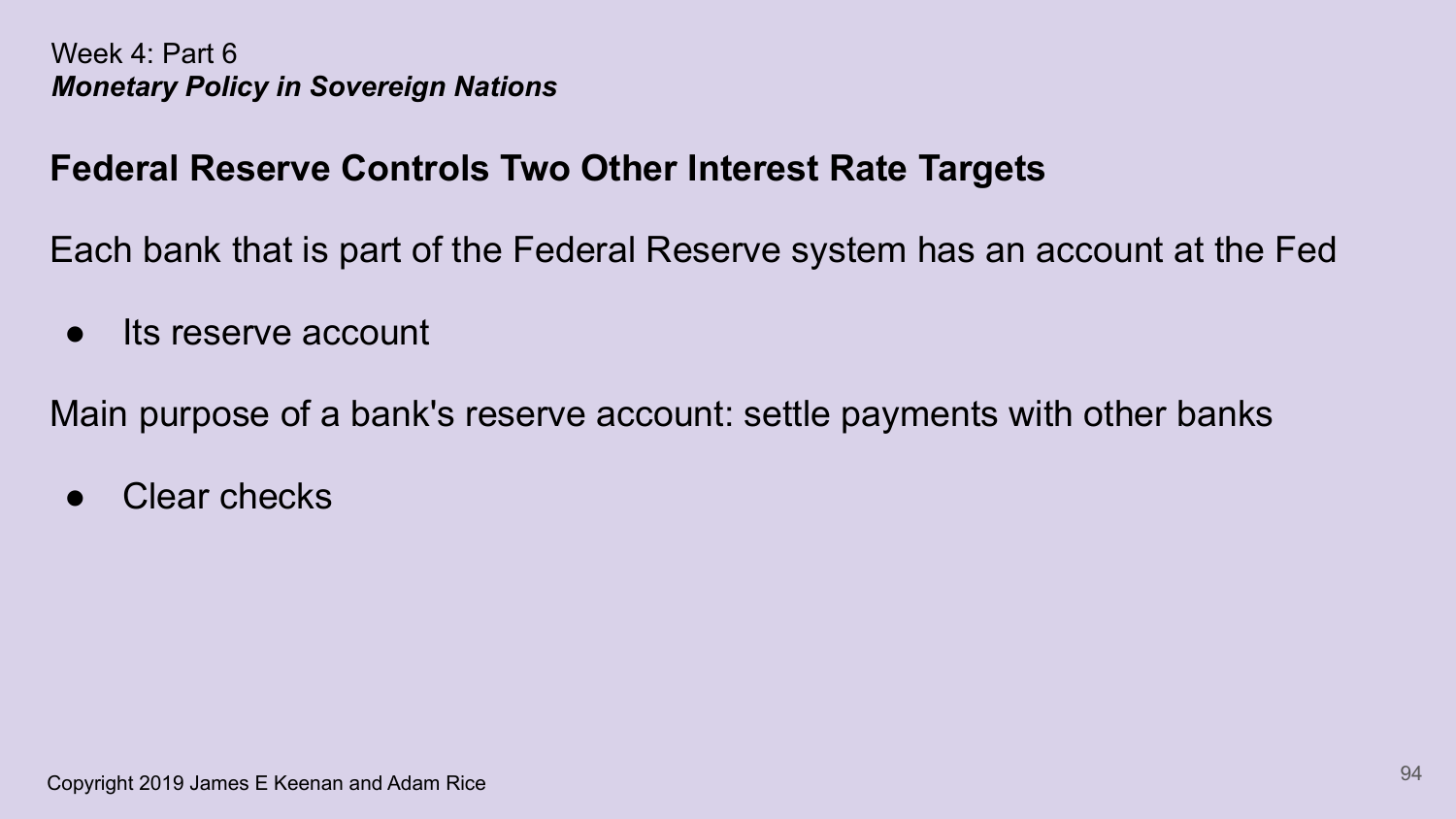### **Interest on Reserve Accounts**

Does the Fed pay banks interest on the funds in their reserve accounts?

● Currently, Yes: 1.80% (as of Sept 19 2019)

That's a relatively recent development

• Until 2008, Fed paid no interest to banks on their reserve accounts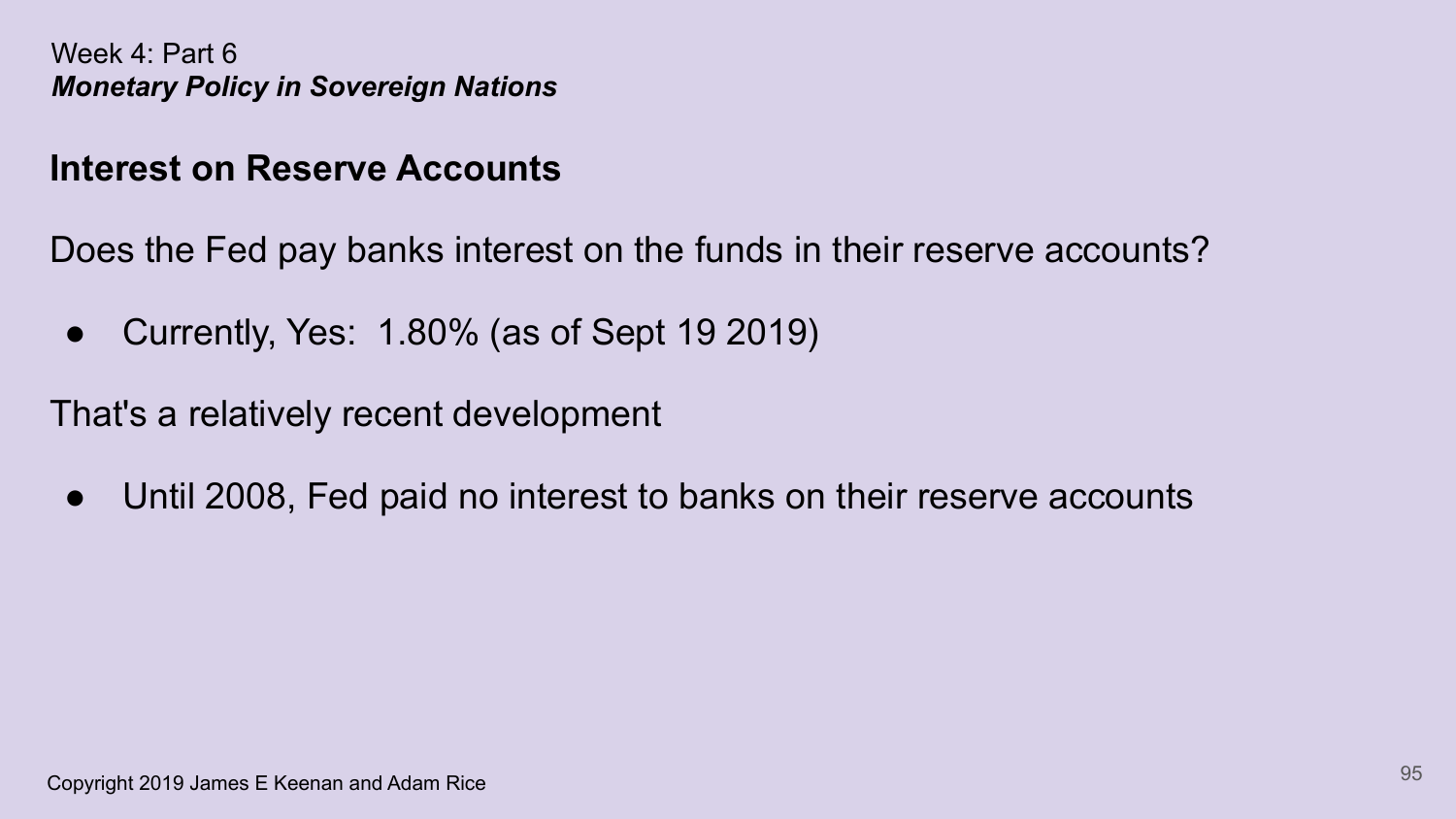### **Discount rate**

Banks typically meet shortfalls in reserve requirements by borrowing from one another overnight at federal funds rate

- What if the borrowing bank can't win the confidence of a lending bank?
- At that point, it has to suffer the embarrassment of borrowing directly from the Fed itself
- Borrowing "at the discount window"
- Rate Fed charges for this is **discount rate** (primary credit rate: 2.50% as of Sept 19 2019)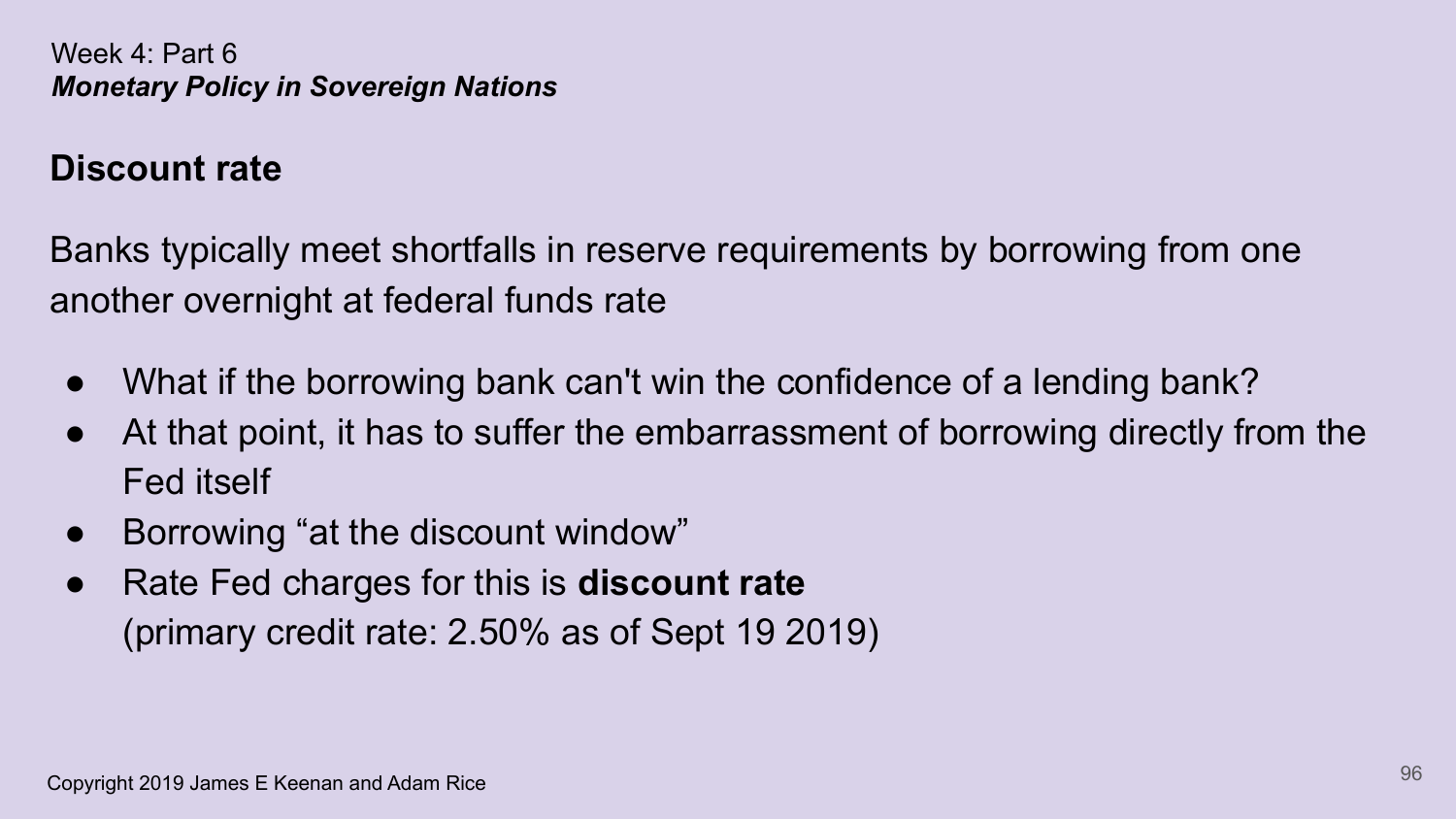### **Three Relevant Interest Rates**

- Lowest is rate which the central bank pays on reserves deposited with it by member banks
	- **Floor rate** could be as low as 0%
- In between: **overnight interbank rate**, which central bank tries to keep within a certain range
	- In the U.S., the **federal funds rate**
- Highest is the discount rate -- in effect, a penalty rate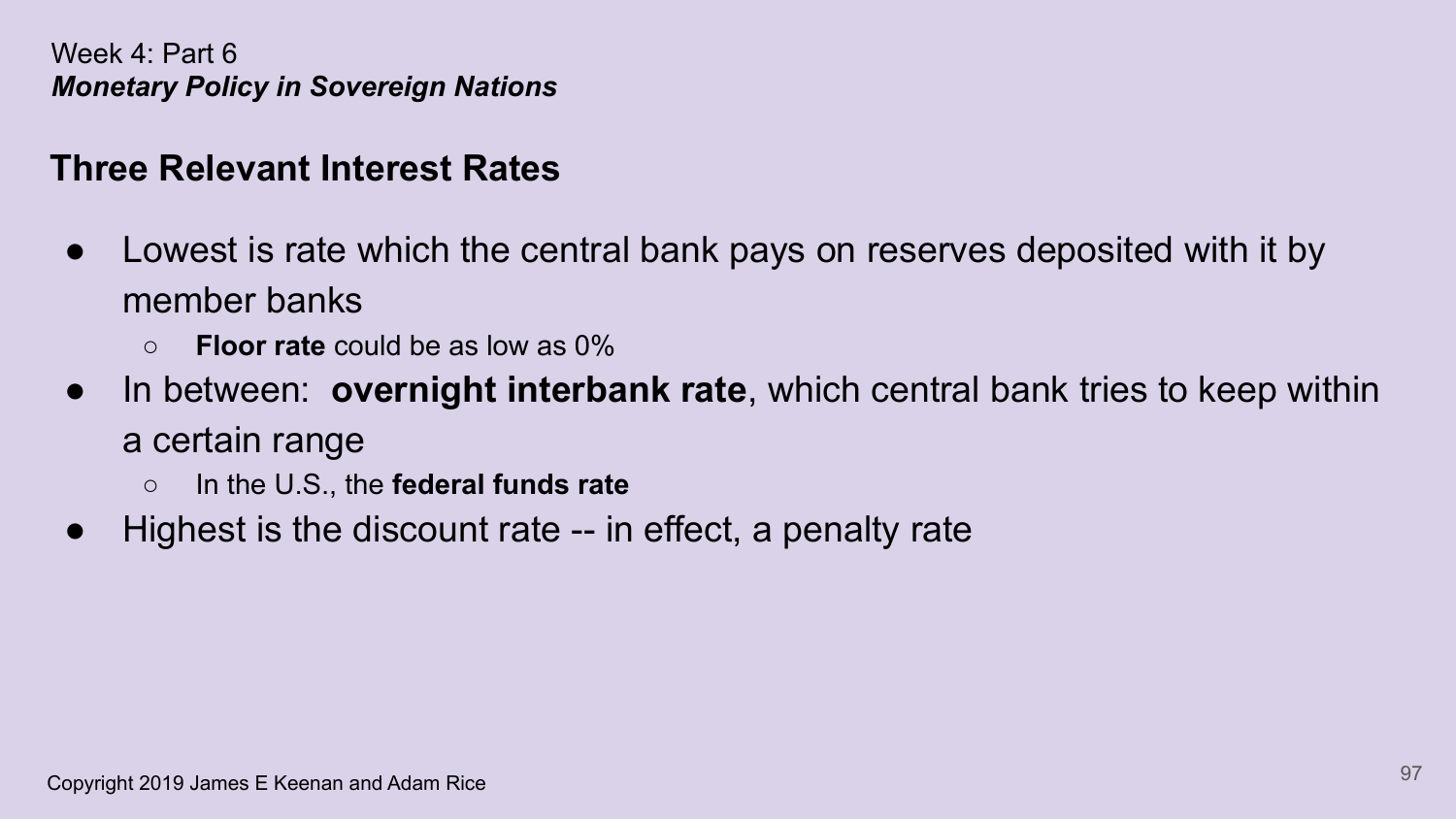### **Federal Reserve Control over Interest Rates (1)**

How does central bank act keep the overnight interbank rate within the targeted range?

### **Open market operations**

Let's say a bank finds itself with excess reserves at the end of day

- Those reserves are only earning interest, if at all, at floor rate
- So bank has an incentive to get a better rate of return on those reserves
- Can get it by lending to another bank at interbank rate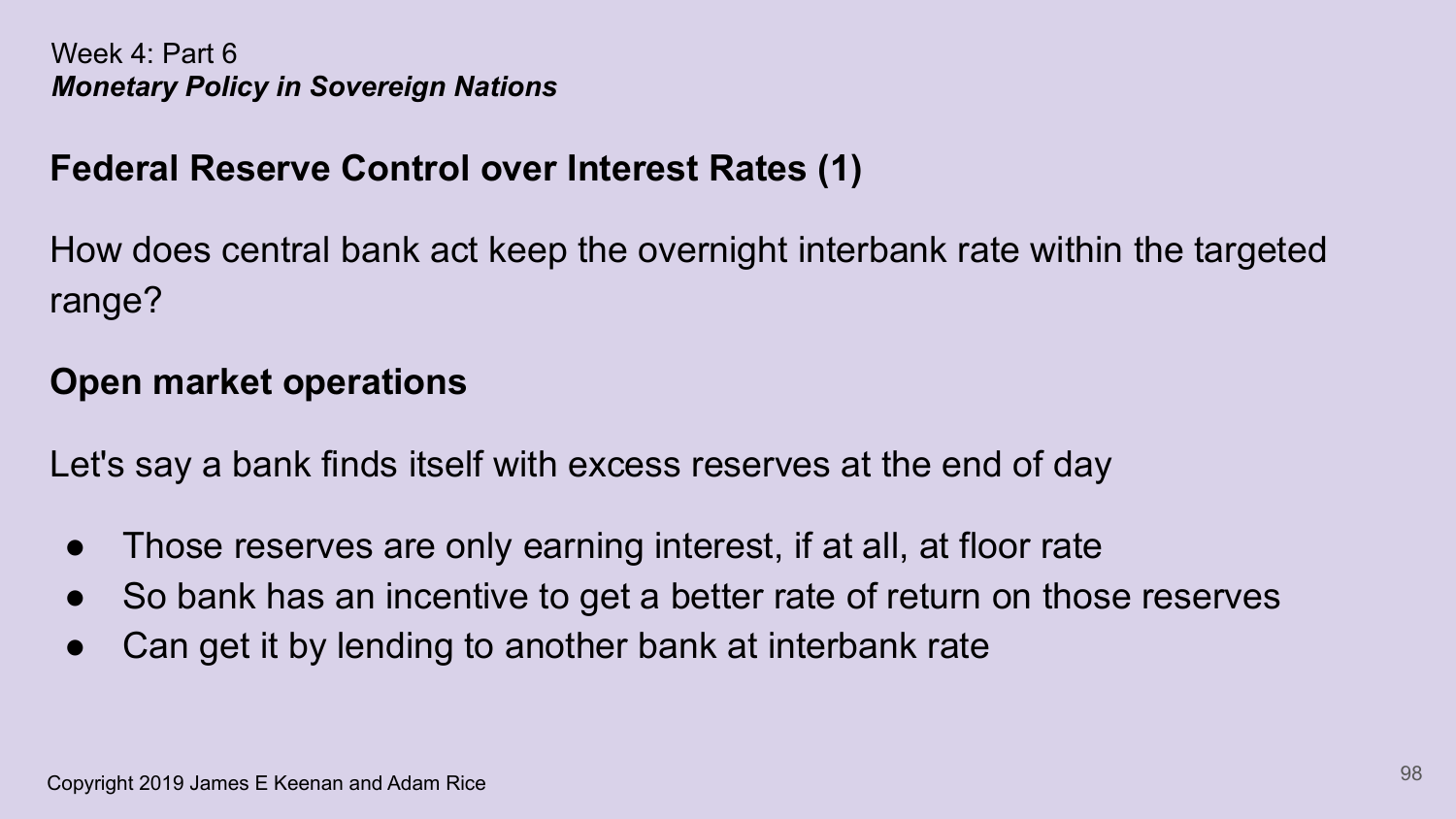Federal Reserve Control over Interest Rates (2)

But what if banking system as a whole is awash with excess reserves?

- Individual banks will compete to lend in the interbank market by lowering the interest rate they'll charge a borrowing bank
- That tends to drive down the interbank rate toward the floor rate (or zero)
- More specifically, it tends to drive down the interbank rate past the lower edge of central bank's targeted range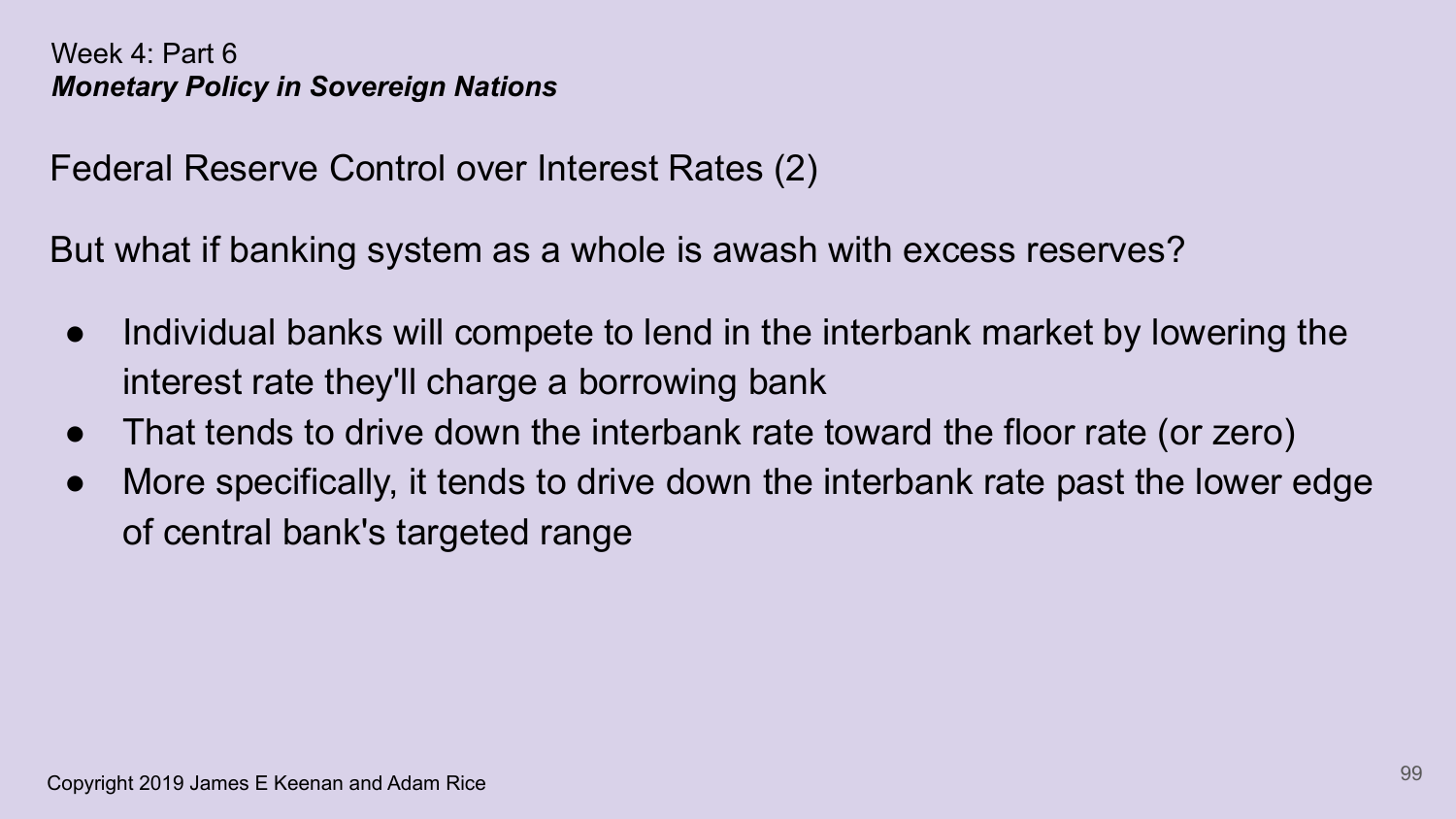Federal Reserve Control over Interest Rates (3)

At this point. central bank has to take action to keep the interbank rate from sinking below targeted range

Conducts open market operations

- At any given moment the Fed has a large quantity of Treasury bonds in its portfolio
- Banks likewise have a large quantity of Treasury bonds in their portfolios
- Generally speaking, these bonds, being long-term financial instruments, will pay a rate of interest higher than the overnight interbank rate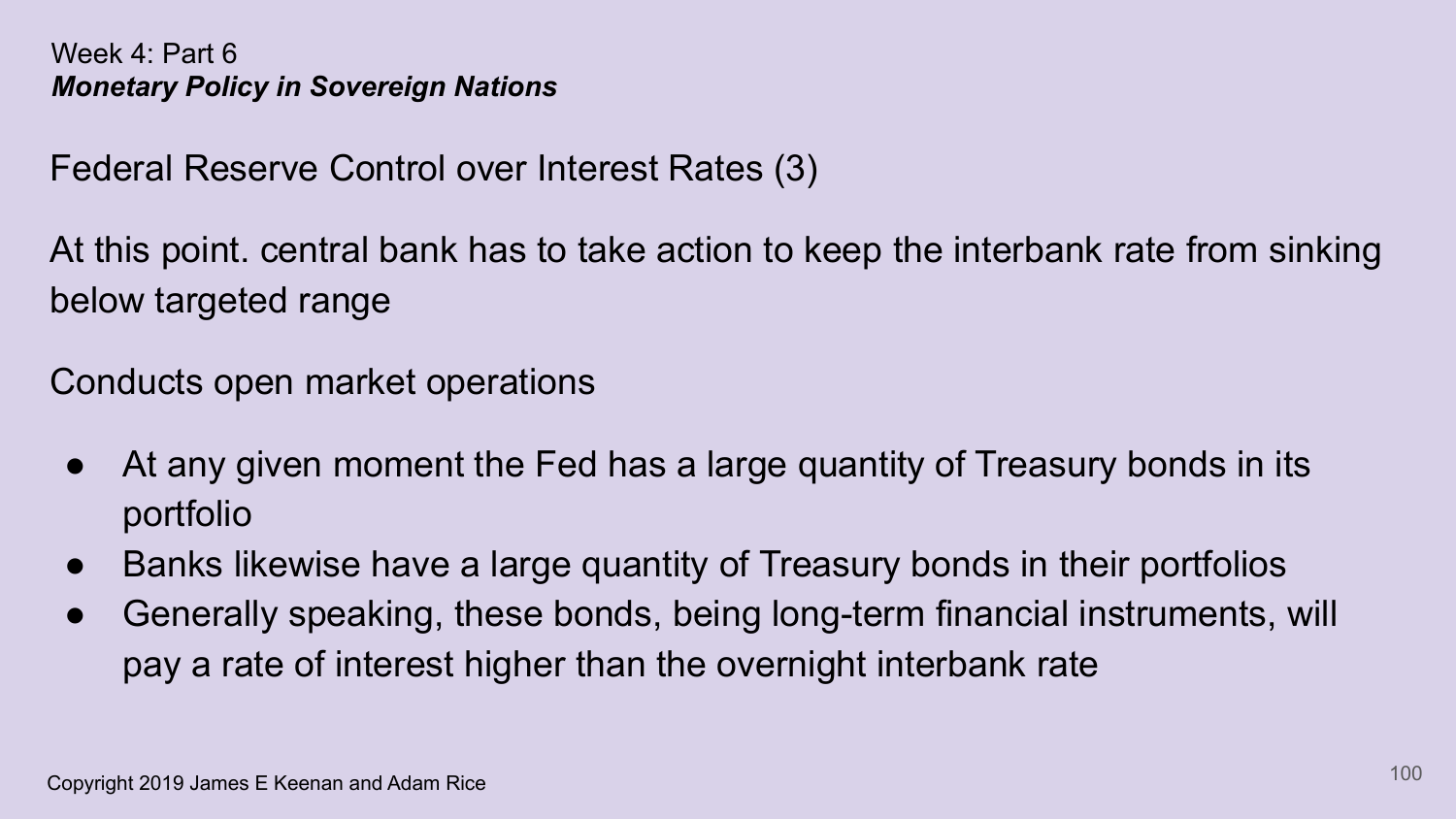## **Open Market Operations: Case of Excess Reserves**

- Central bank will offer to sell Treasuries to member banks
- If member banks accept, they will pay for these Treasuries with their excess reserves
- The fact that excess reserves will go for Treasuries rather than overnight lending will alleviate downward pressure on the interbank rate
- Keep interbank rate within the range desired by the central bank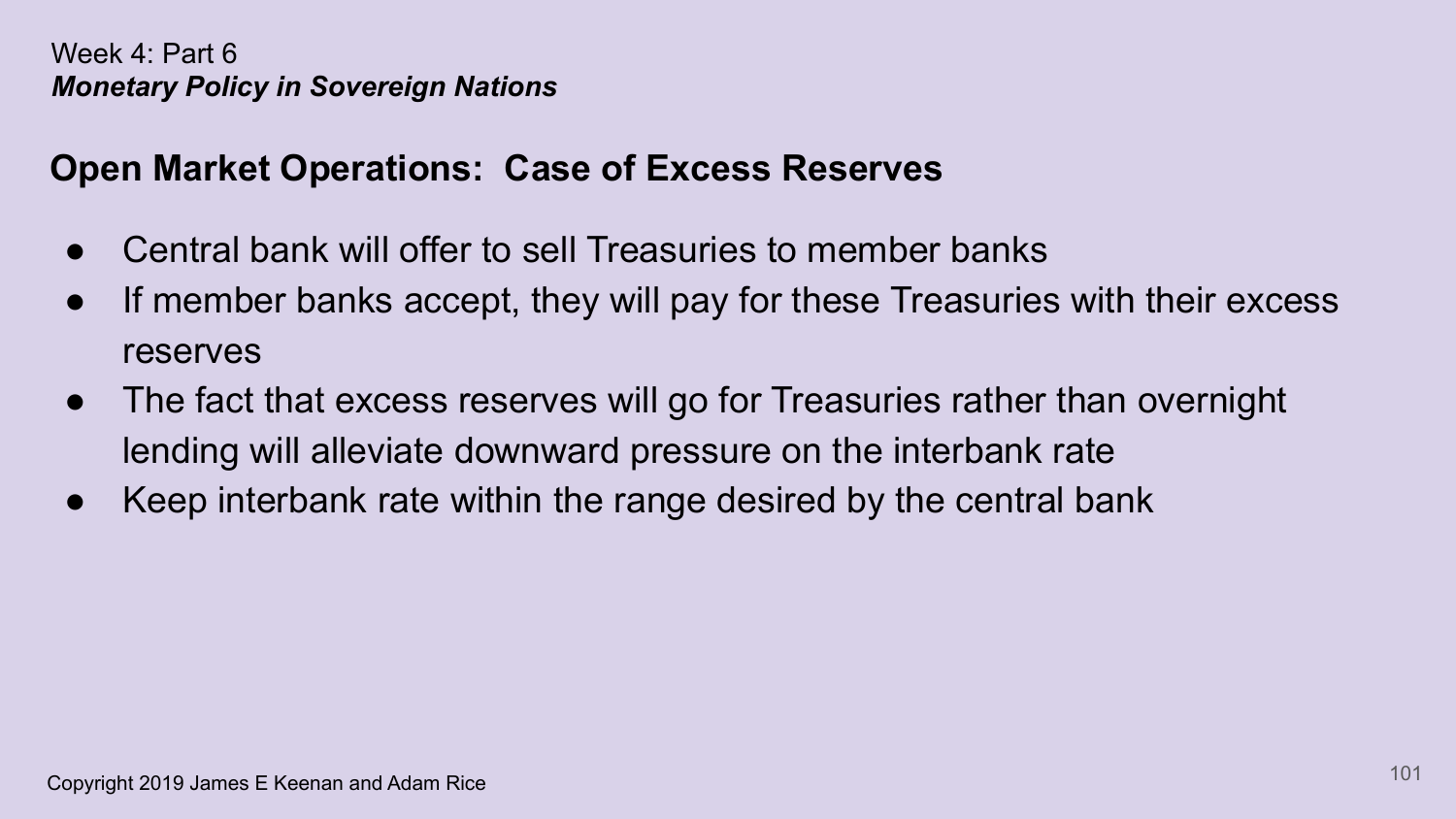## **Open Market Operations: Case of Shortage of Reserves**

If banking system as a whole is short on reserves, there will be upward pressure on overnight interbank rate

- Central bank offers to buy Treasuries from individual banks
- Central bank credits the reserve accounts of those banks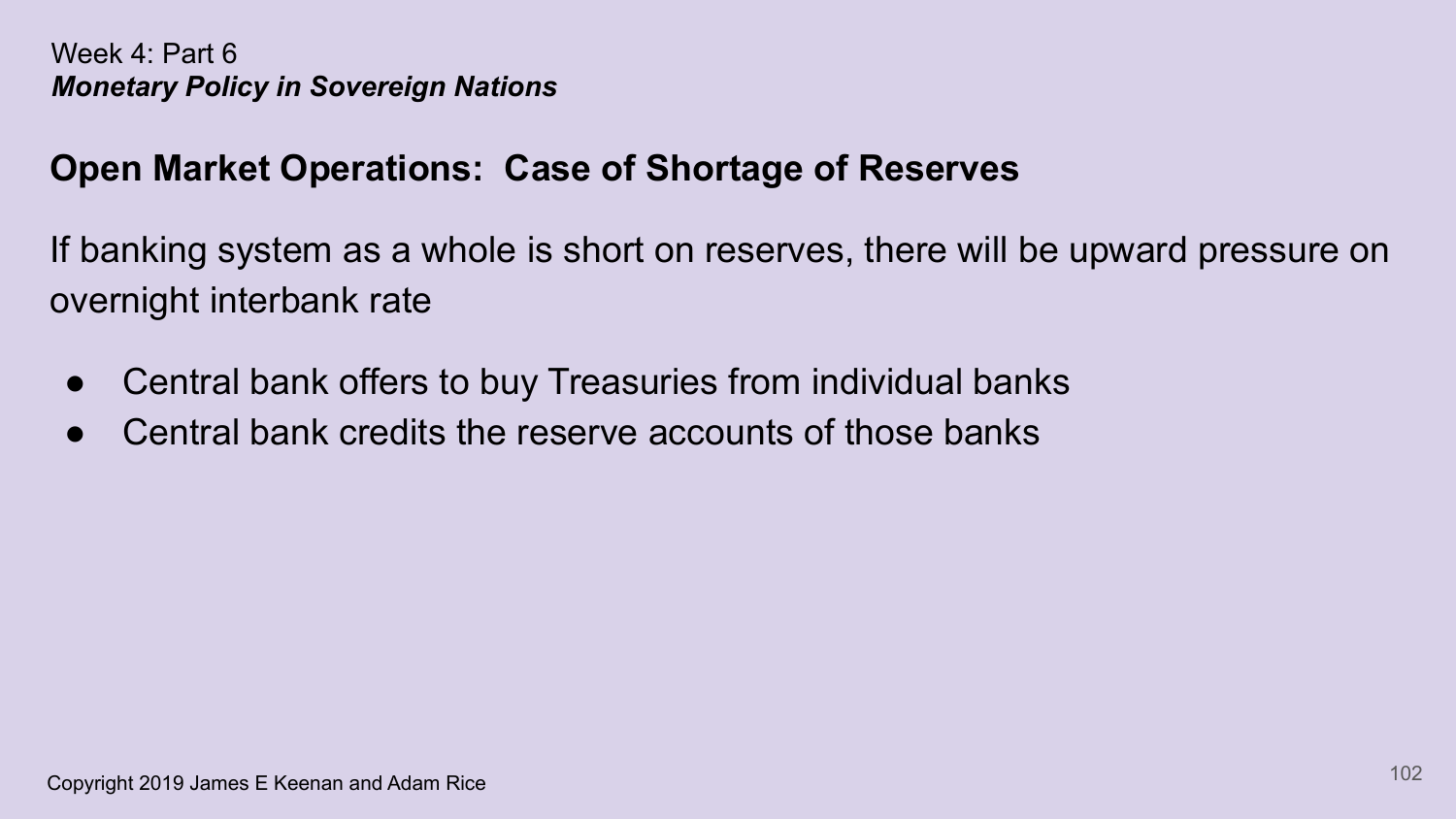# **Changes in Composition of Banks' Asset Portfolios**

In either case, the effect of open market operations is to change the composition of banks' asset portfolios

- Sometimes more cash (in the form of reserves)
- Sometimes more longer-term assets (Treasury notes and bonds)

**Open market operations do not change level of net financial assets held by banking system as a whole**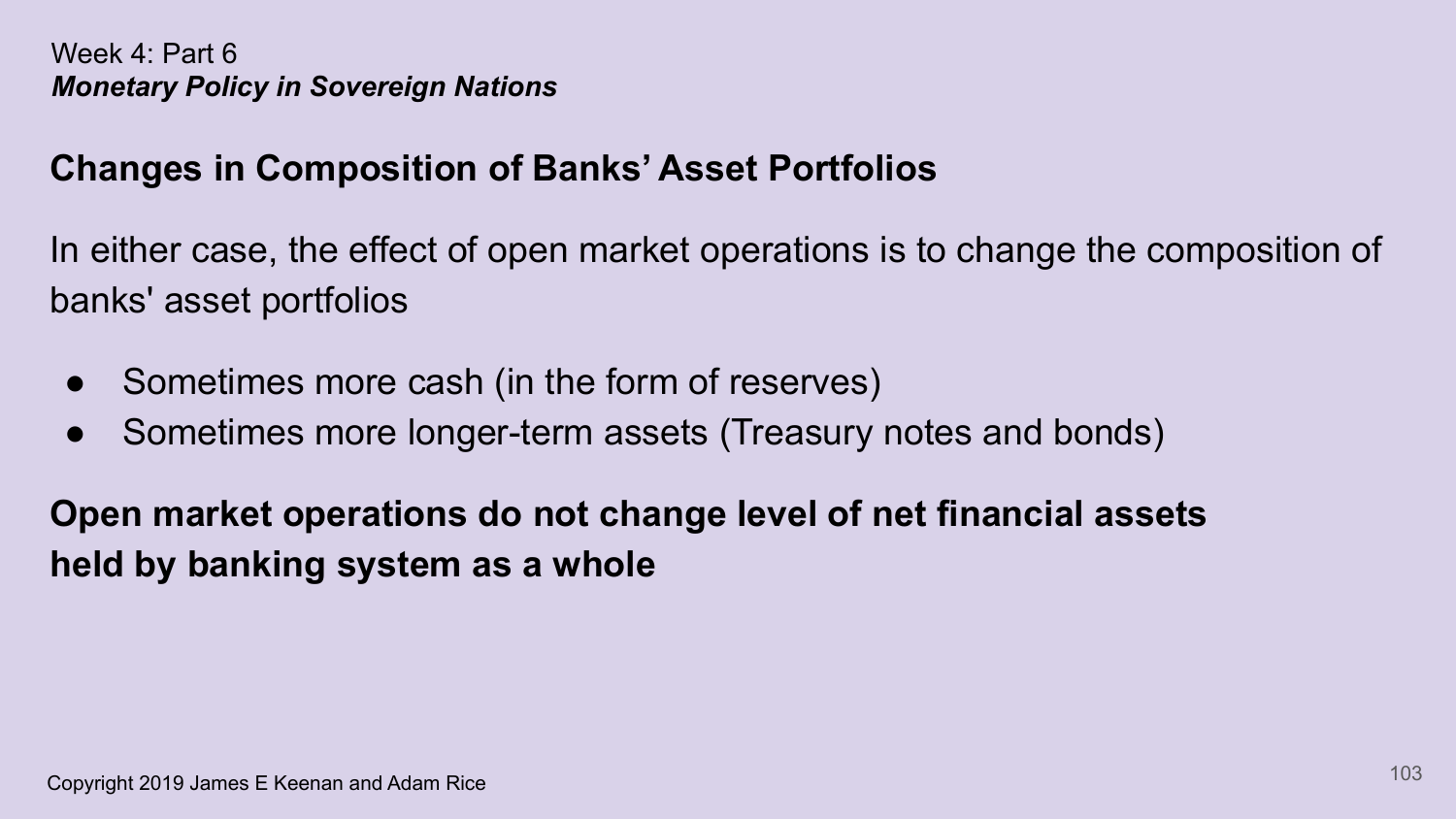### **Yes, this gets complicated**

But wait … there's more!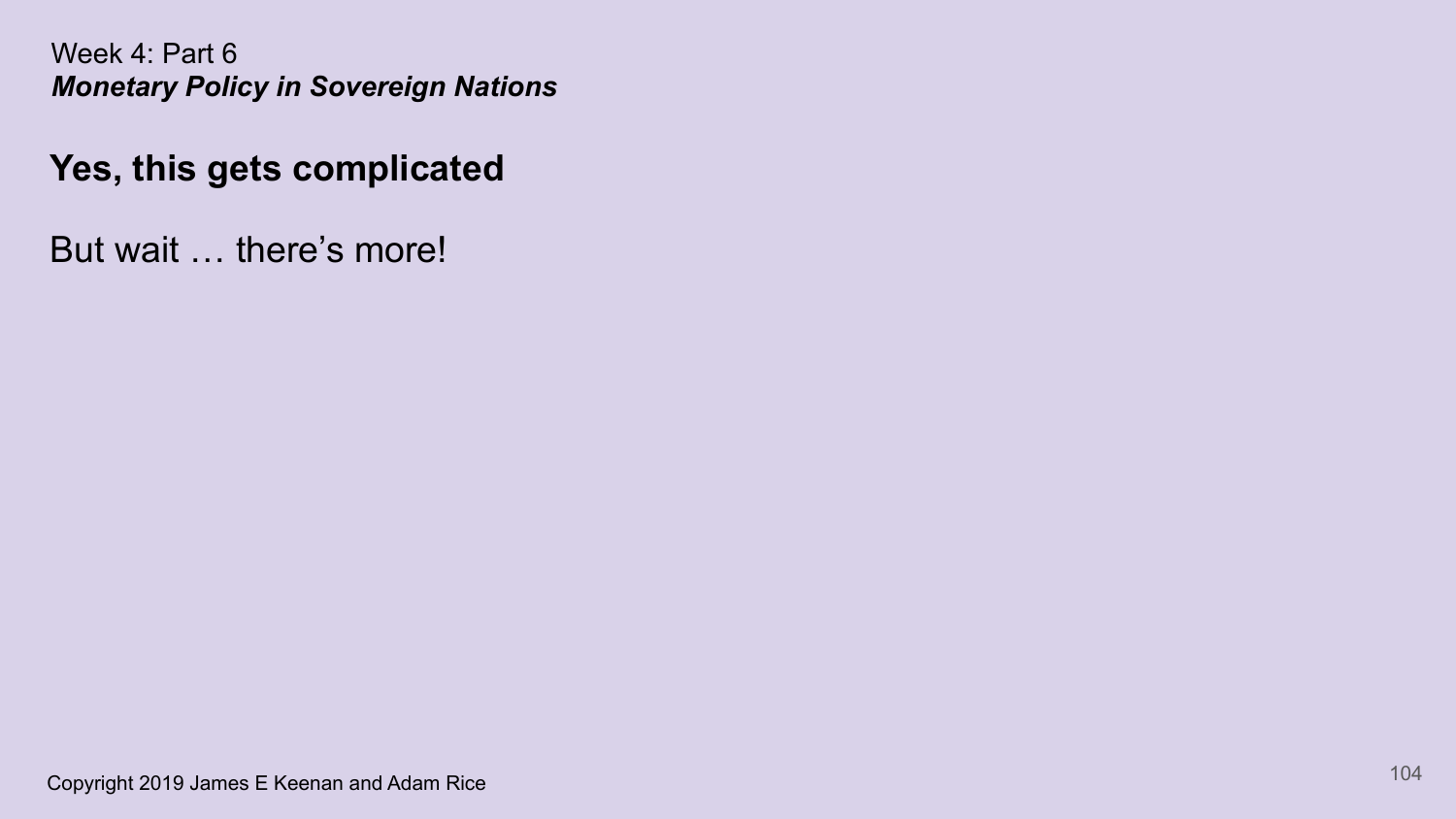## **Reserve requirements … or No reserve requirements?** (1)

Percentage of deposits which an individual bank must keep by law or central bank policy

- In cash
- Or in its reserve account at central bank

While U.S. imposes reserve requirements on banks, other countries do not

Canada does not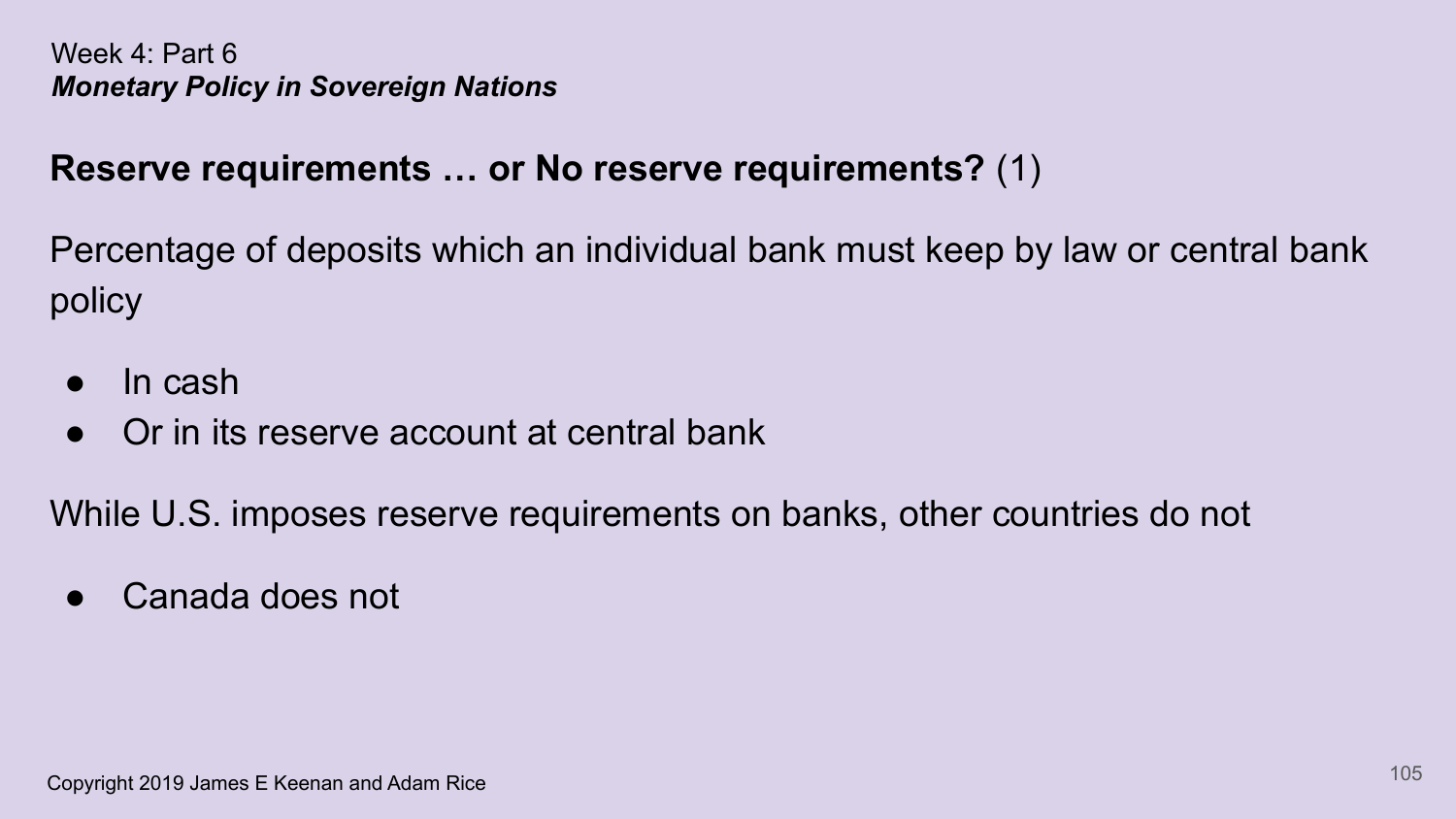Reserve requirements … or No reserve requirements? (2)

Does not mean that Canadian banks are less safe than U.S. banks

• Just means that their safety is enforced in other ways

Also does not mean that banks in other countries are free to make more loans than U.S. banks

*Remember*: MMT stresses that banks lend when they spot profitable lending opportunities

• Satisfy any reserve requirements after the fact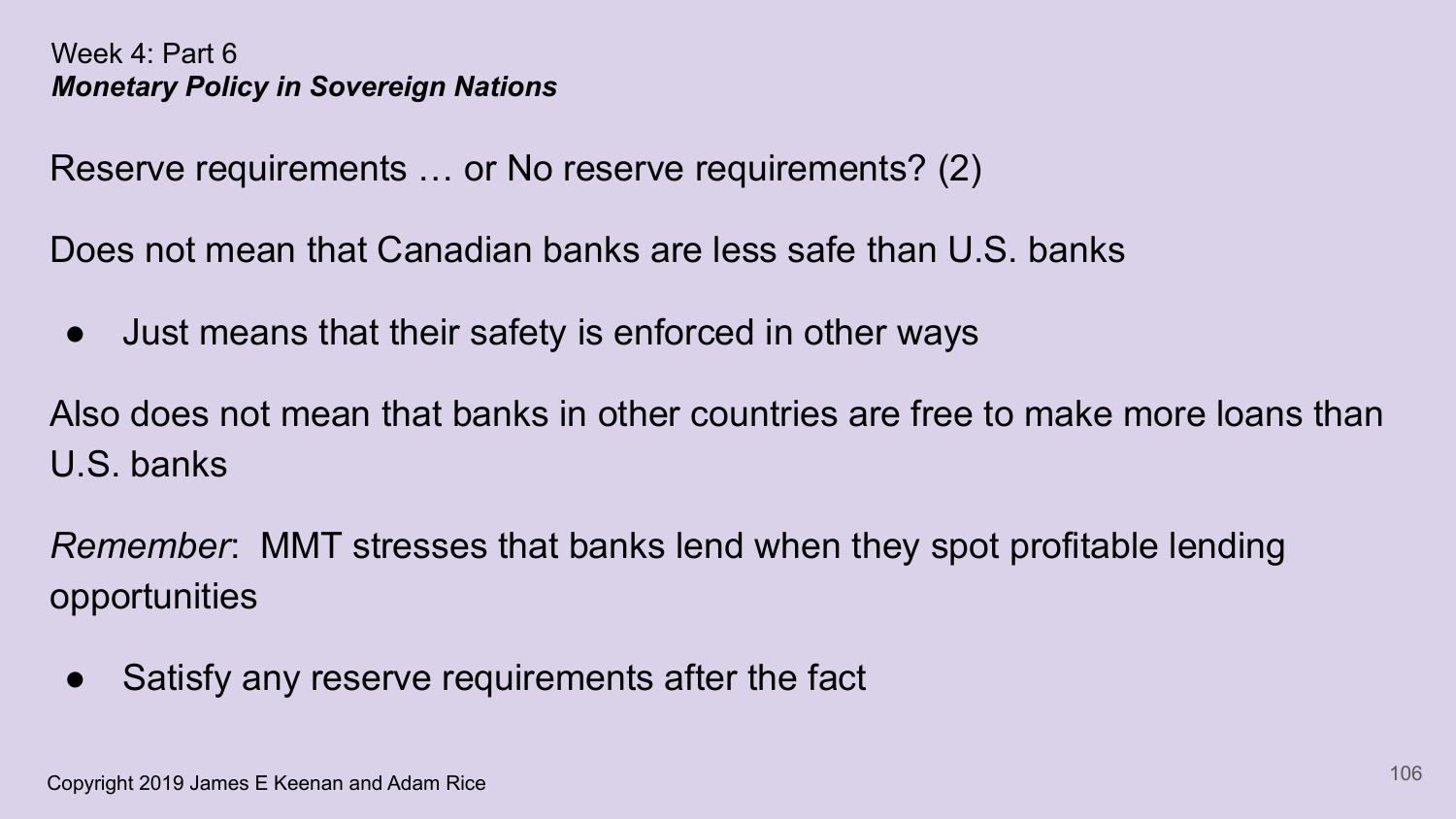### **Central Bank Can Affect Longer-Term Interest Rates**

Suppose the Fed sells a large quantity of 10-year Treasury bonds from its portfolio

This puts **downward pressure on market price** of these 10-year Treasuries

Since the price of bonds and their effective interest rates vary **inversely** with one another, **effective interest rate will rise** on these bonds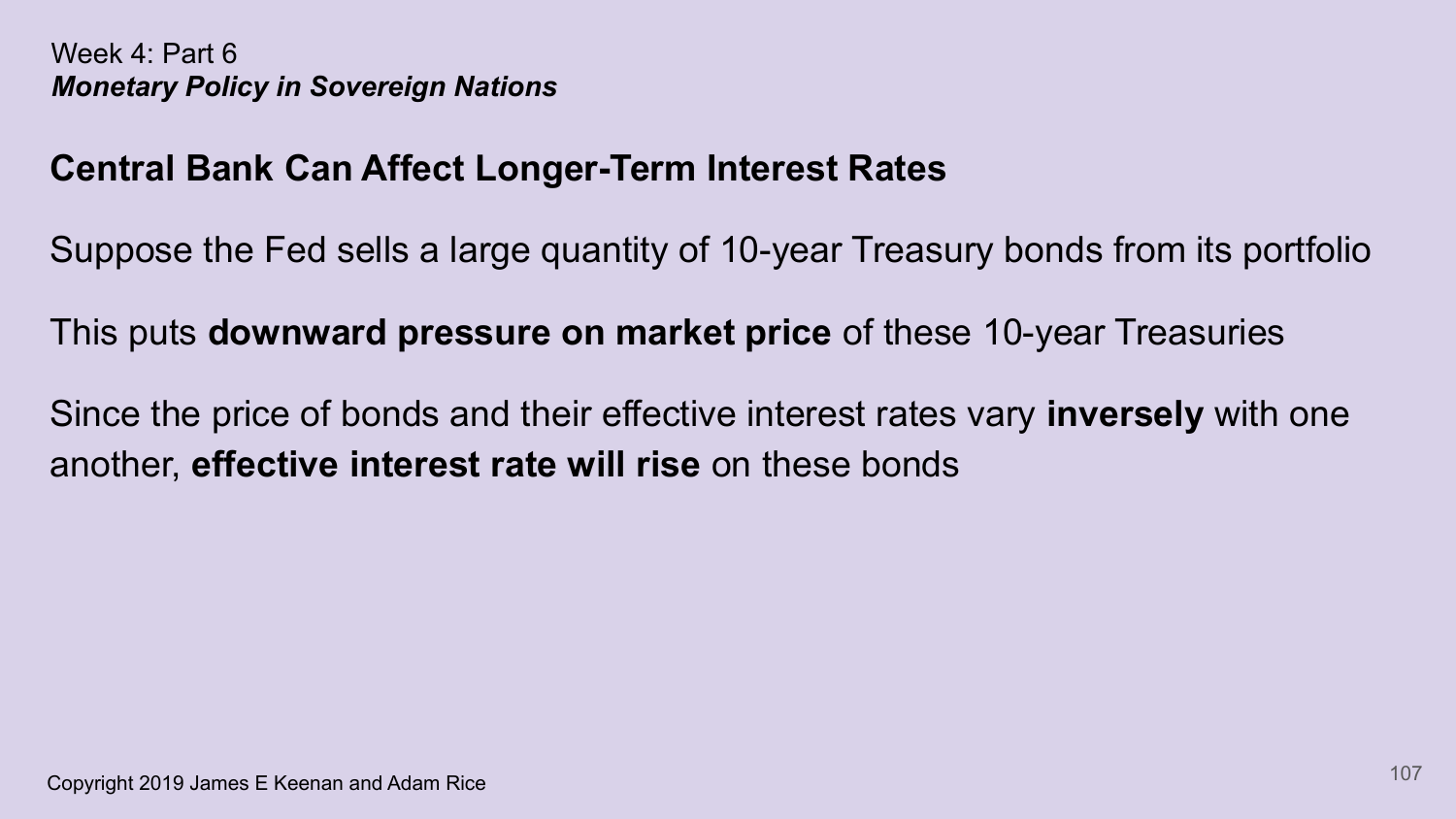### **Federal Reserve Response to Financial Crisis** (1)

In normal times central bank open market operations are implemented through purchase and sale of Treasury bonds

Very safe, highly tradeable assets

in times of crisis, the central bank, as part of its lender-of-last-resort function may purchase other **less safe, more illiquid** assets from banks

This provides banks with an injection of reserves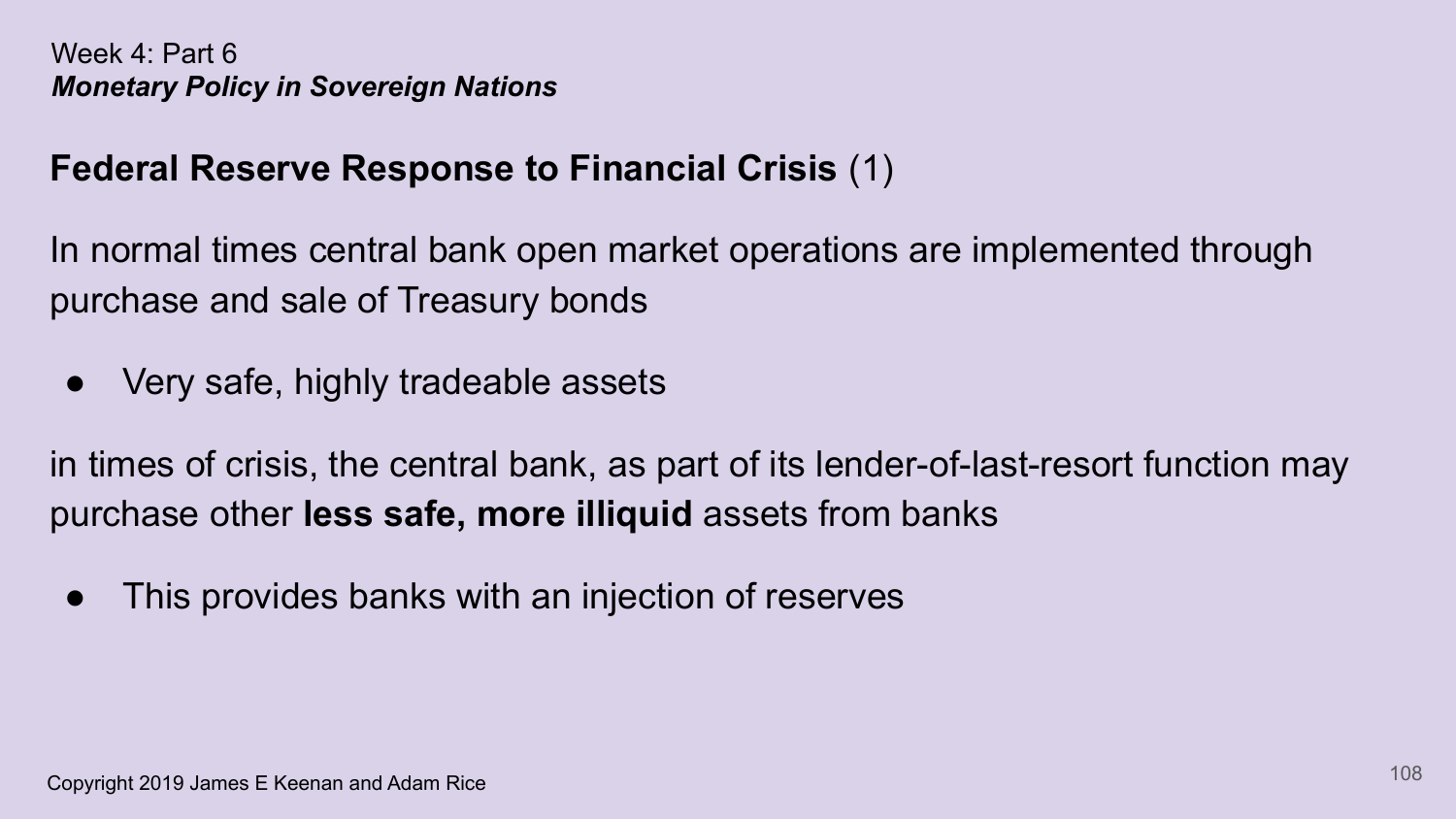Federal Reserve Response to Financial Crisis (2)

Fed bailed out very largest banks during the Great Financial Crisis

- Purchased bad debt from the banks in the Troubled Asset Relief Program (TARP)
- $\bullet$  Quantitative Easing (QE)

*Note:* In crises, keeping interest rates within a certain band becomes a much less important target for central bank policy than salvaging overall financial system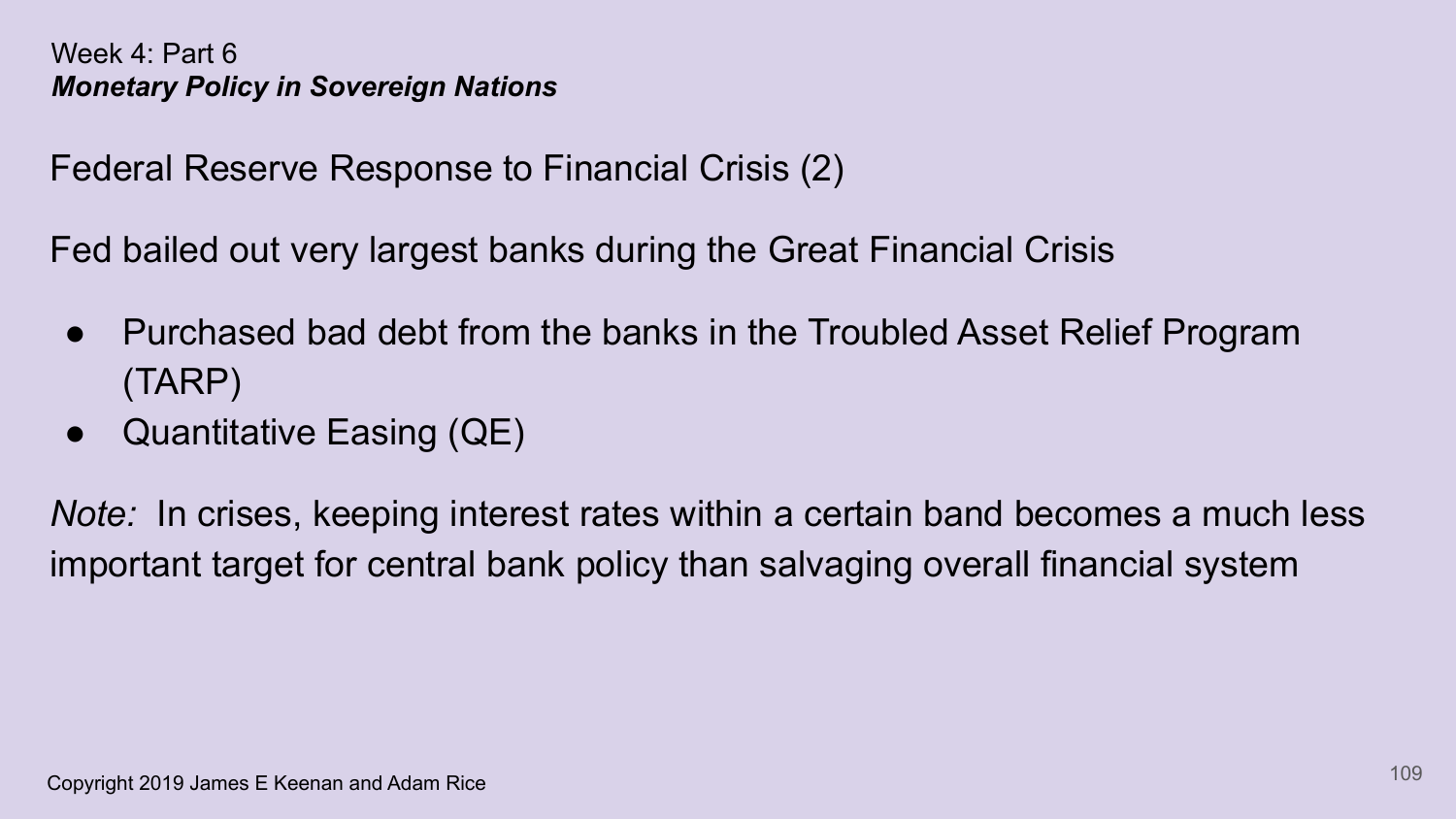## **What Are Treasury Bonds For?**

Treasury bonds are major balance sheet assets for both individual banks and central bank

A question we skirted: How those Treasuries got there in the first place?

Conventional economic theory says that the Treasury sells bonds to "pay for" spending when tax revenues are insufficient

- Treasury bonds seen as plugging hole created by deficit spending
- Conventional economic theory characterizes sale of federal debt instruments as fiscal policy ("what the Treasury does")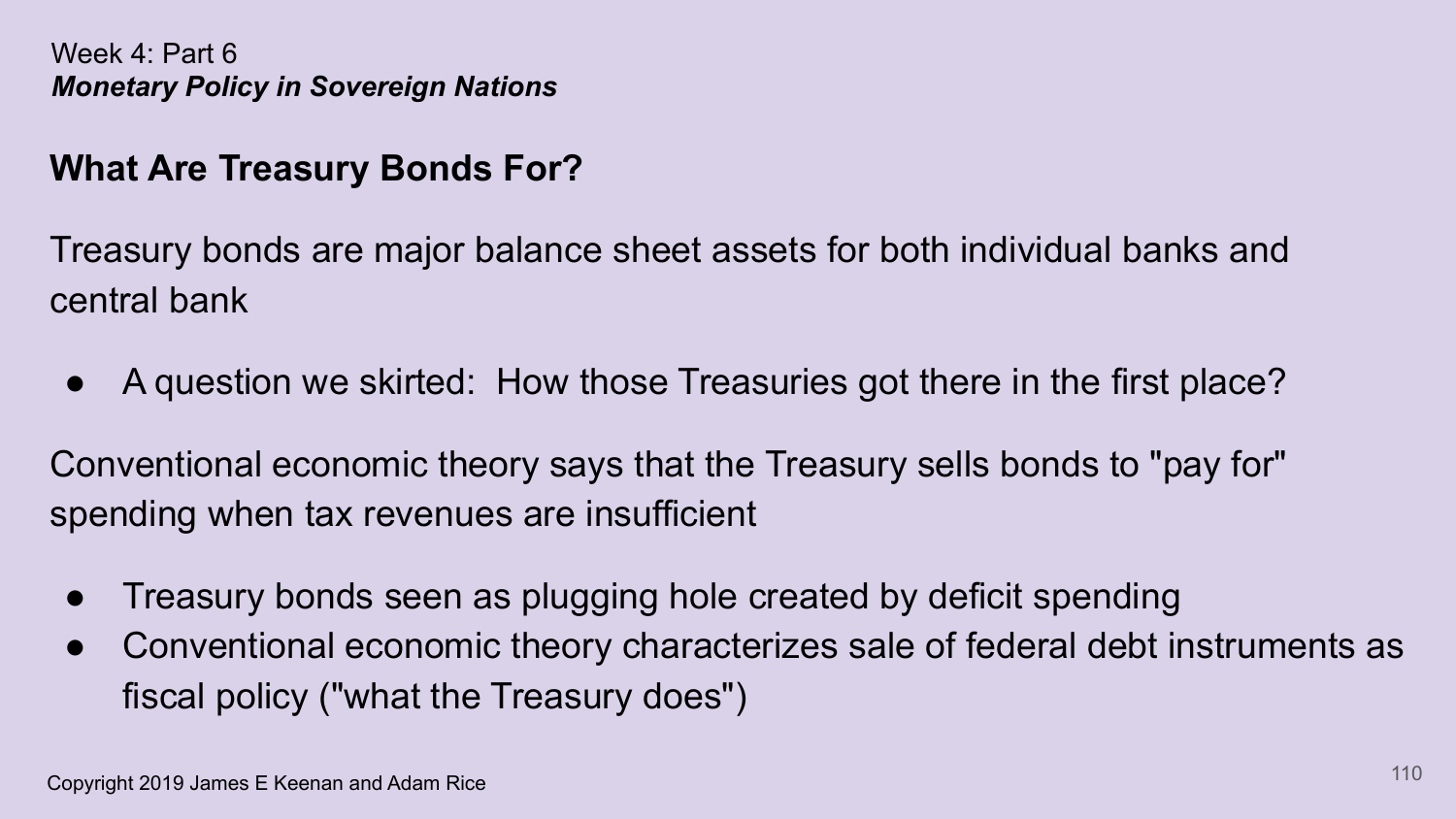## **MMT View of Treasury Bonds** (1)

Federal government, in its sovereign capacity as the currency issuer, creates money by spending it into economy

- Government then pulls that money back out of the economy via taxation
- People wouldn't have the currency with which to pay their taxes if the government hadn't spent that into the economy first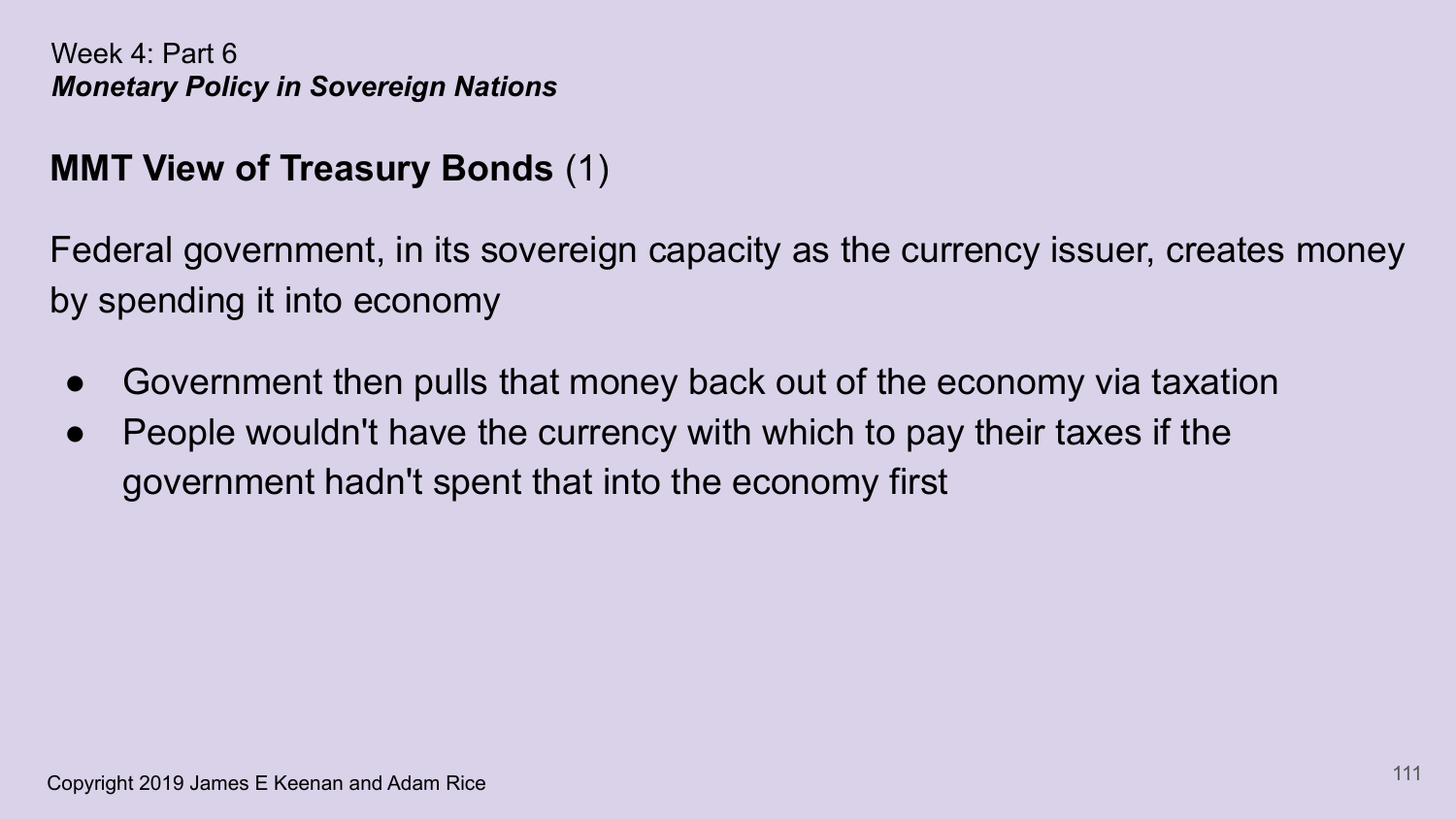## MMT View of Treasury Bonds (2)

Similarly, when the Treasury sells bonds, the purchasers must have somehow acquired the currency with which to make those purchases

- That can only have happened if the government has spent that currency into the economy first
- Therefore, Treasury bond sales don't "pay for" government spending any more than taxation does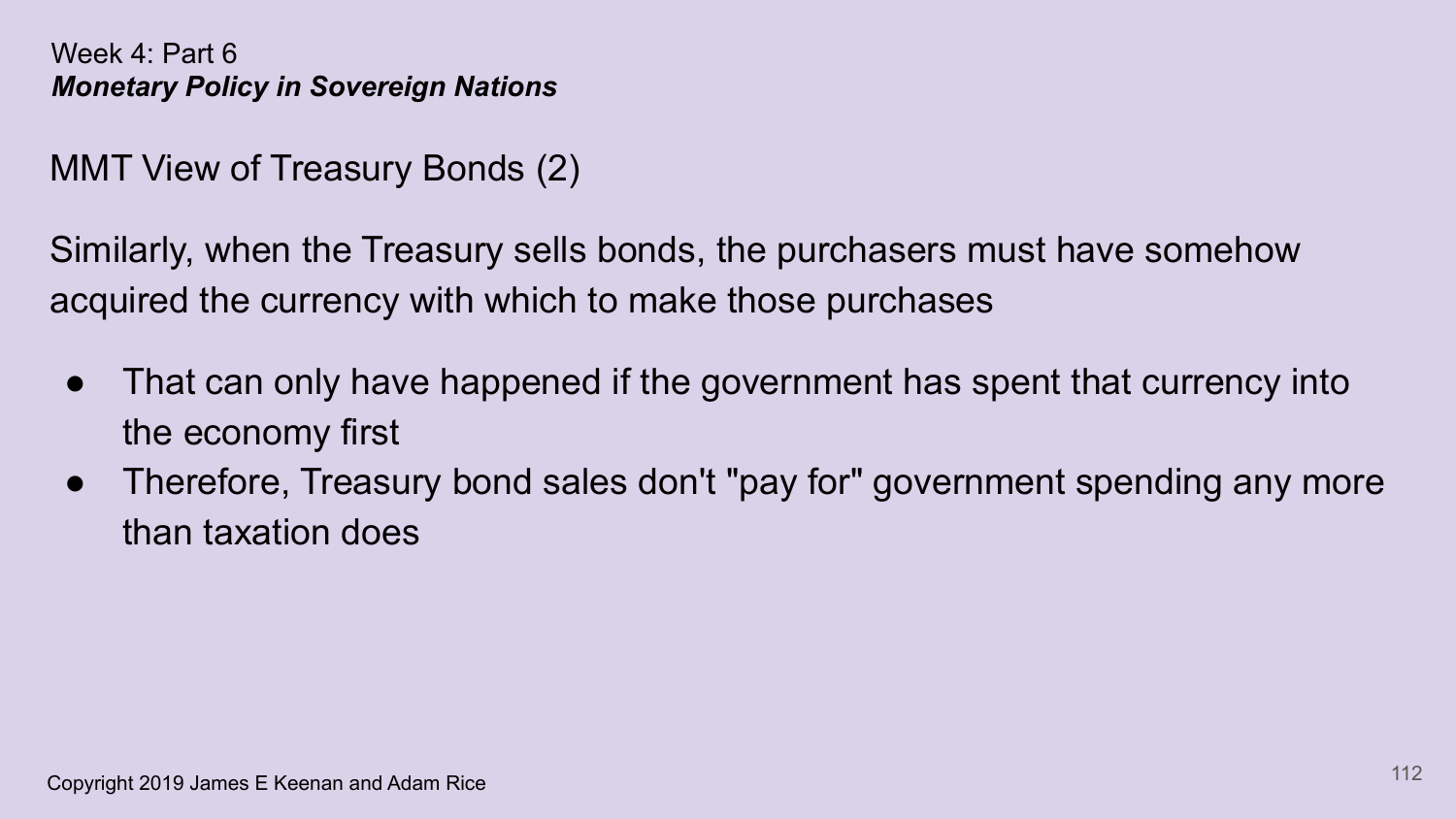MMT View of Treasury Bonds (3)

What then is the function of Treasury bonds?

- Offer an alternative to cash in the portfolios of the non-government sector of the economy
- Provide a very safe financial asset that serves as the foundation of the financial system
- Benchmark against which all other financial assets are valued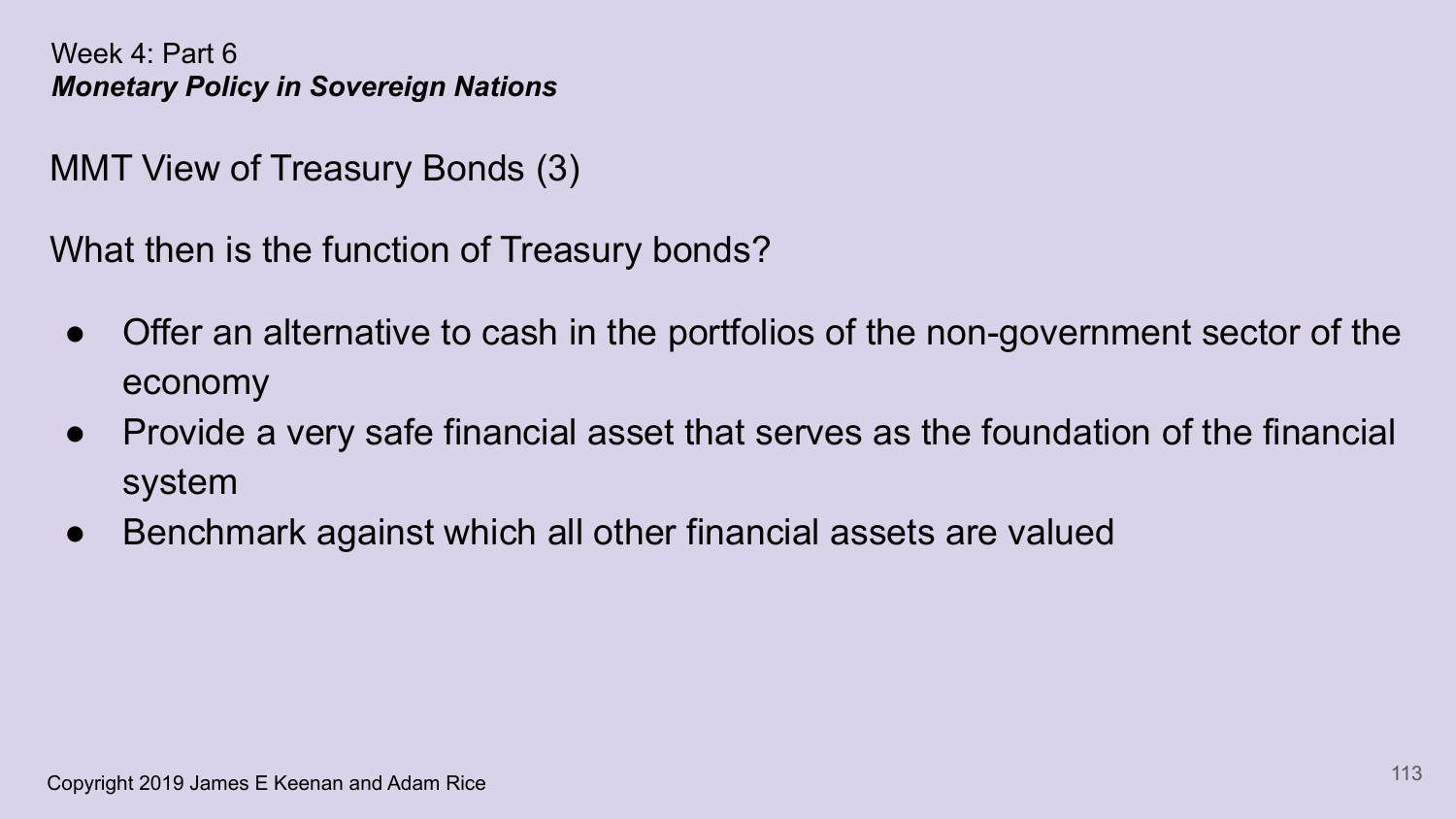## MMT View of Treasury Bonds (4)

But it would be better to say that MMT believes that the conventional view -- a sharp distinction between fiscal policy and monetary policy -- is misleading

In point of fact, Treasury and the Federal Reserve cooperate quite closely on a daily basis

Fiscal policy and monetary policy actually blur into one another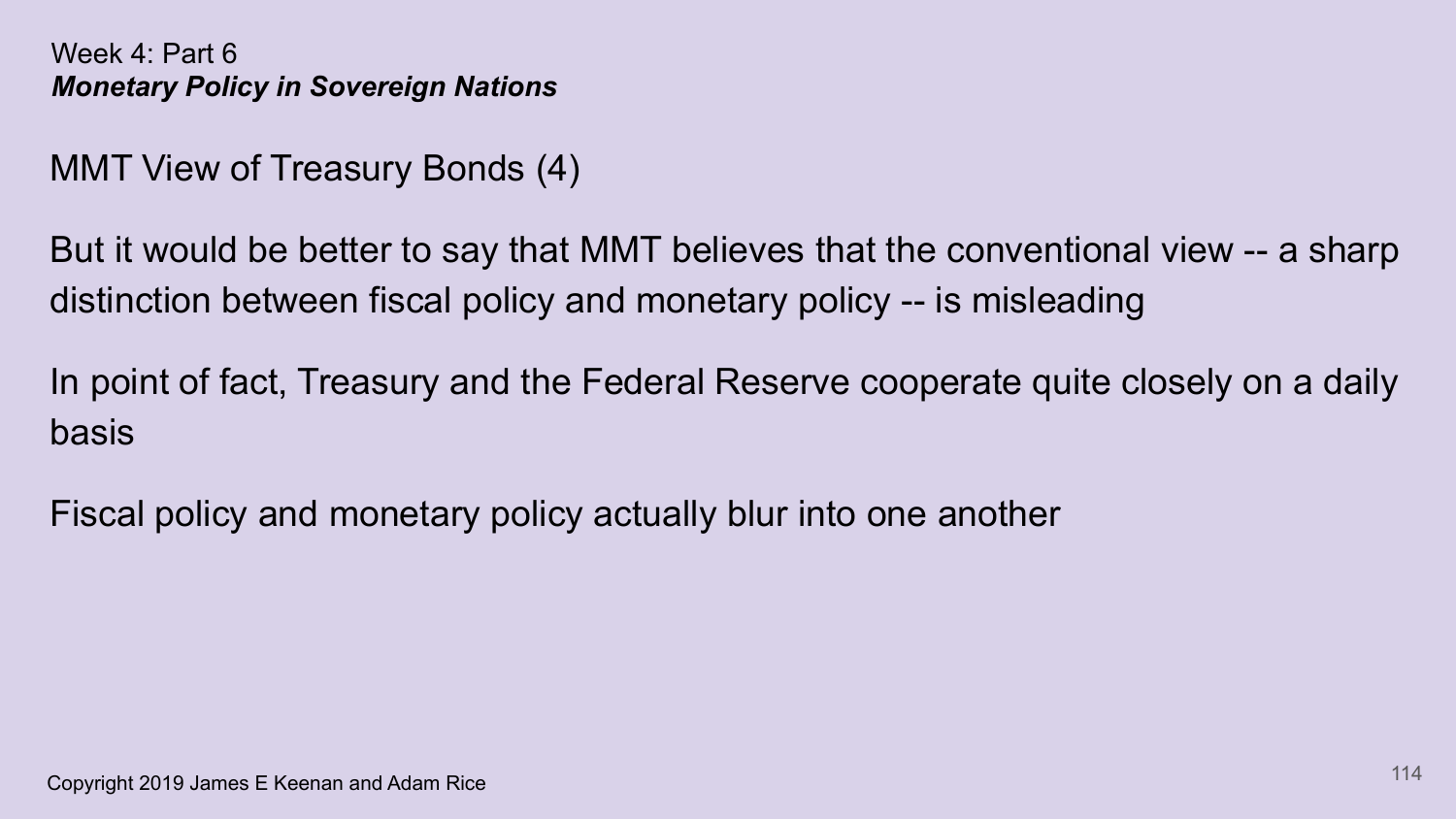## **Effectiveness of Monetary Policy**

So, if the main tool of monetary policy is central bank moderation of interest rates, how effective is that tool?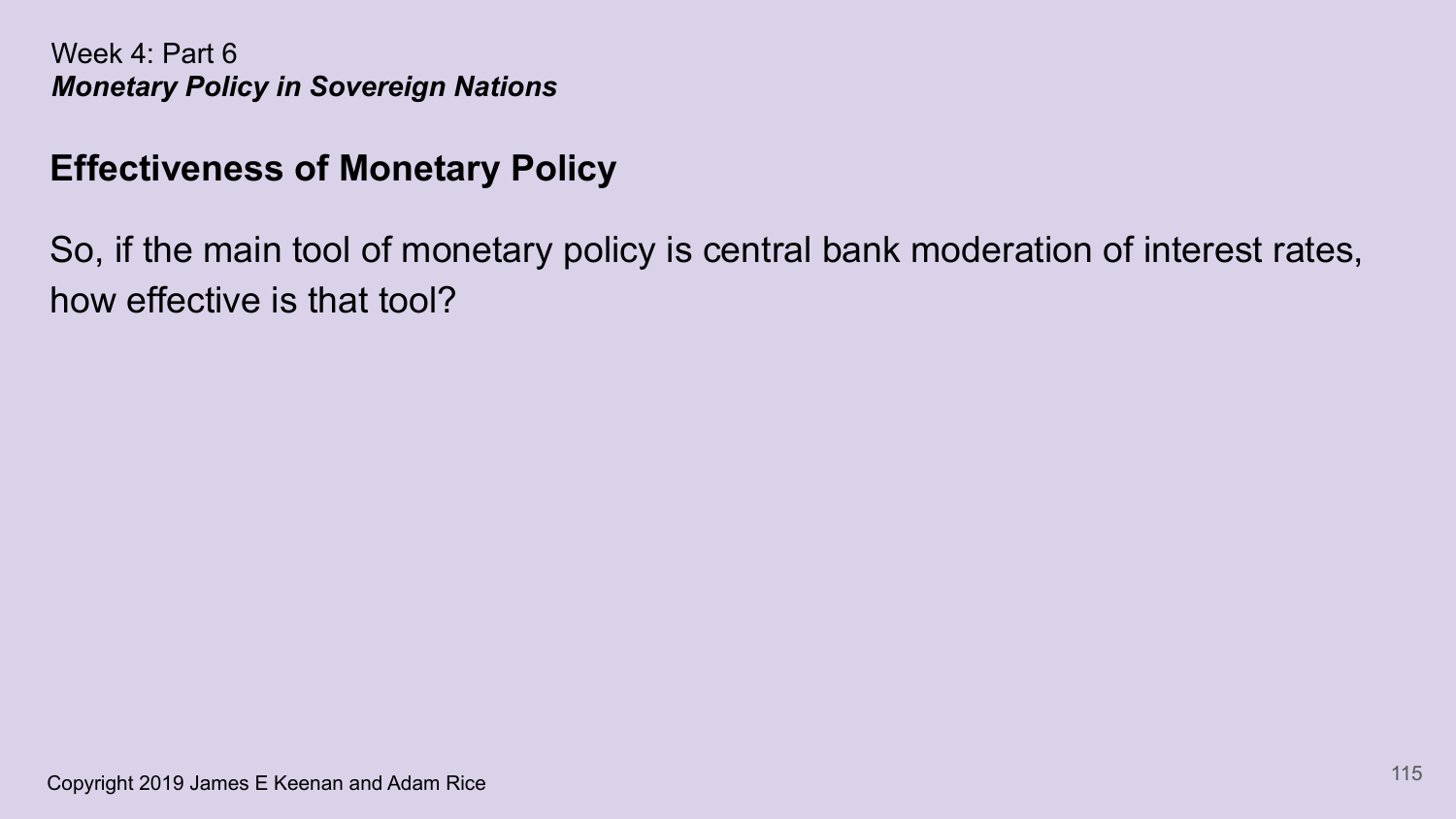## **One Extreme: 1979-1982 Experience (1)**

- If the government believes that inflation is "out of control"; and ...
- If the government believes that "excessive" wage increases are the main driver of that inflation; and ...
- If the government believes that "excessive" wage increases reflect "excessive" bargaining power on the part of labor; and ...
- If the government believes that labor's bargaining power can be "tamed" by throwing lots of people out of work; and ...
- If the level of employment is a function of aggregate demand; and  $\ldots$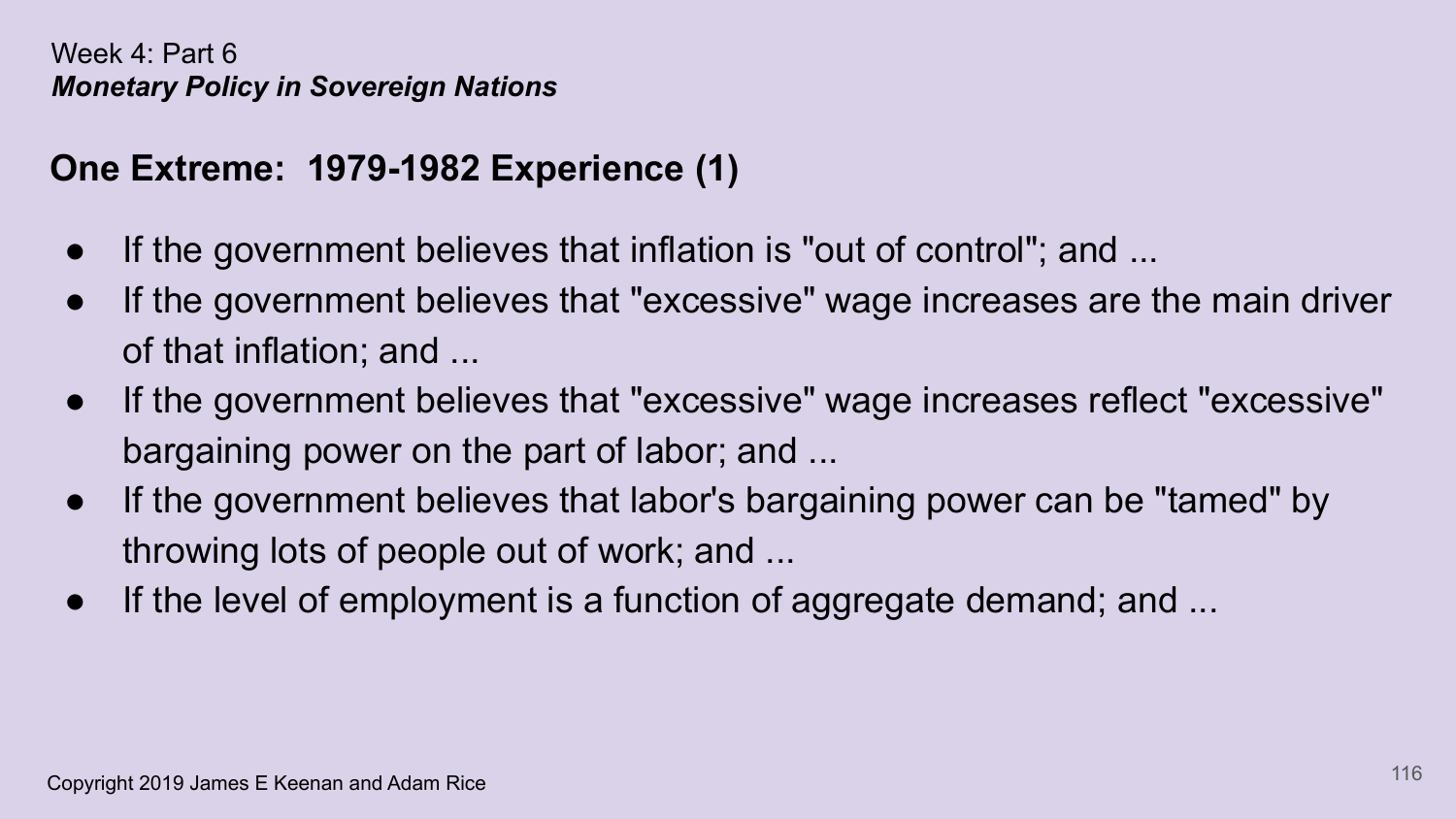```
One Extreme: 1979-1982 Experience (2)
```
- If aggregate demand is significantly affected by individuals' and businesses' ability to borrow; and ...
- If jacking up interest rates to very high levels will diminish the demand for credit; and ...

# **Then ...**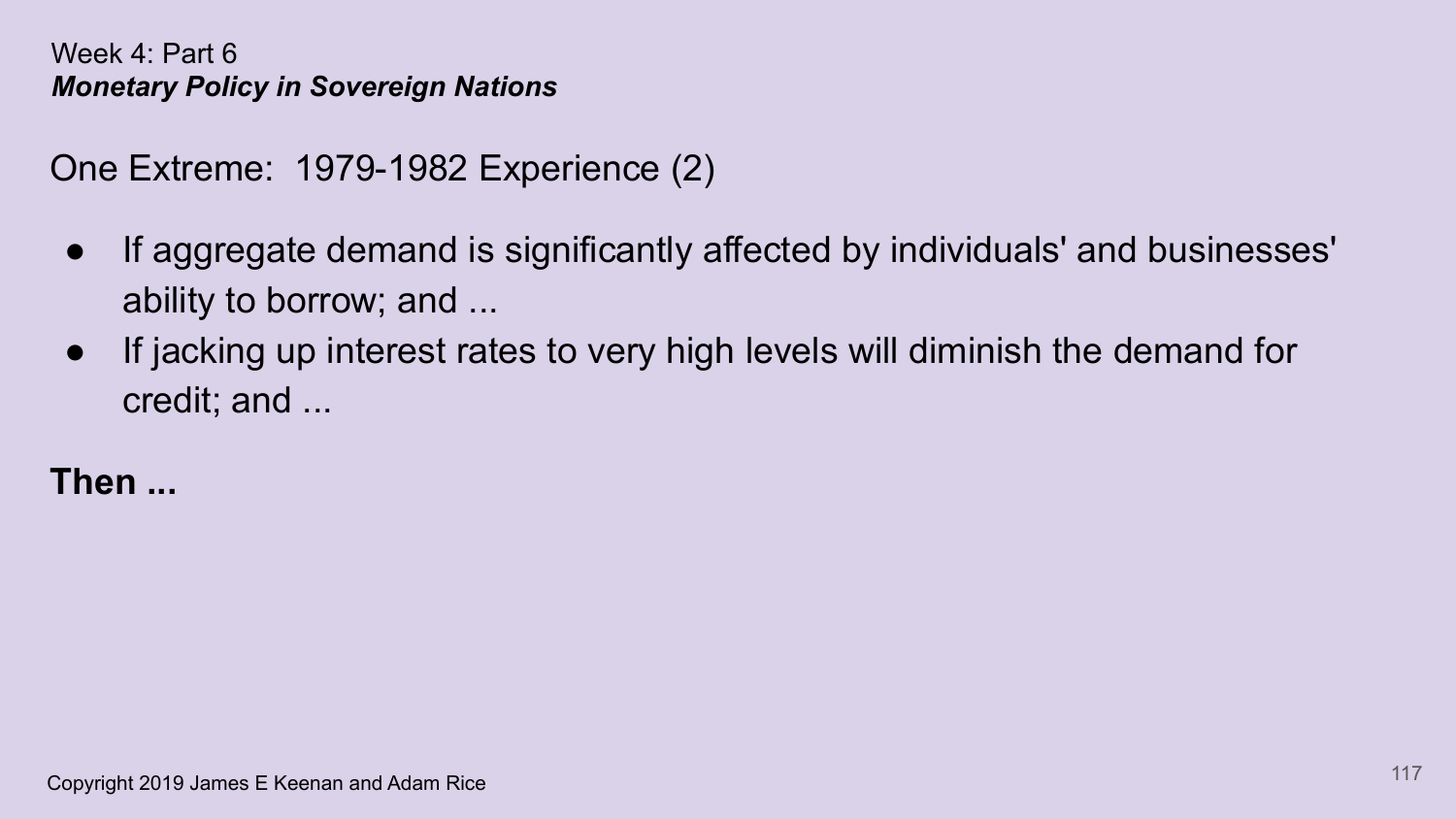```
One Extreme: 1979-1982 Experience (3)
```
Then … Jacking up interest rates will choke off credit, leading to:

- $\bullet$  Fall in aggregate demand; and ...
- Fall in employment; and ...
- Fall in labor's ability to bargain for higher wages; and ...
- No growth in money wages -- and perhaps fall in real wages; and ...
- Eventual relief from the part of inflation attributable to wage increases

So, yes, **at the extreme**, changes in interest rates can have a tremendous impact on the overall level of output, income and employment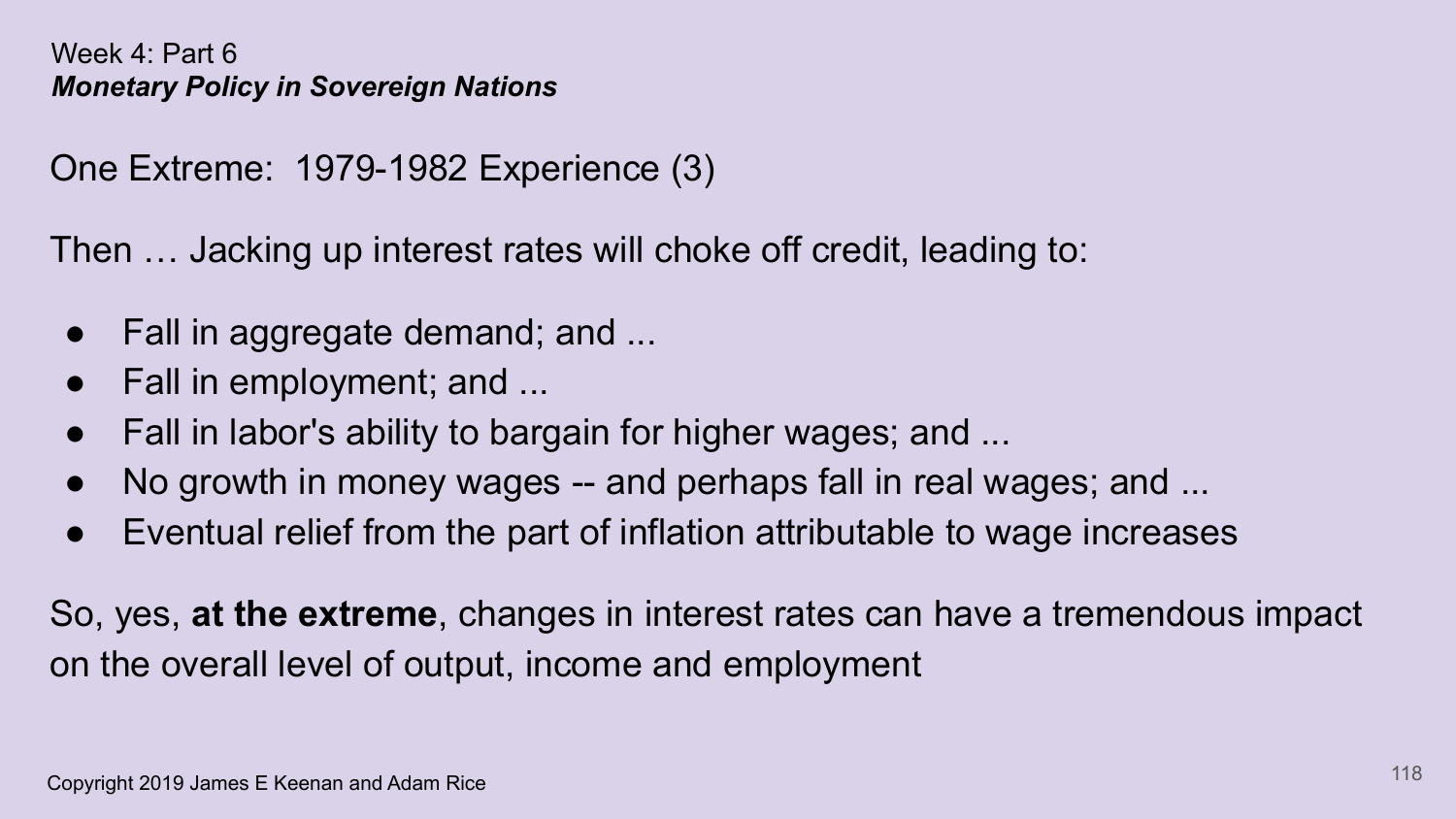### **On the other hand ...**

We can also have a situation where interest rates have fallen to very low levels

- Even zero
- Even negative rates when price movements are taken into account
- And yet where businesses don't want to borrow because they don't expect to make profits off the investments they would fund with that borrowing

So you can have a situation where there's all kinds of money available for borrowing, but nobody wants to borrow even if it's effectively free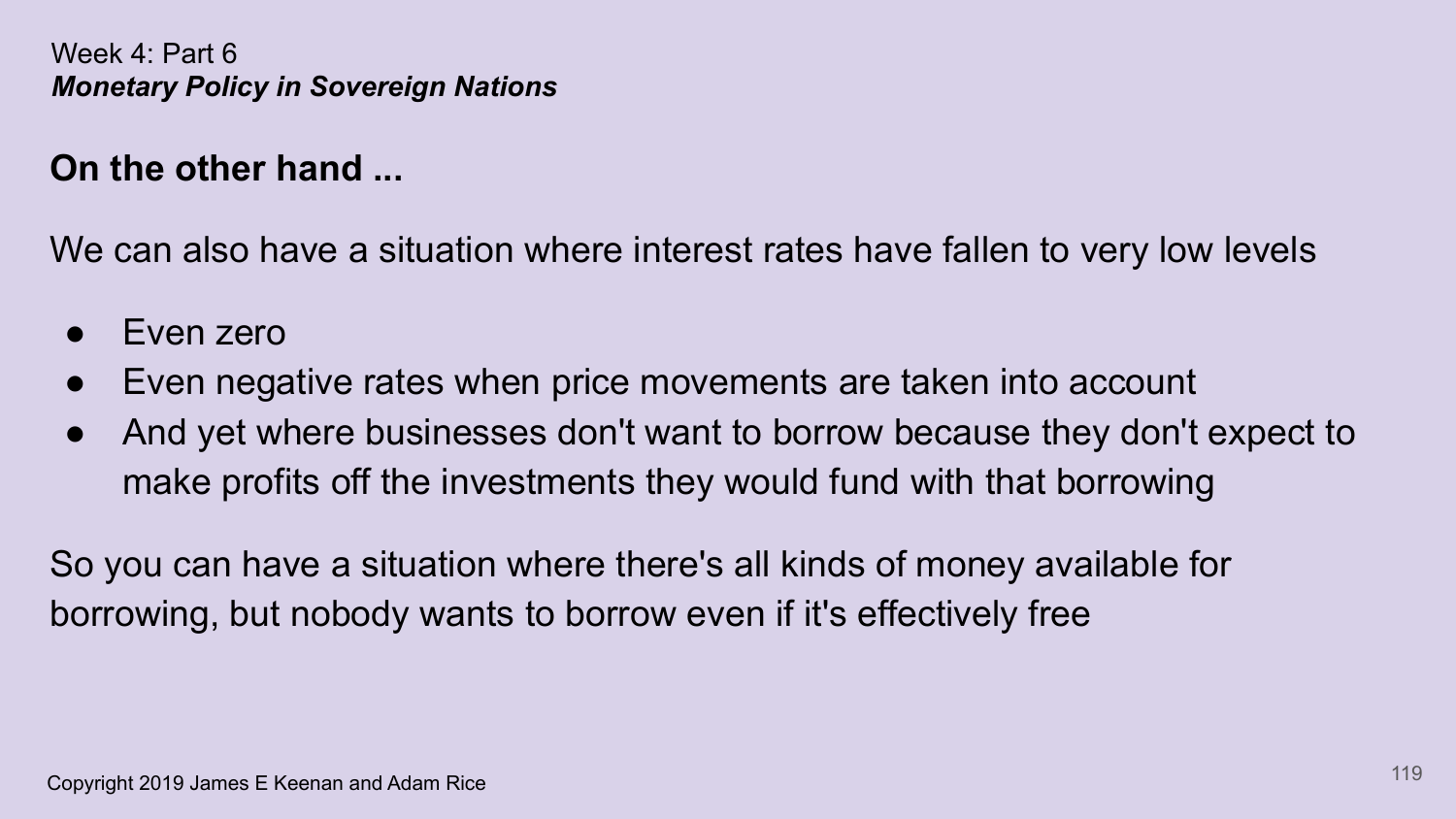# **Liquidity Trap**

In the General Theory, Keynes described this situation as a "**liquidity trap**"

This is what we had in the depths of the Great Depression and, I would argue, what we had at the deepest points of the Great Financial Crisis

So, no, at the other extreme, changes in interest rates might not have any favorable impact on the overall level of output, income and employment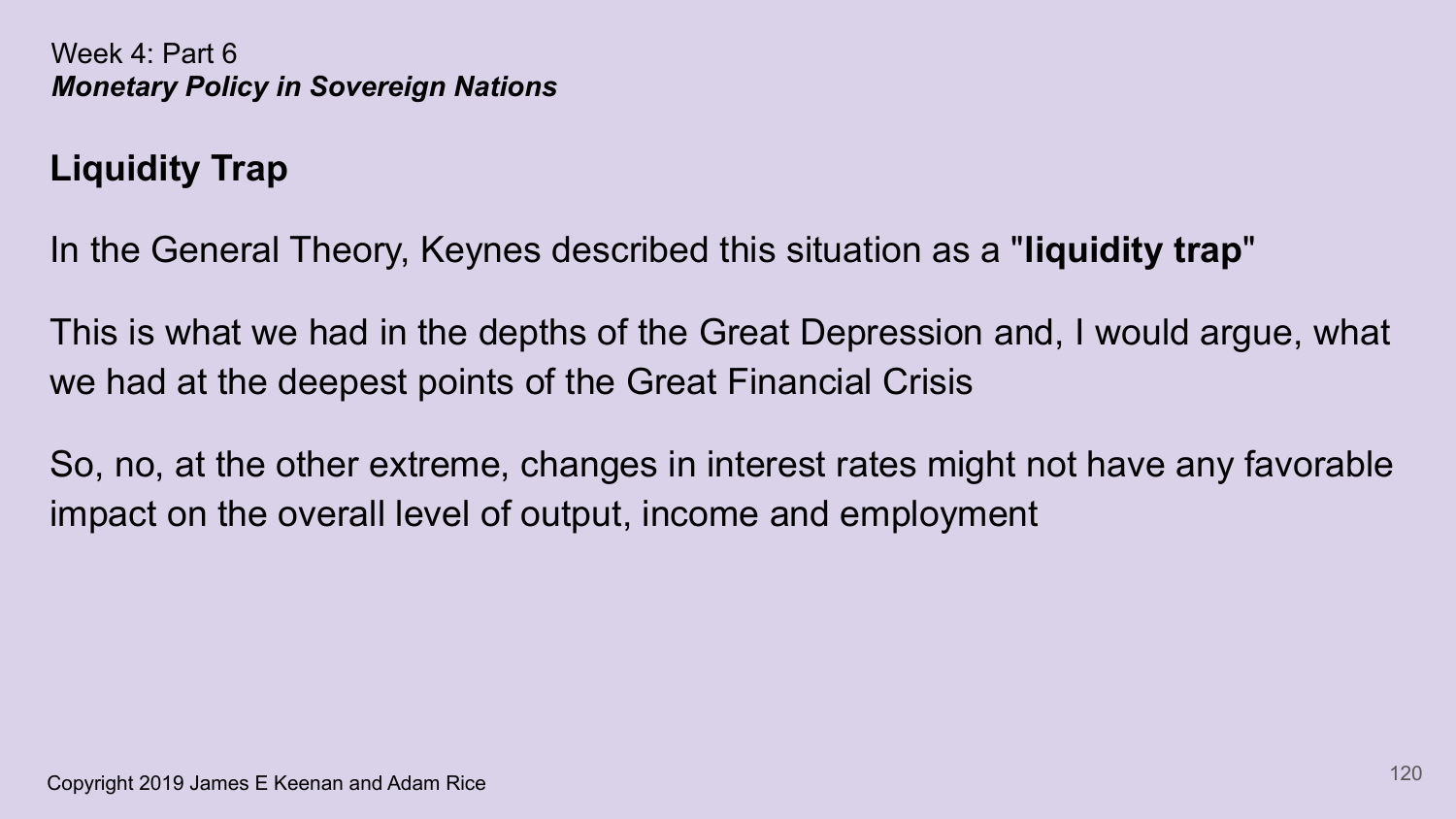# **Composition of Output**

A major macroeconomic problem, along side unemployment and inflation

At the outset of World War II, both Britain and the United States faced the challenge of moving

- From high unemployment and low capacity utilization
- To high employment and high utilization
- But with restrictions on consumption so as to divert resources to the war effort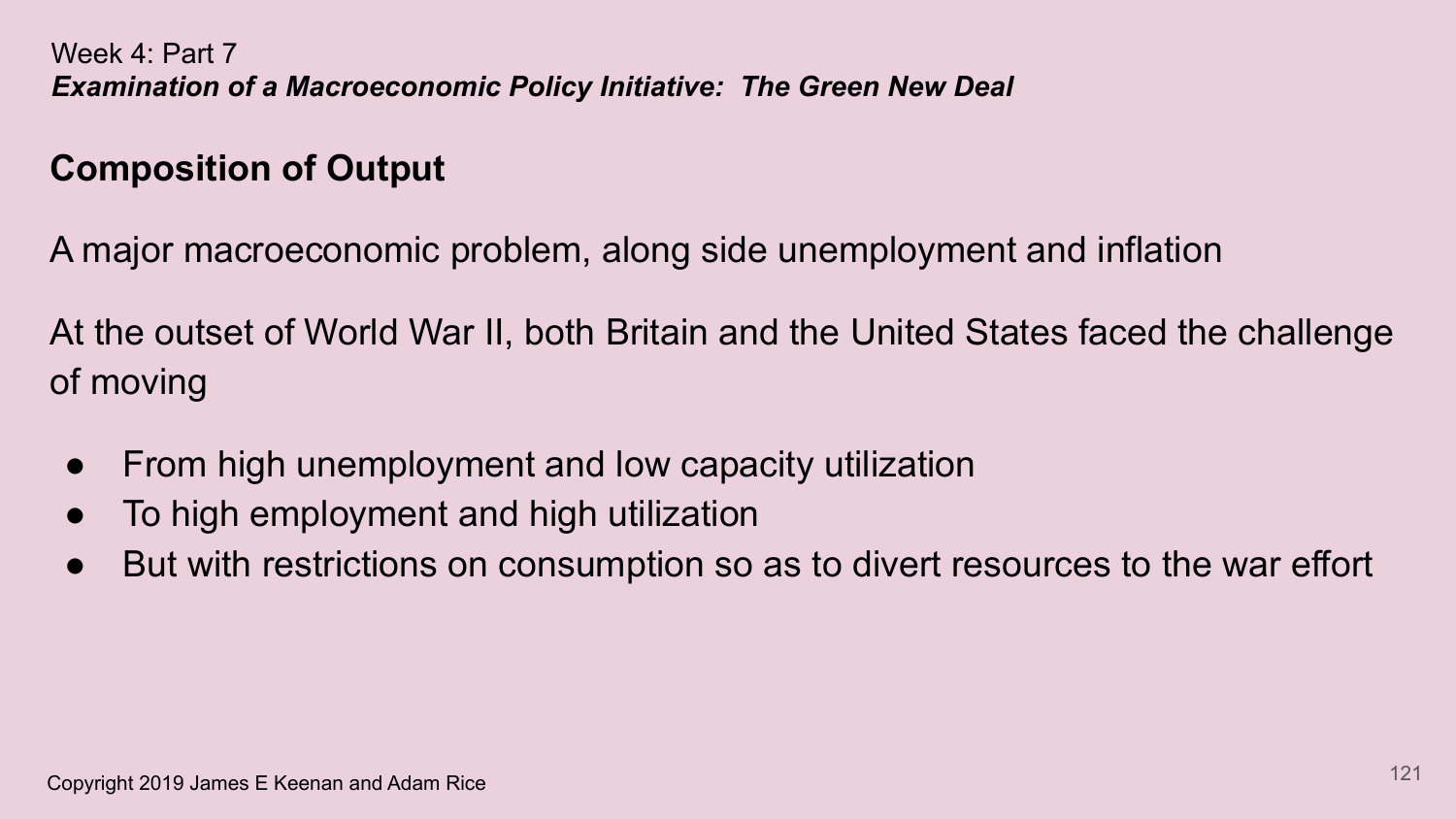# **J.M. Keynes:** *How to Pay for the War* **(1940)**

Inflation and rationing could be used to try to change composition of output and consumption

- Those methods would reinforce existing social inequalities
- Eventually become politically unviable

Keynes recommended deferred compensation

- Require people to save significant portion of their income
- But guarantee that they could use that for higher consumption once the war was over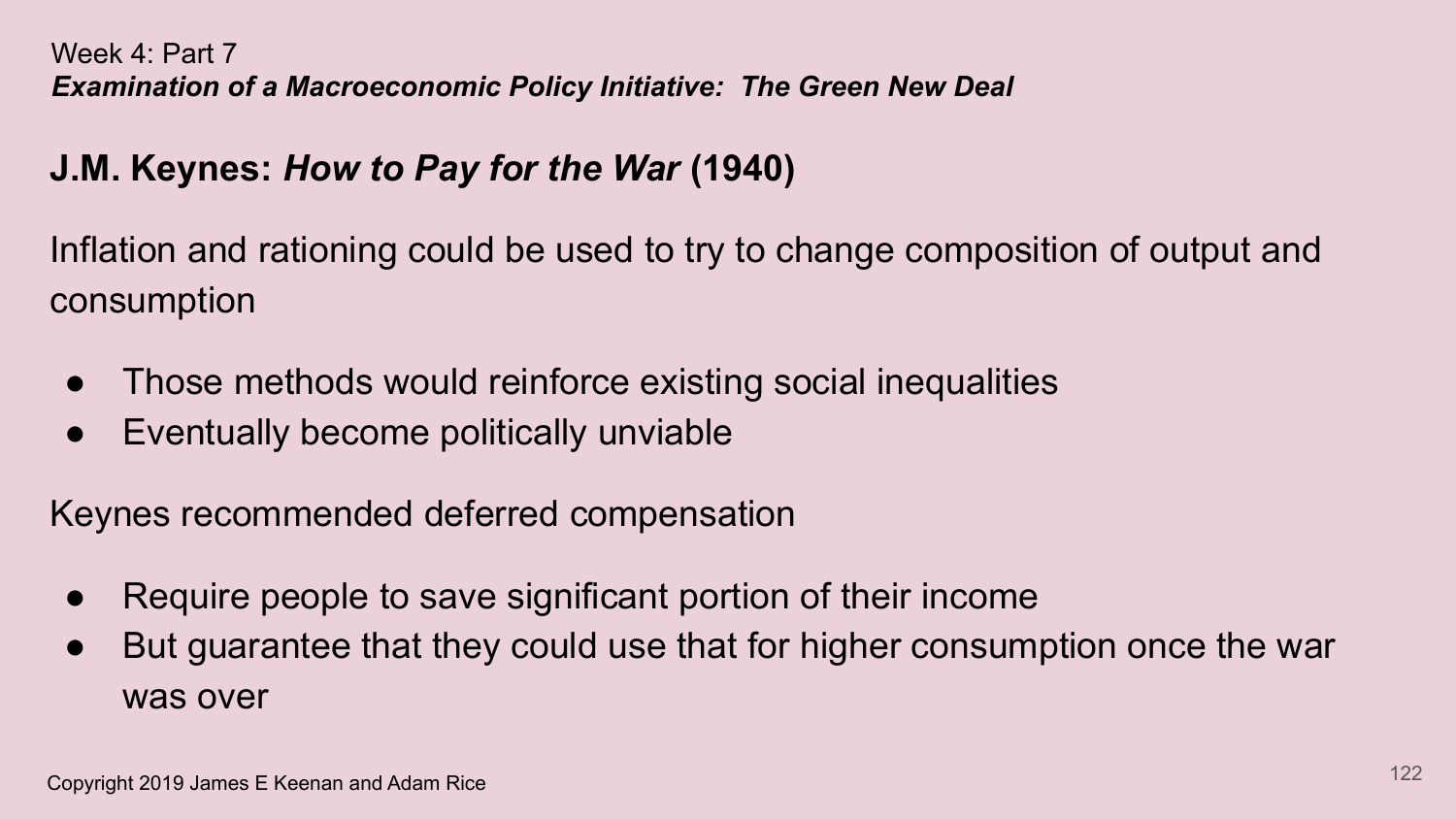## **Composition of Output Redux**

Composition of output receded as major economic problem after World War II

We argue:

- It's back
- Human-caused climate change poses an existential threat to all humanity on the scale that fascism posed to western democracies and to the Soviet Union during World War II
- What we've been producing is killing us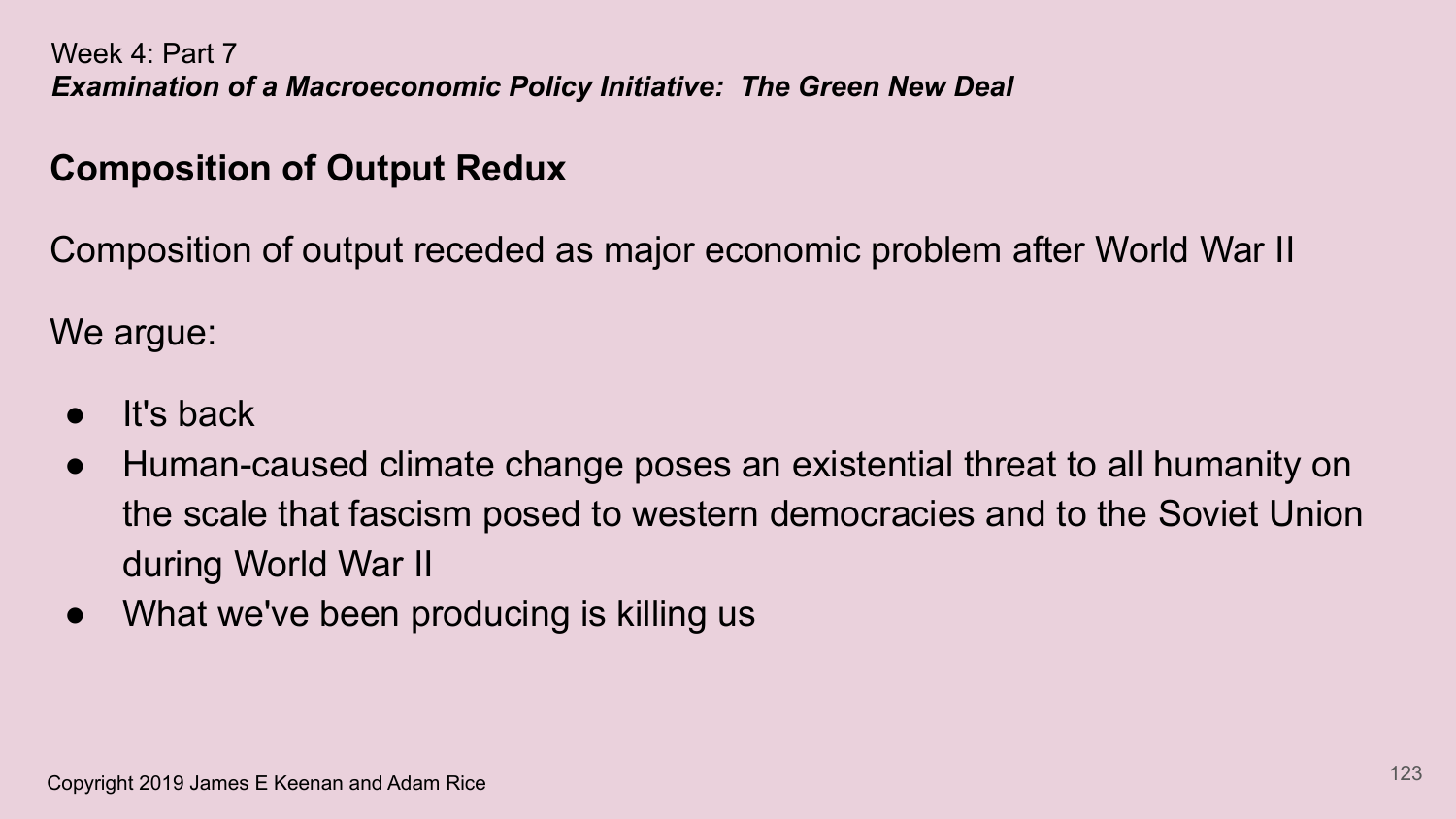### **What Shall Be Produced?**

Our answers to that question must change

- Change will entail considerable social and economic disruption
- Change will encounter political resistance
- Both from those with vested interests in the status quo and
- From those frightened by change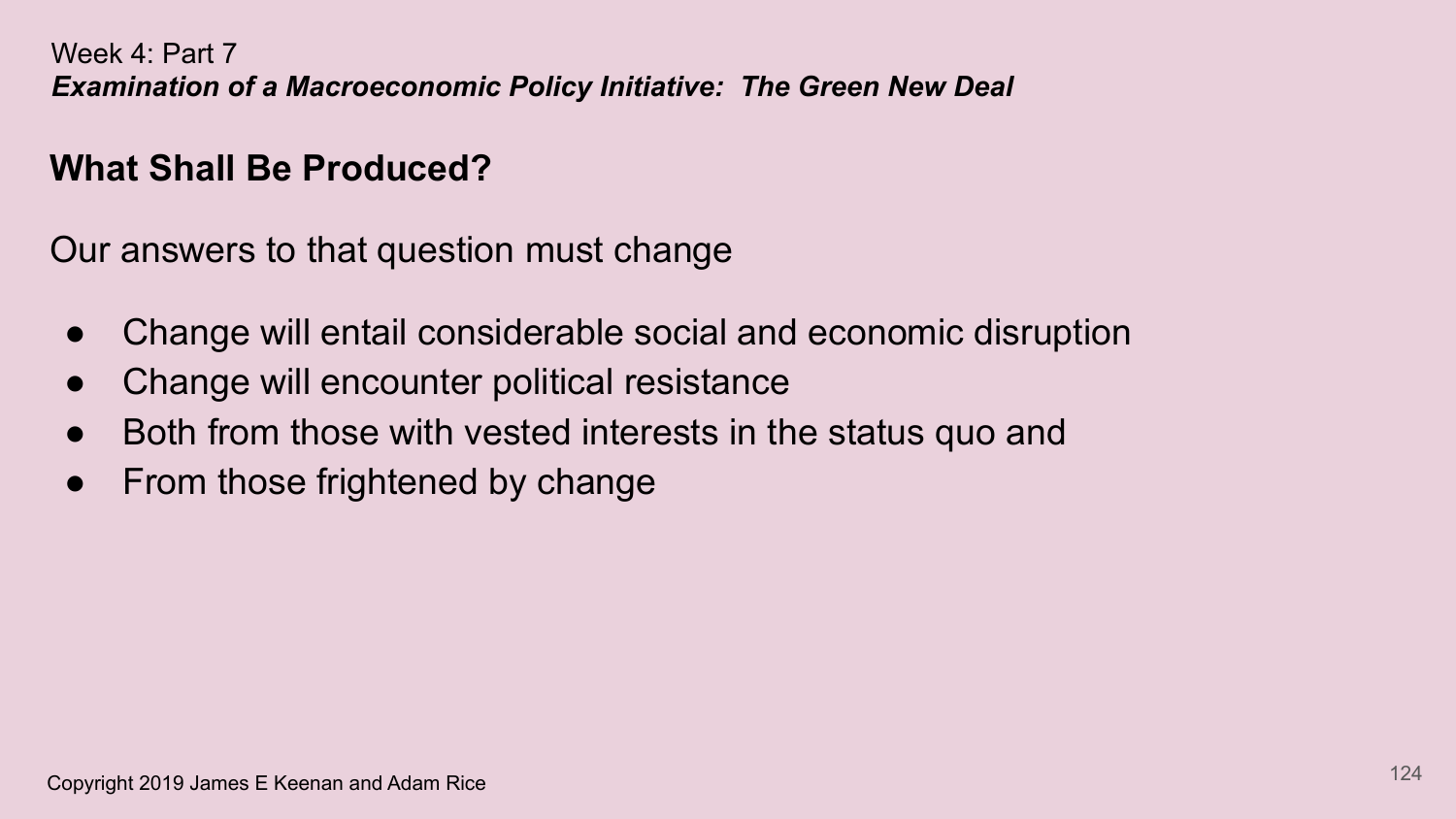# **Changing the Composition of Output and Social Justice**

*However*: If we carefully think through the problem of changing the composition of output ...

- And couple it with a program which enhances social justice
- We stand a better chance of overcoming that opposition and achieving the changes in production needed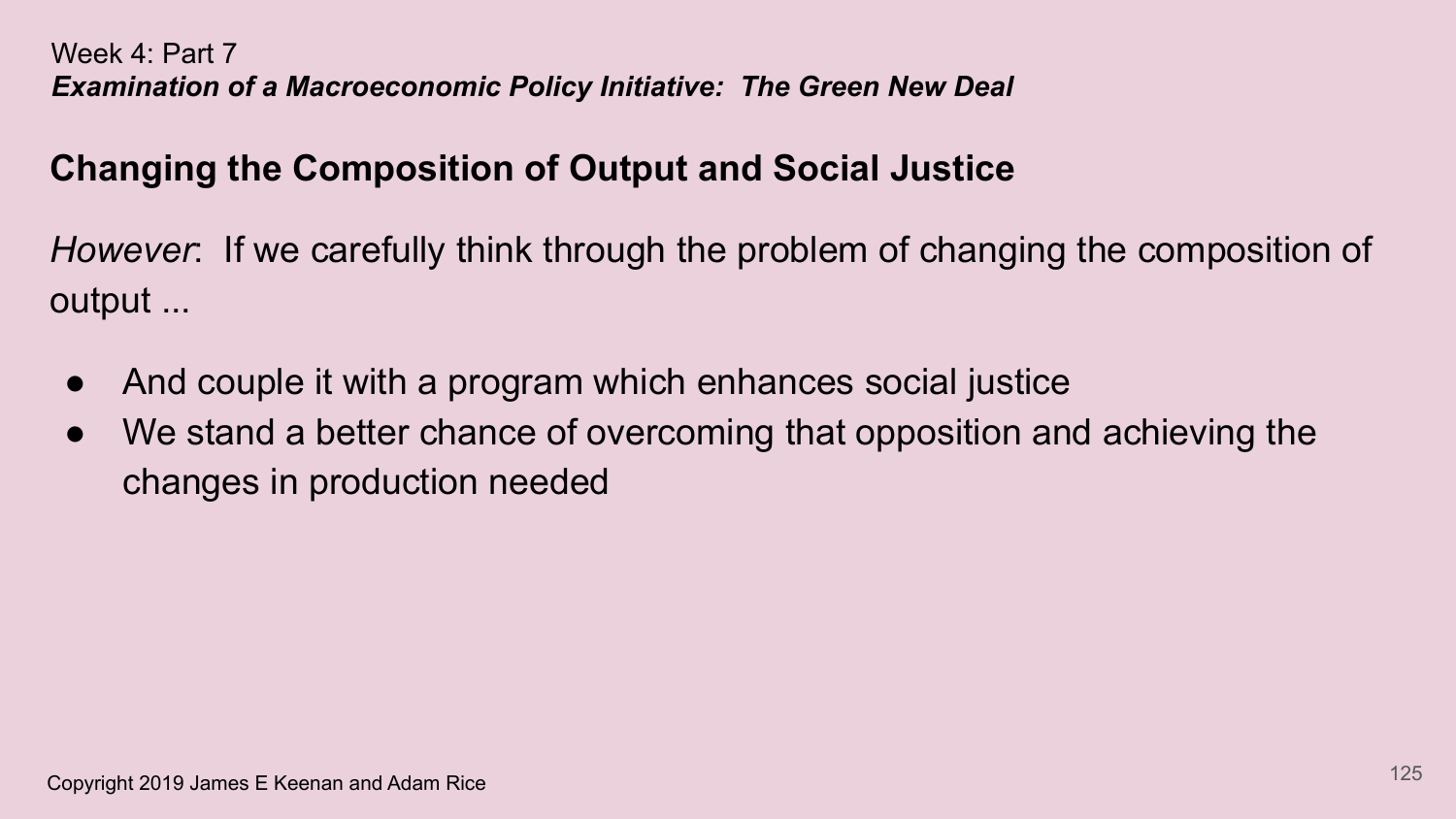## **Can we bring values into the discussion?**

To discuss macroeconomic policy you must bring values into the discussion

You don't have to share our values

We're bringing them in here mainly so that you can get an idea of what an **MMT-informed macroeconomic policy proposal** looks like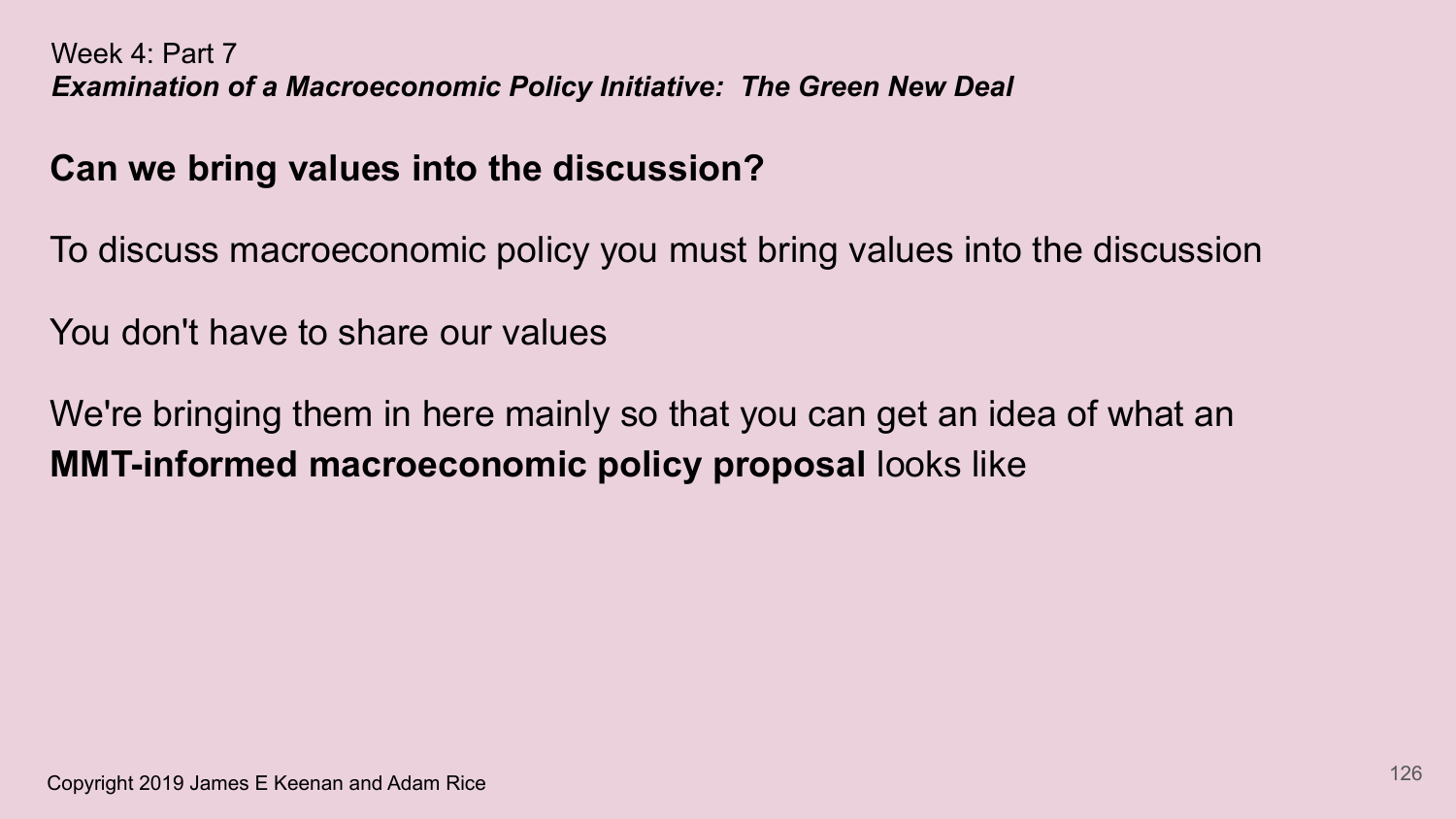## **Green New Deal (1)**

A political program which holds that:

- The challenge of climate change is the moral equivalent of war
- Responding to climate change will entail vast changes in how we use economic resources
	- Raw materials
	- Production processes
	- Human resources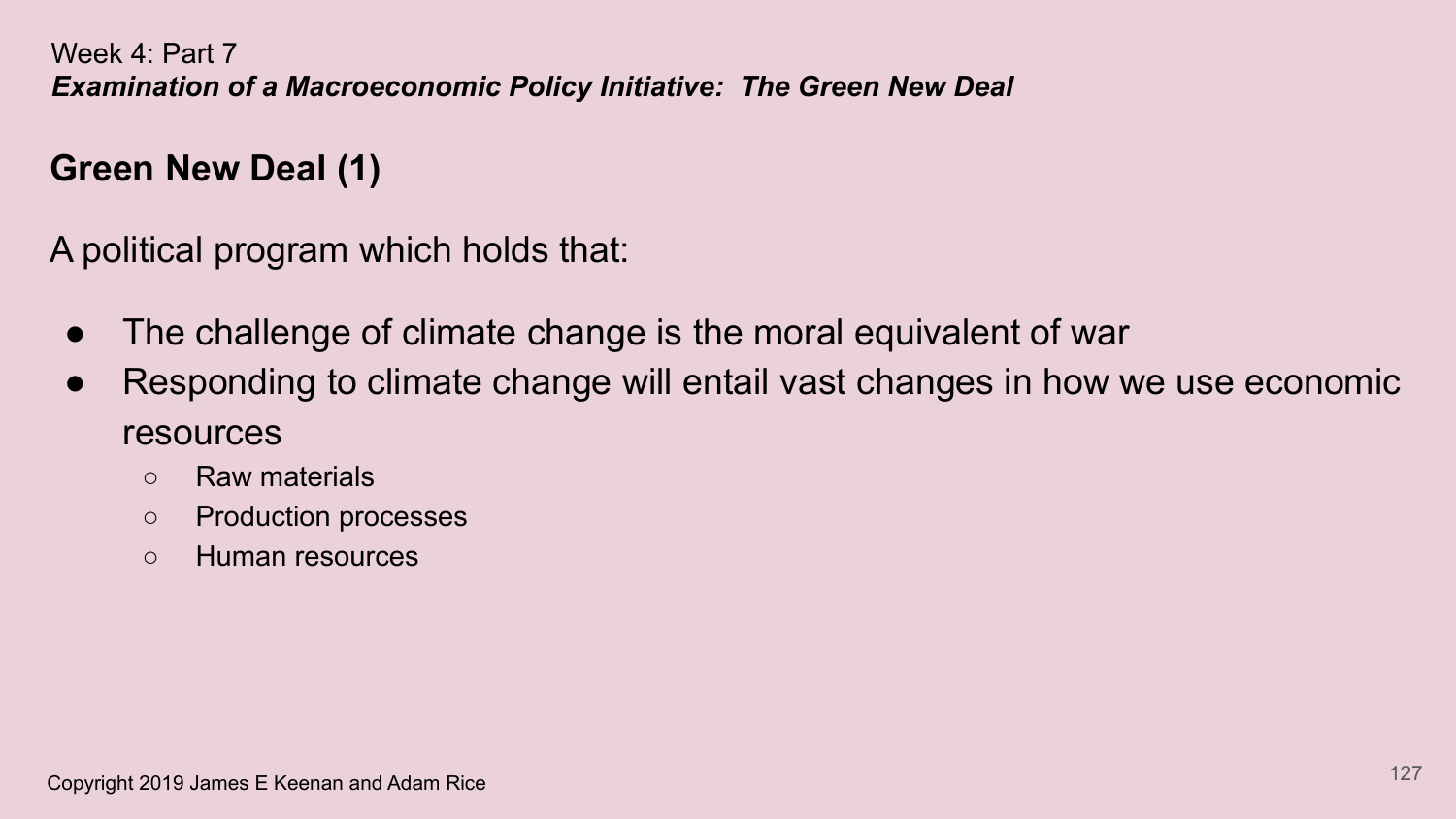Green New Deal (2)

GND believes:

- Political support for the response to climate change will depend on majority of the population convincing themselves that they'll be getting a better deal in the end
- Best way to win that support is to combine efforts to deal with climate change with efforts to address long-standing inequalities and injustices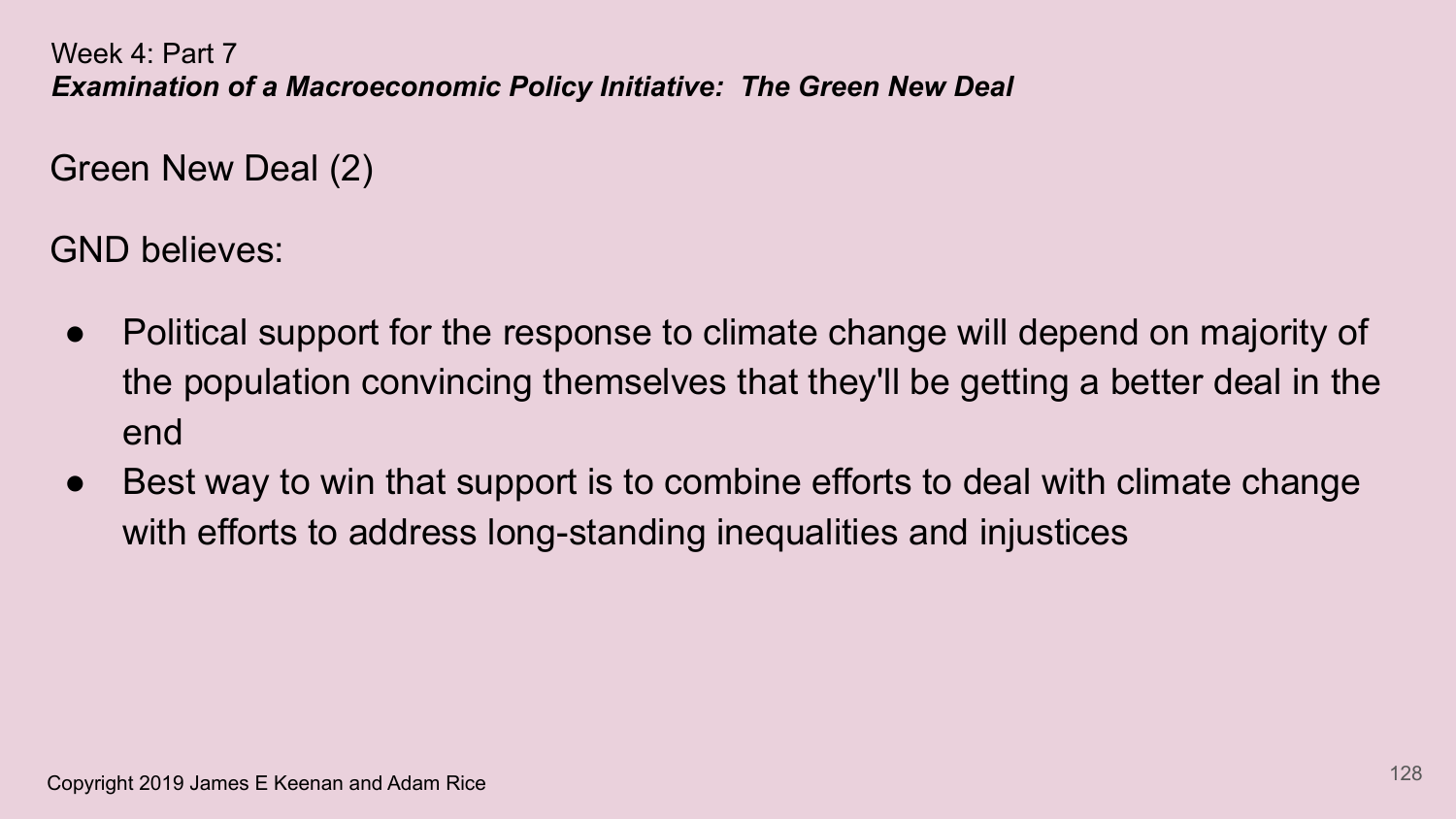## *"How to Pay for the Green New Deal"*

- 2019 Levy Economics Institute paper
- Yeva Nersisyan and L. Randall Wray
	- Wray is co-author of our textbook
	- One of the founders of modern monetary theory
- Paper consciously emulates approach taken by Keynes in "How to Pay for the War" in 1940

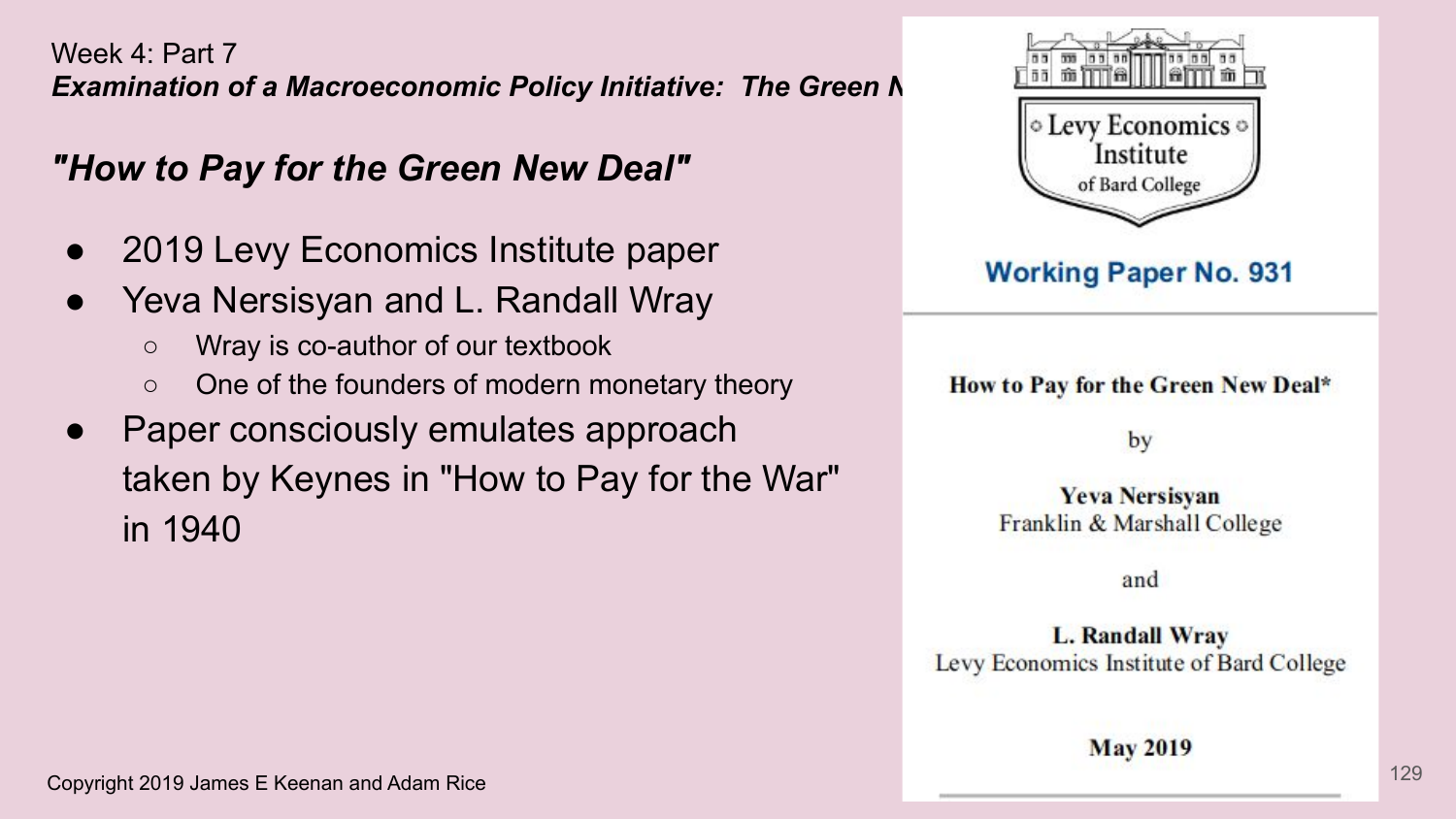### *"How to Pay for the War"* **Was Misnomer**

War was going to be paid for by the British Treasury spending money into the economy

Real question was how to redirect economic resources into war production while maintaining domestic consumer production at a level which the population would find politically tolerable

Keynes argued that deferred compensation would substantially mitigate inflationary pressures on the prices of consumer goods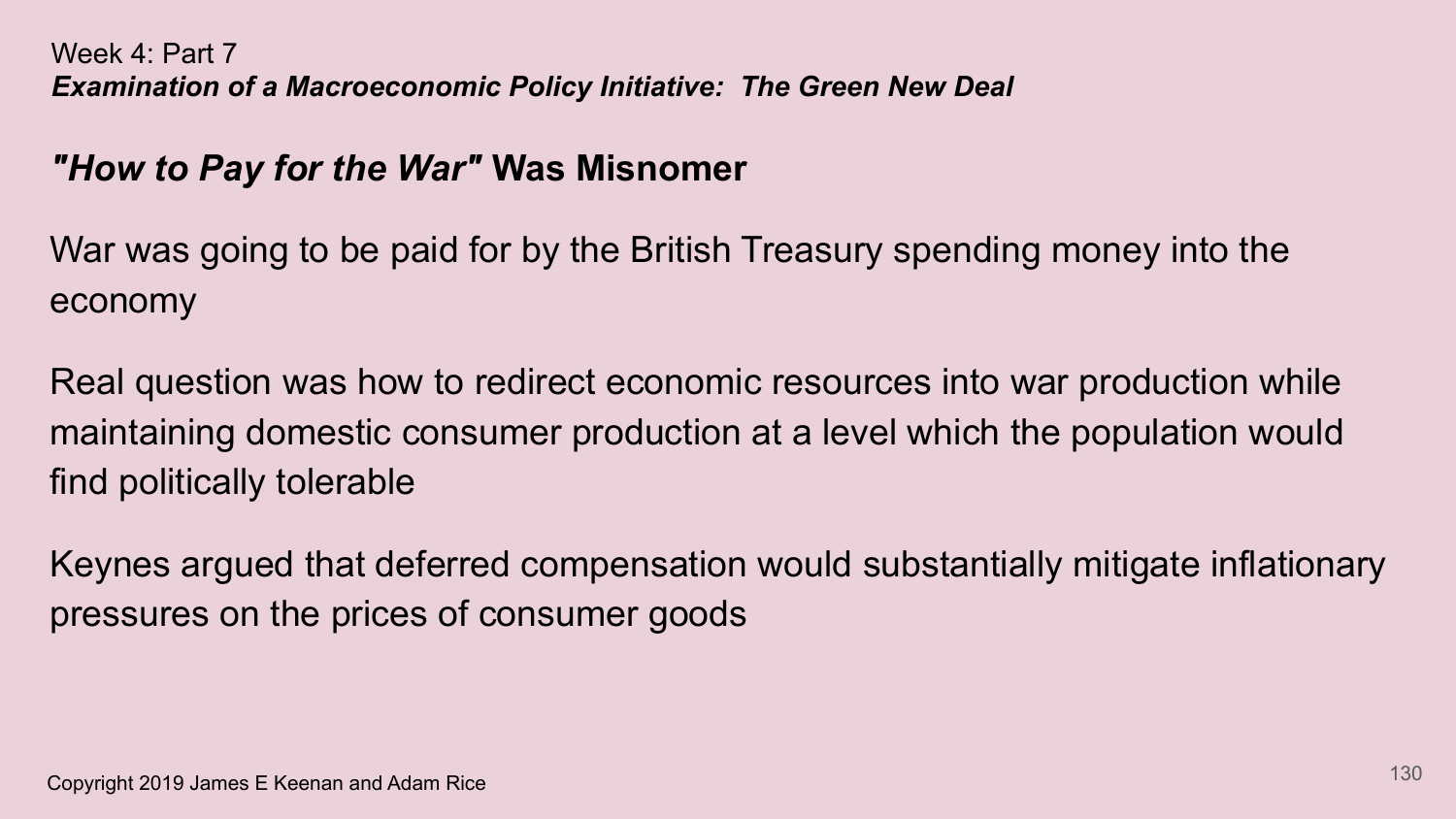## *"How to Pay for the Green New Deal"* **Is Also a Misnomer (somewhat)**

The Green New Deal is going to be paid for by having the government, acting in its capacity as sovereign currency issuer, electronically credit the bank accounts of individuals and firms from whom it is purchasing GND goods and services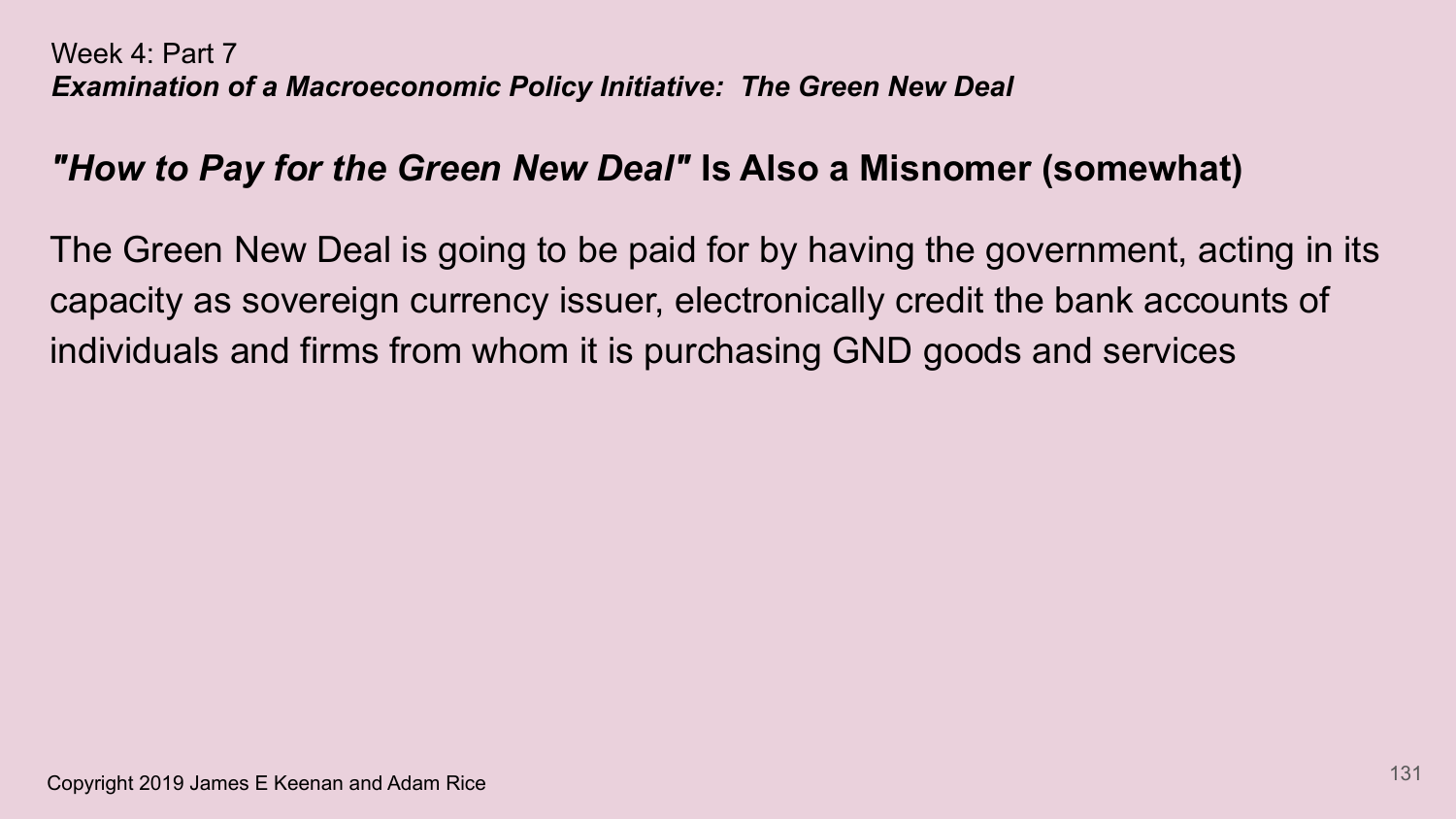## **What Nersisyan and Wray Paper Is Really About (1)**

Real questions Nersisyan and Wray are addressing are:

- How to estimate the resources needed for the GND
	- They assume that because we are under deadline to implement the GND, it will for a time require full employment and full capacity utilization
- How to estimate the amount of currently unused resources which can be mobilized for the GND
	- Human resources
	- Capital resources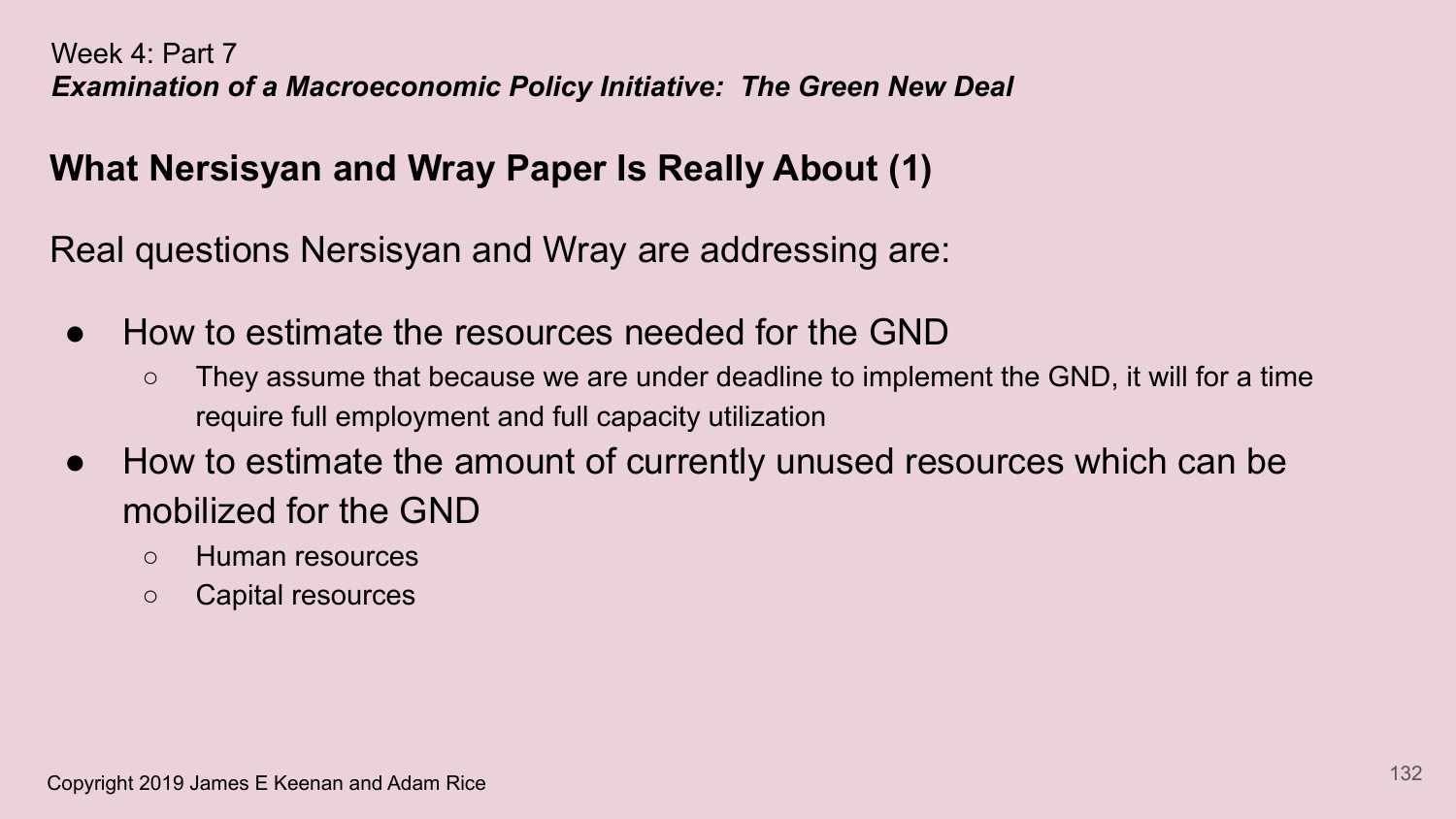What Nersisyan and Wray Paper Is Really About (2)

- How to estimate quantity of resources that can be redirected to GND by freeing them up from areas of the economy which will be wound down by the shift to the GND
	- Fossil fuel exploration and production
	- Private health insurance to be replaced by single-payer ("Medicare for All" or "M4A")
- After redirecting resources from pre-GND sectors of the economy, how to estimate remaining shortfall in resources which *may* require temporarily lower consumption
- How to effect that temporarily lower consumption via mixture of taxation, deferred consumption, inflation and other means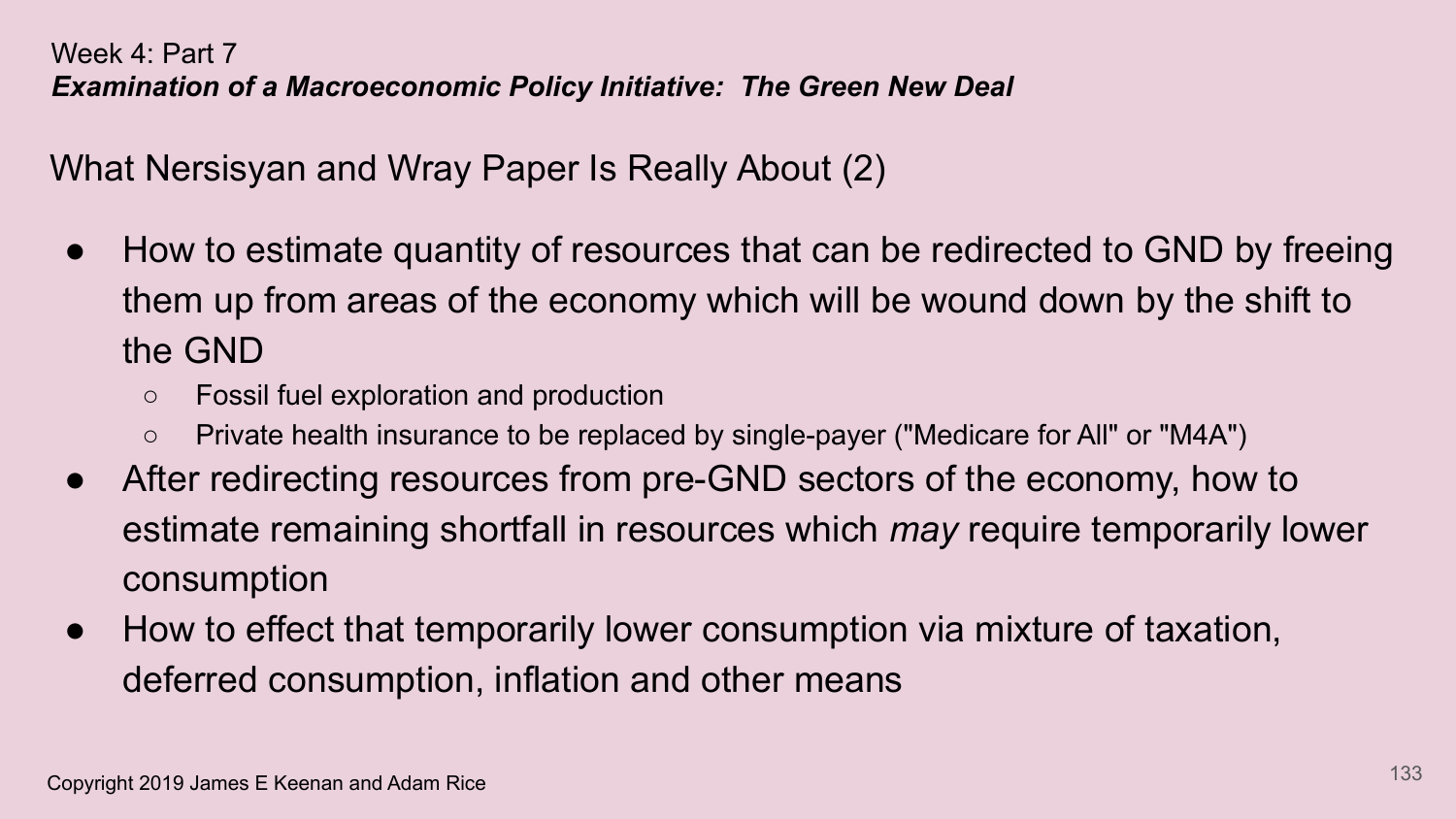## **A Budget for the Green New Deal** (1)

Nersisyan and Wray "cost out" expenses in the way you might do in business with a spreadsheet

They **don't** start by simply adding up the projected costs of various GND-related programs

- Arriving at a terrifying \$93 trillion figure
- And then throwing up their hands and wailing, "How are we ever going to pay for this?"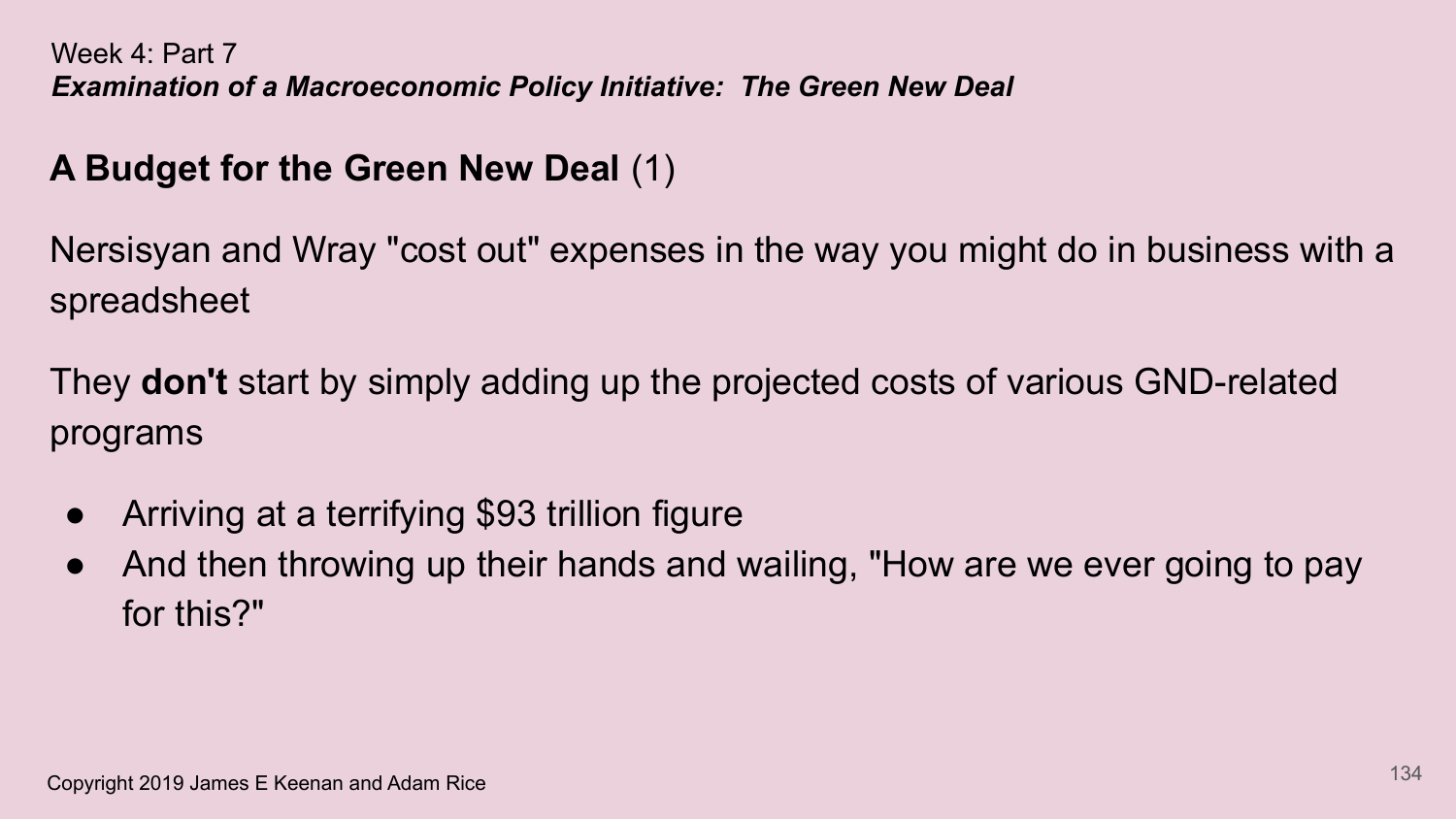A Budget for the Green New Deal (2)

Nersisyan and Wray start by asking:

- What scale of resources is needed?
- What our current resource picture looks like?
- What resources can be diverted from other uses?
- What new resources need to be raised?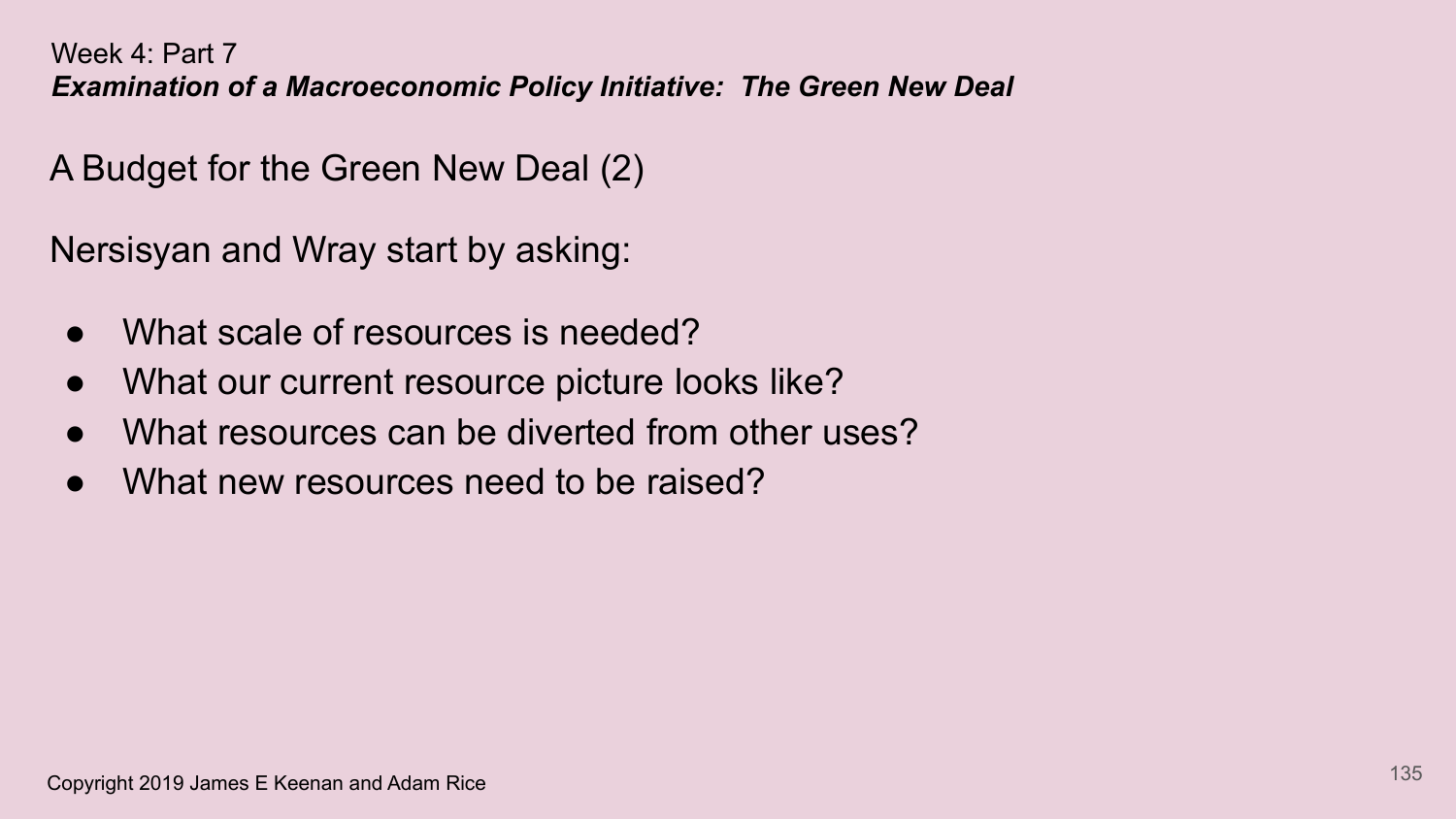# **Significant Finding**

Using a single-payer approach to health care can achieve a reduction in the percentage of GDP spent on medical care from 18% to 10%

- In line with other advanced countries' health care spending
- For which those other countries get better health outcomes

This alone will go a long way toward freeing up resources for dealing with climate change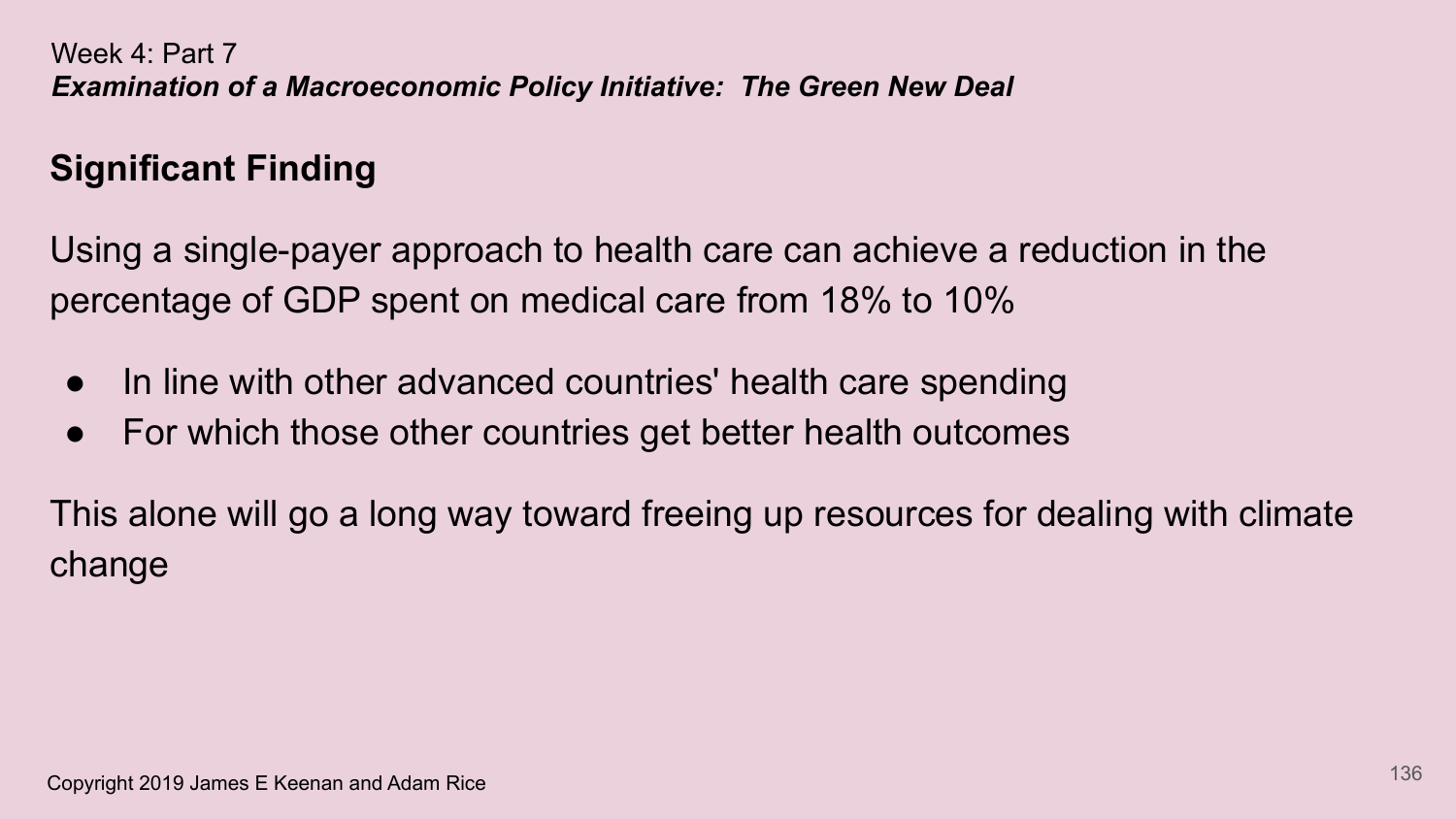## **Topics Discussed in** *How to Pay for the Green New Deal* (1)

- Role that a Job Guarantee will play as part of the Green New Deal
- Call for ending America's "forever wars"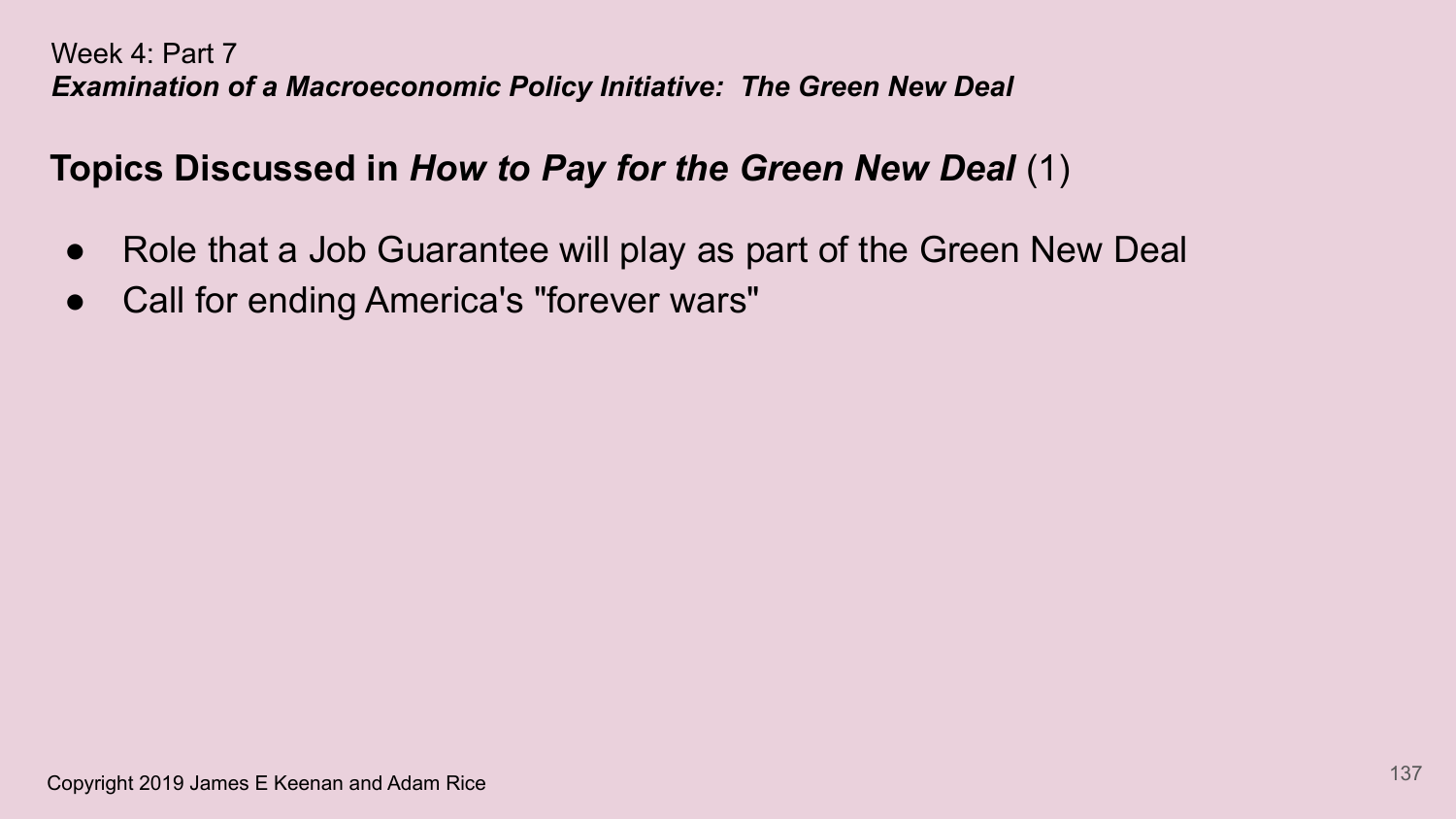Topics Discussed in *How to Pay for the Green New Deal* (2)

Nersisyan and Wray caution that taxation on the rich cannot alone fund the Green New Deal

But nonethless call for increased taxation on the income and wealth of the rich

- **Not** to "pay for" the Green New Deal
- From MMT perspective, taxes do not "pay for" spending
- Purpose of heavy taxation of rich is "to reduce inequality" and to "restore democratic governance". (GND, 32)
- Stephanie Kelton says, "Tax the rich because they're too damn rich"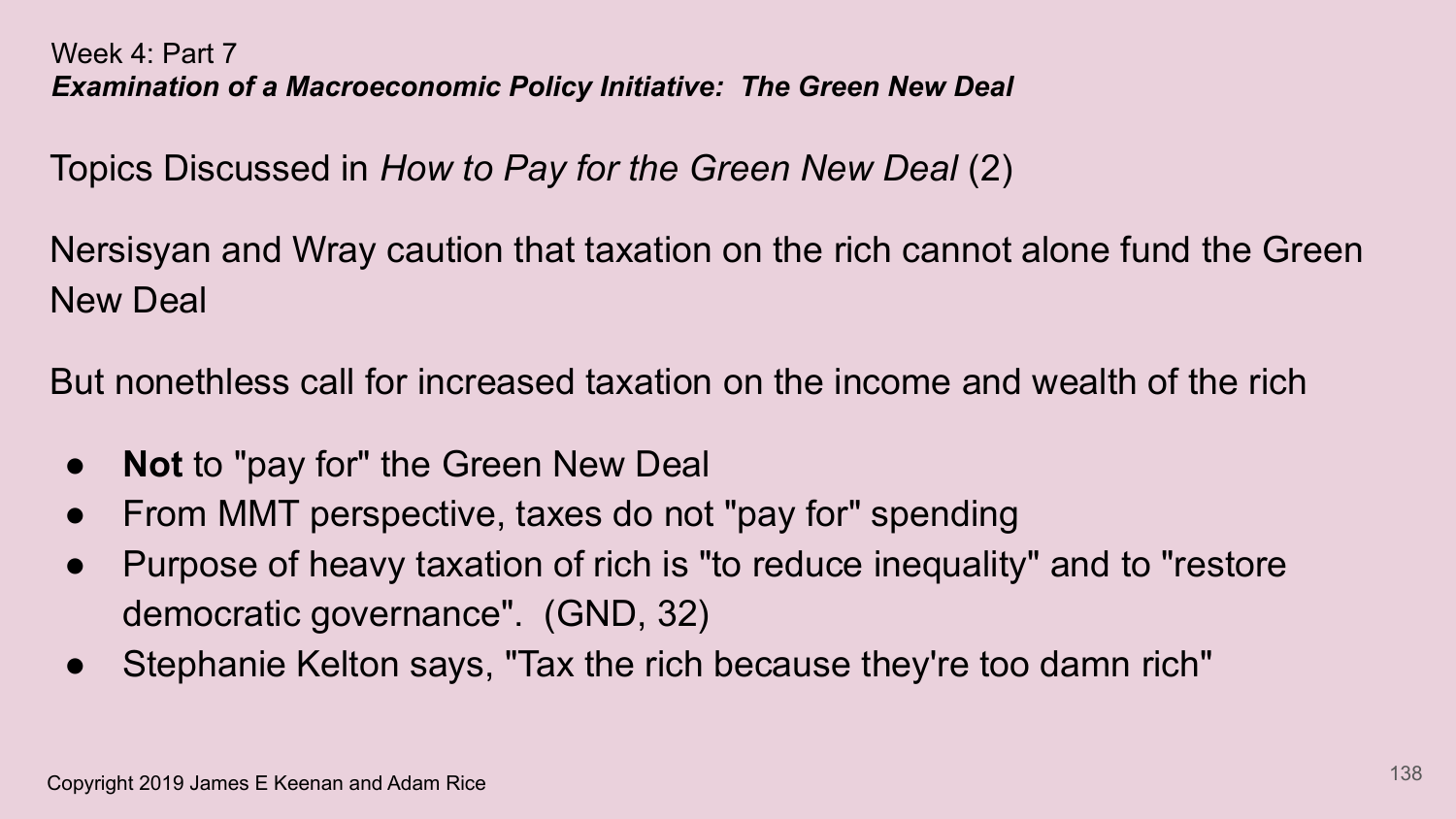## **Conclusions from** *How to Pay for the Green New Deal* (1)

Nersisyan and Wray conclude:

- Percentage of nation's resources which must be moved to GND is much less than percentage needed to be moved to war production during World War II
- **Even in World War II** 
	- Increases in prices were much less than increases in federal spending (as percentage of GDP)
	- Or increases in federal deficit (likewise as GNP percentage)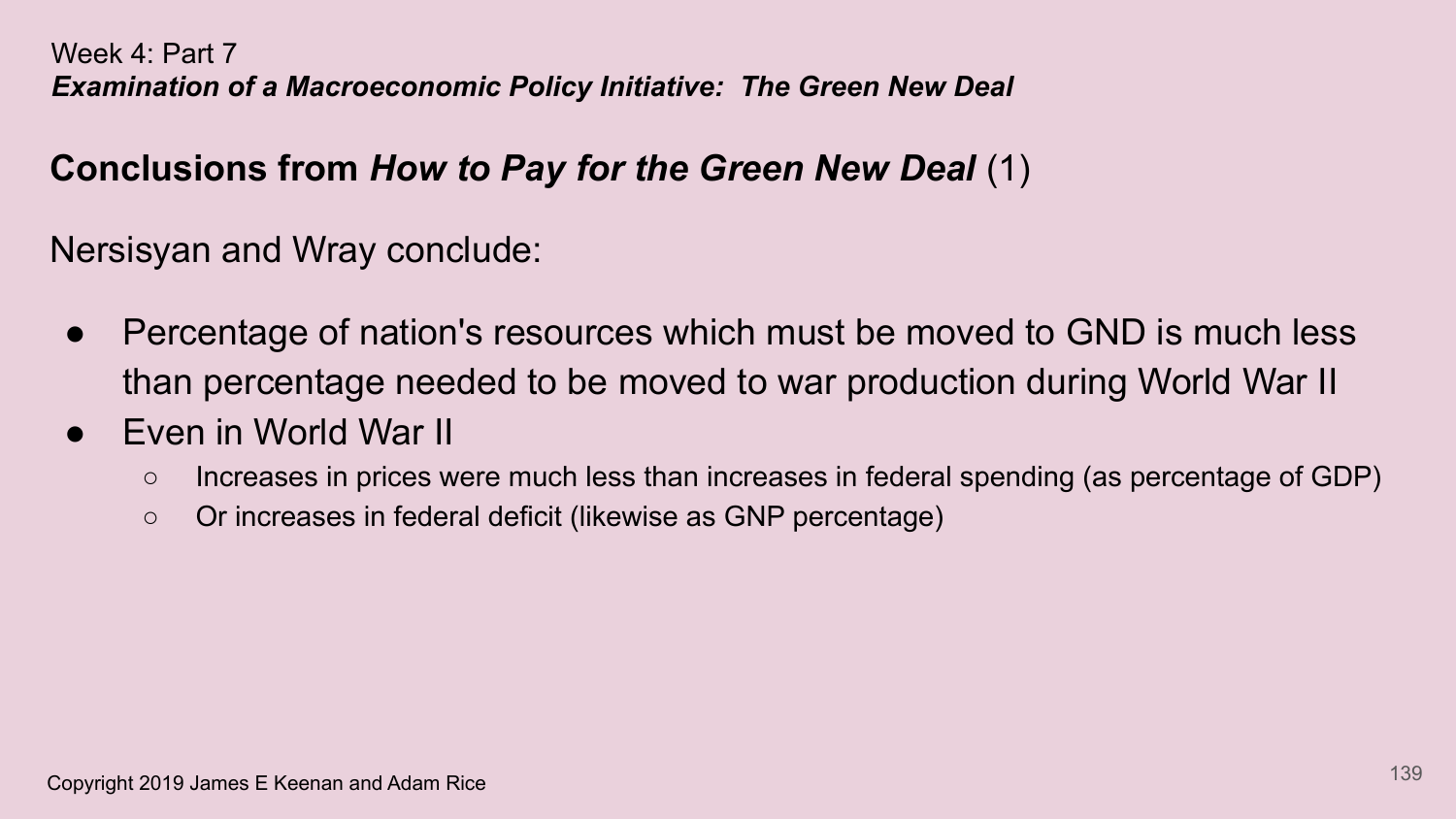Conclusions from *How to Pay for the Green New Deal (2)*

"[T]he resource needs of the GND are relatively modest in comparison with the WWII experience." (49)

"Even huge wartime demands on resources do not necessarily lead to high inflation, so long as countervailing measures are taken." (49)

"Even today, it is likely that excess capacity is sufficient to handle the expected increased demand on resources that will result from GND spending, so long a programs are phased in at a measured pace." (49)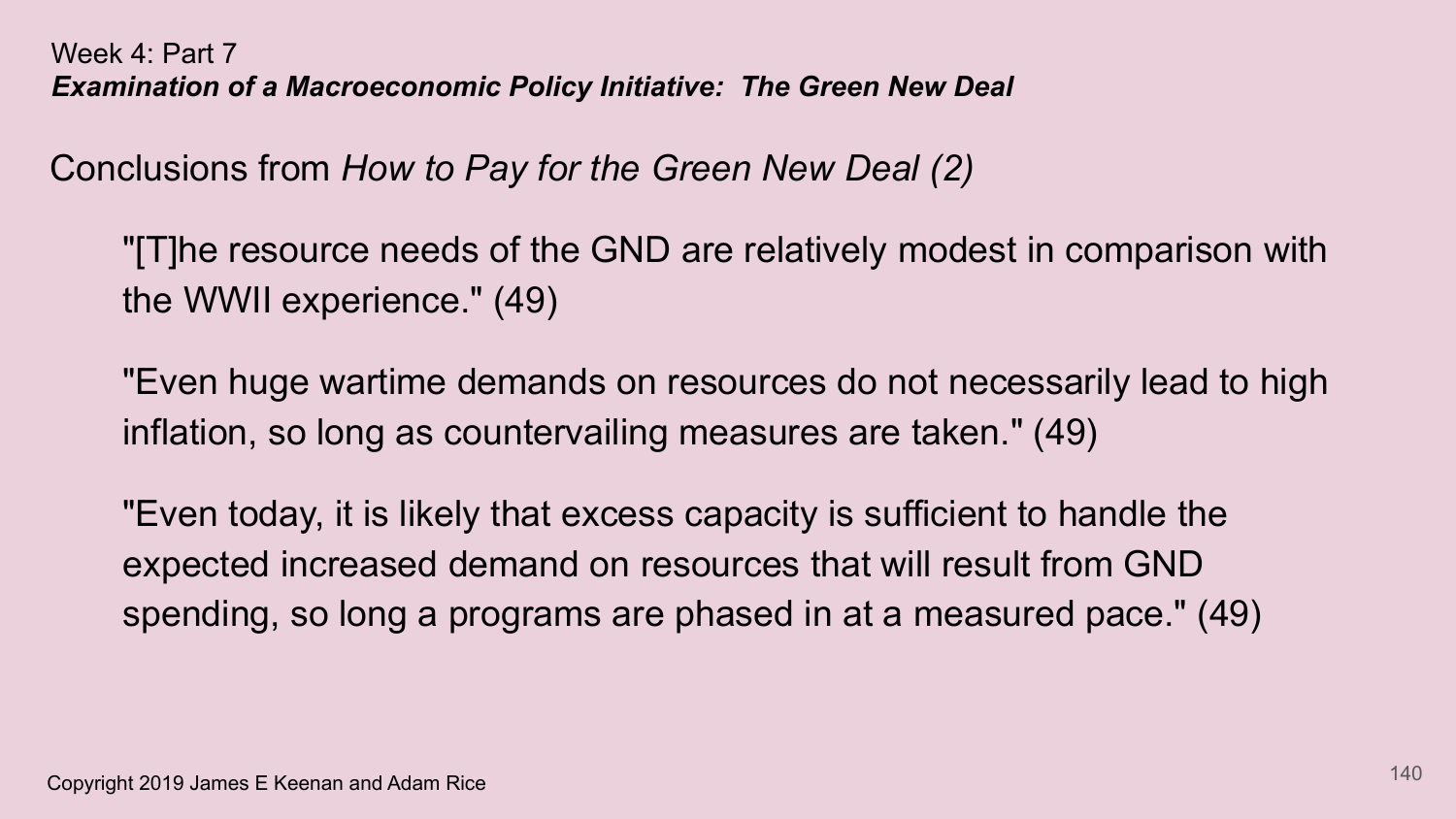Conclusions from *How to Pay for the Green New Deal (3)*

Should resources need to be redirected from domestic consumption to the GND, Nersisyan and Wray recommend implementing a deferred consumption program

• Similar to that which Keynes proposed in 1940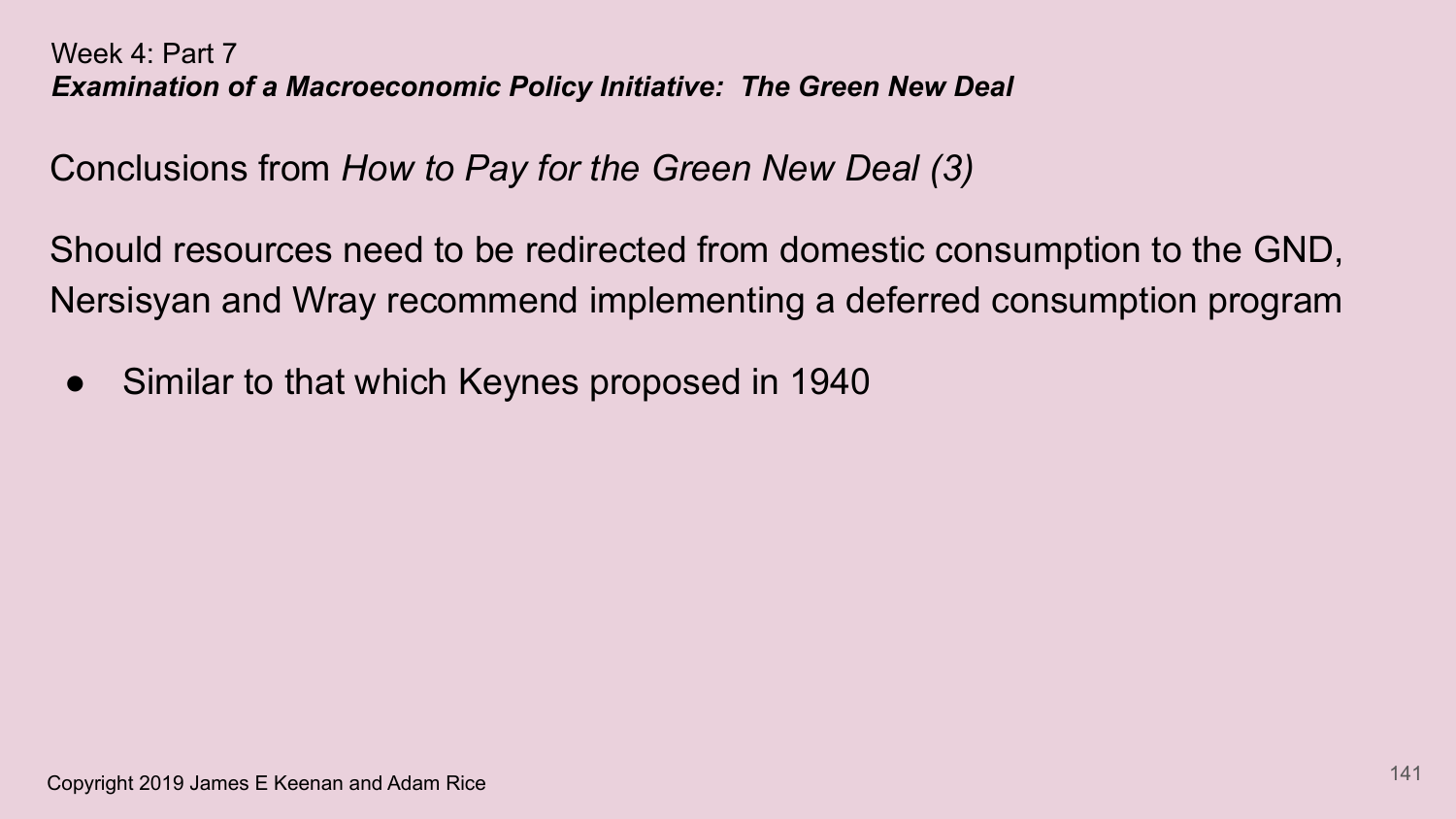Conclusions from *How to Pay for the Green New Deal (4)*

"We already have the financial wherewithal needed to afford whatever is technologically possible. We do not need to go hat-in-hand to rich folks to get them to pay for it. We do not have to beggar our grandkids to pay for it. We do not have to borrow from China to pay for it. We do not have to get the Fed to "print money" to pay for it. All we need to do is to remove the self-imposed constraints, the myths, and the misplaced morality; then budget for it, approve the budget, and spend. No new spending process is required. Follow the normal procedures that the Fed and Treasury have developed. That is how you pay for it." (7)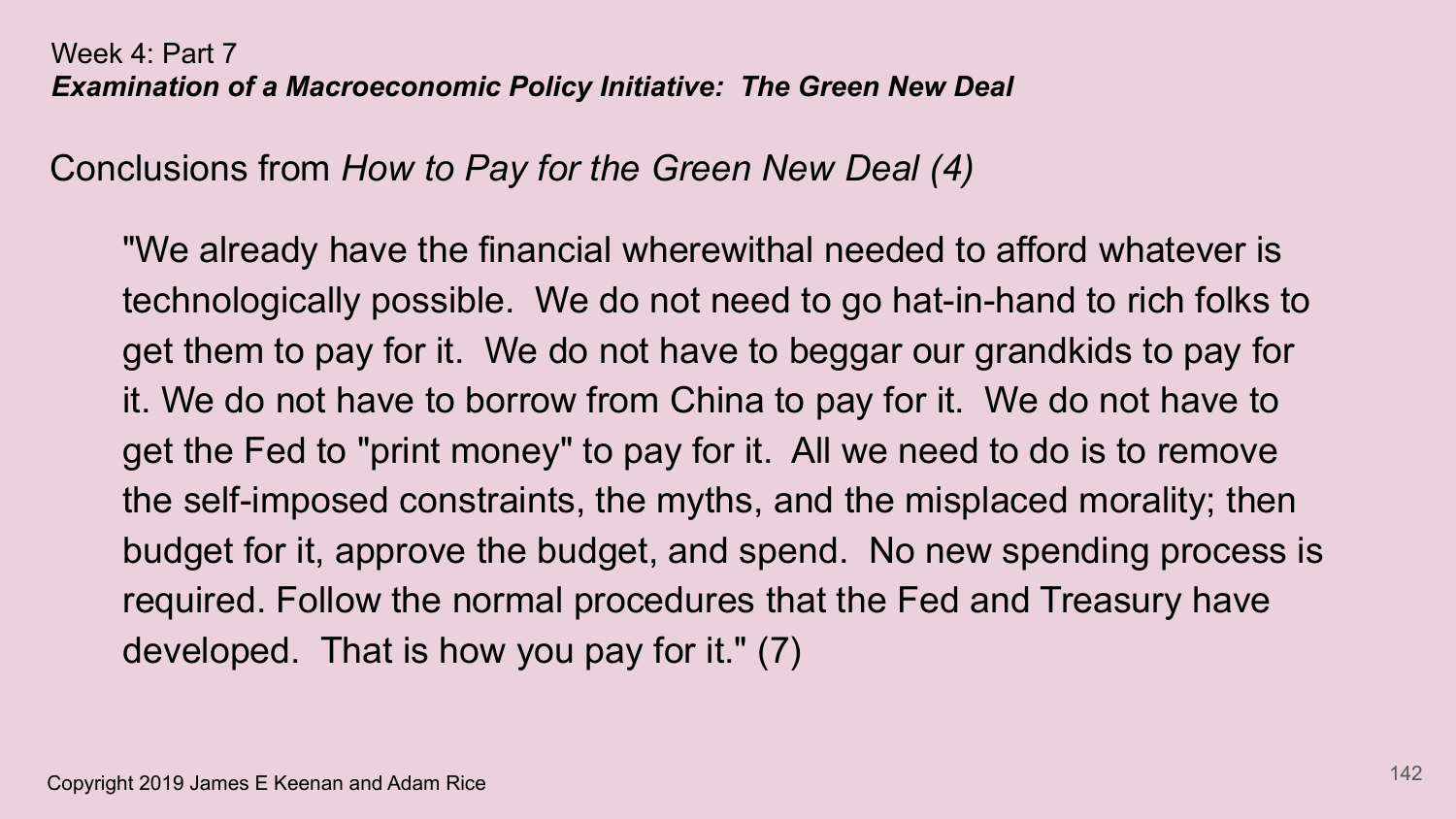**If you understand ...**

*How to Pay for the War* …

… and …

*How to Pay for the Green New Deal*, ...

… **then** you understand this course and Modern Monetary Theory